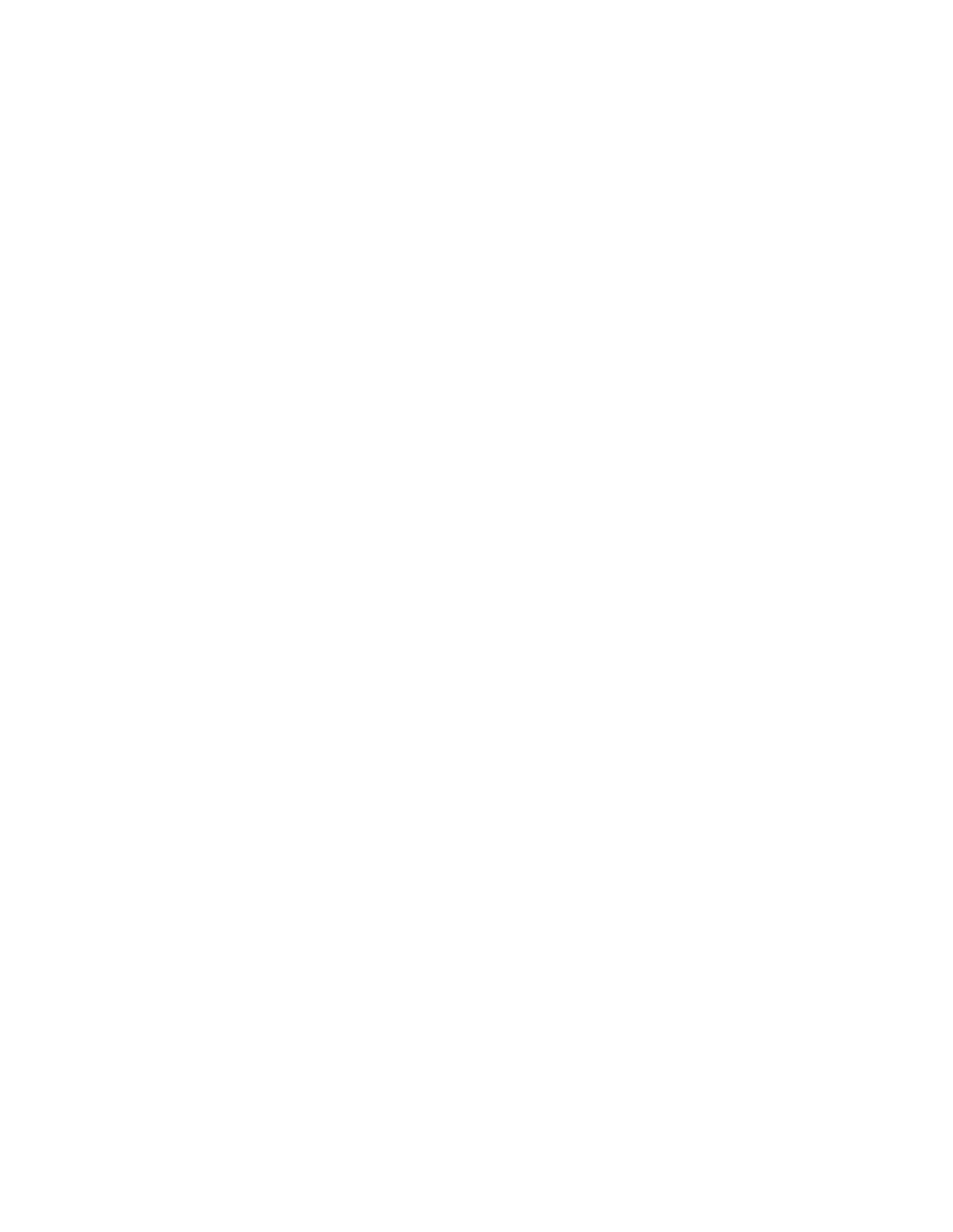MAJOR INSTITUTIONS MASTER PLAN PROCESS

# VIRGINIA MASON MAJOR INSTITUTIONS MASTER PLAN CITIZENS ADVISORY COMMITTEE FINAL REPORT AND RECOMMENDATIONS

SUBMITTED TO: City Council of the City of Seattle Hearing Examiner for the City of Seattle

March 26, 2013

This report is produced pursuant to Seattle Municipal Code Section 23.69, and contains the findings and recommendations of the Major Institutions Master Plan Citizen's Advisory Committee for the Virginia Mason Master Planning Process.



City of Seattle Seattle Department of Neighborhoods Bernie Agor Matsuno, Director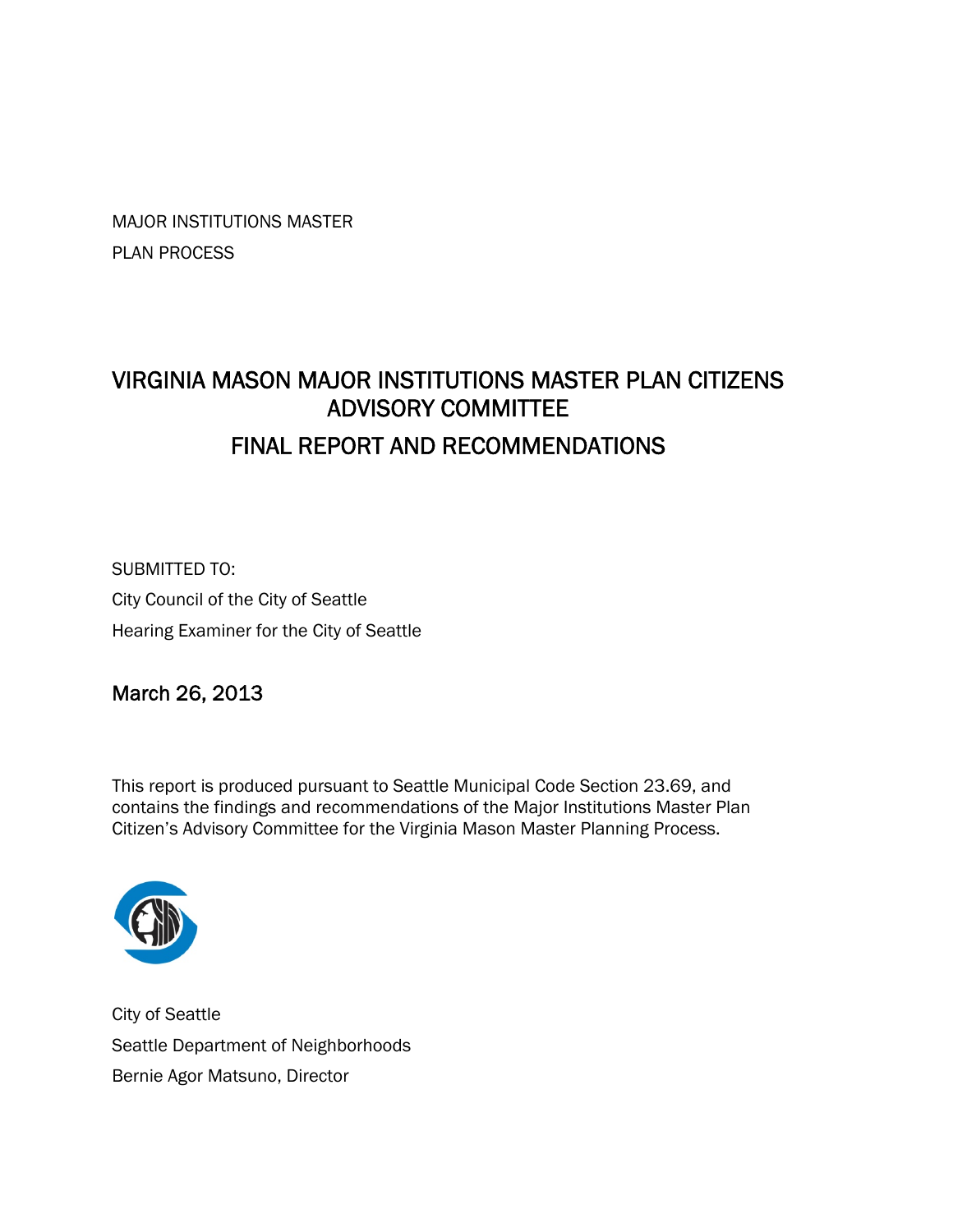## ACKNOWLEDGEMENTS

### Virginia Mason Medical Center Citizens Advisory Committee Members

Albert Shen (Chair) Dr. Sharon Sutton (Vice Chair) Evyan Abookire-Horton Robert Anderson

Larry Brouse

Chris Balisky

Samuel Cameron

Raymond Crerand

Jim Erickson

Katlin Jackson

Matt Fankhauser

Virginia Mason Medical Center Non-

management representative

Terry Miller

### Committee Alternates

Samuel Gerszonowicz

James Kirkpatrick

Ted Klainer

Tyler Tonkin

Virginia Mason

Betsy Braun - Ex-officio Member

Virginia Mason Medical Center Management

Michael Kerns, past ex-officio member

City of Seattle

Steve Sheppard, ex-officio member, Department of Neighborhoods

Stephanie Haines, ex-officio member, Department of Planning and Development

And all of those persons in our community who testified before the Committee and/or provided written reports and comments.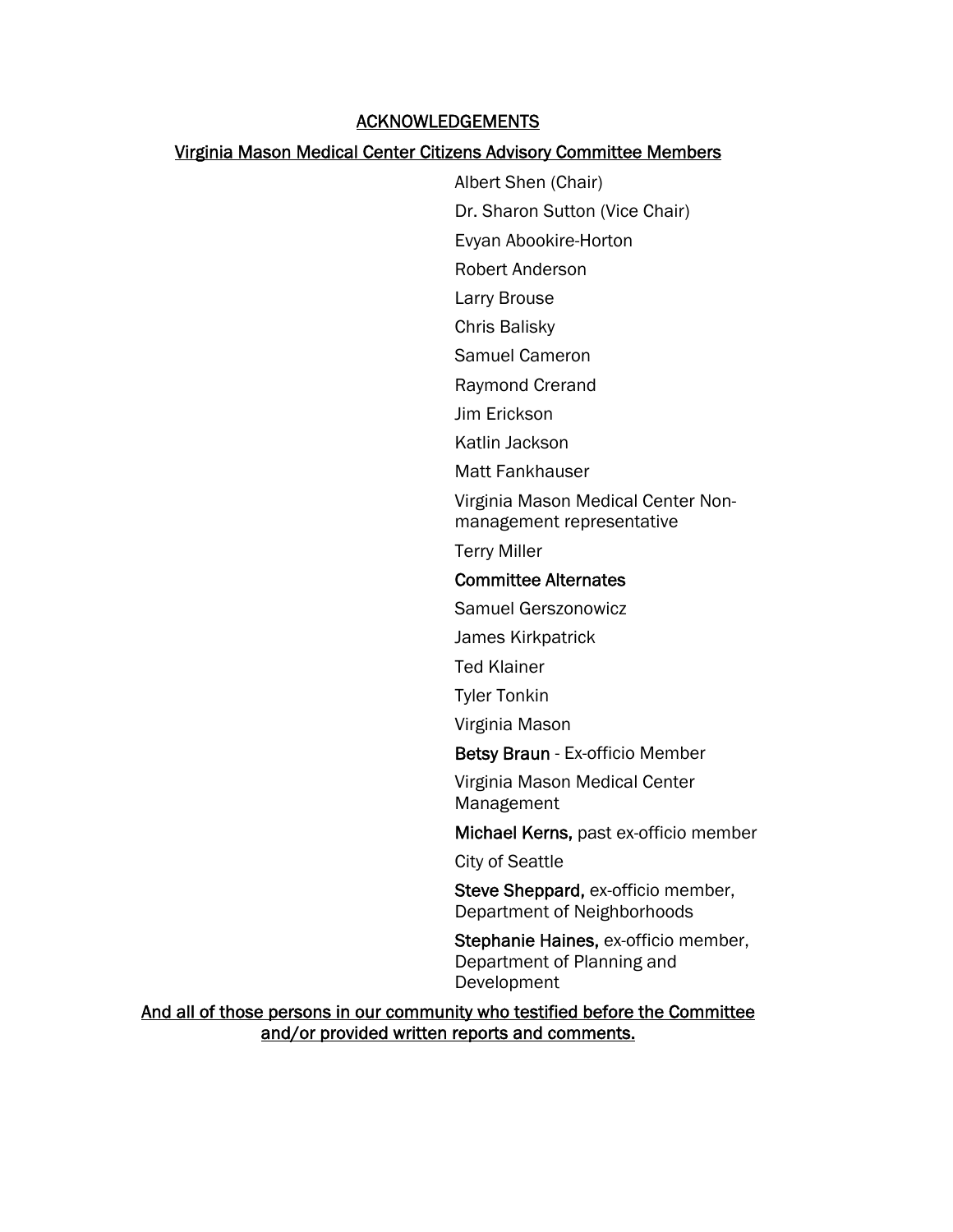## VIRGINIA MASON MEDICAL CENTER MAJOR INSTITUTIONS CITIZEN'S ADVISORY COMMITTEE

VIRGINIA MASON MEDICAL CENTER MAJOR INSTITUTIONS MASTER PLAN CITIZEN'S ADVISORY **COMMITTEE** 

#### Committee Members

Albert Shen (Chair)

Dr. Sharon Sutton (Vice Chair)

Evyan Abookire-Horton

Robert Anderson

Larry Brouse

Chris Balisky

Samuel Cameron

Raymond Crerand

Jim Erickson

Katlin Jackson

Matt Fankhauser

Virginia Mason Medical Center Non-management representative

Terry Miller

#### Committee Alternates

Samuel Gerszonowicz

James Kirkpatrick

Ted Klainer

Tyler Tonkin

#### Ex-officio Members

Steve Sheppard

Department of Neighborhoods

Stephanie Haines

Department of Planning and Development

Betsy Braun

Virginia Mason Medical Center Management

March 17, 2013

Hearing Examiner for the City of Seattle

President, Seattle City Council

RE: Virginia Mason Medical Center Major Institution Master Plan Citizen's Advisory Committee Comments and Recommendations Concerning the Final Major Institution Master Plan for Virginia Mason Medical Center.

Dear Hearing Examiner and City Council,

In accordance with SMC 23.69, Virginia Mason Medical Center Major Institution Master Plan Citizen's Advisory Committee (CAC) submits its comments and recommendations on the Major Institution Master Plan (MIMP) for Virginia Mason Medical Center as outlined in the body of the report.

After holding a total of 23 public meetings, and reviewing volumes of reports and letters both from those favoring the adoption of the Final Major Institutions Master Plan for Virginia Mason Medical Center and those opposed to various specific elements of that plan the CAC recommends that the Final Major Institutions Master Plan for Virginia Mason Medical Center should be adopted by the City of Seattle subject to the various provisions identified in this report. In general, these recommended changes or conditions to the Plan are minor and the CAC commends Virginia Mason for its efforts to work with the CAC.

One issue not dealt with in this report is Virginia Mason's overall need for space. Virginia Mason identified a need for 3 million gross square feet of development – more than doubling its current authorized maximum size. The Committee struggled with this issue as it drives heights, setbacks and boundary expansion impacts to the neighborhood. However as the Seattle Municipal code specifically states in section 23.69.032 D1 specifies that while the CAC receives information from the institution on need and may discuss it, it is not subject to negotiation nor shall such review delay consideration of the master plan or the final recommendation to Council, the CAC ultimately chose to focus on ways to mitigate the impacts of this large amount of new development.

Other important recommendations include: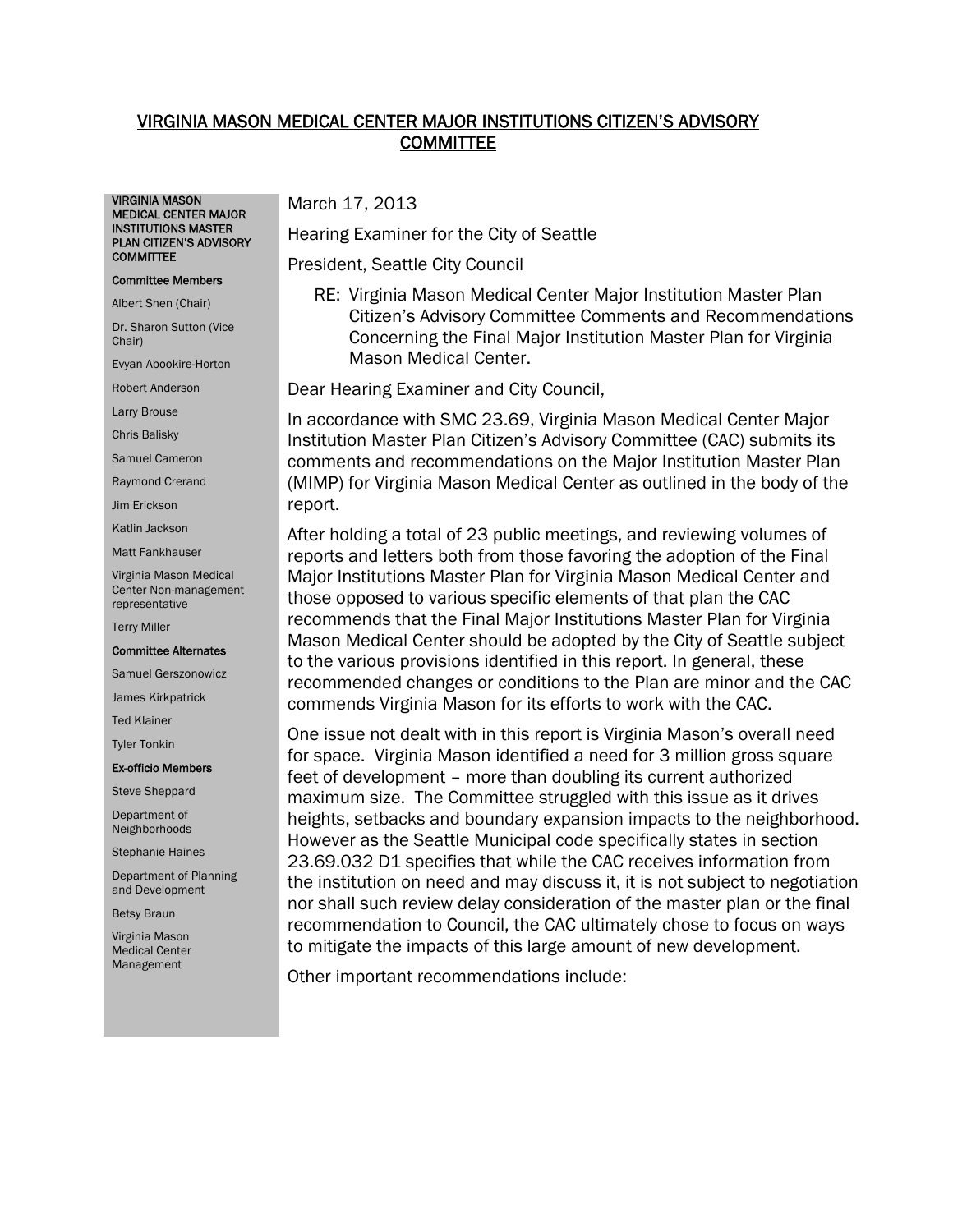- 1) Delineation of Standing Advisory Committee (SAC) Roles and Responsibilities (Recommendation 2); and
- 2) Provisions for recurring 5 year reviews of the plan (Recommendation 3);

Thank you for the opportunity to comment on this proposal. The CAC looks forward to our continued work with Virginia Mason, the Community members and City of Seattle Staff during implementation of this plan.

**Sincerely** 

 $A$ lbert Shey

Albert Shen, Chairperson

Virginia Mason Medical Center Major Institutions Master Plan Citizen's Advisory Committee

Juderso

CRERAND  $\mathcal{F}_{i}$ 

KLAINER  $PICKSO$ M aboucure Jackson atlın

 $exp(\Lambda)$ 

SAMUEL GERSZONOWICZ

Members and alternates on the Virginia Mason Medical Center Major Institutions Master Plan Citizen's Advisory Committee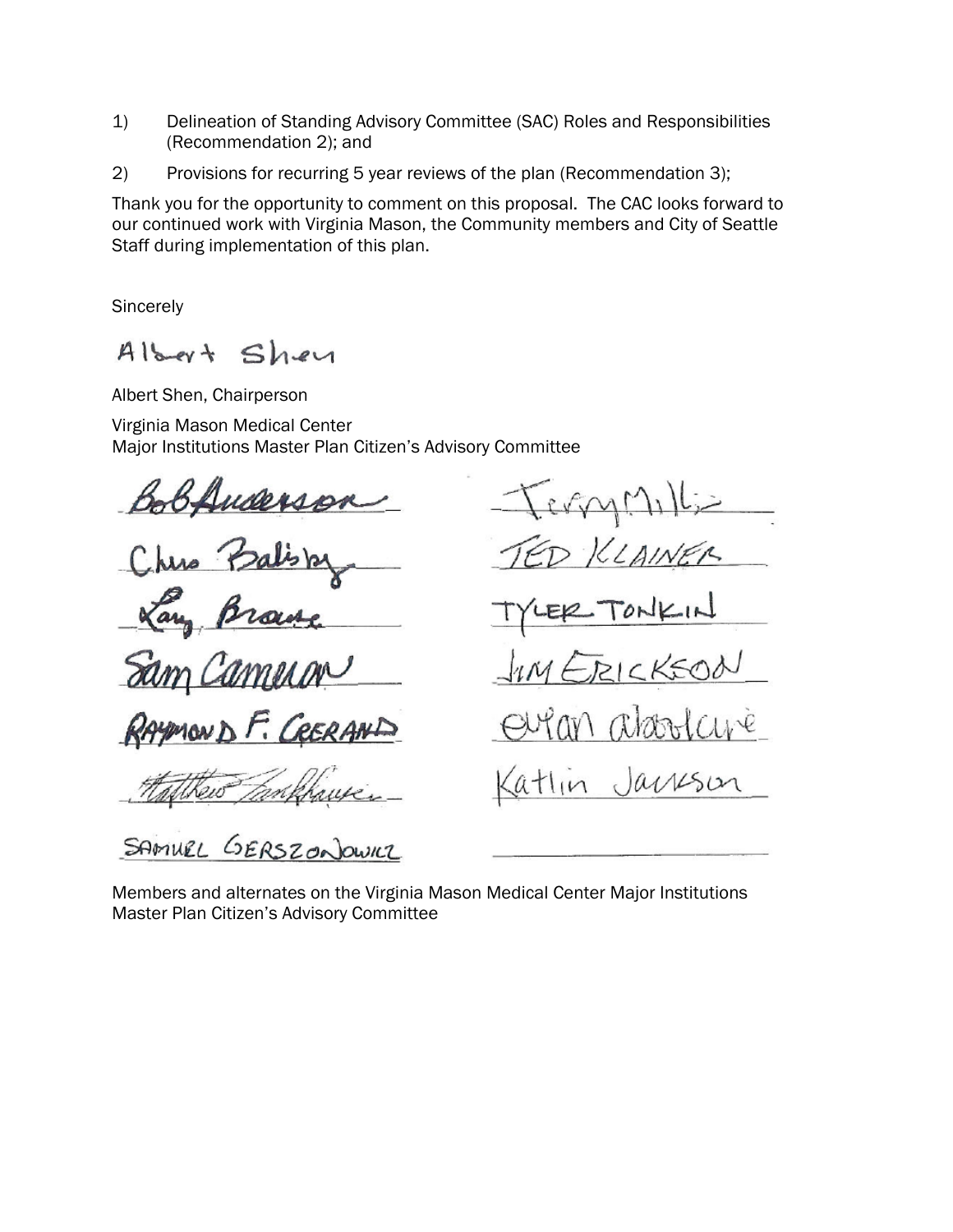# Table of Contents

| <b>Section</b>     | <b>Subject</b>                   | <u>Page</u> |
|--------------------|----------------------------------|-------------|
| Section I          | Introduction                     | $1 - 2$     |
| <b>Section II</b>  | <b>Committee Recommendations</b> | $3 - 14$    |
| <b>Section III</b> | <b>Public Comments Received</b>  | $15 - 22$   |
| <b>Section IV</b>  | <b>Meeting Notes</b>             | $23 - 122$  |
| Appendix 1         | <b>Minority Report</b>           | $123 - 126$ |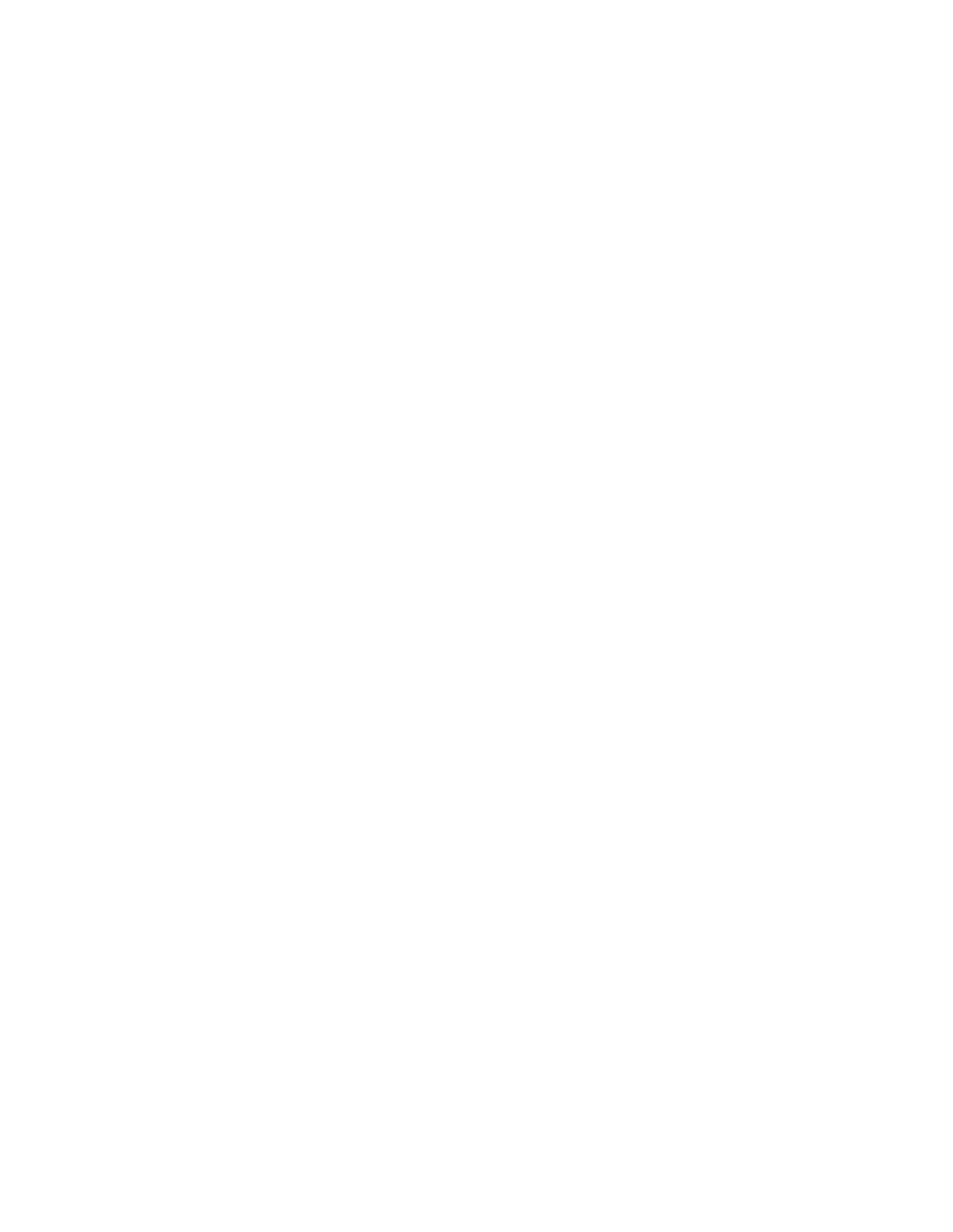## SECTION I

## **INTRODUCTION**

"The intent of the Major Institution Master Plan shall be to balance the needs of the Major Institutions to develop facilities for the provision of health care or educational services with the need to minimize the impact of major institutions development on surrounding neighborhoods." And, that the Advisory Committee comments shall be focused on identifying and mitigating the potential impacts of institutional development on the surrounding community based upon the objectives listed in the major Institutions policies and Chapter 25.05, SEPA."

Seattle Municipal Code Sections 23.69.025

and 23.69.032 D1

The First Hill Neighborhood in Seattle is home to a broad mix of urban uses, including medium and high density residential, major hospitals and educational facilities and office commercial and retail establishments. The portion of the neighborhood that Virginia Mason occupies is home to the northwest's most vibrant and dynamic High-Rise residential community. It is a pearl within the region. Within the Pacific Northwest, few neighborhoods are as urban.

With this urban setting come major advantages. The neighborhood contains the most vibrant mix of housing types in the northwest that include high density options that are nearly impossible to find elsewhere in Seattle. The neighborhood is close to the Seattle Central Business District, and convenient to major cultural facilities. Conversely, there are also challenges. Among these is what some might consider an overabundance of medical and educational institutions, utilizing a significant portion of the neighborhood's available land. These major institutions include Virginia Mason Medical Center, Swedish Medical Center, Harborview Medical Center and a portion of Seattle University.

Virginia Mason Medical Center occupies a key location on First Hill directly in the middle of its high-rise residential core north of Madison Street. The nature of development within its MIO dramatically affects the surrounding high rise zones. Virginia Mason Medical Center development can either bind the neighborhood together and compliment the surrounding community or separate it.

In evaluating the proposed plan, the unique nature of the First Hill Neighborhood, and Virginia Mason Medical Center's central location within it, weighed heavily into the Committee's perspectives. To an extent, the Major Institutions code is oriented towards mitigating the impacts of higher intensity major institutions development upon surrounding lower intensity development. In most cases major institutions are built to much greater height, with less setback and generally greater bulk that in the neighborhoods that surround them; and most often the thrust of negotiations between the institution and its neighbors involves neighborhood efforts to reduce height and bulk and increase setbacks.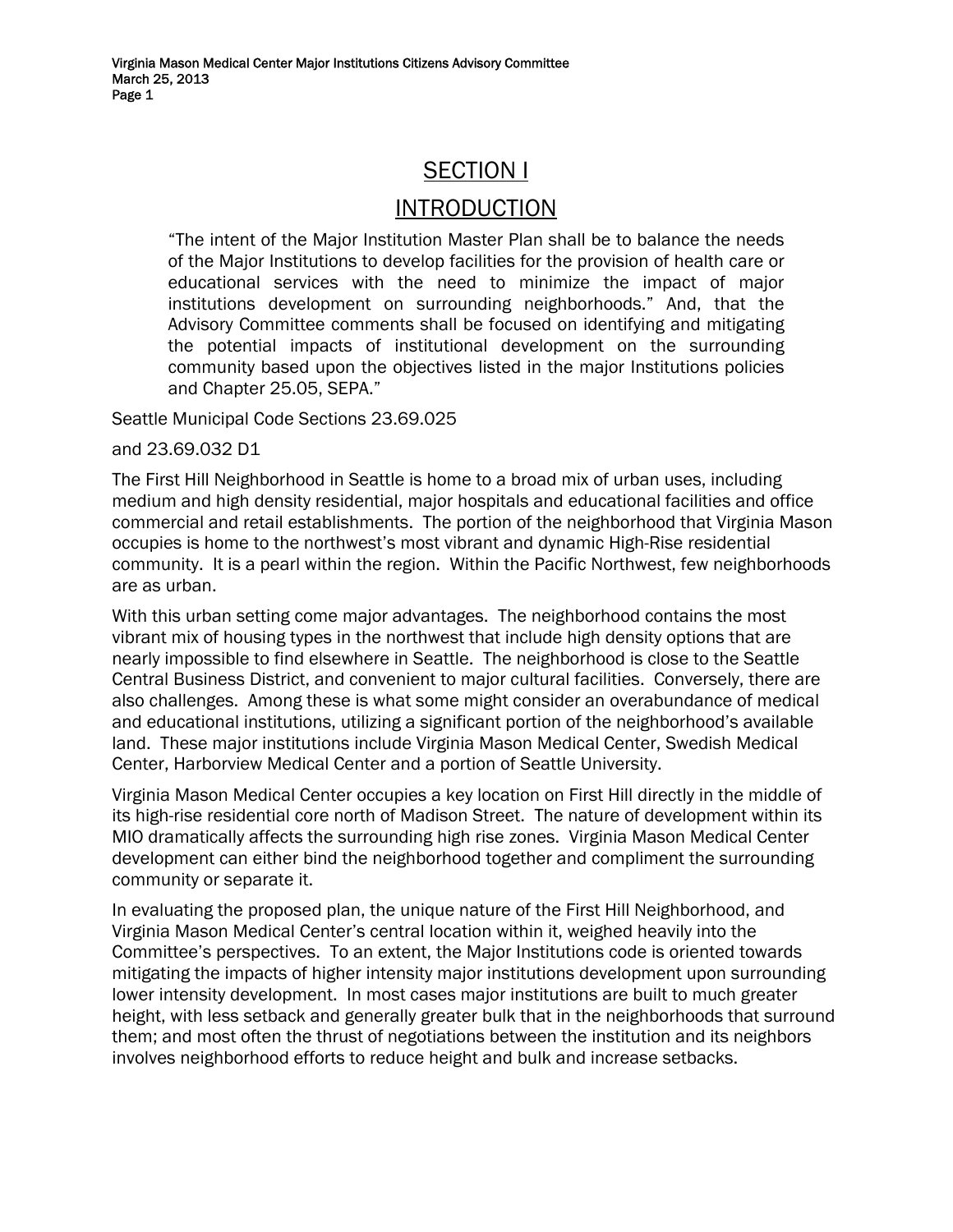The above is not the case with Virginia Mason Medical Center where the relationship between nearby residents and development within the MIO is much more complicated for the following reasons:

1) The neighborhood's high-rise resident's experience of Virginia Mason Campus development is three dimensional. Authorized development heights surrounding the MIO boundary is generally higher than allowed under the proposed MIO and certainly greater than that under the proposed height conditioning scheme in the Plan. This leads to a different relationship between nearby residents and the Medical Center. Residents in surrounding high-rise buildings often look across to the upper façades of medical towers, and in many cases down on the rooftops. Their experience of the campus is not confined to a view from the street.

2) The bulk of hospital, clinic and medical office building development are often very different from that in the high-rise residential zones. Development standards within the high rise zone are oriented towards creating narrower floor plates and thus maintaining a greater sense of openness and light and creating ground level plazas through granting bonuses for height. Often by necessity, hospital, medical office and clinic, floor plates are larger with longer uninterrupted facades leading to very different visual experiences and impacts, thus while heights may be less, and setbacks equal or greater, the perception of bulk and the "grain" of institutional development is usually greater.

3) The location of Virginia Mason has the potential of cutting residents off from nearby retail services. The size of development blocks and interruption of the street grid separates much of the area to the north of Virginia Mason Medical Center from retail services along Madison Street.

4) The intensity of the development proposed, in combination with other institutional increases in the neighbor has the potential of overshadowing the remaining residential portion. This is a particular concern given that the expansion into the 1000 block connects Virginia Mason with Swedish, cutting off residential to the east from residential to the west.

# OVERALL GUIDING PRINCIPLES

In light of the above and other issues, the CAC was guided in its evaluation by the following principles:

1) If possible, future development within the Virginia Mason Medical Center MIO should preserve both housing and retail use within the First Hill Neighborhood.

2) Development Standards (heights, setbacks, etc.) should take into account the unique high rise nature of the First Hill neighborhood, and specifically address upper level and rooftop features and façades.

3) To the extent possible, Virginia Mason should be a permeable campus and connections between the Madison Street retail area and the core of the north portion of First Hill should be maintained.

4) Care should be taken in the architecture and streetscape design to create a mixeduse character along Madison Street in the 1000 block even though it will be occupied above street level by an institution.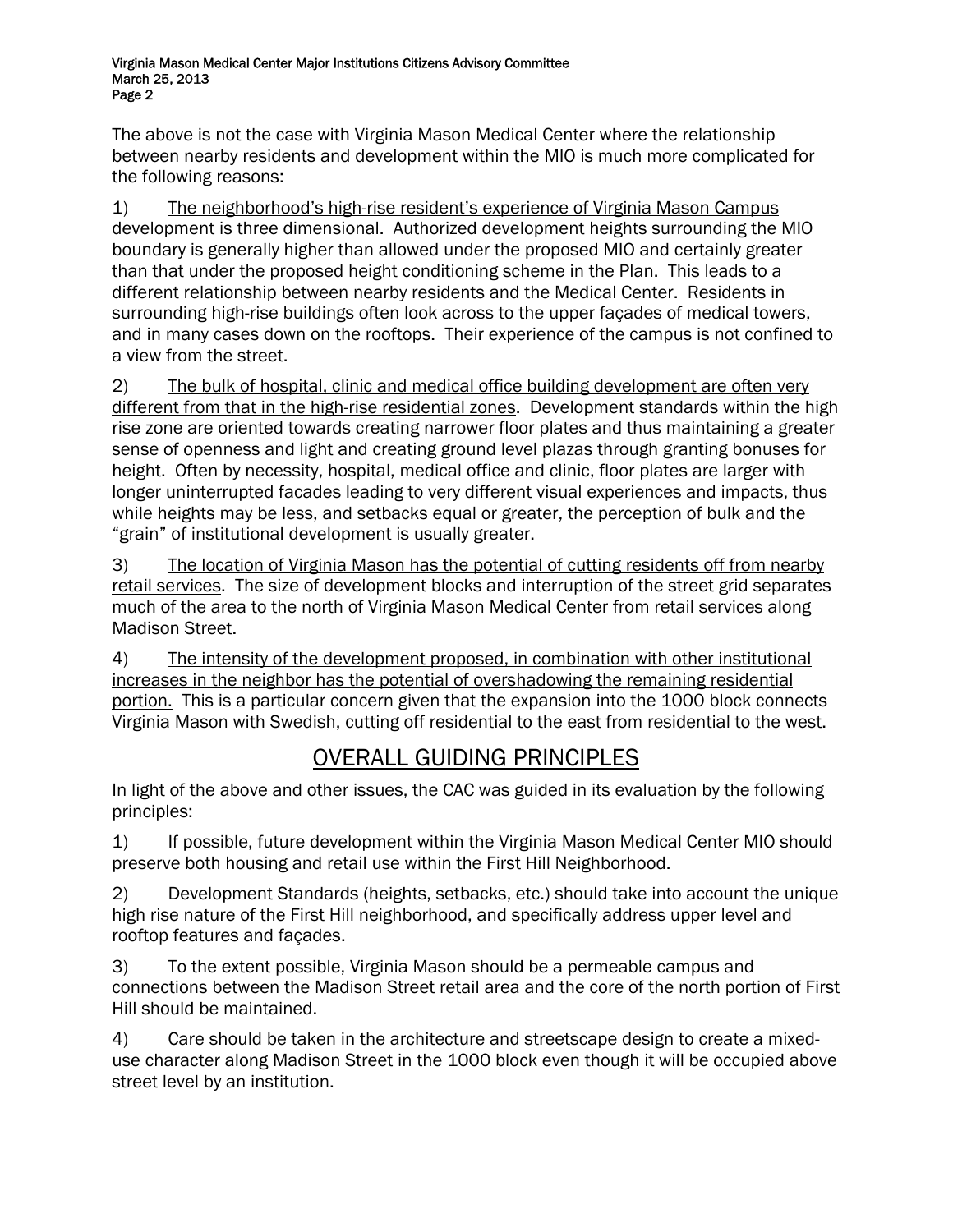# SECTION II COMMITTEE RECOMMENDATIONS

## RECOMMENDATION TO ADOPT THE FINAL MASTER PLAN

After reviewing the plan, the CAC determined that the Virginia Mason Medical Center Major Institution Master Plan as contained in its submittal dated December 13, 2012, should be adopted generally as proposed in that document. This is significant. The CAC wishes to recognize Virginia Mason Medical Center's cooperation during the review of its plan. The CAC initially had many concerns related to the height, bulk, and scale of development, phasing and potential design quality of future buildings. Virginia Mason Medical Center staff and consultants consulted and cooperated with the CAC and surrounding community both at the various CAC meetings and in a design charrette and follow-up working meetings. Almost all CAC recommendations and comments were addressed and the plan is in large part the product of this collaborative and highly productive partnership.

Most of the provisions of the Plan as currently proposed are accepted by the CAC. These include:

- 1) MIO Boundaries;
- 2) Total FAR and square footage of development;
- 3) Most bulk and density standards;
- 4) Building demolitions;
- 5) General location of proposed new buildings;
- 6) Pedestrian access and circulation;
- 7) Parking quantity, location and access; and
- 8) Design guidelines.

It should be noted that despite a strong collaborative effort among the CAC, VM, DPD, and community members, the resulting MIMP represents a consensus choice of what would have the least negative effect upon the surrounding community, given VM's stated need for 3 million square feet at full build out. The Major Institution's Code disallows the CAC's recommending lesser total square footage of development, and therefore the CAC was choosing among alternative arrangements of the same bulk and scale.

The CAC therefore recommends:

Recommendation 1 - That the Final Major Institutions Master Plan for Virginia Mason Medical Center should be adopted by the City of Seattle.

There are areas where the CAC is forwarding further recommendations both to the Hearing Examiner and City Council as well as to help guide the deliberations of future Standing Advisory Committees. Among the most important of these are: 1) the need for robust neighborhood participation in review of implementation of the plan; 2) retention of a mixed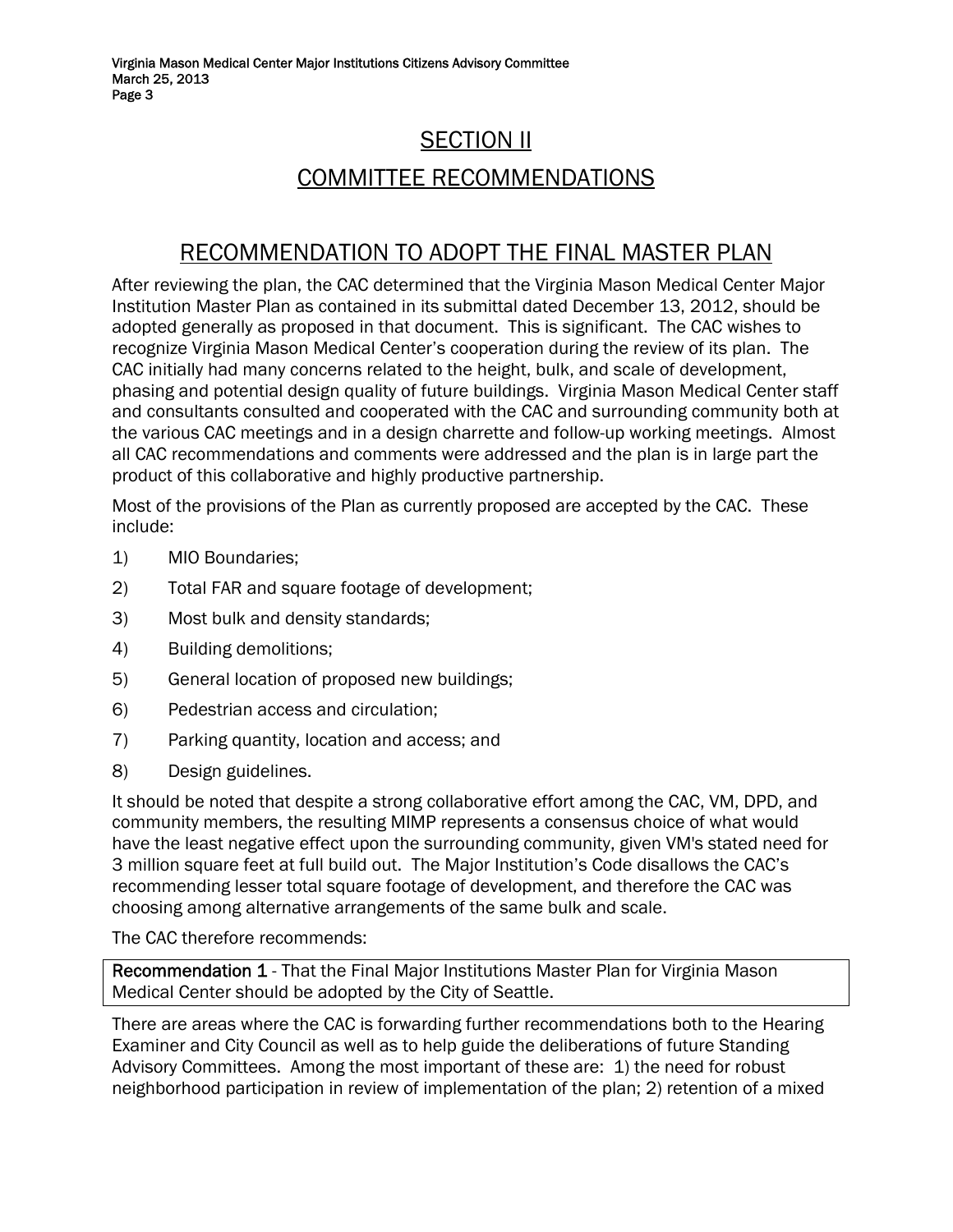use retail and residential environment along Madison Street, Boren Avenue and Terry Avenue; 3) the need to have consistent setbacks and other features to soften the edges of the campus; and 4) assurances that housing lost to new development will be comparable and located in the First Hill Neighborhood.

## FORMATION OF A STANDING ADVISORY COMMITTEE AND REVIEW OF THE PLAN ELEMENT

Under the provisions of the Major Institutions Code the Citizen's Advisory Committee continues as a Standing Advisory Committee (SAC). The role of the SAC is to: 1) Review an annual status report from the institution detailing the progress the institution has made in achieving the goals and objectives of the master plan; 2) review any proposed minor or major amendment and submit comments on whether it should be considered minor or major, and what conditions (if any) should be imposed if it is minor; and 3) review and comment on any development under the plan that involves a discretionary decision and has a formal comment period as part of the MUP process.

Recommendation 1 in the Director's Report states:

The Standing Advisory Committee (SAC) will review and comment during the schematic and design stage of all proposed and potential projects intended for submission of applications to the City as follows: Any proposal for a new structure greater than 4,000 square feet or building addition greater than 4,000 square feet; proposed alley vacation petition; and, proposed street use term permits for skybridges. Design and schematics shall include future mechanical rooftop screening. The Standing Advisory Committee will use the Design Guidelines in making this review. The recommendation of the Standing Advisory Committee concerning the schematic and design stage proposals shall be given substantial weight by the City of Seattle Department of Planning and Development. In the event that a proposal substantially deviates from the guidance given by the Standing Advisory Committee, DPD shall inform the SAC of the specific reason(s) for over-riding the SAC's recommendation.

The CAC concluded that greater emphasis needs to be given to SAC involvement in all elements of the future implementation of the plan. Given the general nature of the Major Institution Code, development standards requirements, the role of review of individual building designs, streetscapes, wayfinding and other elements of future development review has become much more important. The current plan received near consensus support from the CAC only after its detailed involvement in the development of Design Guidelines for future building review. Without an ongoing strong commitment to continuing this collaborative process there is little guarantee that consensus will continue. Therefore the CAC recommends the following:

Recommendation 2 – That Virginia Mason Medical Center shall be required to create and maintain a Standing Advisory Committee to participate in the review and development of all plans and programs growing out of the Virginia Mason Major Institutions Master Plan. All Standing Advisory Committee meetings dealing with review of any element of the plan shall be open to the public, advertised in a similar manner to the Citizens Advisory Committee and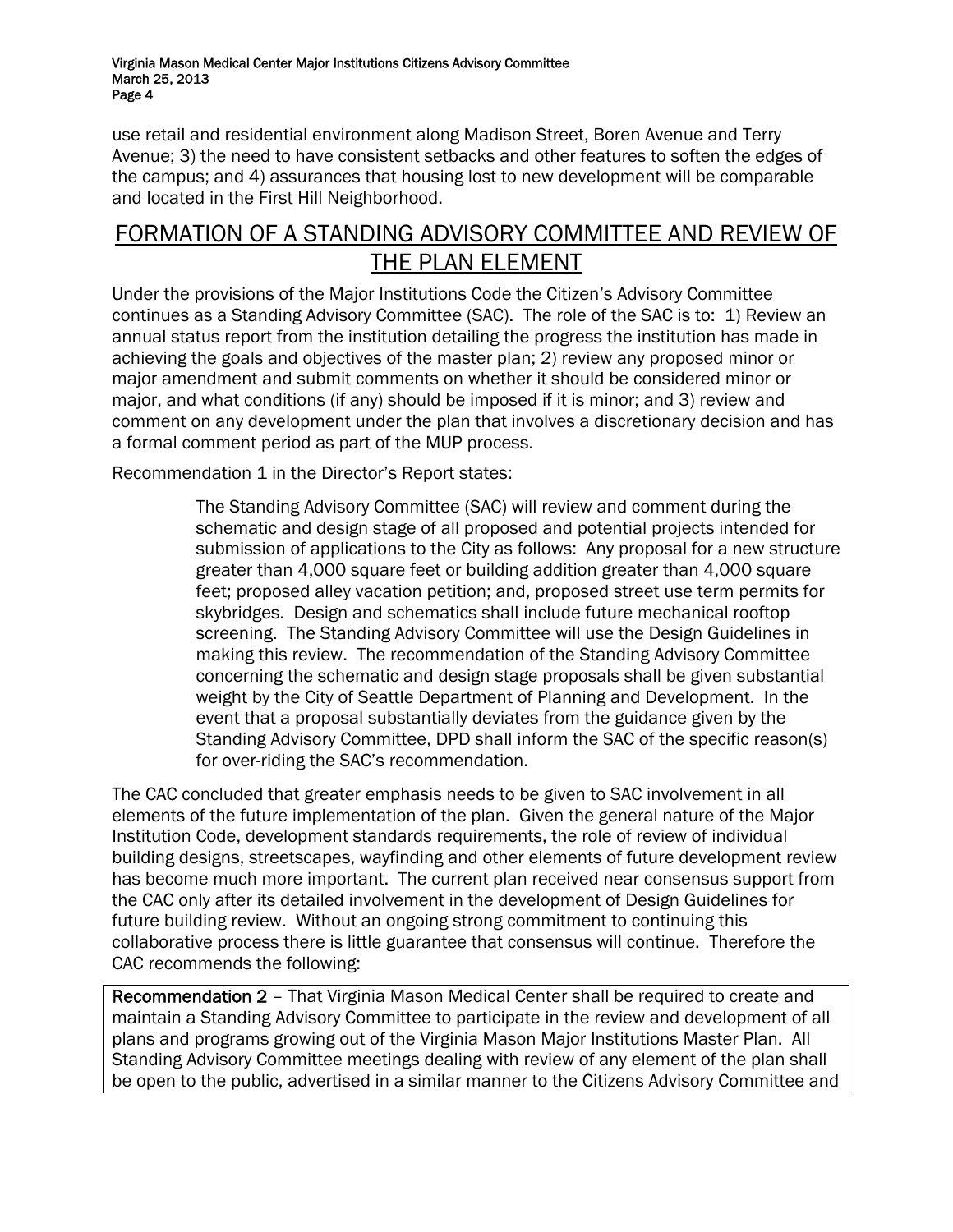include a period for public comment. (Steve to put in information on what the nature of the outreach is per DON processes.)

In order to bring the recommendations of the Director of the Department of Planning and Development into agreement with the CAC's recommendation we suggest the following minor changes to that report:

The Recommendation 1 page 89 be changed as follows:

Virginia Mason Medical Center shall create and maintain a Standing Advisory Committee to The Standing Advisory Committee (SAC) will review and comment during: 1) the schematic and design stage of all proposed and potential projects including both new structures and building additions, intended for submission of applications to the City as follows: Any proposal for a new structure greater than 4,000 square feet or building addition greater than 4,000 square feet; 2) proposed alley vacation petitions; 3) an open space plan for the Lindeman block, 4) proposed street use term permits for skybridges; 5) a street design concept plans for Madison Street; 6) a comprehensive wayfinding plan; and 7) construction management and communication plans. Design and schematics shall include future mechanical rooftop screening. The Standing Advisory Committee (SAC) will use the Design Guidelines checklist for evaluation of all planned and potential projects outlined in the Master Plan.

In order to assure that this is reflected in later portion of the DPD Director's report the following items in that report should be amended as follows:

Recommendation 2 on page 89 of the Draft Director's Report:

Prior to Master Use Permit submittal of the Madison block redevelopment submit to SDOT for review and acceptance a concept streetscape design plan for the north side of Madison Street between Boren and Terry Avenues. Virginia Mason shall submit a draft of the Plan to the Standing Advisory Committee for its review and comment concurrent with its review by SDOT.

The plan shall be prepared consistent with the provisions of the Seattle Right-of-Way Improvements Manual. Elements of the plan must include, but are not limited to: a minimum 18 foot wide sidewalk; street trees and landscaping; continuous façade mounted overhead weather protection; seating and leaning rails; pedestrian scaled lighting; transit patron amenities, such as real-time bus arrival displays; and way-finding directing pedestrians to campus uses and other transit options such as the First Hill Street Car.

Recommendation 3 on page 89 of the Draft Director's Report:

Prior to approval of the first Master Use Permit for development under the final MIMP. Submit to DPD for review and approval a comprehensive wayfinding plan incorporating entry points to and through the campus for pedestrians, bicyclist and motorist. DPD shall consult with SDOT in its review. Virginia Mason shall submit a draft of the Plan to the Standing Advisory Committee for its review and comment concurrent with its review by SDOT.

Construction planning page 92 of the Draft Director's Report: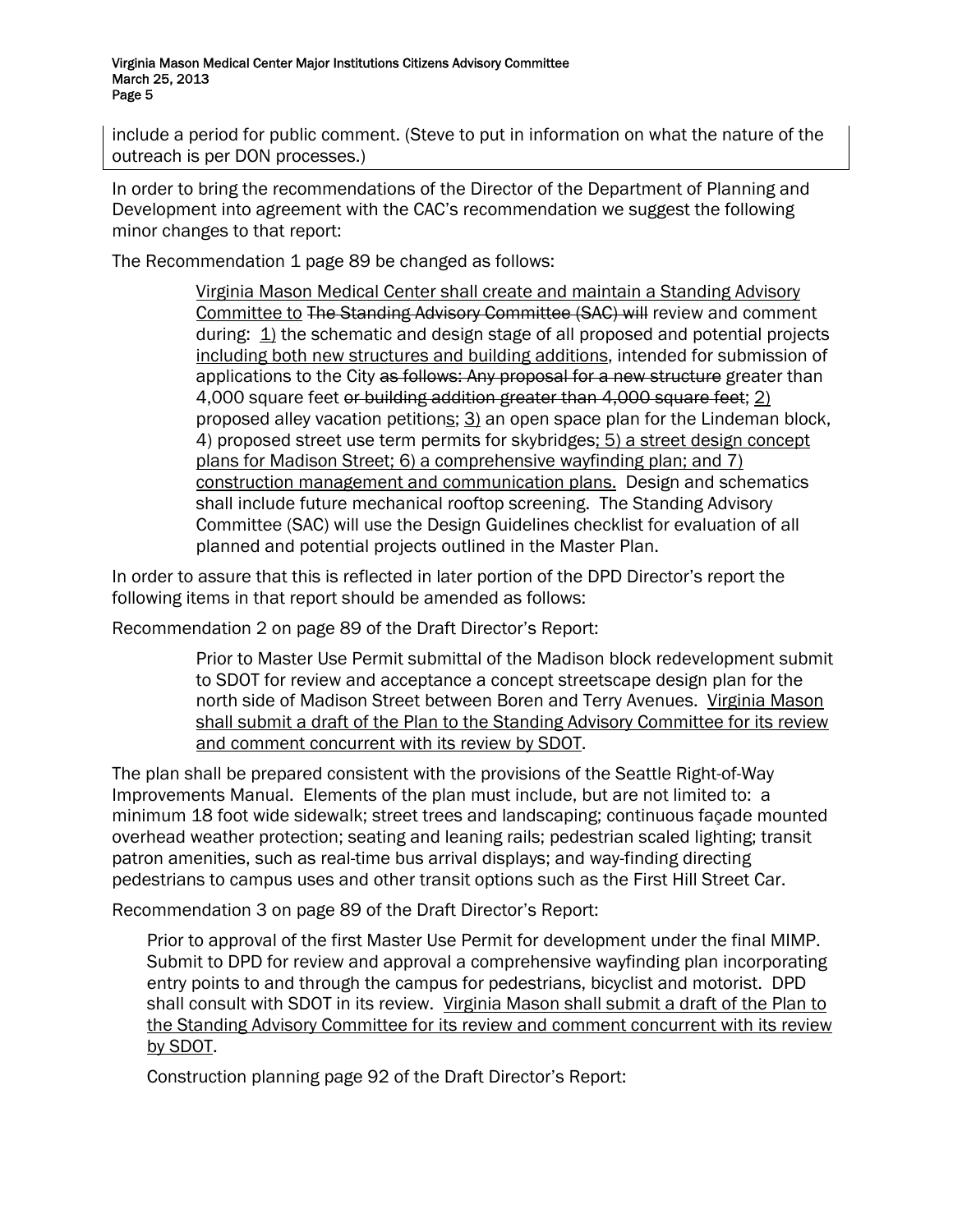The need for a  $\triangle$  Construction Management Plan (CMP) shall be identified provided with each development proposal. The CMP would be coordinated with the DPD Noise Abatement Office (DPD), SDOT and VMMC. The Construction Management Plan shall be included in any information provided to the SAC for any new structure greater than 4000 square feet of building additions greater than 4000 square feet. The following elements shall be included in the CMP if applicable.

The plan would include the following elements:

a) Construction Communication Plan - Prior to the initiation of the first major project under the Plan, Virginia Mason, in close coordination with the Standing Advisory Committee, shall develop an overall construction communication plan. The plan shall include a Contact person and Community Liaison. The Chair of the Standing Advisory Committee will also be included in the Construction Communication Plan associated with site-specific development along with the Contact person and Community Liaison.

Pedestrian Safety – Page 62 – The statement contains a section that is unclear. The CAC is committed to seeing all pedestrian facilities brought to City Standards and recommends the following amendment to this statement and that the latter section be considered as a condition.

Section 3.9, Transportation, Circulation and Parking of this Final EIS discusses pedestrian safety and notes that the increase in vehicular and pedestrian traffic could result in increased potential for conflicts at road crossings and even midblock locations. No mitigation is identified. To improve connections for pedestrians, Virginia Mason is proposing to strengthen existing pedestrian connections at street level through the campus. Whenever As individual blocks or frontages are developed along any of the streets within the MIO, and pedestrian facilities (sidewalk plus planting strips) that do not meet established city standards that exist at the time of redevelopment, Virginia Mason shall bring such facilities to the City Standard that exists at the time of approval of any MUP.

The CAC also noted that there is no longer an expiration date for the Master Plan and that the plan will continue in effect until its development authority is exhausted or Virginia Mason Medical Center determines that they need further changes to the development standards or other restrictions incorporated into the plan. The CAC was concerned that there is some effective review of this and therefore recommended that there be a check-in and mini-review of the plan at a future date. The CAC concluded that such a review should be conducted every five years and therefore makes the following recommendation:

Recommendation 3 – That five years after adoption of the Master Plan and every 5 years thereafter, Virginia Mason in cooperation with its SAC shall hold a public meeting to review its annual report and other information intended to illustrate the status of plan implementation. The meeting shall be widely advertised to the surrounding community and involve opportunity for public comment.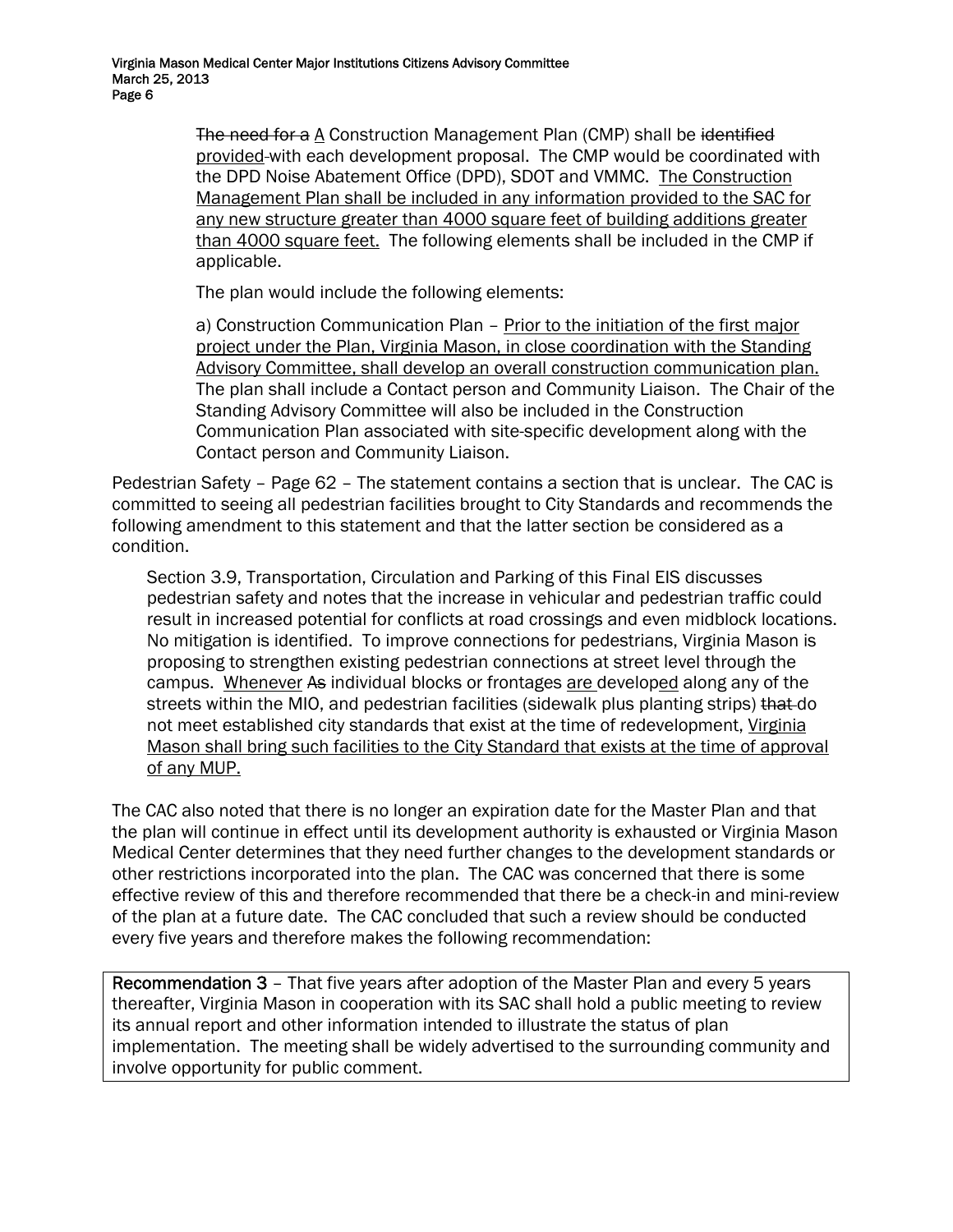Advertisement of this meeting shall either conform to the procedure of the current procedures of the Department of Neighborhoods as listed below, or be done in a manner negotiated between the City, SAC Chair and Virginia Mason.

The current City procedure includes -

- a) Mailing to all property owners and residents within 600 feet of the MIMP boundary;
- b) Publication in the City Land Use Bulletin;

c) E-mail notification to all those who have attended any meeting concerning this issue within the last five years;

d) E-mail notification to the presidents or designated representatives of all Community Councils, Chambers of Commerce or other known neighborhood based organizations on the Department of Neighborhoods Community Contacts lists for the First Hill Communities; and

e) Posting on the Department of Neighborhoods and Virginia Mason's web-sites.

## MIO BOUNDARIES

From the point of view of the Citizen's Advisory Committee, one of the key elements of the MIO is the identification of boundaries beyond which the institution shall not expand. The establishment of this boundary is intended to give the surrounding neighbors and business owners a degree of certainty that the institution will not expand to force out other neighborhood business and residential uses. Therefore the CAC was initially very reluctant to accept boundary expansions.

A significant boundary expansion is proposed by Virginia Mason – the block bounded by Spring Street, Madison Street; Terry Avenue and Boren Ave (the 1000 Madison Block).

This boundary expansion initially generated controversy within the CAC. Expansion of Virginia Mason to include the commercial pedestrian zone along Madison was seen as potentially eliminating an important amenity in the neighborhood. Virginia Mason and the CAC evaluated alternatives with and without this boundary expansion. Review of these two alternatives showed that Virginia Mason needed this space to allow a logical and systematic replacement of its aging central Hospital and that it would allow significant reductions in height and bulk across the campus. Ultimately the CAC voted to support the amended boundary expansion. This vote was difficult for some members and not without some reservations. The CAC's decision to support this expansion was taken on condition that: 1) the height limit conditioning contained in the Final Master Plan; 2) that any housing lost be fully replaced within First Hill per recommendation #8 below; 3) the design of the new structure on 1000 Madison block respect the historic character of the Baroness Hotel; 4) retail uses along Madison, Boren and Terry be retained to the greatest extent possible, and 5) that façade and street front features included in buildings fronting Madison, Boren and Terry be compatible with the mixed-use residential character of Madison .

Recommendation 4- That the boundary expansion as requested by Virginia Mason at the 1000 Madison Block be approved subject to the conditions that: 1) the height limit conditioning be contained in the Final Master Plan; 2) that any housing lost be fully replaced within First Hill per recommendation #8 below; 3) the design of the new structure on 1000 Madison Block respect the historic character of the Baroness Hotel; 4) retail uses along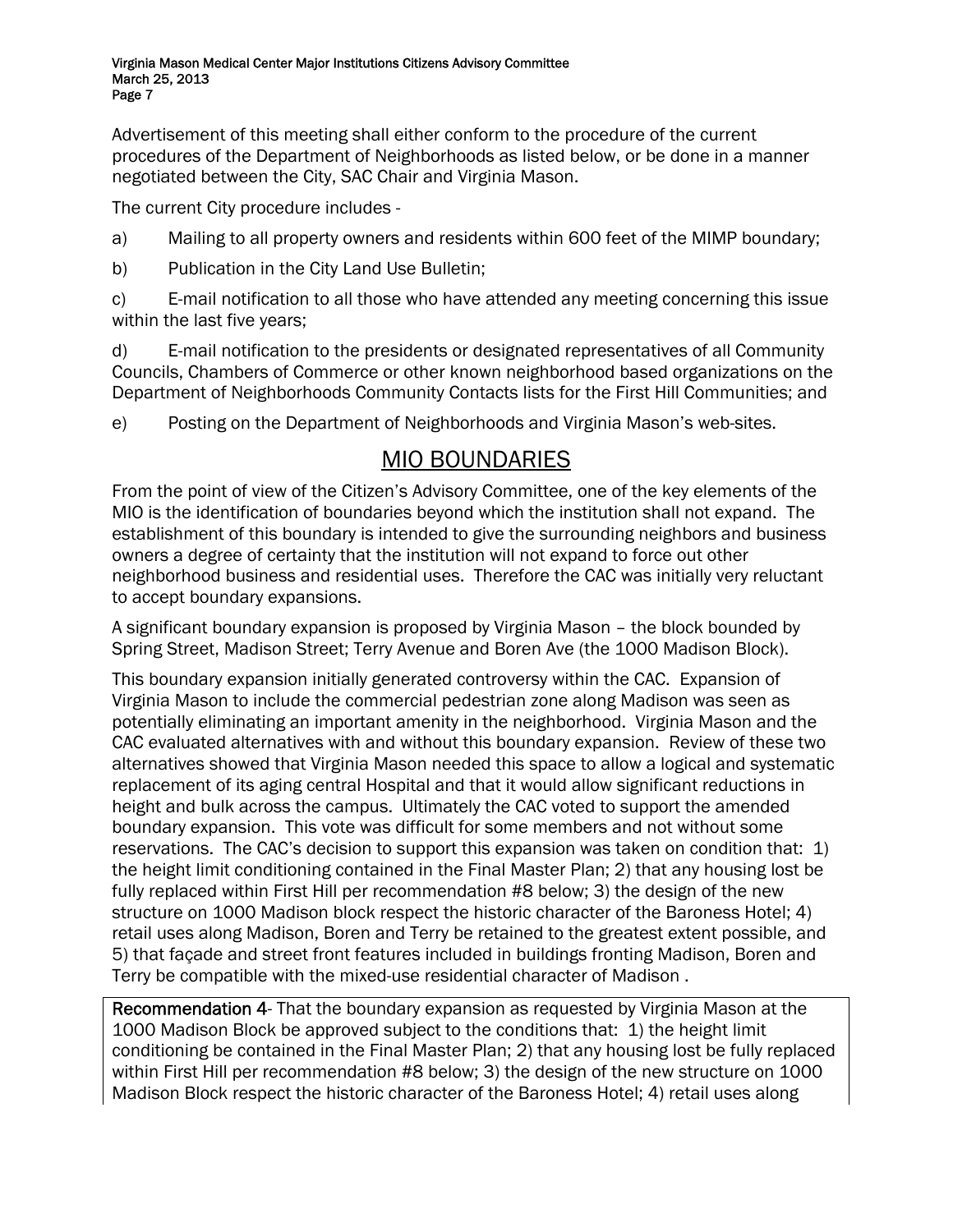Madison, Boren and Terry be retained to the greatest extent possible; and 5) that façade and street front features included in buildings fronting Madison be compatible with the mixed-use residential character of Madison.

## **HEIGHTS**

Virginia Mason has proposed a uniform height limit of MIO240 which is the highest allowable height limit in the code. However, after discussions related to the expansion of the boundaries, Virginia Mason agreed to condition various blocks down to heights shown on Figure 20, page 47 of the Final Plan. The CAC concurs with this approach.

However, Seattle Municipal Code Section 23.69.035 E states:

Major Amendments. A proposed change to an adopted master plan shall be considered a major amendment when it is not an exempt change according to subsection B of this section or a minor amendment according to subsection D of this section. In addition, any of the following shall be considered a major amendment:

1) An increase in a height designation or the expansion of the boundary of the MIO District; or

This normally refers to the MIO height designation. Some have expressed uncertainty whether a change to conditioned heights could be considered a minor amendment as long as the proposed change was not modifying the MIO Zone designation itself. The CAC's position is that the conditioned heights are the applicable height designation and should be subject to the code provisions cited above. Therefore, in order to indicate the importance of the conditioned heights, and solidify the CAC's intent, the CAC recommends that the following be included as a clarifying condition to the Virginia Mason Master Plan.

Recommendation 5 – For the life of the Master Plan, any change to the conditioned heights within the MIO 240 Zones as shown on Figure 20, page 47 of the Final Plan shall be considered an increase in a height designation per SMC 23.69.035 E1 and shall constitute a major amendment to the Virginia Mason Master Plan.

# **SETBACKS**

Virginia Mason is proposing setbacks that generally meet or exceed underlying zoning setbacks. In addition, Virginia Mason is proposing increased setbacks generally above 45 feet in height. The CAC supports this system and most of the proposed setbacks for specific sites. However, the CAC recommends one significant change related to the Ninth Avenue Parking Garage Block shown on Figure 14 and Table 8 on page 40 of the Final Master Plan and page 45 of the Draft Director's Report that states that the most sensitive campus boundaries are located at the southwest corner of the campus (9th Avenue Garage) and at the northeast corner (University/Terry Parking lot and Cassel Crag/Blackford Hall), and notes that the existing 9th Avenue Garage located at the northwest corner of 9th Avenue and Spring Street has been identified as a Planned Project. The CAC strongly agrees that this is a very sensitive boundary. The CAC received testimony from residents in the adjacent buildings that development on this site could severely impact the views and light. The CAC agreed and for that reason previously recommended that the treatment of the West Boundary of the MIO overlay receive special attention and that both the ground and upperlevel setbacks along the west facade of any building constructed on the site of the 9<sup>th</sup>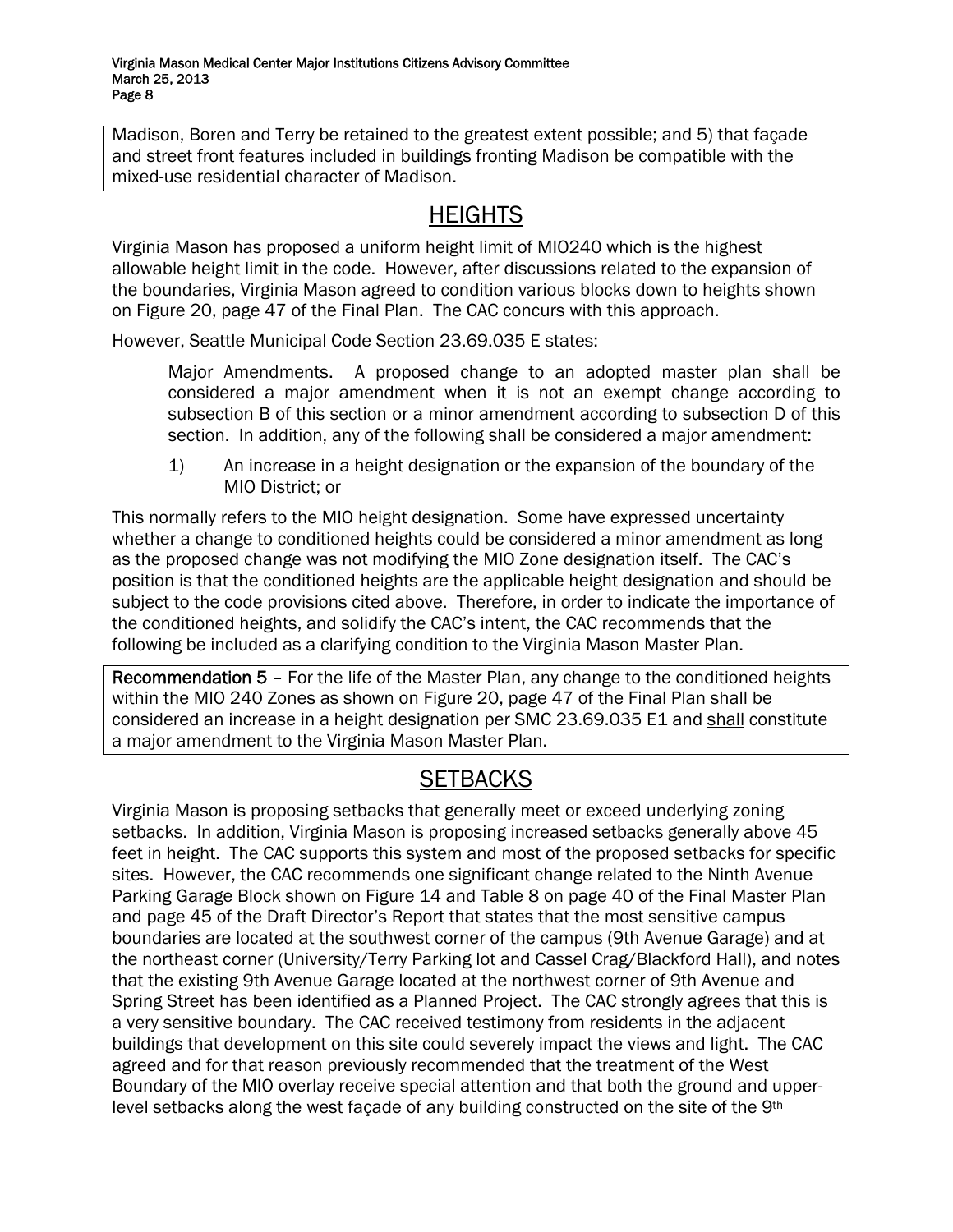Avenue Garage treat the Alley to the west similarly to a street for the purpose of determining appropriate setbacks.

The CAC continues to recommend that the MIMP be amended in this manner and specifically recommends that the Draft Director's Report be amended to include the following:

Recommendation 6 - Table 8 on page 40 of the Final MIMP shall be amended to reduce the width of the upper tower to 93 feet in the east-west direction. The setbacks shall be balanced between the alley and 9<sup>th</sup> Avenue based on the merits of the final building design. The CAC's goal is to balance the needs of the residents to the west and the needs of the pedestrian experience on the east on  $9<sup>th</sup>$  Avenue. A minimum setback of 7 feet at ground level and 12 feet above 45 feet on both sides shall be required.

## HOUSING REPLACEMENT

The CAC is committed to seeing the housing stock of First Hill preserved and to that end strongly recommends that all housing replaced as a result of the loss of the Chasselton, be located on **First Hill.** The CAC therefore recommends:

Recommendation 7 - That all housing replaced in exchange for the loss of any existing housing within the Virginia Mason MIO be located within the Greater First Hill Neighborhood defined as the area shown on Figure 1 page 4 of the MIMP and defined as the area between I-5 on the West, Pike Street on the North,  $12<sup>th</sup>$  Avenue and Boren on the East and the south boundary of Yesler Terrace on the South

The Director of DPD suggested wording for a condition related to this provision. In order to bring these conditions into compliance with Recommendation 7, above, the following changes should be made:

 $\bullet$  Before VMMC may receive a permit to demolish the Chasselton or change the use of the Chasselton to a non-residential major institution use, DPD must find that VMMC has performed either of the following two options:

Option 1. VMMC has submitted or caused to be submitted a building permit application or applications for the construction of comparable housing to replace the housing in the Chasselton. The building permit application(s) for the replacement housing project(s) may not include projects that were the subject of a MUP application submitted to DPD prior to Council approval of this MIMP. Minor involvement by VMMC in the housing project, such as merely adding VMMC's name to a permit application for a housing project, does not satisfy VMMC's obligation under this option. All such replacement housing shall be located within the greater First Hill Neighborhood (the area shown on Figure 1 page 4 of the MIMP and defines as the area between I-5 on the west. Pike Street on the north, 12<sup>th</sup> Avenue on the east and the south boundary of Yesler Terrace on the south.

Option 2. VMMC elects either: 1) within two years of MIMP approval, to pay the City of Seattle \$4,460,000 to help fund the construction of comparable replacement housing; or 2) after two years after final MIMP approval, to pay the City of Seattle 35% of the estimated cost of constructing the comparable replacement housing, as determined by DPD and the Office of Housing based on at least two development pro-formas, prepared by individual(s) with demonstrated expertise in real estate financing or development. DPD and the Office of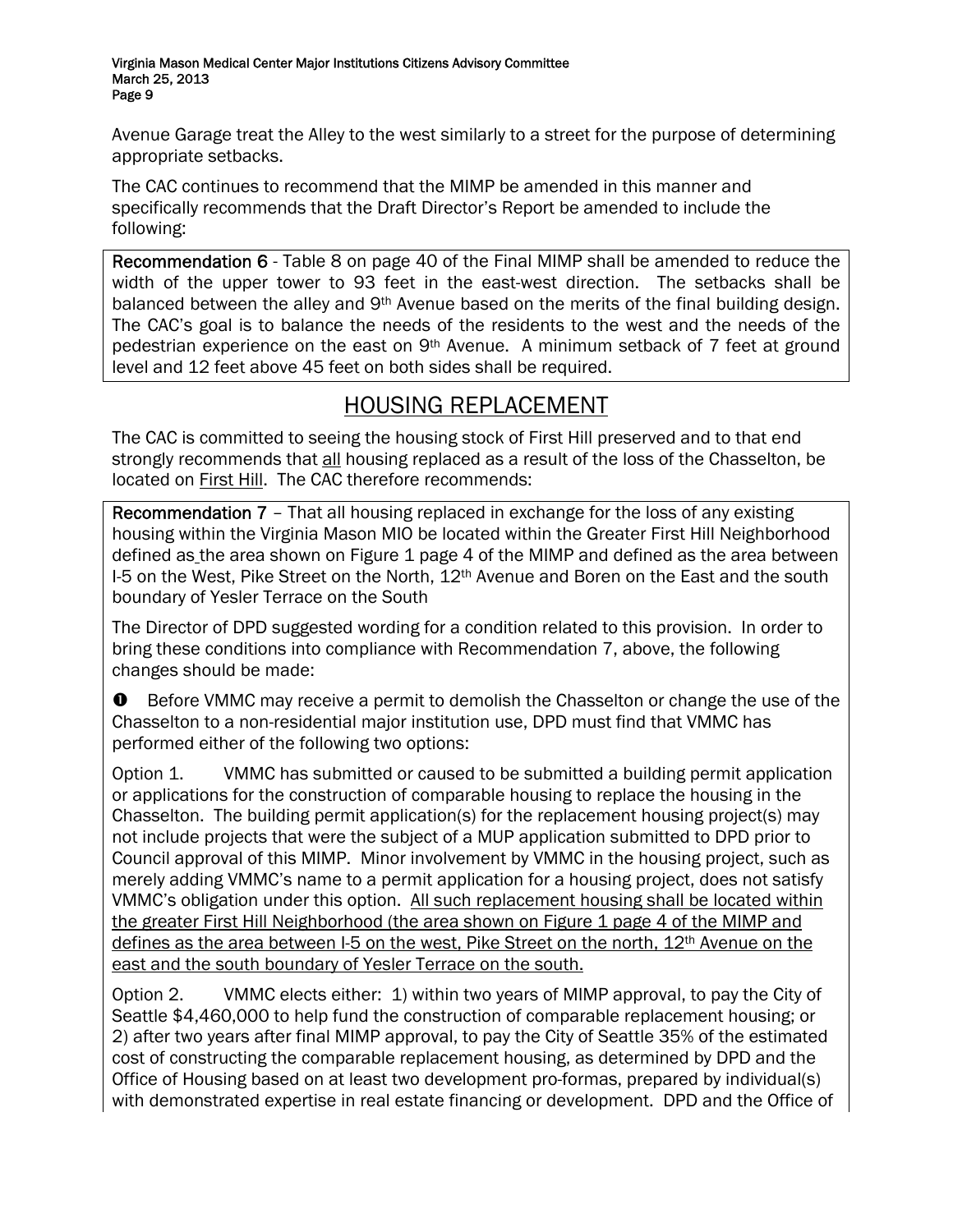Housing's determination of the estimated cost are final and not subject to appeal. Money paid to the City under this Option 2 shall be used to finance the construction of comparable replacement housing and subject to the provisions of the City's Consolidated Plan for Housing and Community Development and the City's Housing Levy Administrative and Financial Plan in existence at the time the City helps finance the replacement housing.

For purposes of the performance **Option 1** above, the replacement housing must meet the following requirements:

Provide a minimum number of units equal to the number of units in the Chasselton Court apartments (62 units);

Provide no fewer than the number of one-bedroom units (7 units) as those in the Chasselton Court apartments and no units smaller than a studio (55 units) as those in the Chasselton Court apartments;

Contain no less than the square feet of units (31,868 net rentable square feet) in the Chasselton Court apartments;

The general quality of construction shall be equal or greater quality than the units in the Chasselton Court apartments; and

The replacement housing will be located within the First Hill neighborhood.

If VMMC chooses the performance Option 2, it is encouraged to: 1) contribute to the housing replacement project in a manner that will assure that at least 10% of the units (i.e., a number equal to 10% of the demolished units, for a total of 7 units) will be rented at rates affordable to persons earning less than 80% of the median area income for at least 10 years; and 2) utilize a design that allows the project to compete effectively for public and private affordable housing grants and loans. This design provision is not intended to discourage creative solutions such as siting affordable units in high-rise buildings otherwise containing market rate housing. VMMC may not receive credit in fulfillment of the housing replacement requirement for any portion of the housing replacement cost that is financed by City funds, with the exception that any City funds spent, in excess of construction costs, to provide affordability in what would otherwise be market-rate replacement units (i.e., to "buy down" rents in the completed building) shall not disqualify units as replacement housing under this condition.)

If VMMC chooses performance Option 2, the Office of Housing shall devote all funds provided by VMMC to a project or projects within the greater First Hill Neighborhood (the area shown on Figure 1 page 4 of the MIMP and defines as the area between I-5 on the west, Pike Street on the north, 12<sup>th</sup> Avenue on the east and the south boundary of Yesler Terrace on the south.

Although there was not consensus within the CAC concerning whether replacement housing should be more heavily skewed towards affordable, rather than market rate housing, that the retention of affordable housing should be a priority, many concluded that this should be considered. Virginia Mason offered that 10% or 7 units shall be affordable to persons earning less than 80% of the median area income for at least 10 years. Some on the CAC proposed that up to 100% of all replacement units should be affordable. The CAC was advised that the City has been struggling with this issue and that no current consensus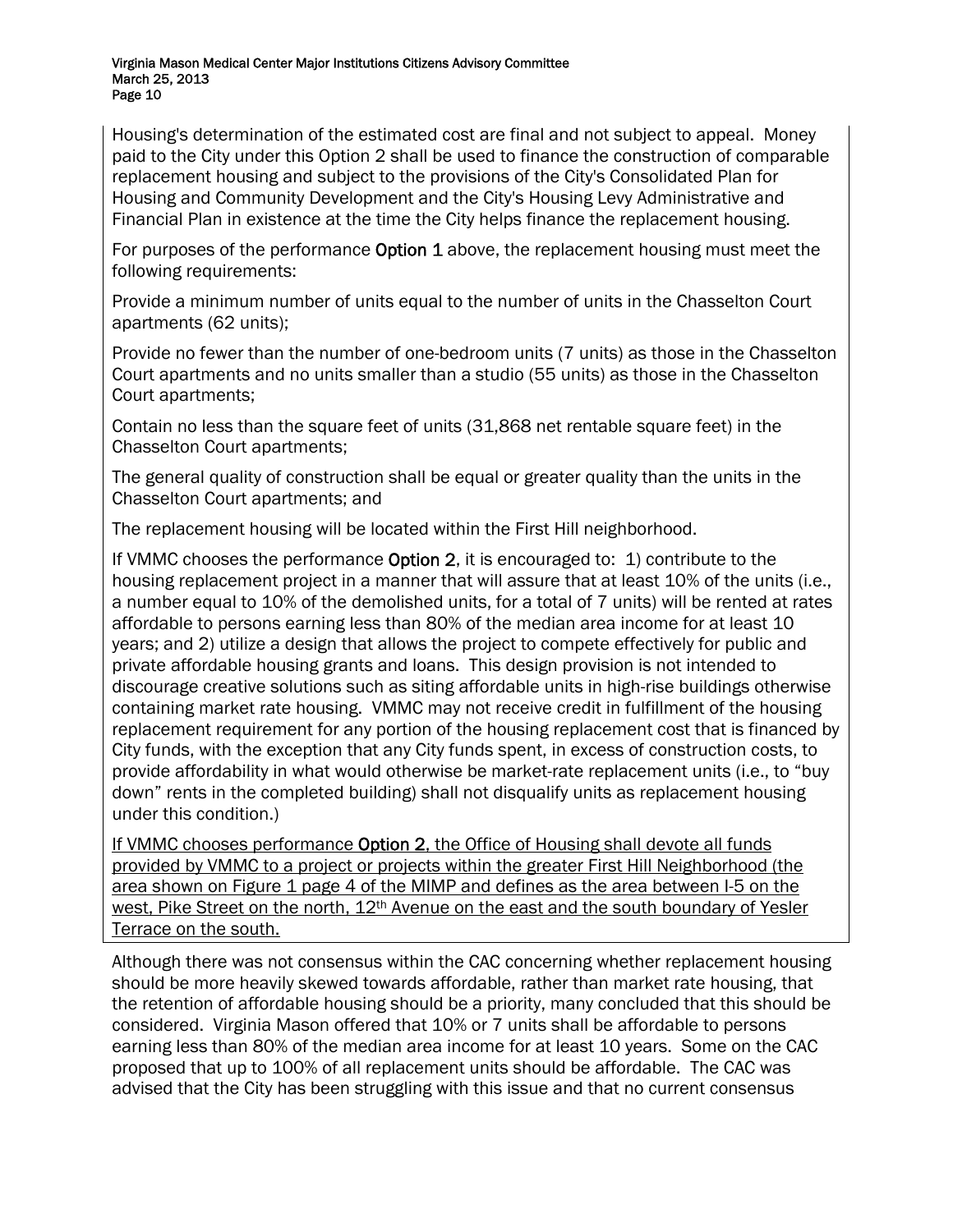exists because of the definition of comparable housing. Several CAC members consider cost structure as a very important part of any acceptable definition of comparability. Others remain concerned with the loss of affordability in the neighborhood in general and advocate skewing replacement housing towards greater affordability than that lost. The CAC therefore recommends that affordability should be a major goal.

Therefore, while the CAC concurs with the minimum 10% goal identified above it also recommends that a higher voluntary goal be established. The CAC therefore recommends:

Recommendation 8 - That a higher voluntary goal, of 25% or 15 units of all housing constructed as replacement for housing lost be affordable to those making less than 80% of the median area income, be established.

Recommendation 9 - Virginia Mason and/or the City Office of Housing shall provide all proposals for housing considered as replacement for housing lost as a result of any demolition related to Virginia Mason Construction for review and comment by the Standing Advisory Committee.

A minority report will be issued concerning the affordability issue.

## TREATMENT OF FAÇADES

One of the key elements in this plan is the use of the Design Guidelines (Appendix E) in the review of campus development. Careful review of individual building designs and streetscapes will be the crucial determining factor in determining whether the plan succeeds in balancing the needs of the institution against maintaining the health and vitality of the surrounding neighborhood.

As noted earlier, the unique nature of this high-rise neighborhood creates a different relationship between nearby residents and the institution. The views of upper level façades are of great importance to residents in surrounding high-rise buildings. Building modulation and window patterns that are perceived from a distance or from apartment windows can add interest to large building complexes. This concept needs to be reinforced within the plan.

Recommendation 10 – That in order to reinforce the importance of careful review of upperlevel façades, the following changes be made in the text of both the Master Plan and Design Guidelines:

Master Plan Page 8 and Design Guidelines Page 46 – Goals and Objectives:

Design buildings, including rooftops, upper level and street level façades, with consideration of how they will appear to viewers from surrounding residential buildings, nonmotorized travelers at street level and motorized travelers.

Design Guidelines Page 33 – Boren Avenue, last paragraph:

 Streetscape and landscape character: enhance the street landscaping and ground and upper floor building façade of the Jones Pavilion to improve the pedestrian experience of both pedestrians and nearby residents.

Design Guidelines page 74 -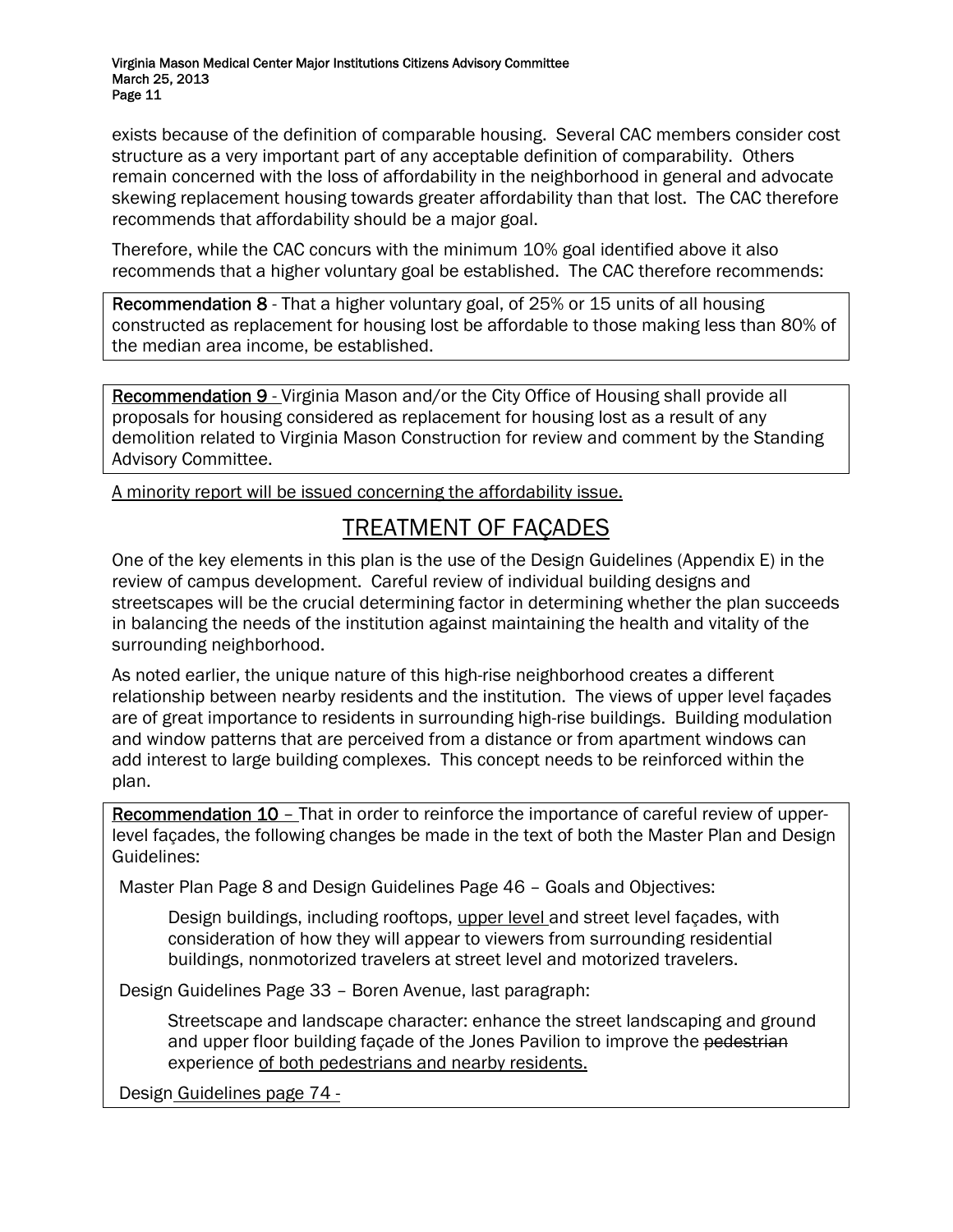$\square$  Consider the building from multiple vantage points: Multiple Views Roofscape Views into the Building Views of Upper Level Façades

Many CAC members point to the monolithic façades of the Jones Pavilion as an example of inappropriate treatment in the context of this neighborhood. The CAC hopes that some retrofitting of this building's façades can be developed so that it can be brought more closely into compliance with the design guidelines.

## RETENTION OF RETAIL DEVELOPMENT

The CAC is dedicated to the retention of a strong retail presence along Madison and other retail edges of the Virginia Mason Campus. The Director of DPD has recommended conditions related to future use in these areas. The CAC concurs with these recommended conditions, but is concerned over the loss of the existing businesses. For that reason, the CAC recommends that:

Recommendation 11 - Virginia Mason shall endeavor to support the retention of existing retail businesses located within their MIO boundaries including assistance finding alternative relocation spaces and notification of the availability of retail space upon completion of projects including such.

In order to bring the Conditions recommended by DPD into compliance with this recommendation the CAC recommends the following addition to page 59 of the Draft Report of the Director of the Department of Planning and Development:

 $\bullet$  The underlying street-level development standards for commercial zones shall apply per SMC 23.47A.008 to all street facing façades in the underlying NC-160 Pedestrian designated zones; including Madison Street, and portions of Boren and Terry Avenues.

**<sup>2</sup>** On page 50 of the Final MIMP, second paragraph under Street-Level Uses and Façades in NC zones, second paragraph- the last sentence shall be amended as follows:

If the proposed expansion to include the 1000 Madison block is approved, Virginia Mason intends to consider any of the following uses for potential location at street level along Madison Street and the portions of Boren and Terry Avenues within the NC zoning and would be in compliance with the underlying zoning: medical services such as optical, eating and drinking establishments, retail sales and services, indoor sports and recreation, or perhaps lodging uses or additional open space.

 $\Theta$  In the event that development occurs along Madison, all existing businesses anticipated to face termination of leases and relocation shall: 1) be given six months prior notice of termination of tenancy; 2) be provided assistance from both the City Office of Economic Development and Virginia Mason Medical Center to identify available spaces in the surrounding areas for permanent or interim relocation; and 3) receive advanced notice of the availability of lease space in the completed development.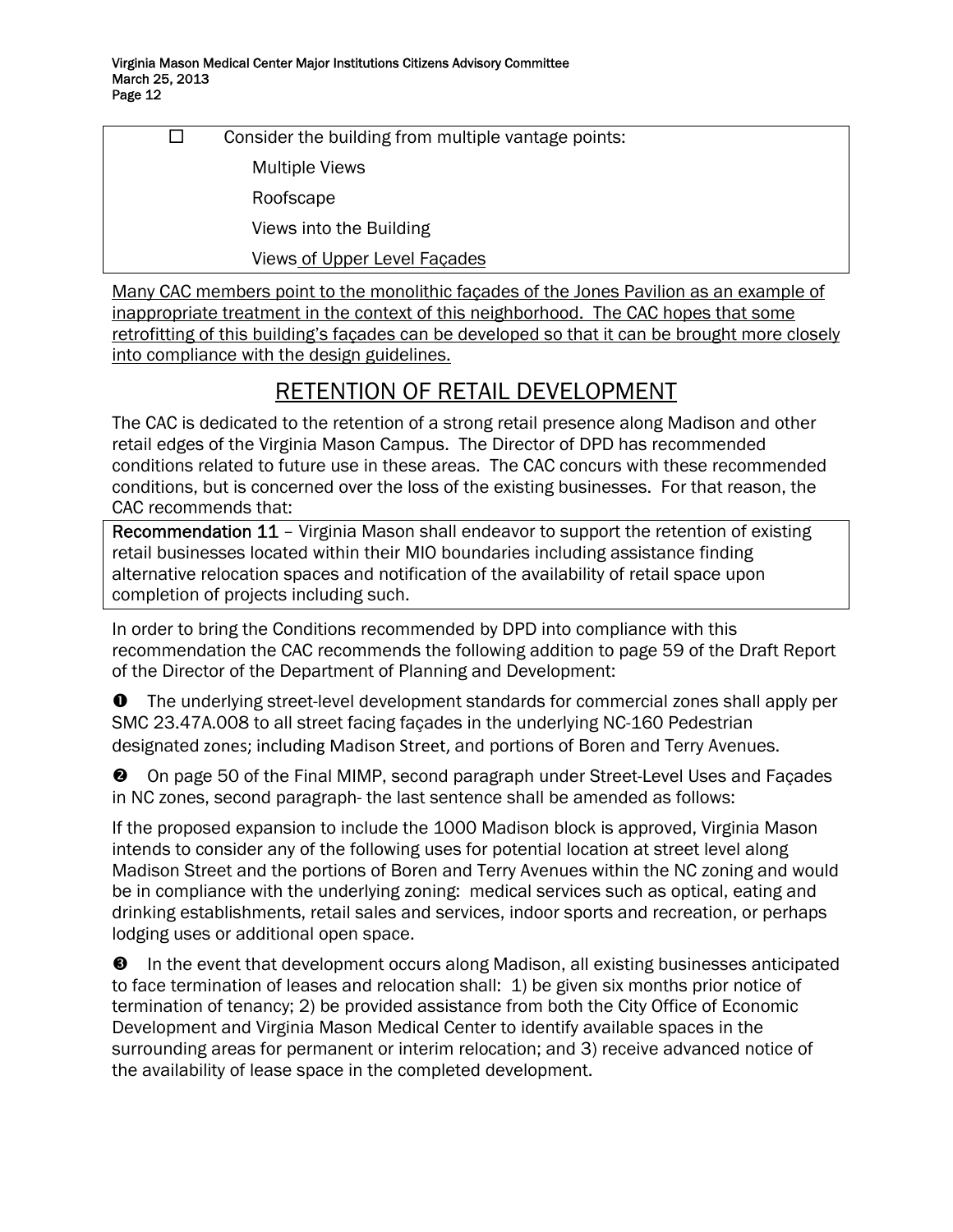This recommendation is not intended to require either monetary assistance with relocation or a first right of refusal for lease of space made available upon completion of development by Virginia Mason.

The CAC is also committed to maintain a viable retail community in the time between adoption of the plan and demolition for construction of new structures. The CAC previously recommended this to Virginia Mason. Virginia Mason responded that while it is in Virginia Mason's and the neighborhood's best interest to retain the existing structures for their functionality and revenue producing potential, this use needs to be balanced against the cost to maintain the buildings and the timing of the development plans. The CAC believes that Virginia Mason should be required to maintain its current building in usable safe and habitable condition until such time as demolition occurs and therefore recommends:

Recommendation 12 – That the Final Master Plan be conditioned to require that Virginia Mason retain existing retail street front business spaces for lease until such time as the building(s) this space located in is demolished for new construction.

## PHASING OF DEVELOPMENT AND INTERIM USES

Virginia Mason repeatedly stated to the CAC that it intended that all parking on campus be accommodated in underground lots or within the proposed new buildings. The CAC is committed to seeing this occur. The CAC recommends that this commitment be made formal and that no new surface parking be allowed on any site within the MIO not already devoted to such. For that reason, the CAC recommends:

Recommendation 13 – That the Final Master Plan be conditioned to prohibit a change of use to surface parking for any lot within the present or expanded MIO that was not devoted to surface parking as of March 1, 2013, either now vacant or made vacant through issuance of a demolition permit.

The above is not intended to preclude either: 1) loading docks included in new buildings as reviewed by the SAC; or 2) temporary loading and unloading or construction equipment storage established on a temporary basis as part of the construction management plan for any ongoing construction project.

## REPLACEMENT OF TREES

The CAC is committed to maintaining existing mature street trees wherever feasible, and installing additional street trees where appropriate. Statements on page 54 of the MIMP identifies an surprisingly short life span for street trees that seems to us a significant understatement of normal street tree life and might imply that less effort might be made to retaining existing mature trees when new buildings are constructed. The CAC therefore recommends that:

## Recommendation 14 - Paragraph 4, Page 54 of the Final MIMP shall be amended as follows:

A requirement within both SMC 23.45.524 (HR) and SMC 23.47A.016 is the provision and retention of street trees. Virginia Mason proposes to comply with those requirements. The existing street tree canopy on Virginia Mason's campus includes a variety of trees of varying ages and in varying degrees of health. The average life of a street tree in Seattle is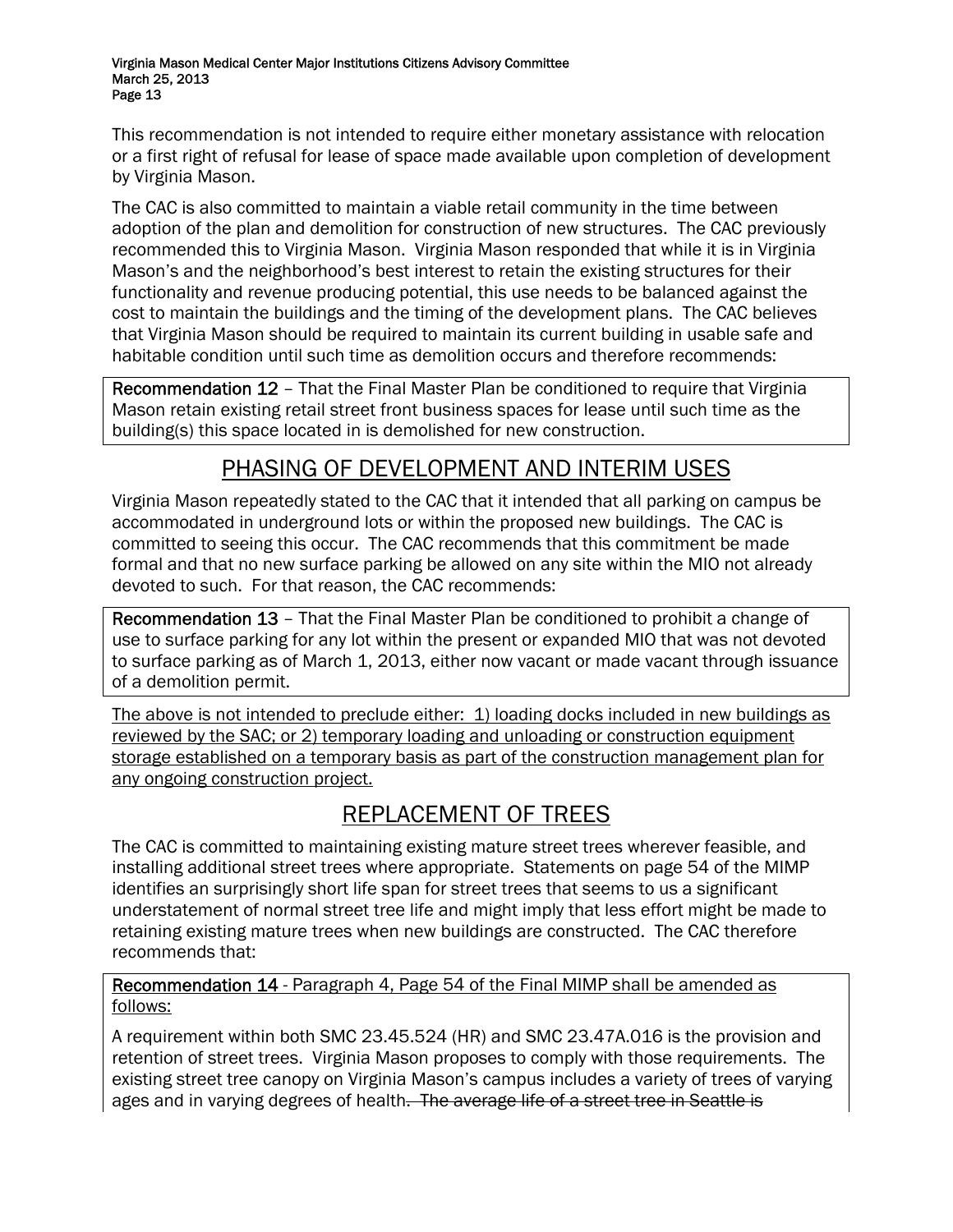approximately 15 years, demonstrating an ongoing need for Virginia Mason to be is committed to protecting and maintaining mature street trees where possible, and replacing trees as needed over time. Virginia Mason intends to maintain the street trees that are healthy and do not pose safety hazards. The institution will replace trees when they are removed as developments require their relocation. Where rows of trees create an identifiable streetscape, that identity will be maintained where feasible.

## SKYBRIDGES AND CAMPUS POROSITY

Virginia Mason is proposing seven potential skybridges and specifies their locations on Figure 29 of the Master Plan. The Plan states that there is no current plan to seek approval for specific skybridges or tunnels at this time, but applications will be made as each becomes necessary. The Plan further states that these skybridges are intended both to provide movement between buildings for internal efficiency and to increase the ability for pedestrians to move through the campus as many would be open to the public during business hours and offer an out of the weather path through the city. In other areas it is implied that this system of skybridges in an amenity that would mitigate future development.

The CAC concurs that some, or even most, of the proposed skybridges may be needed and is committed to careful consideration of all applications for such. However, the skybridges should not automatically be considered an amenity. Individual skybridges may be needed to enhance Virginia Mason operations, and some may enhance the ability for pedestrians to move through the campus, but they may also impinge on protected views. However, the CAC reserves its final conclusions on each of the proposed skybridges until such time as actual application is made and design details are known. Therefore the CAC recommends:

Recommendation 15 – That Virginia Mason shall create a porous campus that provides access through larger buildings via major corridors, pedestrian corridors, streets, and skybridges as needed. Skybridges shall only be constructed as needed for necessary hospital functioning and Virginia Mason shall endeavor to minimize both their number and visual impact on the neighborhood.

## MINOR INCONSISTANCIES

The Advisory Committee notes that there are multiple typos and minor inconsistencies throughout the Plan and Design Guidelines. Most of these are not substantive and the CAC will provide a listing of them to Virginia Mason to correct when the compiled Master Plan is completed.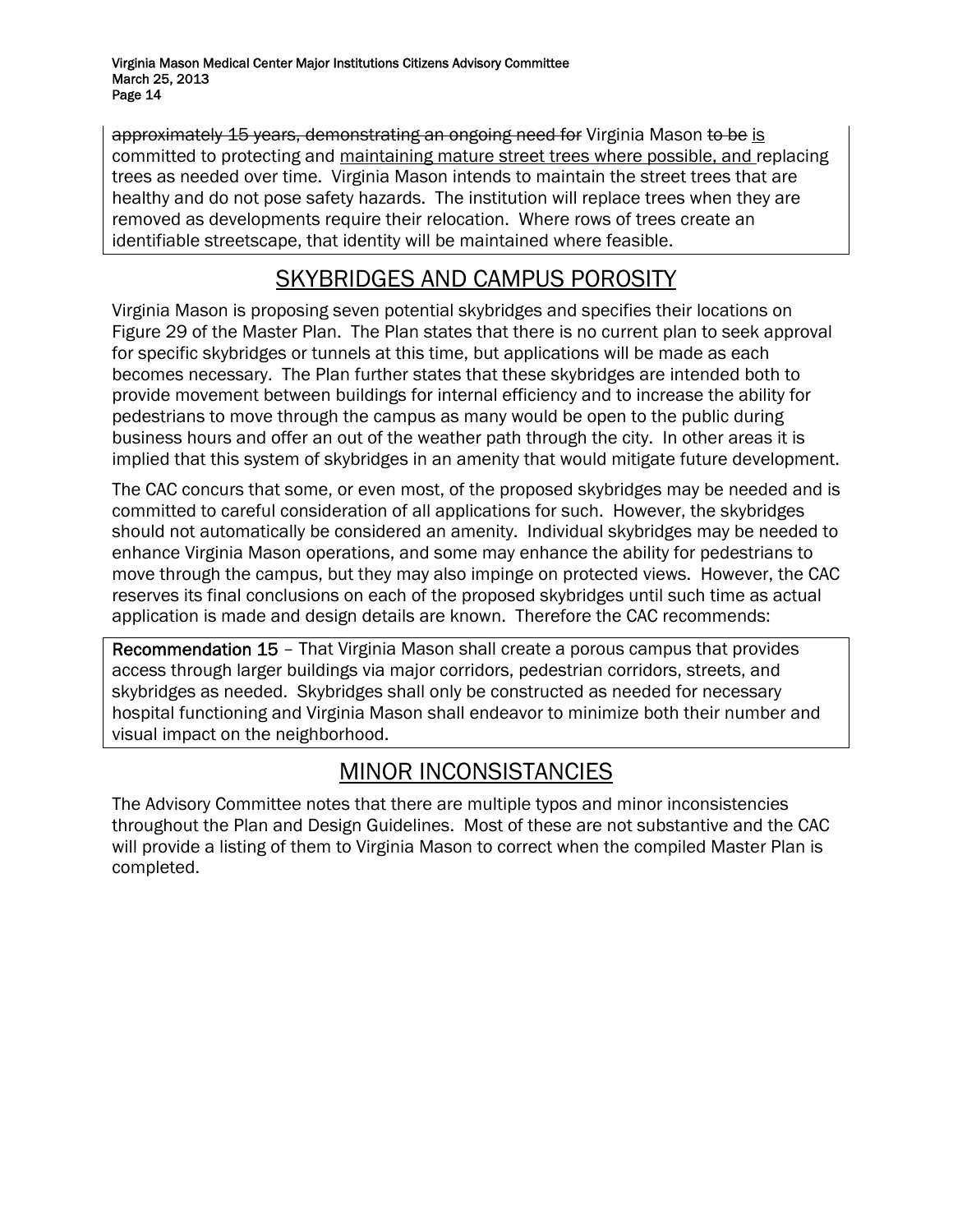# SECTI0N III PUBLIC COMMENTS AND CORRESPONDENCE RECEIVED

## Received January 26, 2011

Comments from Cher Ten Hoeve: Ms. Hoeve noted that she lives directly across the street from the 1000 Madison block. She stated that she wished to state her concerns about development on Boren side with and the tall structure there. Right now as it stands that is a residential neighborhood on the east side of Boren Avenue. Thousands of people live there and it is very residential. The tall building that was just built there walls off part of First Hill from the rest of downtown. Additional tall structures in this location will further wall off First Hill. Concerns from an environmental stand point include:

1) Lack of sunlight – The tall structures blocks the sunlight and the sun doesn't even hit that part of town until late afternoon because of the existing tall structures.

- 2) Reverberations (sound from cars passing by).
- 3) The wind effect from the solid walls.

She suggests that the block be developed with lower structures on the street and taller structures on Madison closer to the Sorrento Hotel.

Comments from Tom and Nancy Ruff: Nancy Ruff stated that she resides in the Royal Manner Condominium. She noted that any construction at the Ninth Ave Garage site is going to impact the Royal Manor Condominiums significantly. Previously had heard there were three options. All three options involved the parking garage. She didn't hear that tonight: Option 1 and Option 2 didn't impact Royal Manor as much as Option 3 but any height addition to the garage will have an impact on the Royal Manor. Thank you.

Comments from Richard Glass: Mr. Glass stated that other commenter's had already covered much of what he was concerned about including blockage of views, shadowing and blockage of sunlight, and the walling off of the neighborhood from downtown.

Comments from Mary Jane Keehn: Ms. Keehn stated that she endorsed earlier comments and like to add to them. The impact of such a project will increase noise, add parking congestion and increase traffic in an area already difficult to drive and navigate. This area of First Hill is referred to as Pill Hill for a reason: the high penetration of hospitals - Virginia Mason, Swedish, Harborview. The last thing the neighborhood needs is additional space for hospital operations. First Hill is a neighborhood with churches, museums, hotels, apartments, condos, retirement communities, small shops, restaurants, and historic buildings, it is already dominated by hospital centers, let's not tip the balance further towards the medical environment, and let's keep a more diversified community in place.

Comments from Elizabeth Stacishin: Ms Stacishin stated that she has concerns about the recent addition that Virginia Mason constructed and thinks that it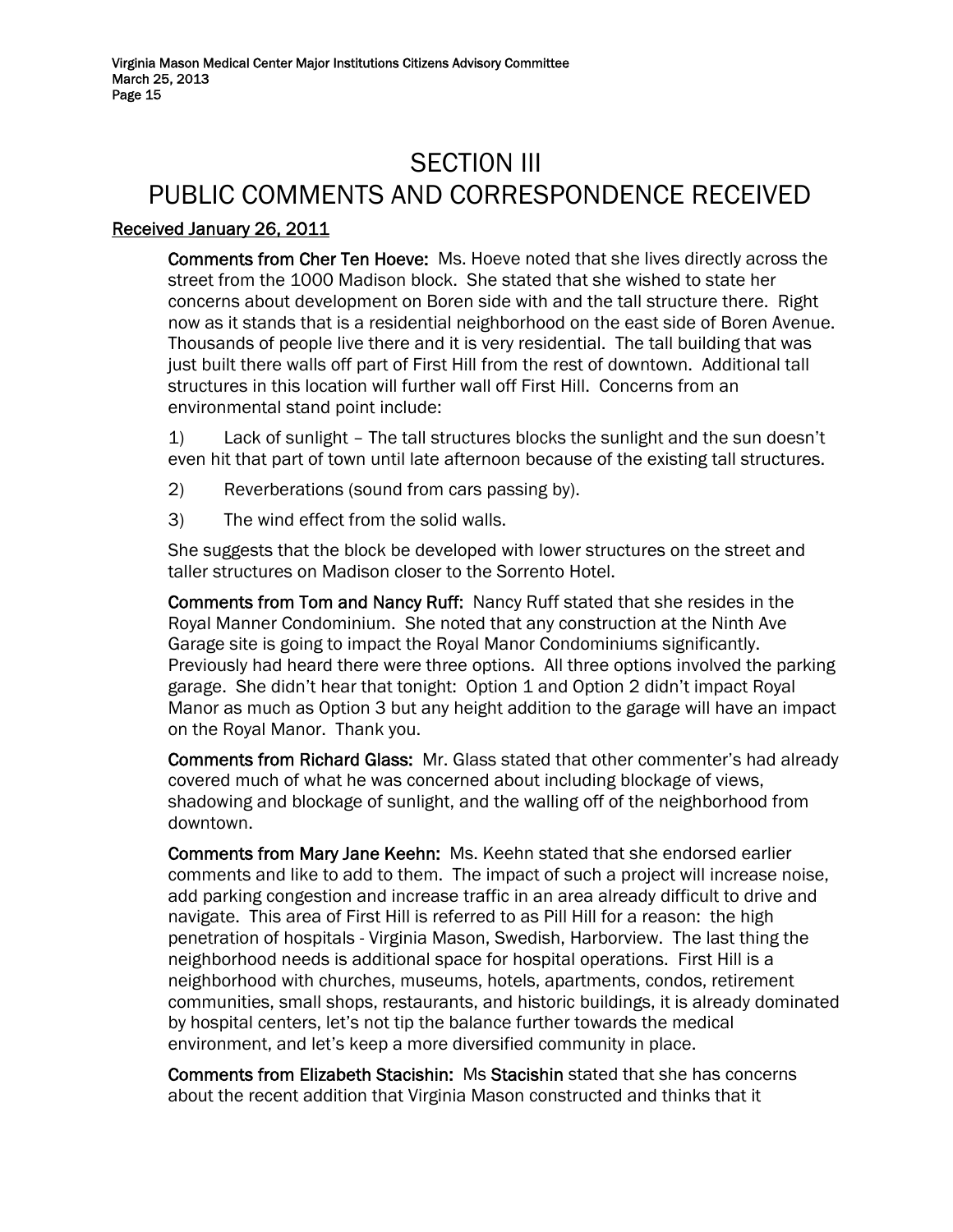represents a cautionary tale of what's to come to our neighborhood. Virginia Mason can do better, I felt it was a slap in our face as neighbors that live here, I'm sure that was not the intention but there are things that can be done to create a building and make it more friendly and more accessible from your own buildings. There's no reason hospital buildings need to look like hospital buildings or even worse like a pavilion that has no human interest whatsoever. More needs to be done to design these buildings in a way that the character of the neighborhood can be part of the neighborhood and function for the hospital well. All in the neighborhood realize that the hospitals are going to stay and neighbors want that. However, the hospitals need to do better in designing, not only the building but the streetscapes and also being more creative in how you treat those streetscapes. One of the things with the site on Boren, was that the trees were moved from the street - particularly on Spring Street. I realize you need vault space in the underground area to accommodate a lot of the power and a lot of the other infrastructure. You have to be more creative on where you put that infrastructure, if it takes removing trees from streetscapes then we won't be left with anything. That already happened in more than one urban environment.

## Received June 22, 2011

Comments of Cher Ten Hoeve – The commenter noted that she is a resident of First Hill. She noted that she had provided formal written comments after the last meeting (EIS Scoping Hearing). She asked what/when those comments would be considered in the process, from the individuals request for comments.

Stephanie Haines, from DPD responded that those comments are all part of the public file, they have been distributed to Virginia Mason, they've been distributed to the EIS consultant, part of what the review will be looking at is taking a look at those comments and seeing if they have been addressed in those documents sometimes we get comments that we can't necessarily address or aren't appropriate, I'm not saying that yours aren't, but taking a look at that and did we address those in the document, so they will be considered as part of this process. We will have another public comment period and we encourage you to make more comments after reading the documents, what happens with those comments is the consultant will go in and address everyone of those comments, and that's what then gets put into the final Environmental Impact Statement.

Steve Sheppard noted that the Department of Neighborhoods has a website and it is our desire to put all of the documents on that website for Virginia Mason, including our meeting minutes, handouts from the meetings, any documents that are reviewed after these first preliminary meetings. I'm sure Virginia Mason will have them on their website too.

Comments of Eugenia Woo – Ms. Woo noted that she was representing Historic Seattle which is a neighbor and property owner. Historic Seattle owns the Dearborn House which is a designated City of Seattle Landmark. There are only a few houses left on First Hill, the apartment buildings built in the 1910's, 20's, 30's, and the hospital are all a part of that. She stated that Historic Seattle urges Virginia Mason and the City to assure that this is a transparent process and that documents are available on the website, she noted that it is clear that the documents presented to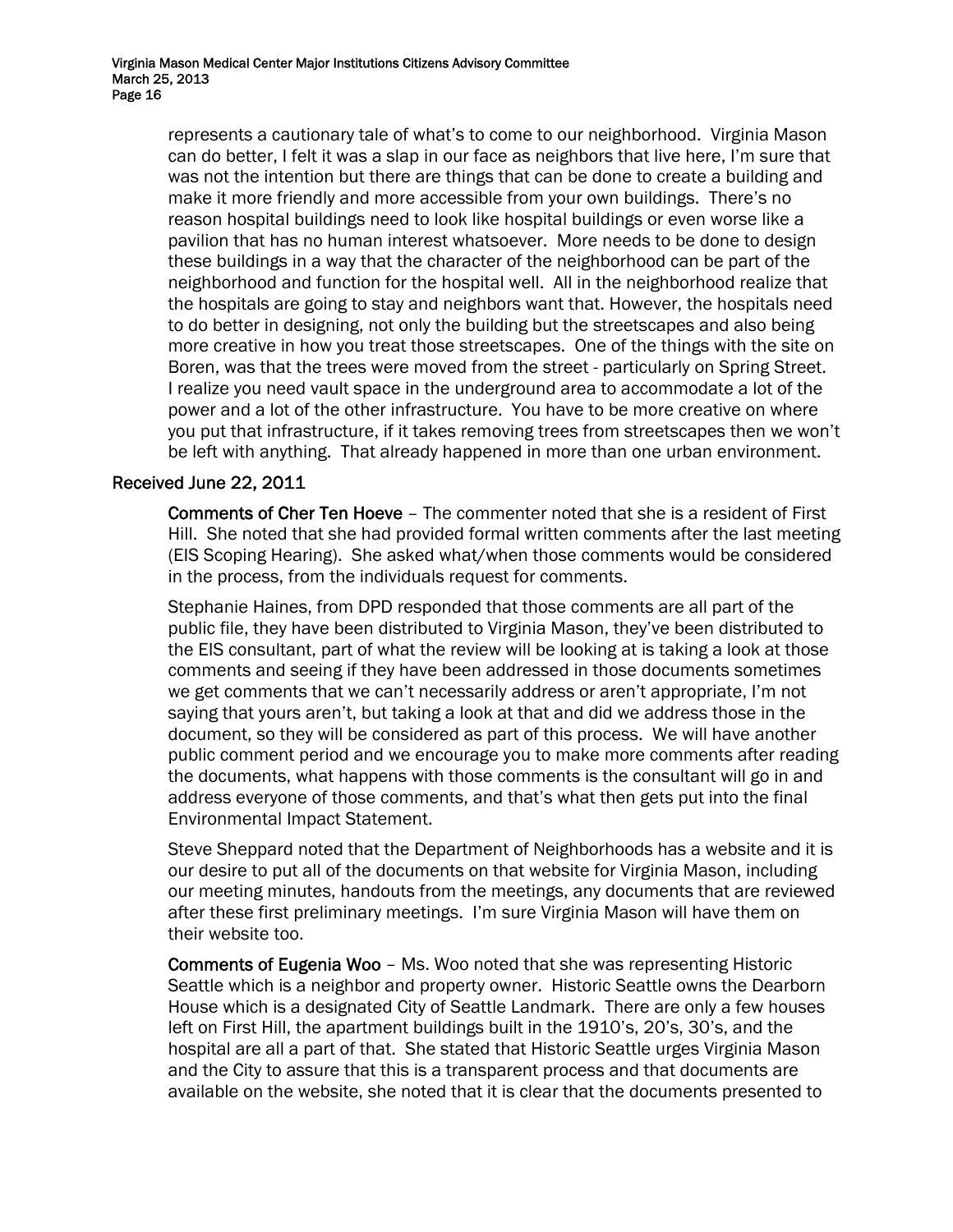date are very preliminary. Historic Preservation is a major concern and there are a lot of issues related to the relationship of historic buildings to the proposed height. She urged Virginia Mason to please treat the historic places that we have sensitively and the exterior walls are part of the controls.

Comments of Angela Robinson – Ms. Robinson stated that she has been a resident of First hill for 21 years and has watched the neighborhood change, quite dramatically. She noted that the pedestrian use and environment needs to be treated very carefully. She noted that she initially moved to First Hill so that she could walk to work. This is an important characteristic of the area and needs to be retained.

Comments of Glenn Walter – Mr. Walter noted that he has been a resident of First Hill for 9 years. He noted that his initial concern is over historic preservation. He noted that the older buildings are being torn down one at a time. He cautioned that once lost the historic buildings are lost forever. He noted that he questions what that the legacy of this plan will be – what will remain of historic First Hill, once all of this development is completed. He stated that he values these old buildings and hoped that they could be retained.

Comments of Skip Viau – The commenter stated that he was concerned about shadows on historic buildings. He stated that he hoped that the consideration would be given to the impact on our historic high rise buildings some of which were designed by one of America's leading architects who is ranked alongside Frank Lloyd Wright.

### Received July 27, 2011

Comments of Jennifer Einberg – Ms. Einbert stated that she lives in the Chasselton. There has to be a balance between the neighborhood and the developments. She stated that there's absolutely no way to rationalize tearing down the Chasselton which is a beautiful building that is well kept and is historic. In addition she stated that she had concerns with parking and suggested that Virginia Mason and the City work with Metro to figure out how to get people here without the parking.

She also noted that the loss of the smaller commercial uses along Madison is a real problem. Incorporation of franchises in the Institutions buildings is not desirable and we should support small businesses, make sure it's only small businesses in there and make sure you give them affordable rents because we all go to those restaurants … can't afford the rent.

Comments of Elise (no last name given) – She noted that she lives in the Parkview. She stated that she believes that Virginia Mason is going to do what it wants. She stated that retail is needed. She also stated that providing less parking does not necessarily encourage people to use public transit and suggested efforts to make transit more usable while not discouraging those who use their cars. The best thing to make people use public transit is to make it easy and convenient

Comments of Eugenia Woo – Ms. Woo noted that she works for Historic Seattle. She stated that the most effective way to maintain sustainability is through the renovation of existing older buildings. She also stated that Historic Seattle does not view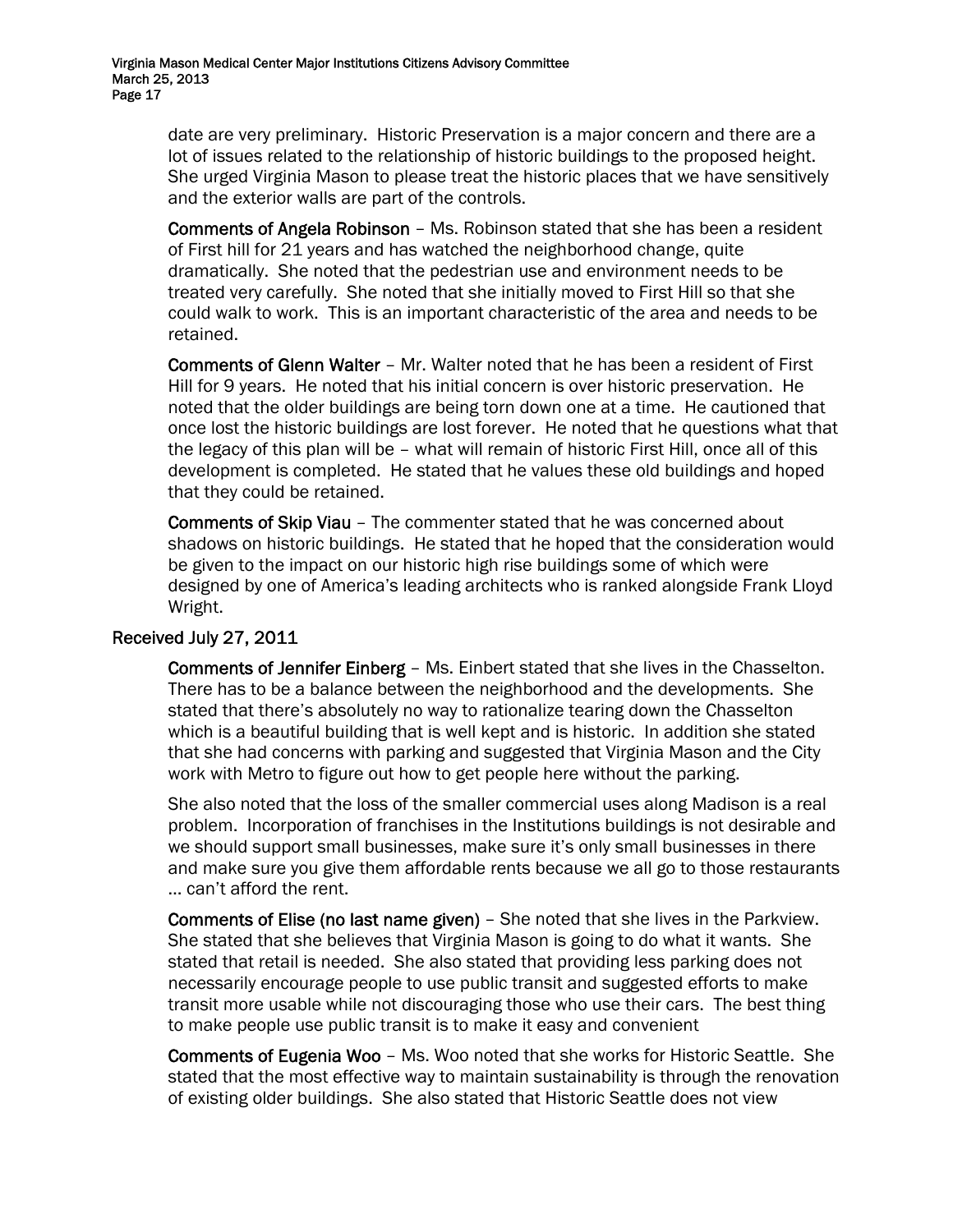buildings as either landmarks or not landmarks and that she agrees with the comments about the vitality of the neighborhood and that displacement of existing retail uses in a problem. She noted that the redevelopment on the 1000 Madison block is very large, will require an alley vacation and does not seem to further the goal or keep in development compact.

Comments of Clare Bowden – Ms. Bowden stated that she lives in the Parkview Plaza. She advocated greater development of transit and bike facilities.

Comments of Sharon Tensing– Ms. Tensing stated that she lives in the neighborhood. She stated that she doesn't understand the reasoning to put the tallest buildings on the highest part of the hill. She noted that it seems like building a mountain on top of a hill and it's more than a building it's more than a neighborhood it's more than the parking its more than all of those things, it's changing topography of a whole neighborhood.

## Comments Received Dec 19, 2011

Comments of Tony Shuller – Mr. Shuller stated that he has been a resident of Harborview Plaza for 24 years, a third of his lifetime. He noted that during that time he has not been singularly focused on Virginia Mason. He noted that he had attended meetings at Harborview Plaza when Virginia Mason's plans were discussed related to the expansion on the current Jones Pavilion and then the current future expansion plans. He stated that he wanted to re-iterate the points that Mr. Steinbruck had made that the community and institution are not mutually exclusive.

Comment of Faye Strosland – Ms. Strosland stated that she lives in the Gainsboro and has a daughter who's had the good fortune to come to Virginia Mason a number of times and the care here has been outstanding, it has really been wonderful. At the same time as a resident of the Gainsboro she has concerns about the position of Virginia Mason's new buildings. She also reiterated that good design is crucial both for neighbors and users of the hospital.

Question from undisclosed member of the public - If you look at the breakout groups a common theme that I find are the importance of retaining the existing retail shops in our neighborhood. Virginia Mason plays the role of land owner and perhaps landlord and can play an important role in retaining these important services.

Comment of Kevin Bliss– Mr. Bliss stated that he lives in the Gainsboro and wanted to emphasize the need for good design, permeability, and porosity. He stated that he hoped that any new design along Madison would incorporate these concepts. The building that might be demolished at Boren and Madison is not especially attractive but its retail tenants are very important elements in the fabric of the neighborhood. He noted that we need to avoid replicating the fortress-like blank walls of Jones Pavilion at all costs!

### Comment Received January 11, 2012

Comment of Wesly Moon - Mr. Moon stated that he lives at the Decatur across the street. The issue he raised is the demolition of the block and how do you maintain what we already have in the neighborhood. All the discussion is about replacing that city block. People may be okay with adding another 100 feet on top of other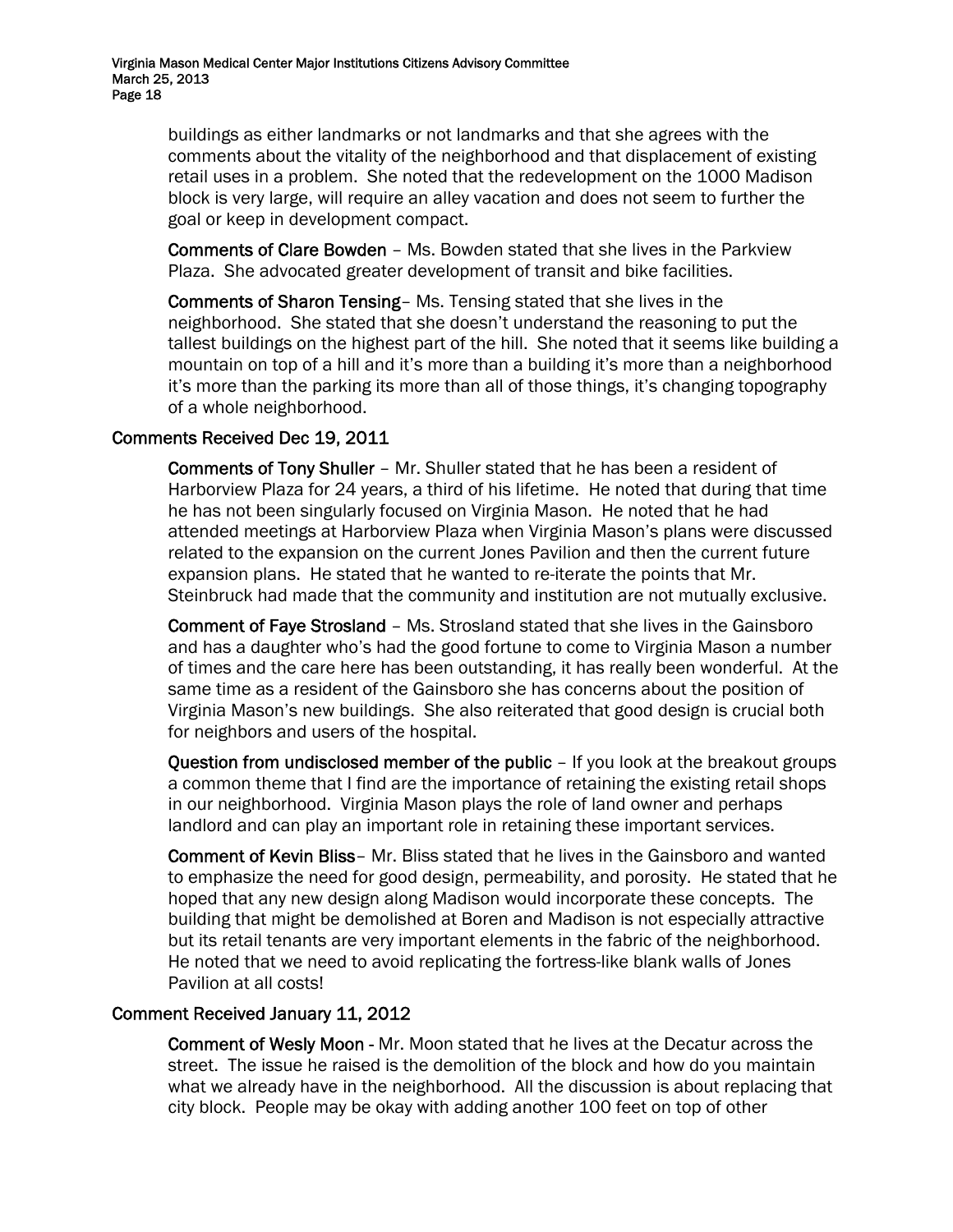buildings that don't have the historical significance of the 1000 Madison block to save it from demolition. As long as the committee gets a fair representation of what that will look like I think that's important.

## Comments Received February 22, 2012

Comment of an undisclosed community Resident: It doesn't seem to me that sufficient attention is being paid to what's going to happen at Madison. You've talked about a 10 foot setback, I think that's totally inadequate, obviously the setback that is currently there would be unusable for a building of the traffic that you're talking about with Virginia Mason.

Comment of an undisclosed community Resident: I hear all the comments and it sounds like if you take the Madison block it will cover all of your needs for square footage and you don't really know what you're going to need for with the rest of your space in 20 to 30 years from now. Would you consider making a little bit smaller square feet on Madison and planning on using some of the existing space a little more?

Comment of an undisclosed community Resident: First wanted to thank Virginia Mason for opening this meeting to include input from the neighbors. Second, my question is whether the goals and objectives you're going to consider modifying to reflect preferences that were stated tonight about going taller and skinnier than broader?

## Comments Received March 14, 2012

Comments of Char Ten Hoev – Ms. Ten Hoev asked if there was consideration given to reduced height along Boren in Alternative 6b. She noted that this is a major concern for residents along the east side of Boren and suggested that this would reduce the feeling of being walled off. She suggested greater setback along Boren in possible exchange for a lesser setback along Boren as that street is more residential. Staff responded that this has not been proposed because it would not allow the minimum floor plate for the hospital replacement. There was brief committee discussion of this concept without reaching a consensus.

Comments of Kevin Bliss – Mr. Bliss stated that he would prefer a greater setback on Madison as there are greater pedestrian volumes along Madison. He also stated that he wanted to see open spaces on the periphery of the campus and that rooftop open spaces should not be considered as open space meeting any requirements of the plan.

Comments of Brad Tong – Mr. Tong asked for more information on the treatment of pedestrians and stated that this issue needs a great deal of attention. Staff responded that there will be a program to look at both Terry and University Streets as major pedestrian streets. Betsy Braun stated that while these streets may receive some special attention, the plan will look at improvements on all streets.

Comments of Julia Hagensen – Ms. Hagensen noted that she owns property near Virginia Mason. She stated that she is concerned about the feel of the neighborhood. She noted that the large institutional buildings are often unsightly and the entrances confusing. She encouraged attention to better design and stated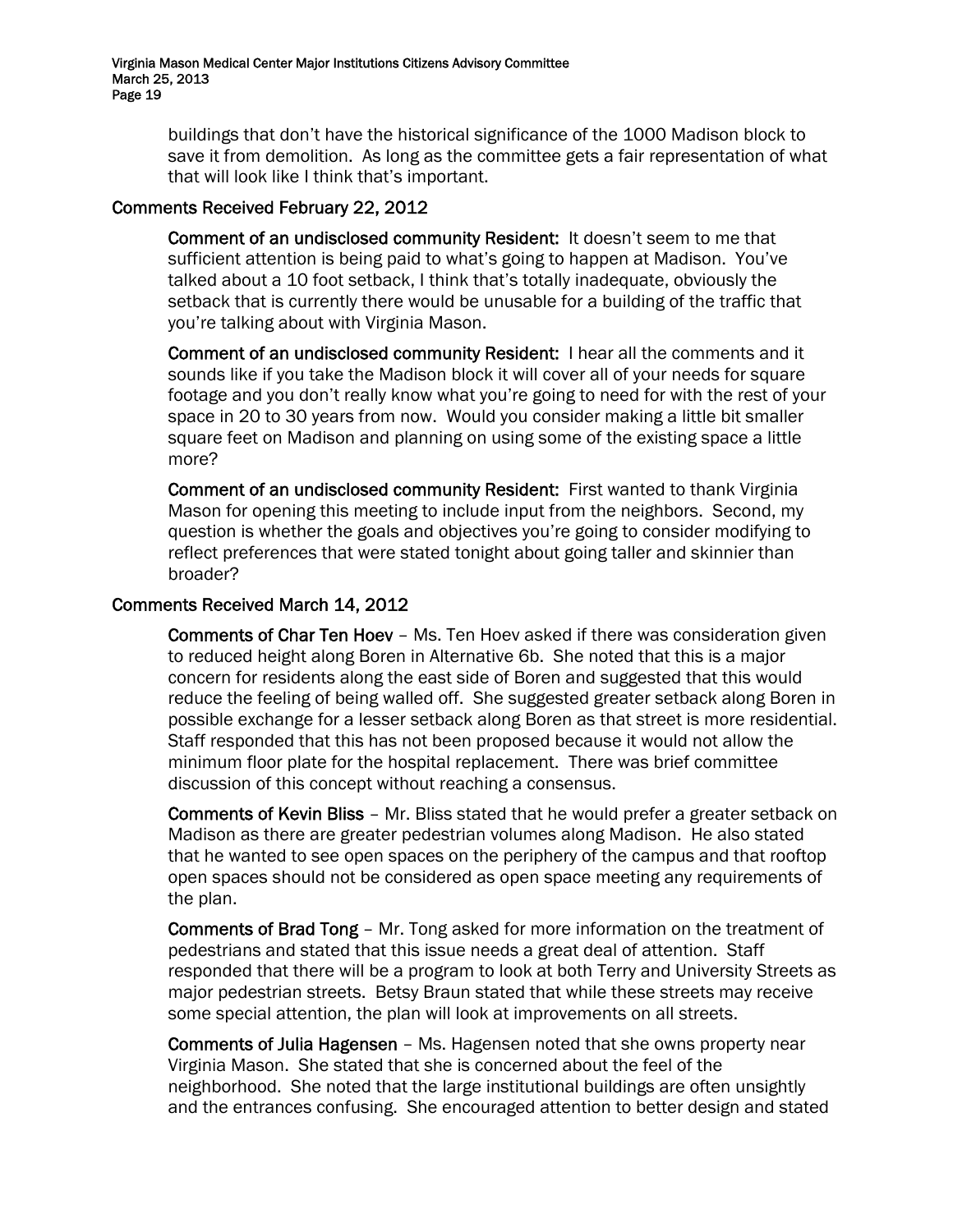> that we need to do much more to make the area more attractive and that this will have to involve more than just Virginia Mason.

## **Comments Received May 23, 2012**

Comments of Elisa Penworthy – Ms. Penworthy noted that she has been a homeowner at the Parkview for 10  $\frac{1}{2}$  years. She stated that there may be possible alternative to a large one story grocery store. That might be workable for this area. She gave some examples. She also suggested that there is a need to minimize the impacts of construction remaining small business.

Comments of Kevin Bliss – Mr. Bliss stated that he resides at the Greensboro. He stated that he was very concerned that Virginia Mason provides sufficient parking. He noted that on page 9 under B it implies that Virginia Mason might limit parking supply. It appears that Virginia Mason is afraid of exceeding demands. However, parking supply is in critically short supply on First Hill. Parking in this neighborhood is hard for both residents and our guests. He noted that it sounds like VM is not anticipating future needs.

## **Comment Received August 22, 2012**

Comments of Louise Penberthy – Mrs. Penberthy stated that she would like to add her support of approval of commendation for work force housing on First Hill. In addition, the sirens are problems, but in consideration of the importance to patients it is probably something we need to accommodate. She stated that shadows are a problem all year and that she cares about sunlight very much. Building to the full heights proposed will result in almost no ground level sunlight much of the time. She noted that she understood that there were green walls planned for the Jones Pavilion but that economics and the economic downturn may have eliminated them. She noted that she is a mediator that any agreement and plans are only as good as the backup plans because things will happen like recessions. She suggested that Virginia Mason have clearly identified back-up plans for minimum mitigation in the event that major changes occur to the development directions in these documents.

### **Comment Received February 6, 2012**

Comments of Judith Winter. Ms. Winter stated that the actual benefits to the neighborhood of the various mitigation proposed is difficult to understand. She noted that some of the disadvantages of having the large hospital blocks are: 1) the interruption of movement, especially for people with disabilities, and 2) lack of green space. Hopefully these were all addressed.

She also noted that the issue of replacement housing. She noted that she was by the description of the Chasselton and that there is some affordable housing there. She noted that the proposed 80% is the upper ceiling of all the different definitions of affordable housing. There should be no illusions that there's anything that looks like affordable housing.

### Comment Received February 2012

Comments of Skip Viau: Mr. Viau stated that he was a resident of First Hill and asked for clarification concerning how the 240 foot height affect Horizon House and if the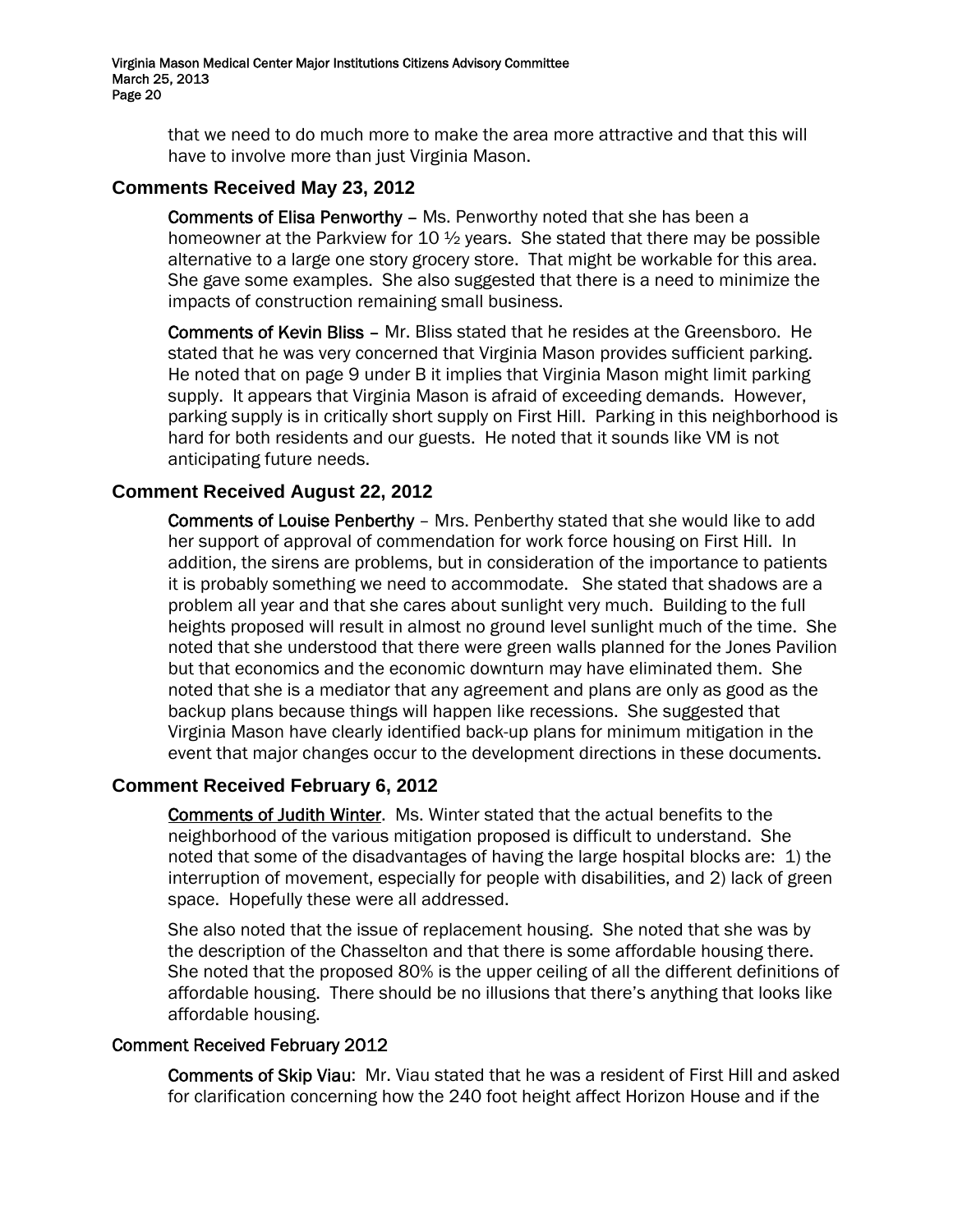setbacks along Spring were increased. Staff responded that the upper level setbacks were increased along Spring Street from the initial proposals from 10 to 20 feet.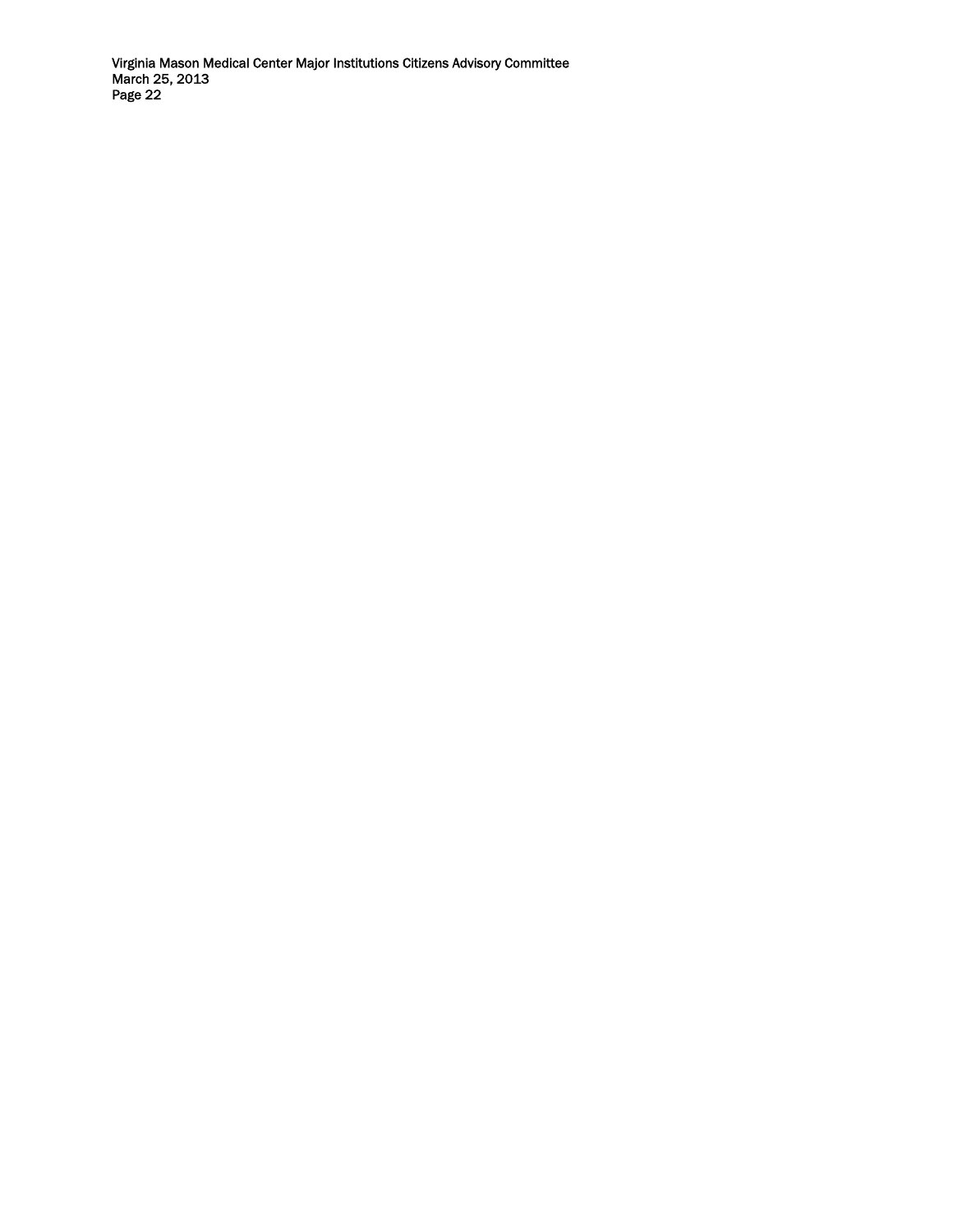# SECTION IV MEETING NOTES

### Meeting #1 Thursday December 16, 2010

#### Members Present

| Albert Shen<br>Chris Balisky<br><b>Bob Anderson</b><br><b>Tyler Tonkin</b><br>Sam Gerszonowicz | Sam Cameron<br>Evyan Abookire<br><b>Sharon Sutton</b><br>Jim Kirkpatrick<br>Miranda Livermore | <b>Terry Miller</b><br>Larry Brouse<br><b>Ted Klainer</b><br>Jim Erickson |  |  |
|------------------------------------------------------------------------------------------------|-----------------------------------------------------------------------------------------------|---------------------------------------------------------------------------|--|--|
| <b>Members Absent</b>                                                                          |                                                                                               |                                                                           |  |  |
| Raymond Crerand                                                                                | Katlin Jackson                                                                                |                                                                           |  |  |
| <b>Ex Officio Members Present</b>                                                              |                                                                                               |                                                                           |  |  |
| Steve Sheppard, DON                                                                            | Stephanie Haines, DPD                                                                         | Betsy Braun, VM                                                           |  |  |
| <b>Others Present (Staff and Guests)</b>                                                       |                                                                                               |                                                                           |  |  |
| $(See sign-in sheet.)$                                                                         |                                                                                               |                                                                           |  |  |
|                                                                                                |                                                                                               |                                                                           |  |  |

#### I. Welcome and Introductions and Housekeeping

The meeting was opened by Steve Sheppard, DON. Mr. Sheppard briefly went over the process. Brief introductions followed.

#### II. Virginia Mason Concept Plan Introduction

Dr. Gary S. Kaplan, Chairman and CEO of Virginia Mason was introduced to give a brief introductory statement. Dr. Kaplan thanked committee members and residents for participating in the process. Dr. Kaplan noted that Virginia Mason is celebrating its 90th anniversary. Virginia Mason was founded 90 years ago on this site by the physicians from the Mayo Clinic at the University of Virginia. VMMC was the first group practice formed in the Pacific Northwest. Our vision is to be a quality leader not just in the Pacific Northwest but nationally.

He noted that VMMC has a Strategic Plan developed by our board of directors or our public board members. Dr. Kaplan briefly went through this strategic plan. He noted that one of the key elements of this plan is to improve patient experience and put patient needs first. He also noted that VMMC was recently named the top hospital of the decade in the United States from the Leapfrog Group which represents employers across the United States.

Dr. Kaplan then briefly went over the status of current facilities noting that many are now aging and will have to be replaced and need and practices in medical care change. We know the trends. The US population is aging. People are living longer but it also means there is more demand related to the diseases that affect an aging population. We know that hospitals will be taking care of sicker patients with a need for more advanced technology. In addition the standards have changed and most patients expect private rooms. Looking into the future all the rooms may be private.

Dr. Kaplan stated that in light of an aging population, more need for complex new technologies and a trend towards single rooms, and our aging infrastructure, both replacement of old facilities and an increase in overall square footage of development will be needed. VMMC is not looking to build a lot more beds but we do need to ensure that we have the ability to replace the outdated facilities and to replace some beds. We also know that we need an empty to chair as we do development we need a place for immediate services we need a continuity of services.

Betsy Braun, was introduced to give a presentation on the initial Concept Plan: She noted that the underlying neighborhood zoning is designed to create a dense high-rise urban neighborhood that combines major regional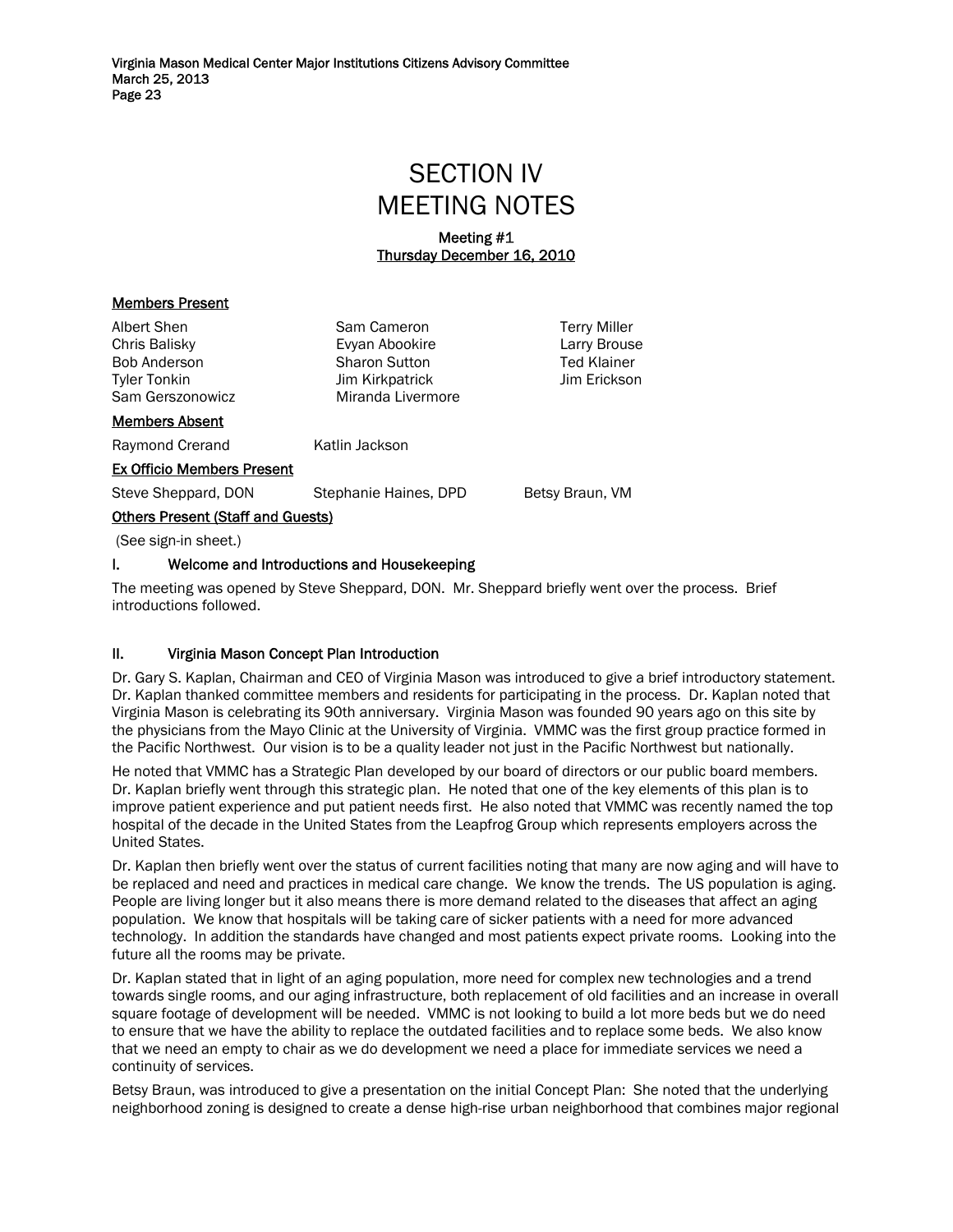employers. VMMC's previous master plan proposed a very dense high-rise campus with buildings averaging 240 feet in height and allowed for development of 1.66 million square feet. Current VMMC development is approximately 1.3 million square feet.

Our current concept plan proposes three alternatives to meet our future needs. They are:

- 1) no boundary increase this will keep the growth on our existing footprint, leave fewer empty chair options, and require a significant increase in density within the allowable heights, and increase congestion along streets that run through our existing campus;
- 2) the second option increases the boundary to include the 1000 Madison block. It provides an empty chair for development, spreads development over a larger area allowing for more interesting buildings, and better traffic flow; and
- 3) the third option expands the boundary as well to the 1000 Madison block but the lower western edge and it steps down at the west side of the campus to get in alignment with the City plan. It also spreads development over a larger area allowing for more interesting buildings and better traffic flow.

Alternative 1 maintains the height restrictions from the previous MIMP but the amount of buildings that could be built within the height restrictions. It adds another million square feet of area within those restriction envelopes; it concentrates the traffic on University, Seneca, and Spring Streets.

Alternative 2, proposes adding the 1000 Madison block which is the corner of Boren and Madison. This allows us to spread the square footage that we're asking for, which is 1.7 million square feet over a larger area and would redirect traffic towards the Boren/Madison site for the growth that is happening in this corner of our campus.

Alternative 3, reduces the height of the 9th Avenue parking garage, but maintains all the other features of Alternative 2.

#### III. Committee Questions/Comments

The meeting was then opened for questions from the Committee. Members asked the following questions:

1) What is the floor area ration of the three schemes?

The current FAR is just a little bit over 4 and the alternatives range from 7.8 up to 8.15.

2) What are the differences between heights on Alternatives 2 and 3?

The 9th Avenue garage site and Alternative 3 its proposed at, first Alternative 2 is proposed at 160 feet high and Alternative 3 is proposed at 120 feet high, but there's also a difference in the amount of square footage proposed to the overall campus so with Alternative 2 it's a lower square footage and a lower FAR.

3) How many beds are there currently at Virginia Mason?

Virginia Mason's licensed for 330 beds.

- 4) Does VM currently own the 1000 Madison property that is that right?
	- Yes.
- 5) What are heights in the underlying zoning?

Underlying zoning heights are 160 feet but bonuses can allow height up to 300 feet, in some cases.

6) What are the landmark structures on the Campus?

The only property that has the Landmark Designation is The Baroness Hotel. It's the façades that are landmarked on The Baroness.

### III. Public Comments

The meeting was opened to public comments and questions. Most persons in attendance asked further clarifying questions rather than give specific comments. Substantive questions and answers were as follows:

1) What opportunities will there be for further public comment?

There will be public comments at all committee meetings.

2) Does Virginia Mason have the financing to go ahead with the planning within the next 5 years?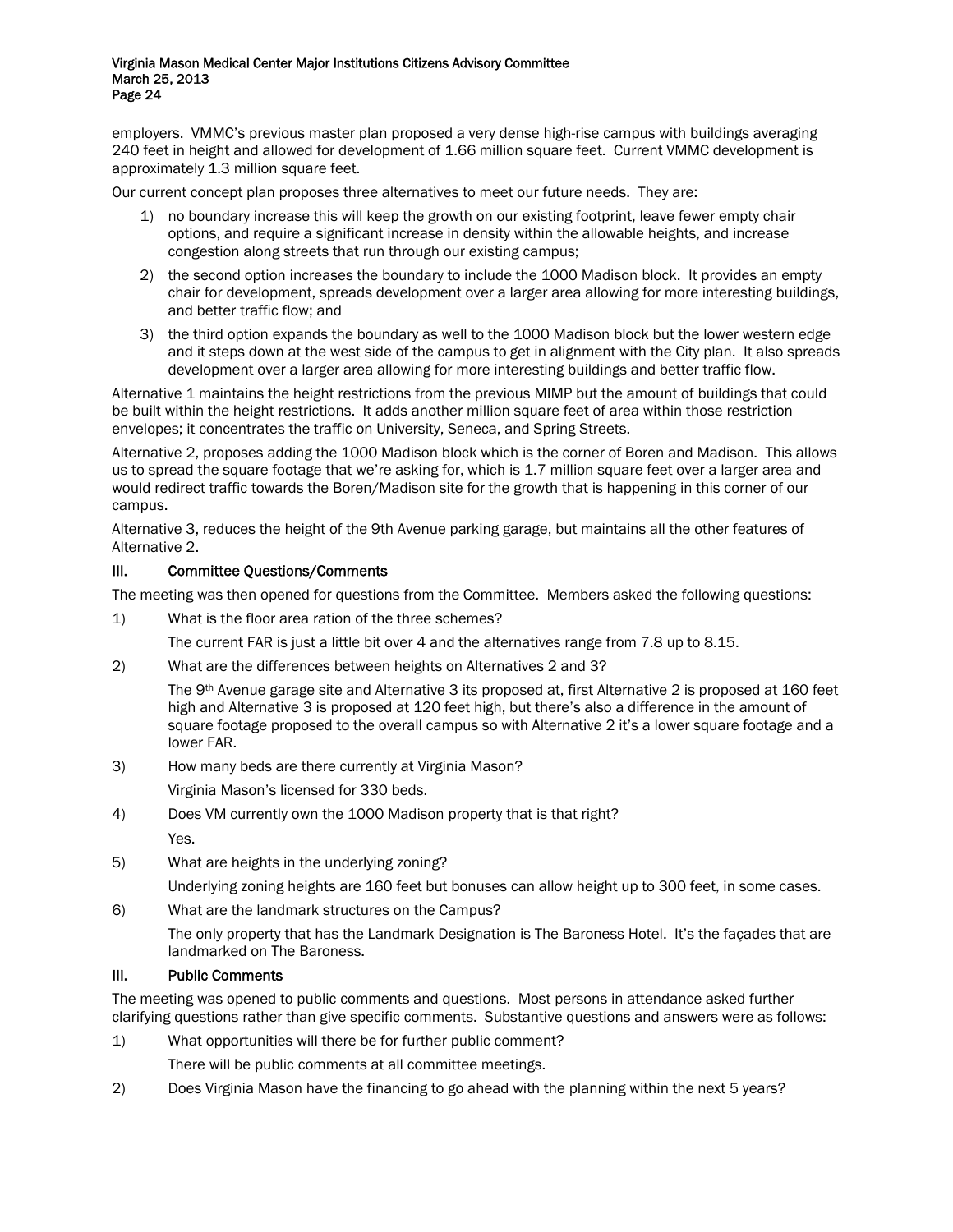VMMC has not pursued financing yet for any future projects but is one of the more fiscally healthy hospitals.

3) Where in the process does the Council decide about 1000 Madison and will the committee be part of evaluating that choice?

The committee will make a recommendation on this and other issues to the City Hearing Examiner. Now the Hearing Examiner's who holds independent hearings and the puts forward a recommendation to the City Council. The City Council makes the final decision.

4) Do all three alternatives go forward to the City Council?

No. Eventually the institution will identify a preferred alternative. The non-preferred alternatives will remain in the EIS.

### IV. Elements of the Environment/EIS Scope

Stephanie Haines, DPD Land Use Planner was introduced to discuss the environmental review process. Ms. Haines stated that she will represent the Department of Planning and Development. Based upon an initial review of the Concept Plan DPD has determined that an environmental impact statement must be prepared. Notice will be given for both the public, agencies and the CAC to comment on what areas of the environment should be evaluated in that assessment. She then passed out a check list of possible areas that might be included in that evaluation. There will be a public hearing combined with the Citizen Advisory Committee meeting to hear from you. Public comments will be taken prior to the CAC meeting so that CAC has the benefit of community comments prior to making their recommendations and comments. The City will then determine what elements of the environment will be included in the draft Environmental Impact Statement. She briefly went over the possible issues that the EIS might cover.

### V. Meeting Schedules and Selection of Chair for Committee

Steve Sheppard asked members to determine a set day of the month for their meetings. After brief discussion the CAC determined that their regular meeting date would be the third Wednesday of each month with the first held as an alternative if more meetings were needed. He also noted that the CAC will select its officers at the next meeting and asked members to consider volunteering for the chair and co-chair positions.

### VI. Adjournment

No other business before the committee the meeting is adjourned.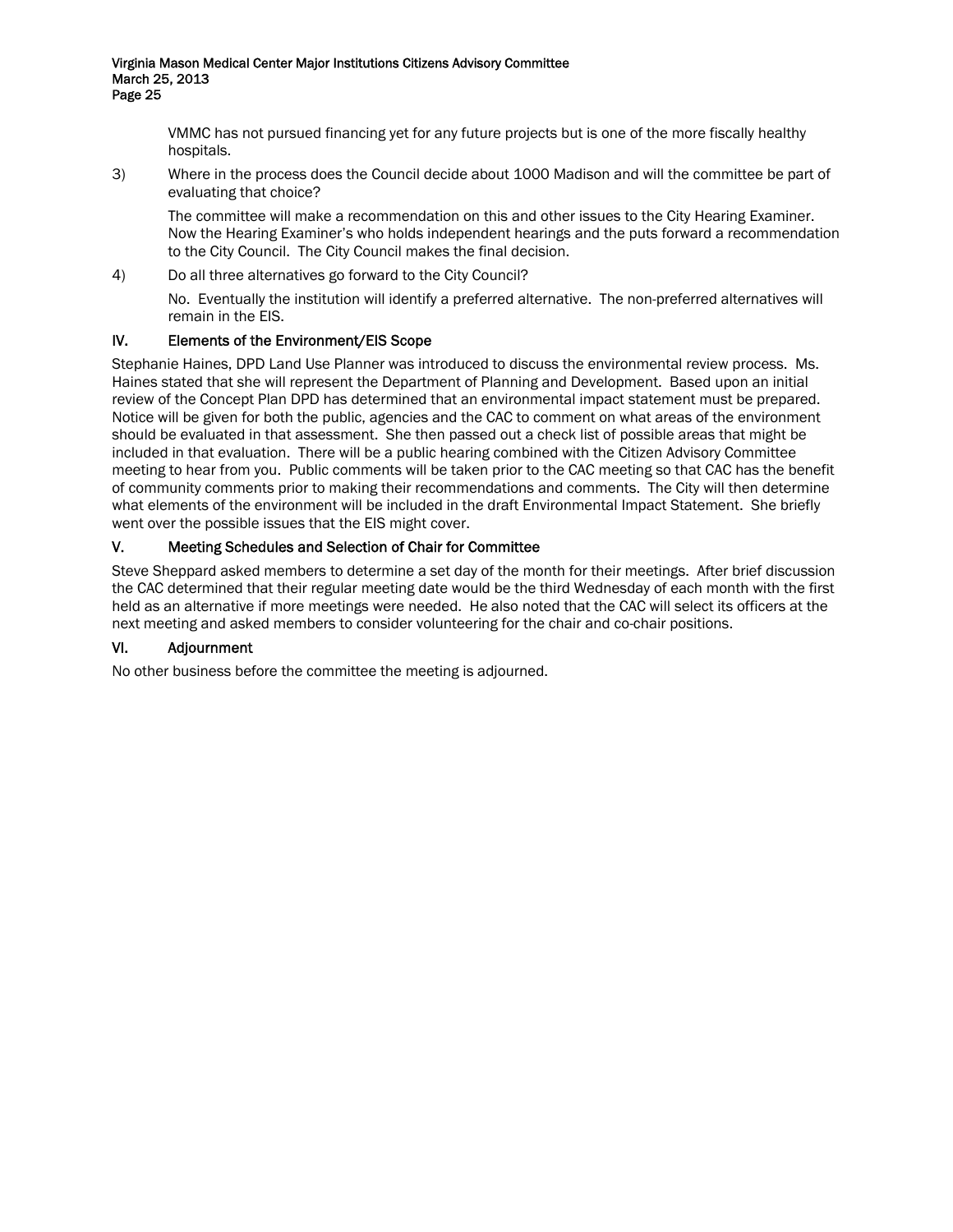#### Meeting #2 Part One EIS Scoping Meeting Wednesday January 26, 2011

#### *Members Present*

Albert Shen Sam Cameron Terry Miller Chris Balisky Evyan Abookire Larry Brouse Bob Anderson Sharon Sutton Ted Klainer Tyler Tonkin Jim Kirkpatrick Jim Erickson Sam Gerszonowicz Miranda Livermore Katlin Jackson

#### Members Absent

Raymond Crerand

#### Ex Officio Members Present

Steve Sheppard, DON Stephanie Haines, DPD Betsy Braun, VM

### Others Present (Staff and Guests)

(See sign-in sheet.)

#### I. EIS Scoping Meeting

Stephanie Haines stated that it was 6:00 so that she was opening the meeting. She stated that she is the senior land use planner for the City of Seattle Department of Planning and Development and is responsible for making the recommendation to the City Council on the proposed Virginia Mason Major Institution Master Plan. Tonight DPD is conducting a public scoping meeting and inviting the public to comment on the impacts to be analyzed in the EIS. Also attending tonight is the Citizen's Advisory Committee which will be meeting on a monthly basis to go over the application and make their own recommendations. At their meetings they do have the opportunity for public comment. She noted that there are also sheets available for written comments. Both oral and written comments will be treated similarly.

Betsy Braun was introduced to go over the proposed project. She noted that she is the Administrative Director for Facilities at Virginia Mason Medical Center. She stated that she would briefly walk through the proposal. Patient care drives all decisions at Virginia Mason and the overall goals of the Major Institution Master Plan are:

- ∗ Replace aging hospital in-patient support spaces;
- ∗ Replace aging clinic space;
- ∗ Expand services for our key service lines; and
- ∗ Reduce walking for our patients and staff.

Many of the buildings are relatively old and need renovation and/or replacement.

When looking at the campus the Hospital is to try to expand facilities for the Hospitals key service lines and provide additional parking. We are trying to redefine growth by creating a hospital zone that heads more toward Madison Street and we are pushing the bulk of our growth in the directions of the busier streets. There will also be a clinic zone around the Lindeman and Buck Pavilions and a research zone down towards the west that the Benaroya Research Institute space anchors. There will also be support services.

Our current campus is approximately 1.3 million square feet. The hospital has recently acquired the block at 1000 Madison that contains the Baroness Hotel that was recently designated as a landmark and the Hazelton Apartments and other smaller commercial spaces, some of which the Hospital proposes to demolish and replace.

She presented an initial massing study for the largest master plan scenario. She noted that this is a transitional neighborhood with a mix of older shorter buildings and newer taller buildings. Virginal Mason is proposing to look at a massing that is complimentary with the exiting scale.

We have proposed three alternatives in the Concept Master Plan.

1 – No boundary expansion which we do not prefer; it would create a very tall built campus with difficult sequencing for Virginia Mason as the hospital attempts to replace critical services and infrastructure. In addition it does not provide an empty chair for hospital replacement which is our most pressing need.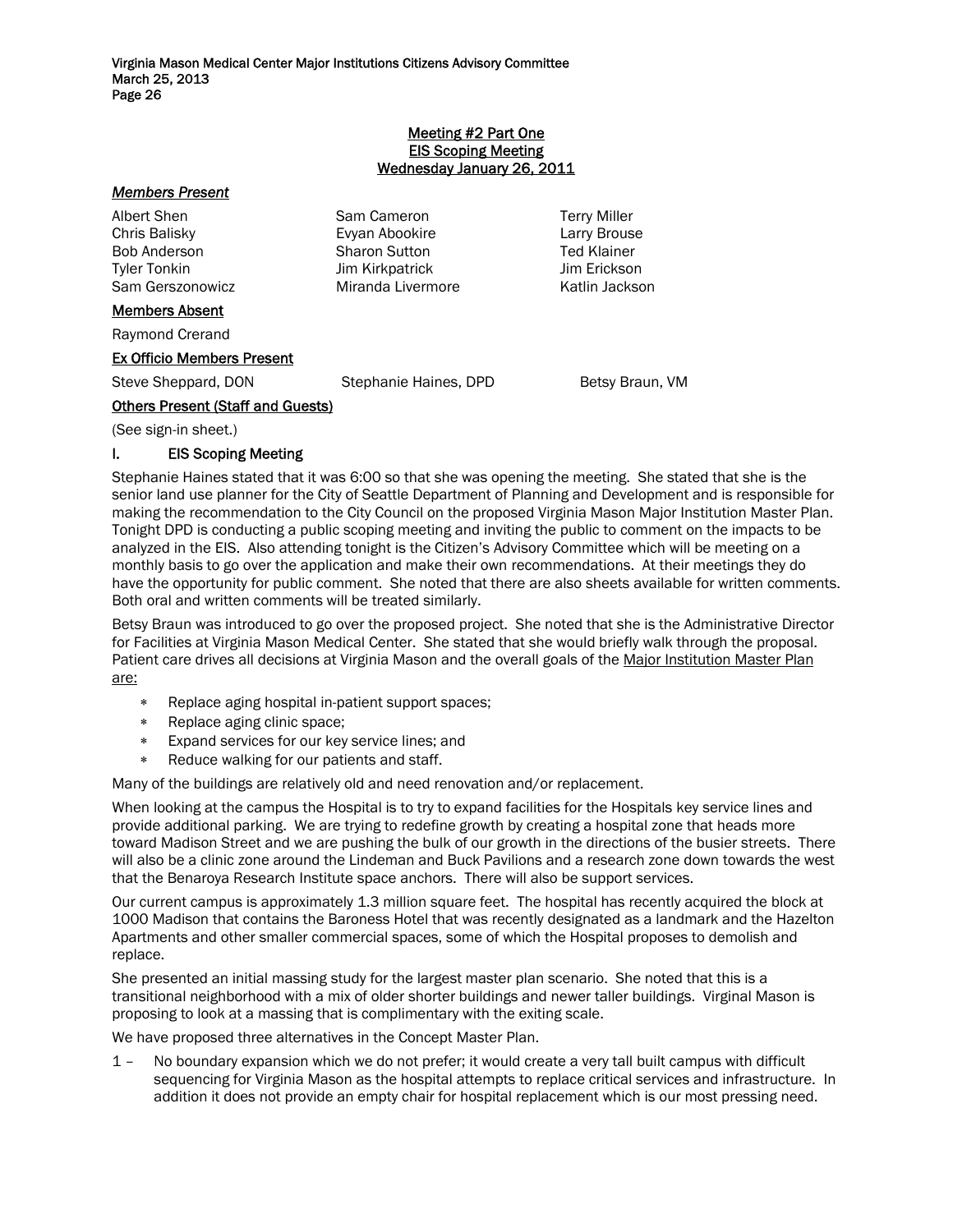- 2 Expand boundary to 1000 Madison; would allow the new patient growth to shift towards Boren and 1000 Madison block. It replaces all of the inpatient beds and support services for the hospital structure early in the sequence of projects.
- 3 Expanding boundary and lowering the western edge; acknowledgement of the First Hill Neighborhood Plan that calls to step down the buildings as they approach the I-5 corridor and creates a lower edge, that would be 100,000 square feet of less developable area along the western edge.

As the hospital talks about sequencing for the project there are two strong possibilities for how VM could start and achieve the goal for developing early hospital replacement:

1 – Build an empty chair on Cassel Crag site to allow VM to mitigate our housing by relocating our lost Chasselton housing to that site and critical parking across the street from our main hospital entrance and our Lindeman entrance because there is a shortage of parking on the uphill side of the lot and provide for some space to relocate primarily medical office and office support functions out of other buildings on campus that would be demolished.

 Another alternative would be to pay mitigation and partner with another housing development project in the First Hill zone to replace that housing and then look to build on the 1000 Madison site; allowing us to do our hospital replacement sequence which we would build our new replacement in-patient beds on 1000 Madison and their supporting services and then look to replacement of the east hospital and main wing.

2 – Buck Pavilion replacement sequence; if VM builds the empty chair it gives the option to move functions currently in HRB (Health Resources Building) into the empty chair and then demolish it to build the second phase of the Lindeman Pavilion and then move services from Buck into that second phase and demolish and replace the Buck Pavilion.

The Ninth Avenue Garage kind of stands apart from all these sequences but VM would not start any construction on that site until we had at least replaced the parking that it represents on the campus with other new structures. Looking at that site for either research or office type functions in the future.

Follow-up on some conversation from the last meeting: We are moving forward with the Jones Pavilion currently looking at mid-summer for first in-patient services.

She turned the meeting back over to Stephanie Haines, DPD.

Stephanie Haines, DPD: There are about four people signed up for public comments. When I call your name please come up and state your name and address and limit your comments to around four minutes. Also there is a sign in sheet for the meeting, please make sure to sign in with your name and email so Steve Sheppard of the Department of Neighborhoods can collect the information.

#### II. Public Comments

Comments from Cher Ten Hoeve: Ms. Hoeve noted that she lives directly across the street from the 1000 Madison block. She stated that she wished to state her concerns about development on Boren side with and the tall structure there. Right now as it stands that is a residential neighborhood on the east side of Boren Avenue. Thousands of people live there and it is very residential. The tall building that was just built there walls off part of First Hill from the rest of downtown. Additional tall structures in this location will further wall off First Hill. Concerns from an environmental stand point include:

- 1) Lack of sunlight The tall structures blocks the sunlight and the sun doesn't even hit that part of town until late afternoon because of the existing tall structures.
- 2) Reverberations (sound from cars passing by).
- 3) The wind effect from the solid walls.

She suggests that the block be developed with lower structures on the street and taller structures on Madison closer to the Sorrento Hotel.

Comments from Tom and Nancy Ruff: Nancy Ruff stated that she resides in the Royal Manner Condominium. She noted that any construction at the Ninth Ave Garage site is going to impact the Royal Manor Condominiums significantly. Previously had heard there were three options. All three options involved the parking garage. She didn't hear that tonight: Option 1 and Option 2 didn't impact Royal Manor as much as Option 3 but any height addition to the garage will have an impact on the Royal Manor. Thank you.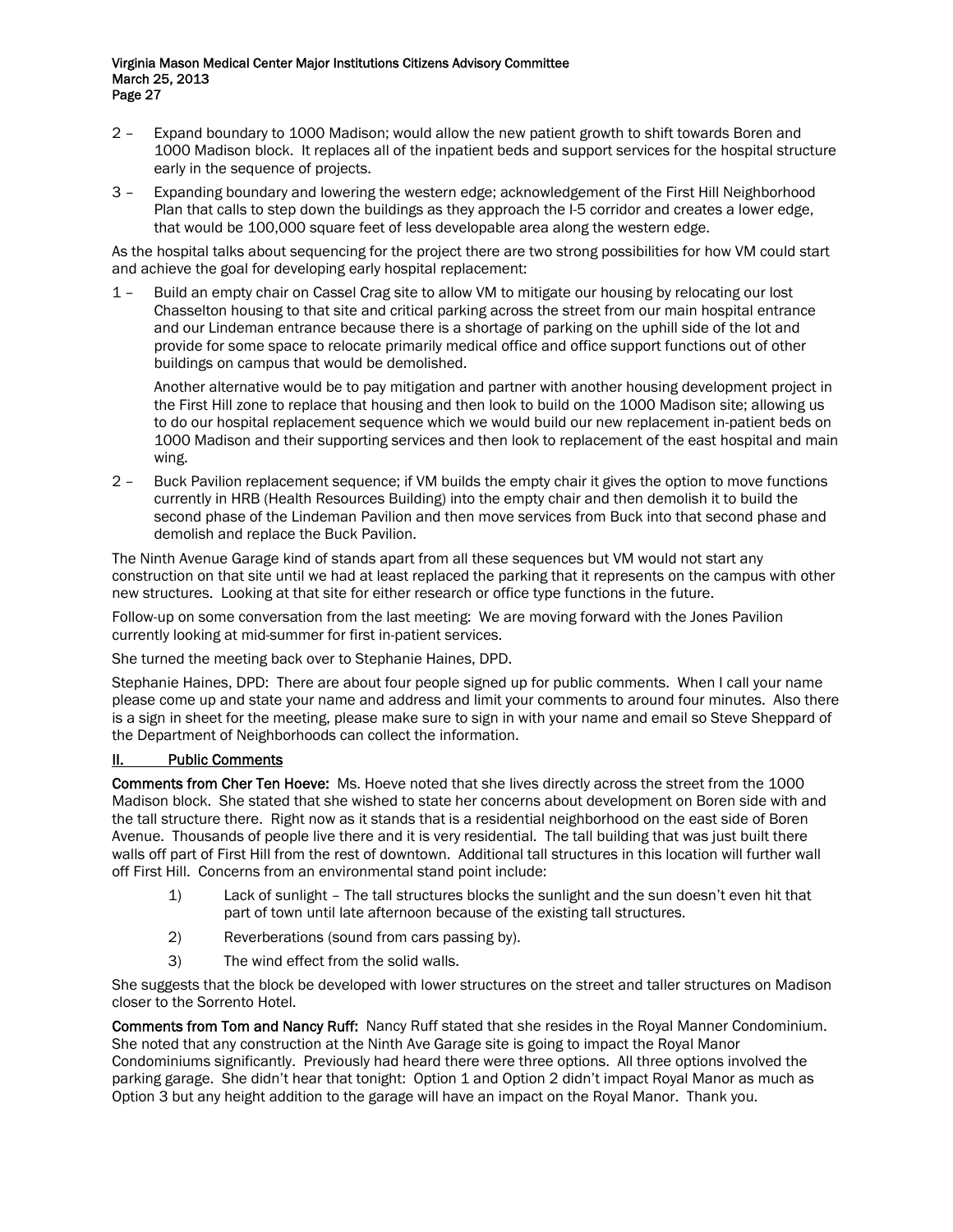Comments from Richard Glass: Mr. Glass stated that other commenter's had already covered much of what he was concerned about including blockage of views, shadowing and blockage of sunlight, and the walling off of the neighborhood from downtown.

Comments from Mary Jane Keehn: Ms. Keehn stated that she endorsed earlier comments and like to add to them. The impact of such a project will increase noise, add parking congestion and increase traffic in an area already difficult to drive and navigate. This area of First Hill is referred to as Pill Hill for a reason: the high penetration of hospitals - Virginia Mason, Swedish, Harborview. The last thing the neighborhood needs is additional space for hospital operations. First Hill is a neighborhood with churches, museums, hotels, apartments, condos, retirement communities, small shops, restaurants, and historic buildings, it is already dominated by hospital centers, let's not tip the balance further towards the medical environment, and let's keep a more diversified community in place.

Comments from Elizabeth Stacishin: Ms Stacishin stated that she has concerns about the recent addition that Virginia Mason constructed and thinks that it represents a cautionary tale of what's to come to our neighborhood. Virginia Mason can do better, I felt it was a slap in our face as neighbors that live here, I'm sure that was not the intention but there are things that can be done to create a building and make it more friendly and more accessible from your own buildings. There's no reason hospital buildings need to look like hospital buildings or even worse like a pavilion that has no human interest whatsoever. More needs to be done to design these buildings in a way that the character of the neighborhood can be part of the neighborhood and function for the hospital well. All in the neighborhood realize that the hospitals are going to stay and neighbors want that. However, the hospitals need to do better in designing, not only the building but the streetscapes and also being more creative in how you treat those streetscapes. One of the things with the site on Boren, was that the trees were moved from the street - particularly on Spring Street. I realize you need vault space in the underground area to accommodate a lot of the power and a lot of the other infrastructure. You have to be more creative on where you put that infrastructure, if it takes removing trees from streetscapes then we won't be left with anything. That already happened in more than one urban environment.

#### III. Next Steps

Stephanie Haines, DPD: Reminded everyone of the sign-in sheet. Comment period ends February 3; please have comments to DPD by then.

Next steps will be:

- DPD/City will start comparing the Preliminary Draft Environmental Impact Statement and Virginia Mason to prepare their Preliminary Master Plan.
- ∗ Those documents in preliminary format will be going to the Citizens Advisory Committee in May.
- ∗ Once CAC has provided their official comment, hearing your comments City and Virginia Mason will proceed with developing the Draft EIS and Draft Master Plan.
- Official public notice, if your name is on the sign-in sheet you will definitely get the notice, basically again we will be asking for comments.
- Having sufficiently addressed the impacts we will hold a public hearing another time for written or oral comment on that draft. Hoping it will be issued in August, and the hearing will be in September. That's the next major step in the process.

Ms. Haines stated that the City of Seattle Department of Planning and Development is responsible for the Environmental Assessments and is working with a consultant to produce that document. The institution is not responsible for this document but does pay the cost of the consultant.

Steve Sheppard, Department of Neighborhoods: Mr. Sheppard noted that the City of Seattle does not have a major institution zone but instead develops individual and specific zoning for each institution. This is what is being done at present and both the City and neighborhood is working with the institution to develop those standards. City generally authorizes greater development for the institutions. There's are trade-off for granting this greater development authority: 1) the institution has a boundary beyond which they will not expand, 2) the institution is asked to define their height and other rules that they propose apply to them, and 3) that the rules be developed through the development of a plan with that plan developed in close association with the surrounding neighborhoods. The neighborhood is formally represented by Citizen's Advisory Committee. The members of that committee are in attendance tonight and were identified at the start of the meeting.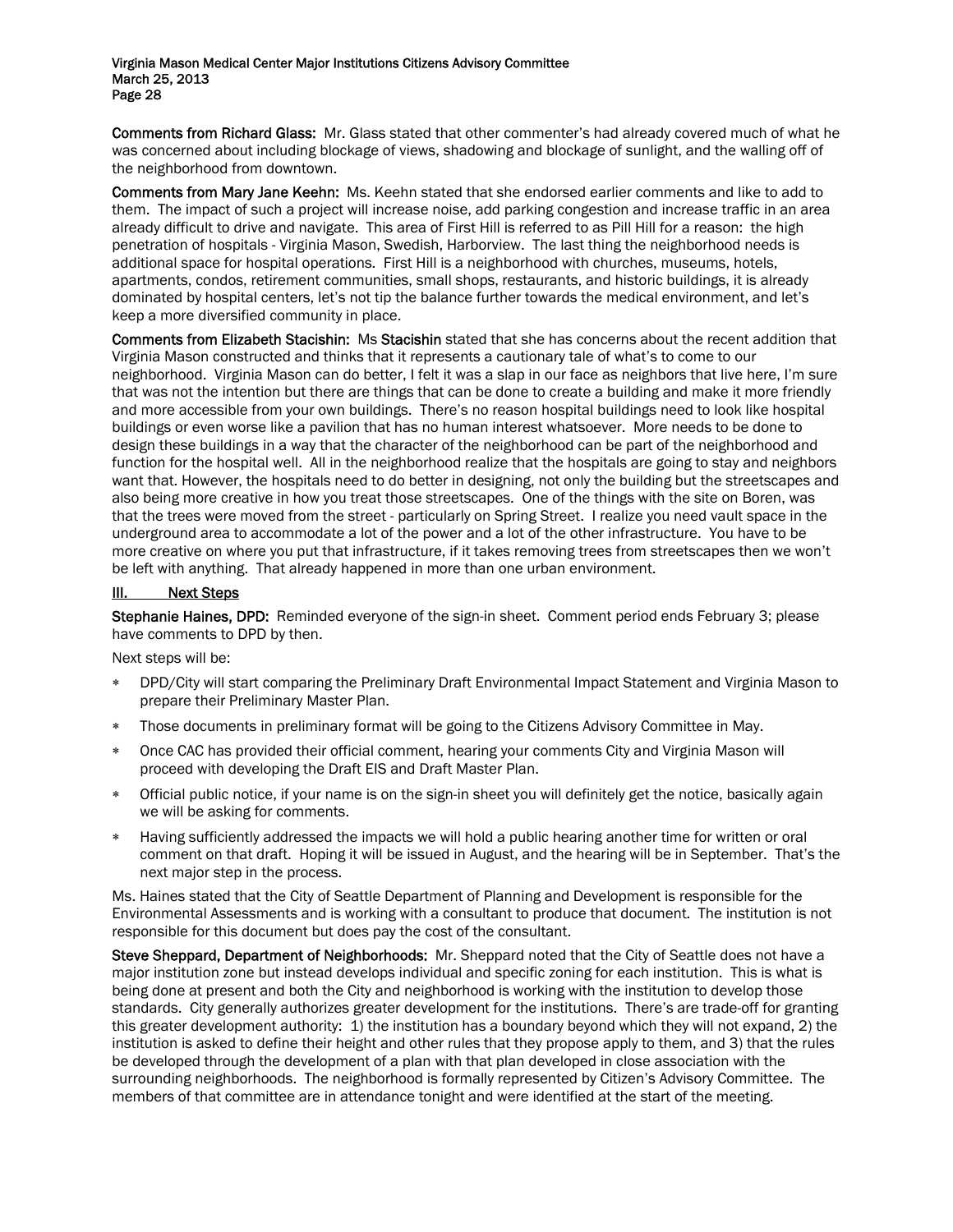Eventually the Master Plan will go to the City Council, that plan is developed by the institution, along with the City's recommendation which DPD, Stephanie Haines will work on, and a recommendation report from the Advisory Committee, all of that goes to the Hearing Examiner Officer who holds a large public hearing and eventually puts together a plan that goes to the City Council for their determination.

A brief discussion followed concerning the landmark process. Members of the public noted that the Baroness was a designated landmark and asked how this might affect the process. Staff responded that this would be looked at carefully.

A general back and forth discussion followed during which the following additional comments were made. (Noise, from mechanical, noises are incredible in this neighborhood and the higher the building the easier it's broadcast over the neighborhood. Don't know what can be done, but Swedish…. Noise is a big one and pollution of course from cars accessing the neighborhood to access the hospital, all for the transit improvement and pedestrian improvements they are trying to make and would really discourage parking in this project not encourage it. So there is traffic, parking, noise, and the bulk is a big one. Hospital buildings have a way of growing, not only do they start with a large footprint but then they start attaching other buildings to it and tunneling and bridging and doing all kinds of things. Then they take streets, the sidewalks become very narrow, there is no setbacks whatsoever, so I would encourage the planning to include a limit on the footprint of these buildings, so there is some space gaps between them and they're not just massive buildings that take an entire block or having two buildings on one block, but that there is some limit on the footprint of the building and so there is air space between the buildings, there is massing of the building that is ? with the rest of the City and not if you look at the bird's eye view that was presented it clearly is not like the rest of the City. Those building the bulk and scale of them is much bigger than the others, the others are small they're tall but they're smaller towers and broken up.

Stephanie Haines, DPD: This ends the scoping section of the meeting, but the Virginia Mason Citizens Advisory Committee will stay to discuss their concerns and recommendations.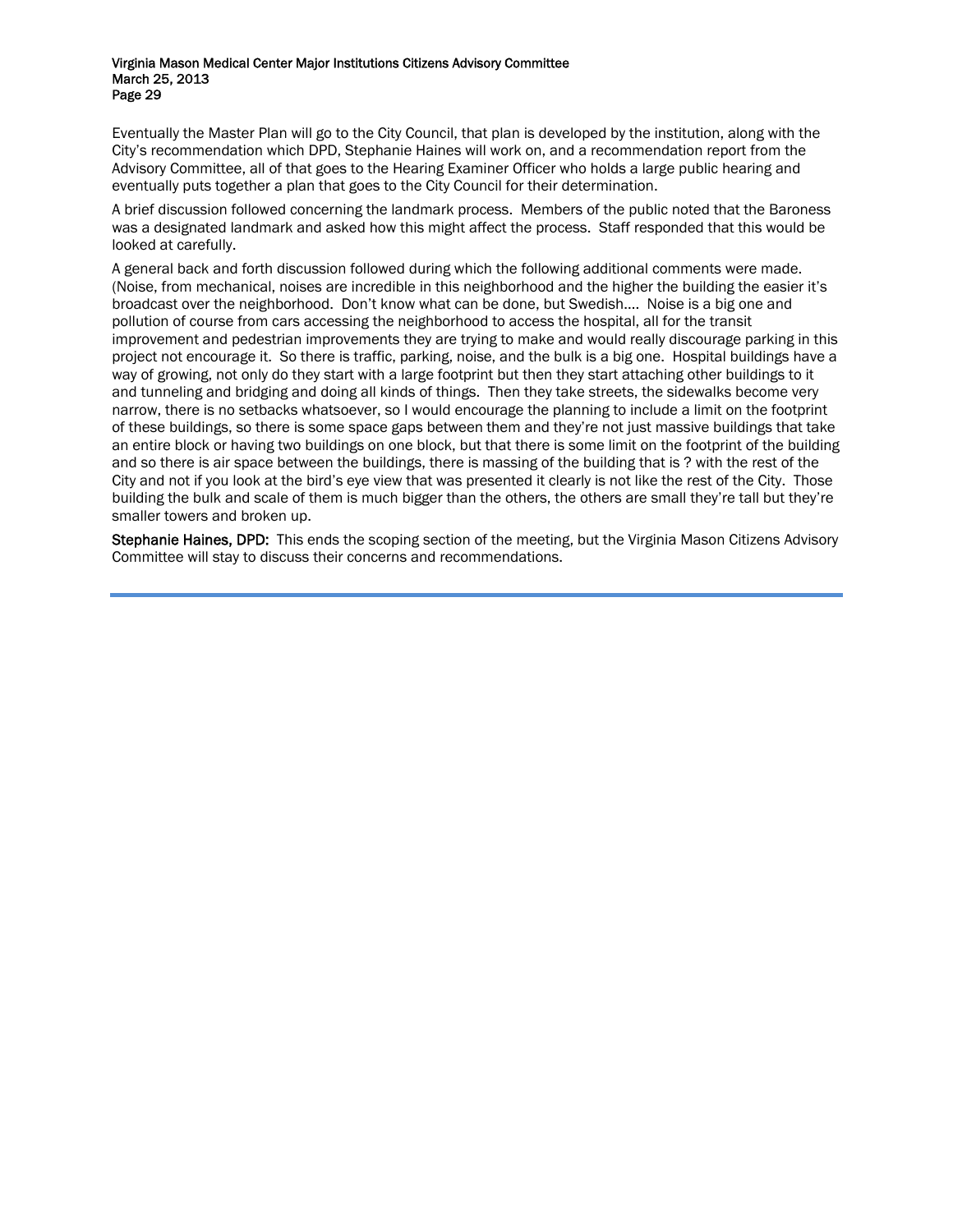# Virginia Mason Citizens Advisory Committee

#### Meeting #2 Part Two

#### Citizen's Advisory Committee Deliberations

## I. Welcome and Introductions and Brief Discussion of the Process

Steve Sheppard opened the Committee portion of the meeting and noted that this would be the most informal meeting as it deals primarily with public comment. Sharon Sutton expressed disappointment over the lack of specific issues raised by the public at the public scoping meeting and asked for clarification concerning the amount of outreach to identify issues. Mr. Sheppard responded that DPD put out notices to all of the major agencies. The agencies and City Departments provide their comments. That has gone forward. He noted that realistically the elements of the environment that affect Major Institutions plans is relatively standard and well known. He noted that the only items heard tonight that were of note were the effect of wind tunneling down the streets. He noted that utilities have been raised at other institutions but were not raised tonight.

At Swedish they found the utilities were just barely sufficient so they did upgrades at that point with the City's Capital Improvement Plans to upgrade the trunk lines for sewers particularly, Steve can get the information for the committee.

#### II. Committee Discussion of Elements of the Environment with an emphasis on identification of any elements not raised either by agencies or members of the public.

Members asked if it is typical for the CAC to identify issues in addition. Mr. Sheppard responded in the affirmative Mr. Sheppard asked the Committee if they were comfortable developing a list to be forwarded to DPD. Members indicated that they were. Members agreed to develop a list. General discussion followed.

Members noted that in the neighborhood the areas near the intersection of Boren and Madison has four or five restaurants and a bakery. It is one of the more active locations along that street and is both important to the neighborhood and viable. Loss of that environment would be unfortunate. In addition there are other services such as shoe shops that are not available elsewhere. Others noted that one of the reasons why this is such a viable area is that the buildings are older and noted that when new buildings replace the older ones that the nature of tenants changes and that this is a potential impact. Larry Brouse noted that the Code requires street front retail.

Mr. Brouse also noted that greenscape and trees and other plantings and landscaping within and surrounding the buildings is an important consideration and that this should extend to rooftops and balconies etc. Steve Sheppard noted that the issue of the size of development "grain of development" appeared to be an issue to people during discussion after the public hearing and asked if this was a concern to the committee. Members responded in the affirmative.

Members stated that the EIS should also address haul routes, crane placement, staging for the contractor and the overall economic impacts during the construction phase. Several members also raised the issue of noise from emergency vehicles. Staff noted that this issue would be included in the EIS and that the Committee need not raise this separately.

A general conversation concerning traffic and transportation ensued. Steve Sheppard stated that it seemed that most of this would fall under the heading of development of a transportation management plan and asked if that was sufficient. Members agreed so long as the issue of egress and ingress was specifically identified.

Others noted that parking was an issue. VM staff noted that up to 60% of patients are Medicare patients and there is a need for parking to serve these patients. This is a well served neighborhood for transit, but a significant number of older patients cannot walk easily for distances. They often cannot easily walk from the bus stops and therefore need convenient patient parking. 70% of employees take public or alternate transportation and VM will continue to mitigate its staff parking and car use. However, there will clearly continue to be a need for continued parking. Steve Sheppard noted that he had received some e-mails and calls objecting to the extension of parking meters into the neighborhood and claiming that this was being driven by institutional expansion in the area. After further discussion, members agreed that the EIS should deal both with: 1) staff parking supply and mechanisms to promote staff use of alternatives to SOV use; and 2) provision of adequate parking for patient admissions and visits with an emphasis on providing sufficient parking for that purpose to avoid impacts on on-street resident parking.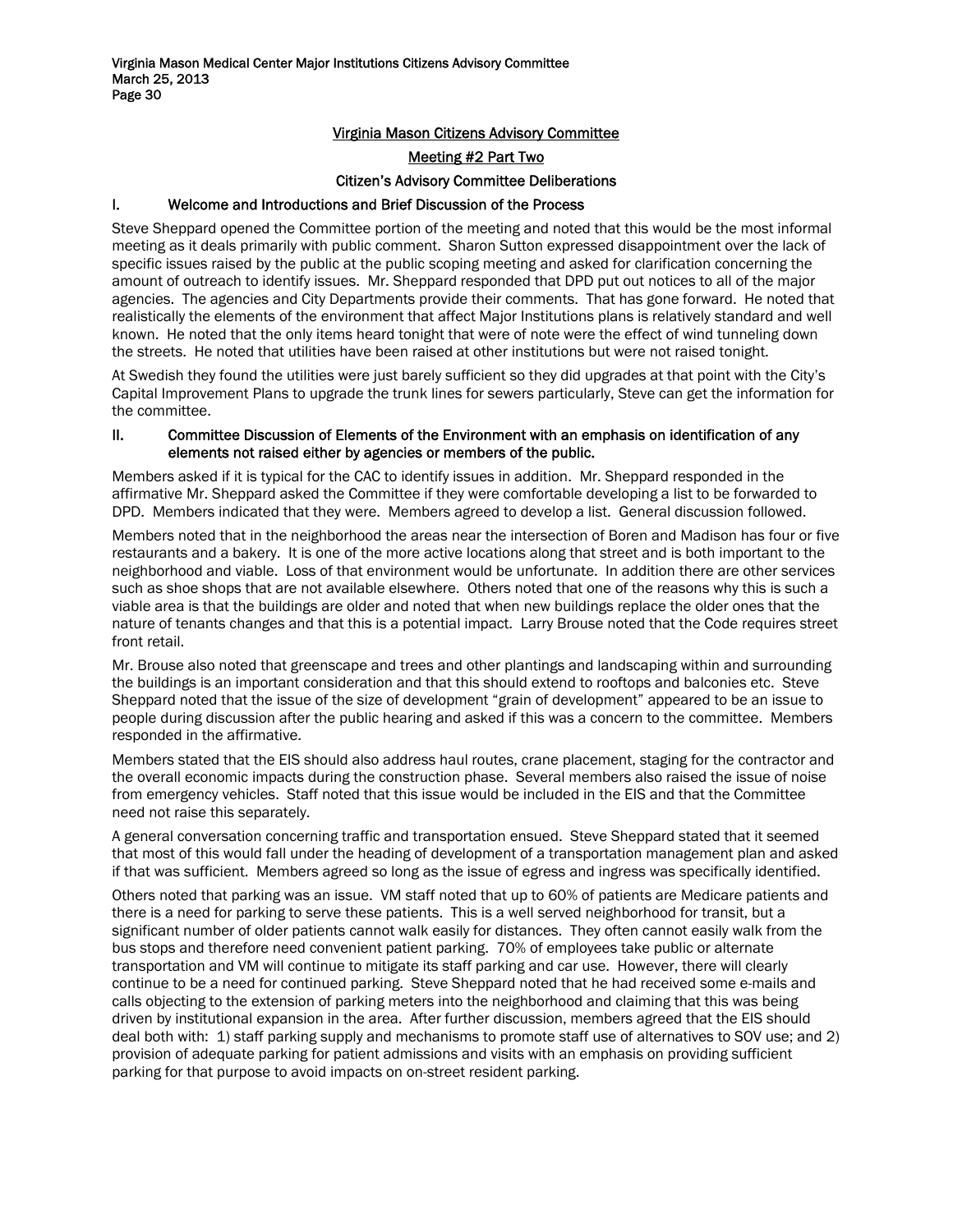Larry Brouse noted that there should be mitigation for lost workforce housing. Members agreed and noted that the loss of such housing would both negatively affect housing and possibly transportation management issues. Steve Sheppard restated the issue as follows: that the EIS should include evaluation of the effects of hospital development on the supply of workforce housing and mitigation of any loss thereto.

Sharon Sutton asked for clarification whether the code requires sustainability. Staff stated that there are no such requirements. Steve Sheppard stated that such a requirement would normally be identified as mitigation for development and required as a Council condition to the plan. Members agreed that this should be addressed.

Larry Brouse stated that signage and wayfinding was a real issue and should also be dealt with. Steve Sheppard noted that the development of design guidelines has begun.

Samuel Gerszonowicz stated that he wanted to make sure that the provision of adequate pedestrian weather protection and particularly building overhangs and awnings should be included, places to sit, and that use of green roofs should be addressed. Others noted that this is a walking neighborhood and that this weather protection is very important and that there was concern over the manner in which height is calculated. Members noted that the mechanical penthouses atop many hospital buildings are problematic and related to the aesthetics of rooftop views.

Following this general discussion, the committee reiterated its most important elements as follows (re-ordered for clarity):

- Tunneling especially wind tunneling.
- Shading/shadowing of public spaces and plazas.
- Light & Glare Impacts assess the negative effects, from both glazing and surface treatments (skin materials for outside of buildings).
- The effects of cumulative development at Virginia Mason and at other nearby major institutions on public utilities including, but not limited to:
	- **Trash (water/garbage/sewer and street garbage).**
	- Storm Water Runoff.
- Traffic and Transportation impacts including, but not limited to:
	- Staff parking supply and mechanisms to promote staff use of alternatives to SOV use.
	- Provision of adequate parking for patient admissions and visits with an emphasis on providing sufficient parking for that purpose to avoid impacts on on-street resident parking.
	- Transportation management plans to control traffic coming into the neighborhood.
	- Signage & wayfinding.
- Effects on the pedestrian environment including, but not limited to:
	- The effects of development on existing and/or future institutional development within pedestrian overlay.
	- The nature of proposed street level use along all frontage streets.
	- General provision of pedestrian amenities including street trees, sidewalk space, street lighting, places to sit and rest.
	- The provision of adequate pedestrian weather protection and particularly building overhangs and awnings.
- Effects of development on energy use and conservation efforts:
	- Possible provisions for use of LEED certification for new buildings.
	- Use of green roofs flora/fauna supply of green space both at grade, on rooftops, balconies and plazas.
- Effects of development on the overall land uses in the area and on aesthetics:
	- Development of design guidelines for future SAC design review.
	- **Maintenance of public view corridors.**
	- Height, bulk and scale as related to mechanical penthouses.
	- Aesthetics of rooftop structures.
- Efforts to maintain and improve public safety through:
	- **Provisional security.**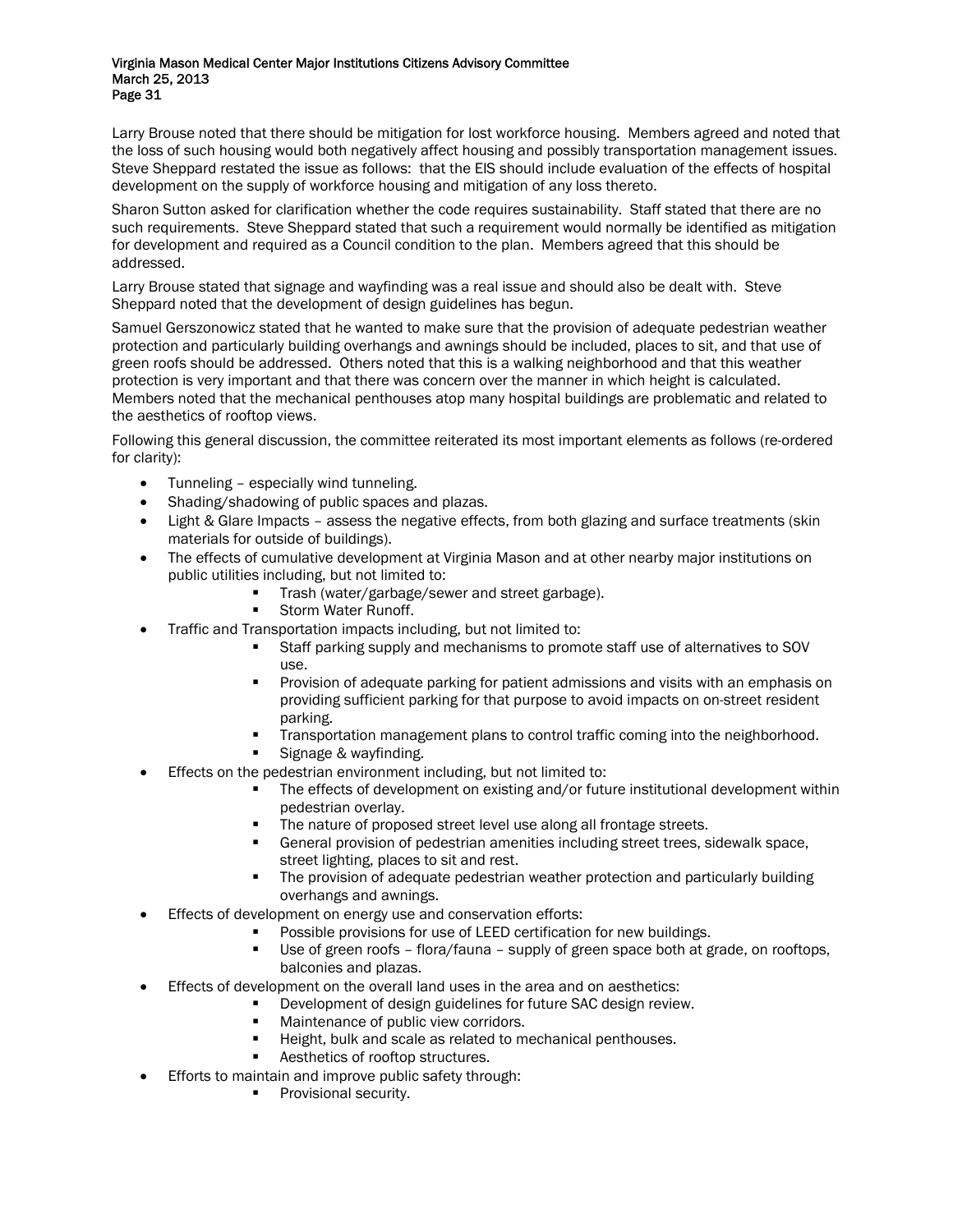- Pedestrian lighting.
- Encourage night time street level uses.
- Use of other design elements to promote safe places general public safety concerns, impacts of development of street level use, sight lines, public safety through environmental design.
- The effects of hospital development on the supply of workforce housing and mitigation of any loss thereto.

# III. Selection of Officers

Steve Sheppard stated that he needed to share information on communications and how meeting agendas will be determined and meetings conducted. Mr. Sheppard stated that whenever a meeting occurs where a quorum exists, the meeting must be advertised, the general public able to attend, and a public comment period included. There can be Sub-committee meetings that are not so advertised. However no Subcommittee meeting can include more than five members as six represents a quorum of the entire voting committee. Ex-officio members are not counted for the purpose of a quorum. Sub committees may discuss specific topic and craft recommendations to bring to the Committee but no formal decisions may be made. All Sub-committee discussions and recommendations must be presented to the Committee at a fully advertised meeting, and discussed at that meeting. A decision on a Sub-committee recommendation must occur at the Committee and will require a quorum of the Committee present and a majority vote as for all other Committee actions.

One relatively standard sub-committee meets regularly. This is the Chair, vice-chair, the DON Representative and a representative of the institution, who discusses the agenda and review what information will be presented. This is for the purpose of assuring that sufficient information is available to allow members to make decisions. The hope is to develop meeting agendas at the conclusion of the previous meeting.

Steve Sheppard noted that Dr. Sutton, Albert Shen, and Larry Brouse had expressed interested in being chair person for committee. Larry Bourse indicated that he would defer to Dr. Sutton and Albert Shen. Both Dr. Sutton and Mr. Shen briefly discussed their interests in being chair.

Following these brief discussions, members were provided with ballots. Steve Sheppard stated that as there are only two persons interested in the officers, that whoever received the most votes would be chair with the other as Vice-Chair. Mr. Sheppard stated that in this case all members and alternates may vote on the leadership.

Two persons were delegated to count votes and withdrew to the hallway to do so. Upon return, Mr. Sheppard announced that the results of the vote were 8 votes for Albert Shen, and 7 for Dr. Sutton being the Vice-Chair.

## IV. Discussion of future meetings and how information shall be disseminated to members.

Regular meetings of the Virginia Mason Citizen's Advisory Committee will be the second Wednesdays of each month with the fourth Wednesday as the alternate meeting date. All meetings where there is potential for more than a quorum of committee member present must be advertised to the mailing list we establish for the VMCC.

# V. Adjournment

No further business being before the committee the meeting was adjourned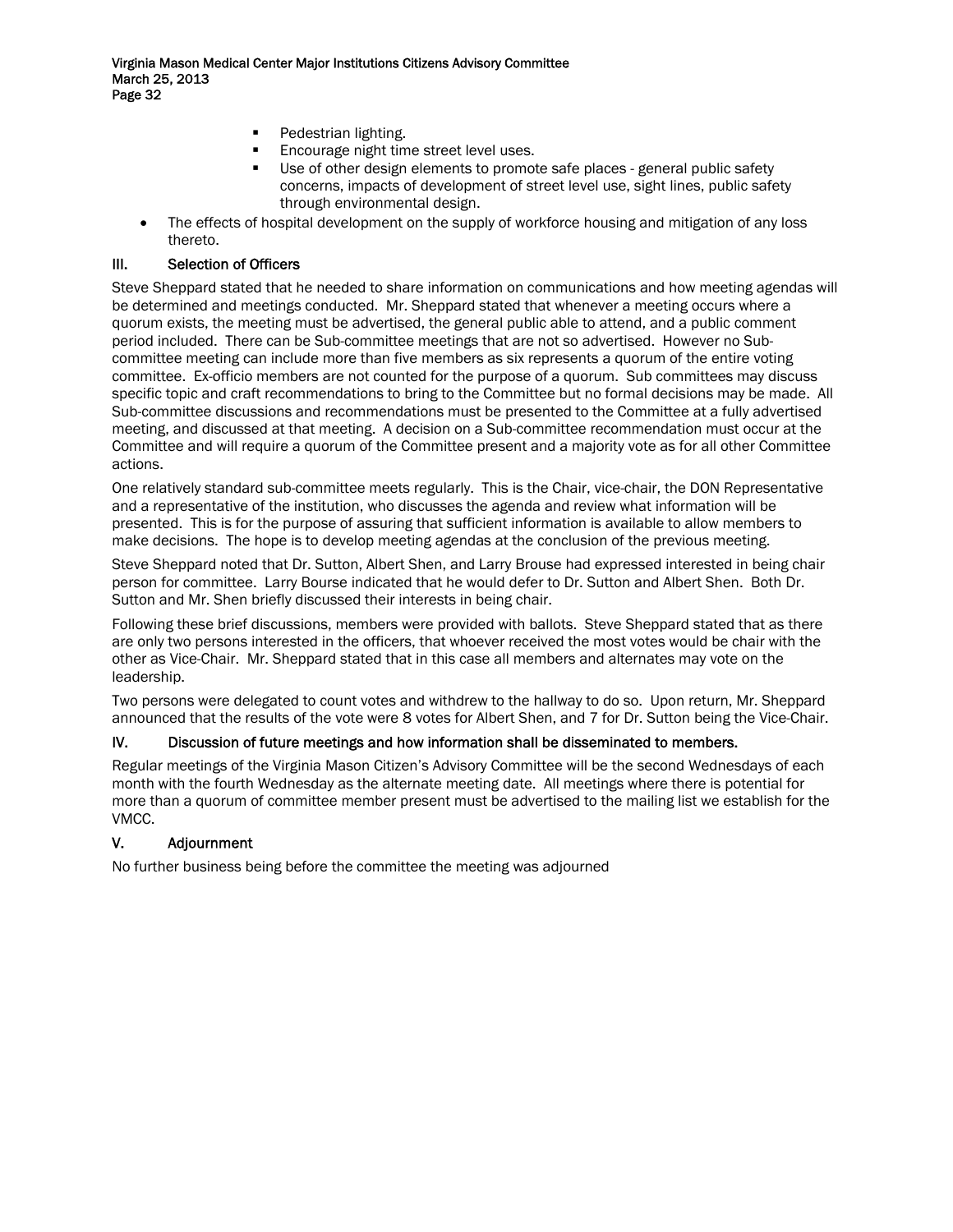#### Meeting #3 Virginia Mason Citizens Advisory Committee Wednesday April 27, 2011

| <b>Members Present</b>            |                       |                     |
|-----------------------------------|-----------------------|---------------------|
| Raymond Crerand                   | Sam Cameron           | <b>Terry Miller</b> |
| Chris Balisky                     | Evyan Abookire        | Larry Brouse        |
| <b>Bob Anderson</b>               | <b>Sharon Sutton</b>  | <b>Ted Klainer</b>  |
| Tyler Tonkin                      | Jim Kirkpatrick       | Jim Erickson        |
| Sam Gerszonowicz                  | Miranda Livermore     | Katlin Jackson      |
| <b>Members Absent</b>             |                       |                     |
| Albert Shen                       |                       |                     |
| <b>Ex Officio Members Present</b> |                       |                     |
| Steve Sheppard, DON               | Stephanie Haines, DPD | Betsy Braun, VM     |

## Others Present (Staff and Guests)

(See sign-in sheet.)

# I. Welcome and Introductions and Opening Remarks

In the absence of the Chair, Steve Sheppard called the meeting to order and informed members that: 1) Albert Sheen would not be attending the meeting tonight and that he was in California for his marriage; and 2) that in his absence Dr. Sutton will chair the meeting.

Mr. Sheppard also noted that the meeting tonight is one of two general briefing meetings that will be held prior to the issuance of the Preliminary Draft EIS and Preliminary Draft Plan. The purpose is to provide an opportunity to get an update from Virginia Mason staff and consultants concerning their progress on these documents. .

Sharon Sutton opened the meeting.

## II. Review and Approval of Meeting Notes

Some minor typos were found and given to Steve for correction. Motion was made (and seconded) to approve the minutes for all previous meetings. Vote was unanimously approved.

## III. Report on Progress on Daft Master Plan

## Editor's Note: This presentation includes slides and was not easily translated into a written format.

Betsy Braun was introduced to coordinate the presentation on the draft documents. She noted that the Preliminary Draft Master Plan includes information on Virginia Mason's background, regional setting and forecasted demand for services. It also includes information on existing Campus Development Standards for work done in the future on campus and information on our Transportation Management Plan for employees.

Note: This presentation was accompanied by a series of power point slides. Those slides are attached to these minutes as attachment 1.

The Preliminary Draft Environmental Impact Statement (PDEIS) will include a traffic study which will look at how many patients are seen and how staff commutes to and from work. It will also include a shadow study to look at how the buildings will cast shadows over the neighborhood, and a visual study to see how it could interfere with views in scenic routes, view corridors and historic structures.

Ms. Braun noted that the timeline for documents were as follows:

- May 25 Virginia Mason Presentation to the CAC on additional progress on the Preliminary Draft Master Plan
- June 10 Submission to the City and CAC of the Preliminary Draft Plan and Preliminary Draft Environmental Impact Statement. (She noted that the CAC would have a limited time to review these documents and that the CAC would meet on June 24 to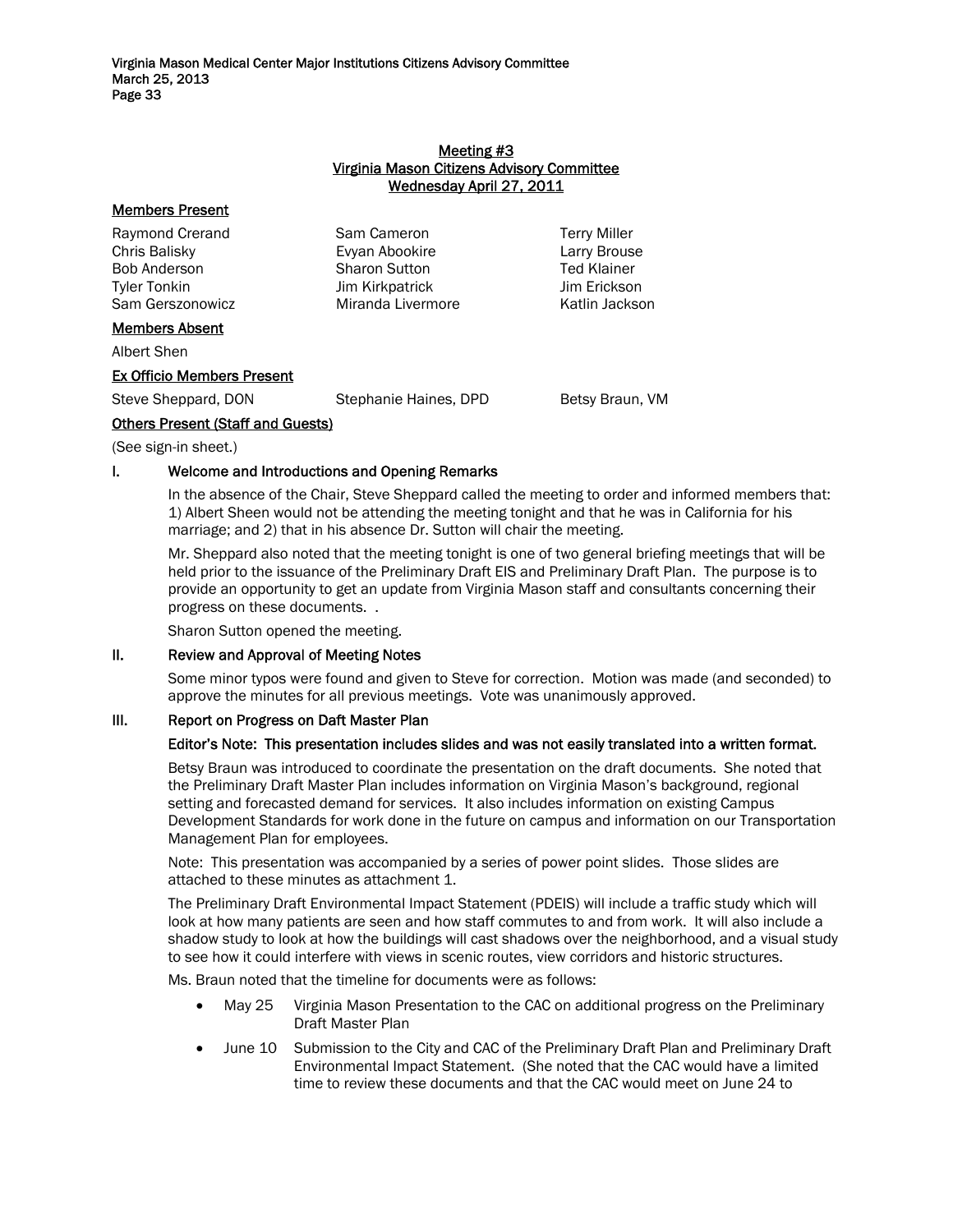discuss/decide on their comments to the preliminary drafts and write letter to institution.)

• July 1 Target Date for receipt of comments from the City and CAC.

She noted that details on the Plan and PDEIS are not available at this time. However the architects and Virginia Mason staff are still working on the Preliminary Draft Master Plan but are getting close to agreement on directions and many details.

## IV. Committee Questions and Comments

Committee member asked if Betsy would send the presentation materials to Steve and if Steve would send them to the committee so they can study the presentation more. Betsy will convert the Power Point slides into a .pdf and send it to Steve and he will email everything to the committee members.

There was a question about the loss of commercial in the neighborhood and the residential institutional bounds issue – not seeing it being addressed in the EIS. Institution is planning on following the zone requirements of street level retail and will be proposing/maintaining street level retail. The institution is looking for a developable site that can be developed with comparable housing.

There was a question regarding the retail space – saying the housing will be replaced with comparable rents will the same consideration be applied to the retail? Institution charges market rate for the retail space now, not seeing that being a big issue.

#### V. Public Comments and Questions and Answers

No public comments or questions.

#### VI. Update on MIMP Schedule

Starting with meeting tonight:

- ¾ Meeting #3 Progress report on Preliminary Draft Master Plan;
- $\triangleright$  Meeting #4 Another briefing meeting with more detail than what Betsy gave tonight and the EIS consultants they will provide information on what is provided for the EIS;
- $\triangleright$  Friday, June 10 Preliminary Draft Master Plan submitted to City/DPD same day the Preliminary Draft EIS will be submitted, everyone has 21 days to review the document and make comments;
- ¾ Meeting #5 June 22, committee will prepare comments on Preliminary Draft Master Plan and Preliminary Draft EIS, still have 9 days after the meeting to finish up the review of the comment letters;
- $\triangleright$  July 1 Comments are due:
- ¾ Meeting #6 July 27, presentation on Draft Master Plan and Draft EIS, start to respond to the comments that were made;
- $\triangleright$  Month of August off; and
- $\triangleright$  September City will publish the Draft Master Plan and Draft EIS and there will be a 30 day comment period to review the documents.

Concern was raised about the timeline issues for the institution to be going through the long process of the Master Plan. This is a good time for the institution, there are no pressing needs to expand the buildings right now, and there is the need to update the facilities.

Steve Sheppard briefly went over schedules, timelines, and the importance of meeting attendance. He noted that schedules are tight with the review/comment period; we usually have a meeting to start compiling the comments, and asked members to phone/email additional comments him so that he could email them to members so we can get them ready for the letter. Attendance at the meeting is very important during this time so we can get the letters approved and sent.

## VII. Committee Discussion of VM Tours and Observations

- $\clubsuit$  One committee member thought the tour was really cool; it was a private tour nobody else showed up, the building had a nice feel.
- ❖ Another committee member was really impressed.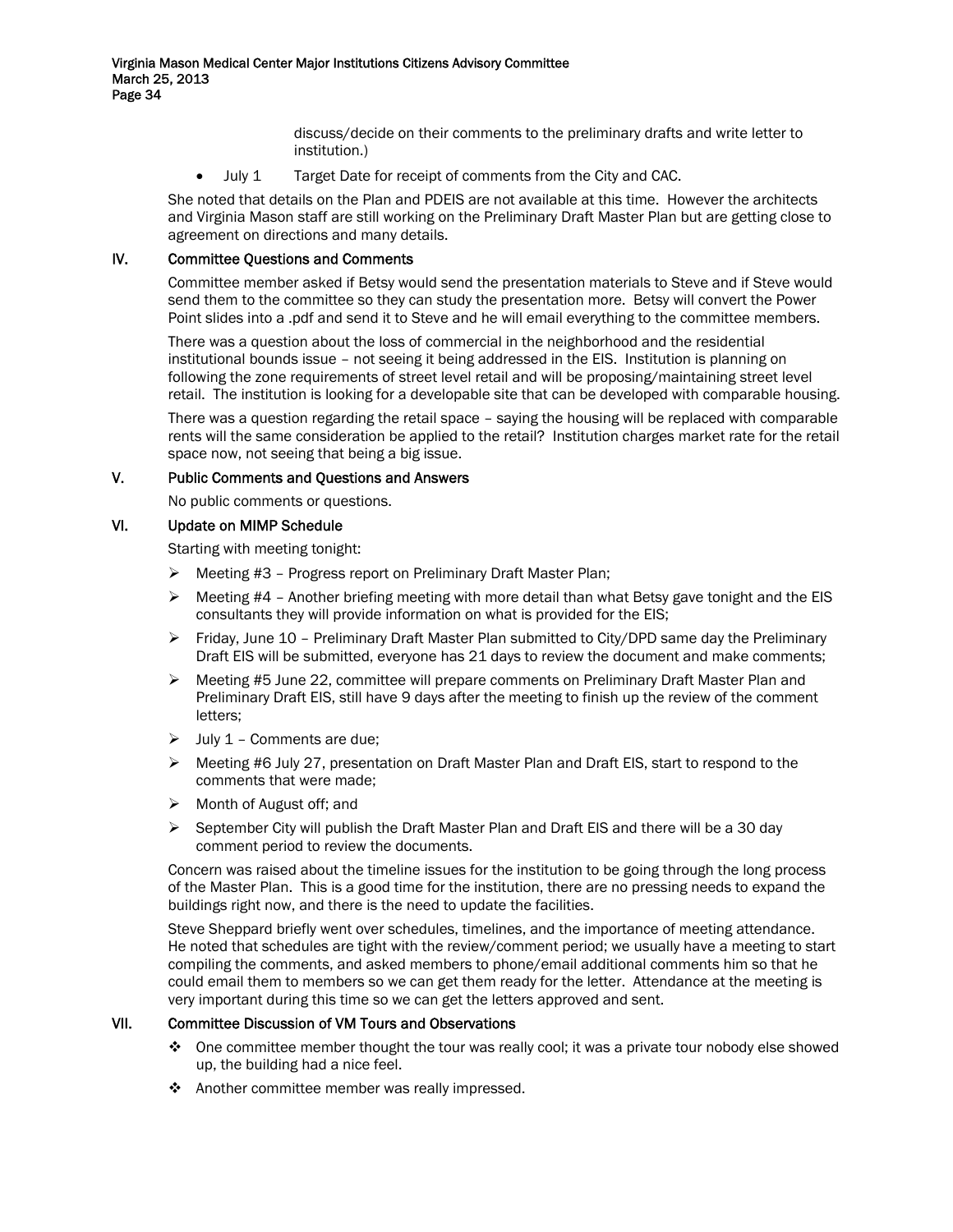- $\triangle$  Other members are interested in going on the tours their schedules were just full at the time of the last tours.
- $\cdot \cdot$  The back of the house tour was the most impressive aspect of the tour.

#### VIII. Adjournment

No further business being before the committee the meeting was adjourned.

*Attachment 1- VMMC Power Point slides* 



# **Organization of the** *preliminary* **Draft EIS**

- 3 Major Sections
	- *Fact Sheet*
	- *Section II*  **Project Description and Alternatives**
	- *Section III*  **Impact Analysis**

# **EA BLUMEN**

# **Fact Sheet**

- overview of each of the alternatives
- the SEPA Lead Agency, Responsible City Official, and Contact Person;
- the anticipated permits that will be necessary to implement the projects proposed;
- the date and location of a public meeting concerning the Draft EIS;
- availability of the Draft EIS; and
- table of contents.

**EX BLUMEN**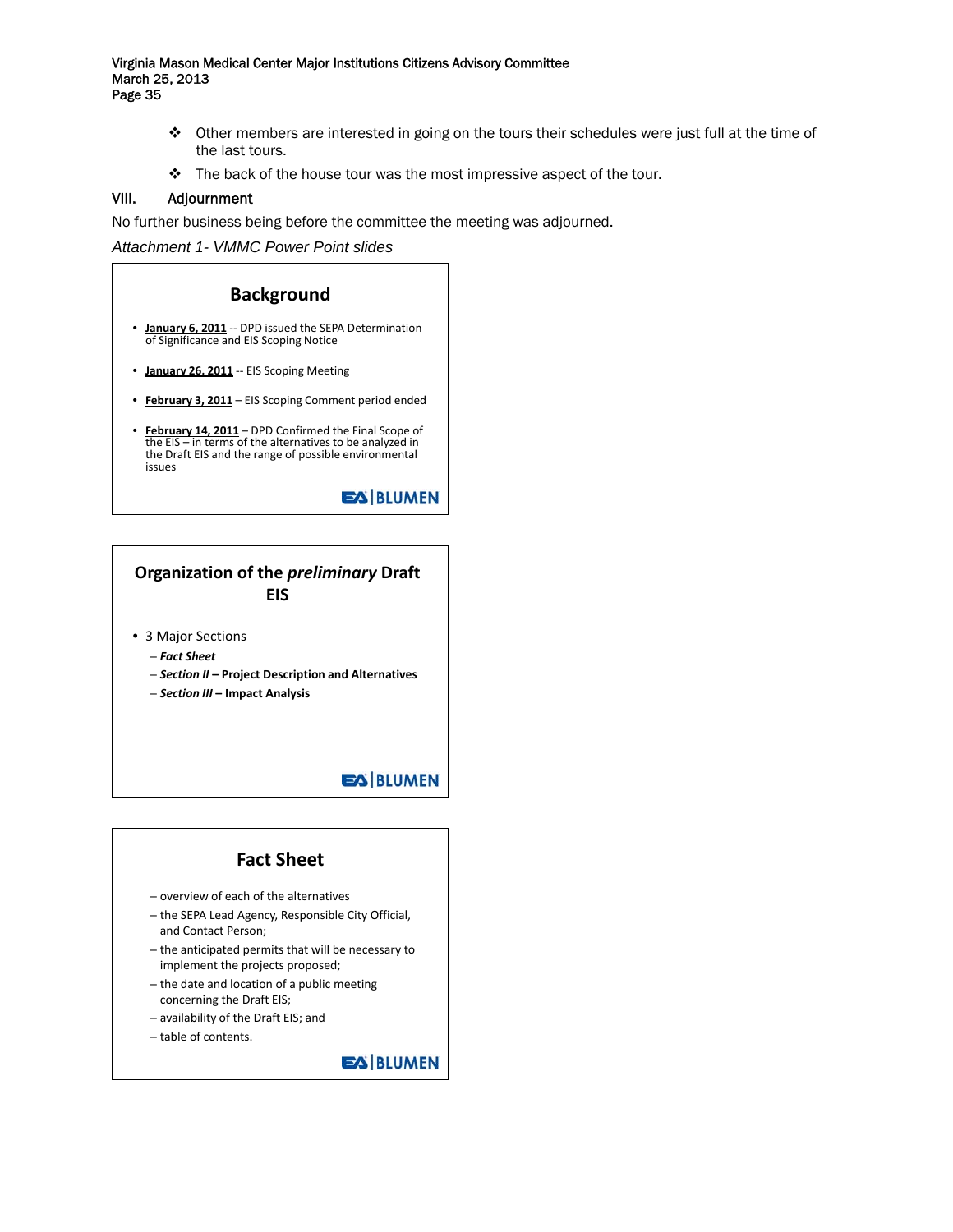# **Section II – Project Description and Alternatives**

- Serves as the basis for the impact analysis that follows in *Section III*;
- Background information regarding VMMC and its programs, staffing/patient activity, campus character, existing campus boundaries, existing campus buildings, the MIMP planning process
- Project Goals and Objectives
- Description of the Proposed Action in terms of new development that is planned (e.g., amount of development and anticipated location)
- MIO boundary expansion
- open space changes
- circulation and parking
- development code changes
- Transportation Management Plan changes

**EA BLUMEN** 

# **Description of the Alternatives**

- *Alternative 1* No Boundary Expansion
- *Alternative 2* Boundary Expansion to 1000 Madison; Developed to MIO 240; Ninth Avenue Garage Site to MIO 160
- **Alternative 3** ‐‐ Boundary Expansion to 1000 Madison; Developed to MIO 240; Ninth Avenue Garage Site to MIO 120
- *No Action Alternative*

# **EA BLUMEN**

# **Section III – Affected Environment, Impacts, Mitigation**

• Analyzes the probable environmental impacts of the proposed Draft MIMP within the context of environmental issues that were determined through the EIS Scoping process

**EX BLUMEN**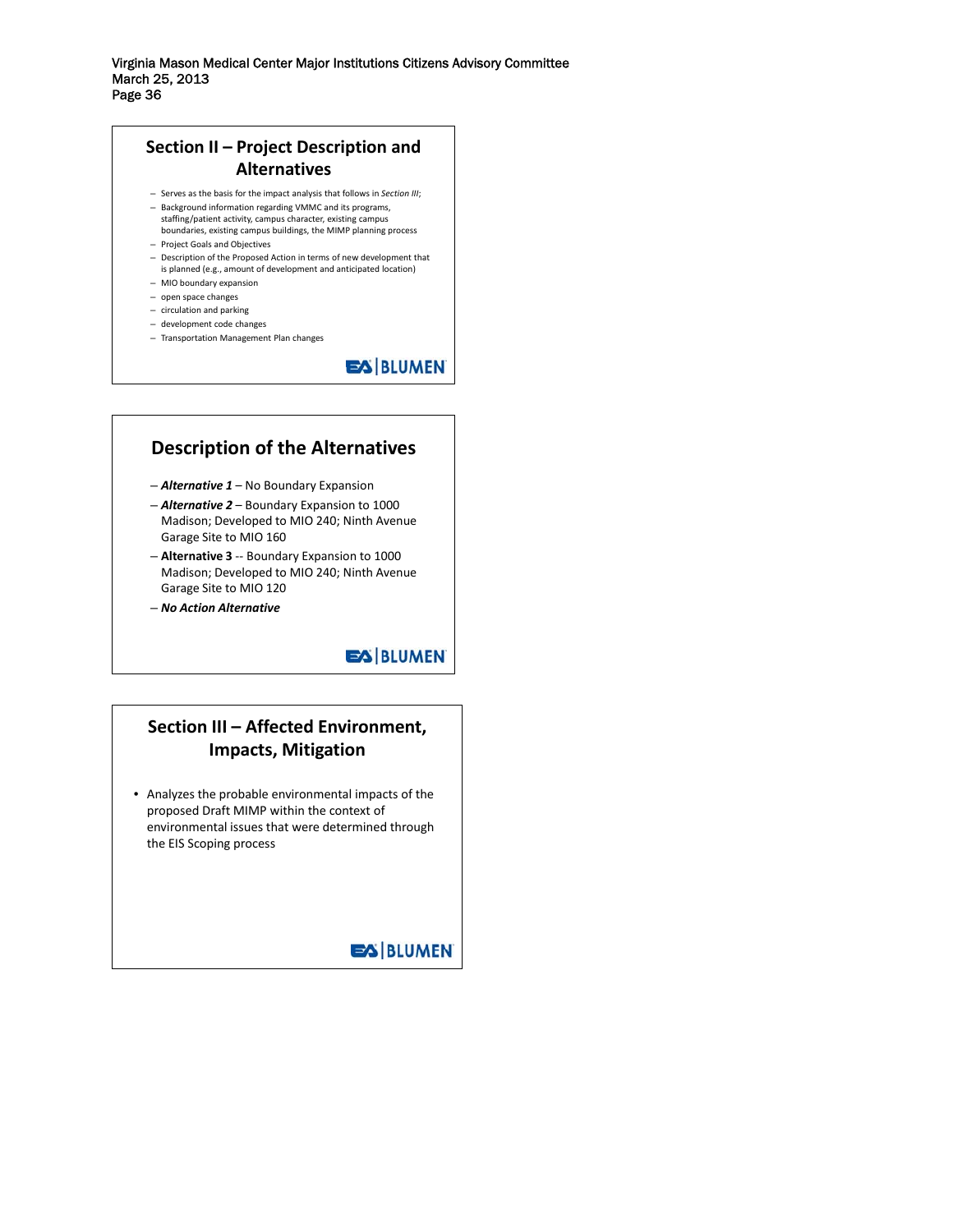



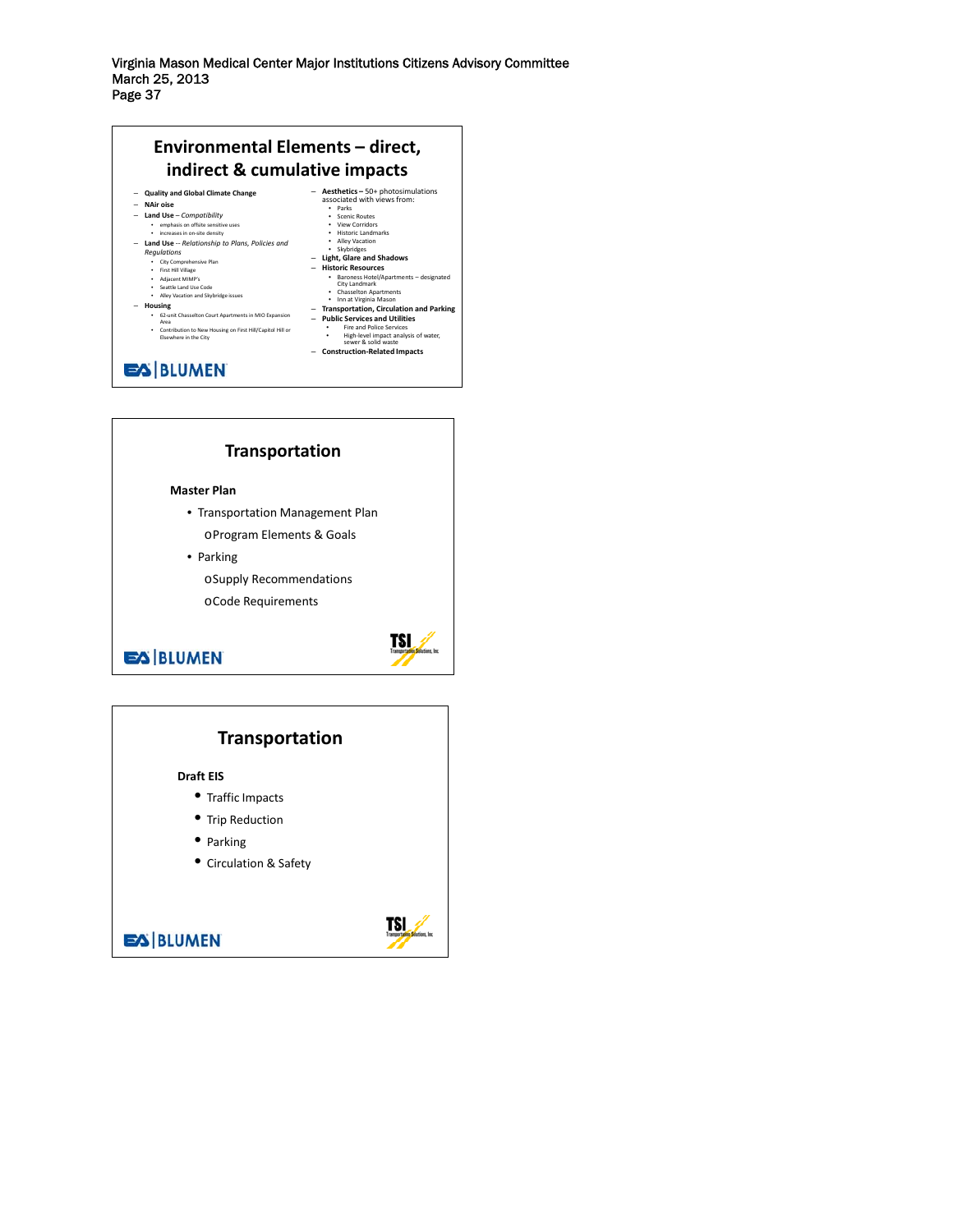

# **Transportation**

**Parking**

- **Analysis will focus on:**
	- o**'Right sizing' parking supplies**
	- o**Parking management**

o**Location and operation of garage accesses**

**EX BLUMEN** 

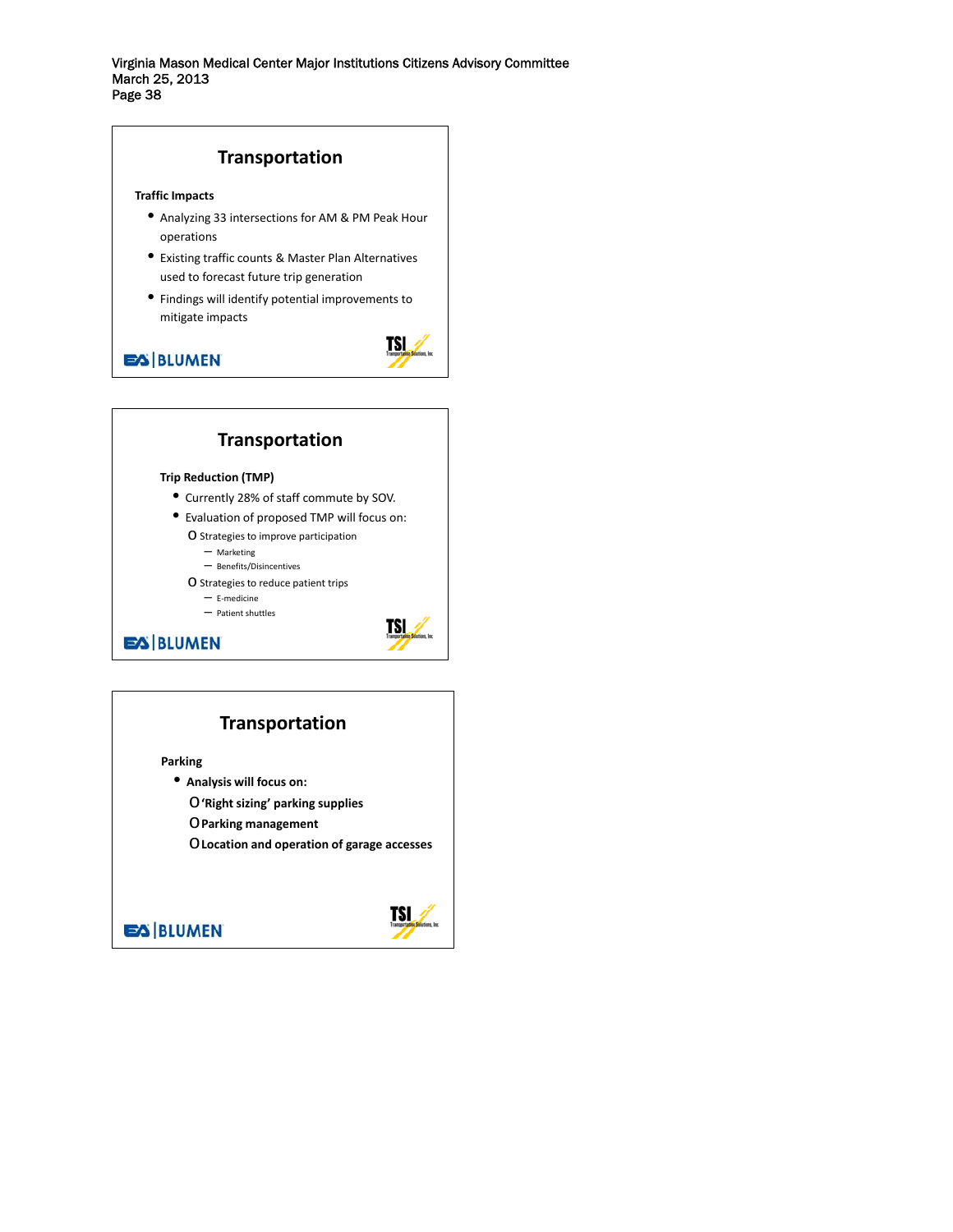# **Transportation**

#### **Circulation and Safety**

- Analysis will focus on:
	- o Circulation of pedestrians and vehicles 'on‐campus'
	- o Identification of appropriate improvements to enhance pedestrian safety and circulation
	- o Pedestrian access through campus



# **ES BLUMEN**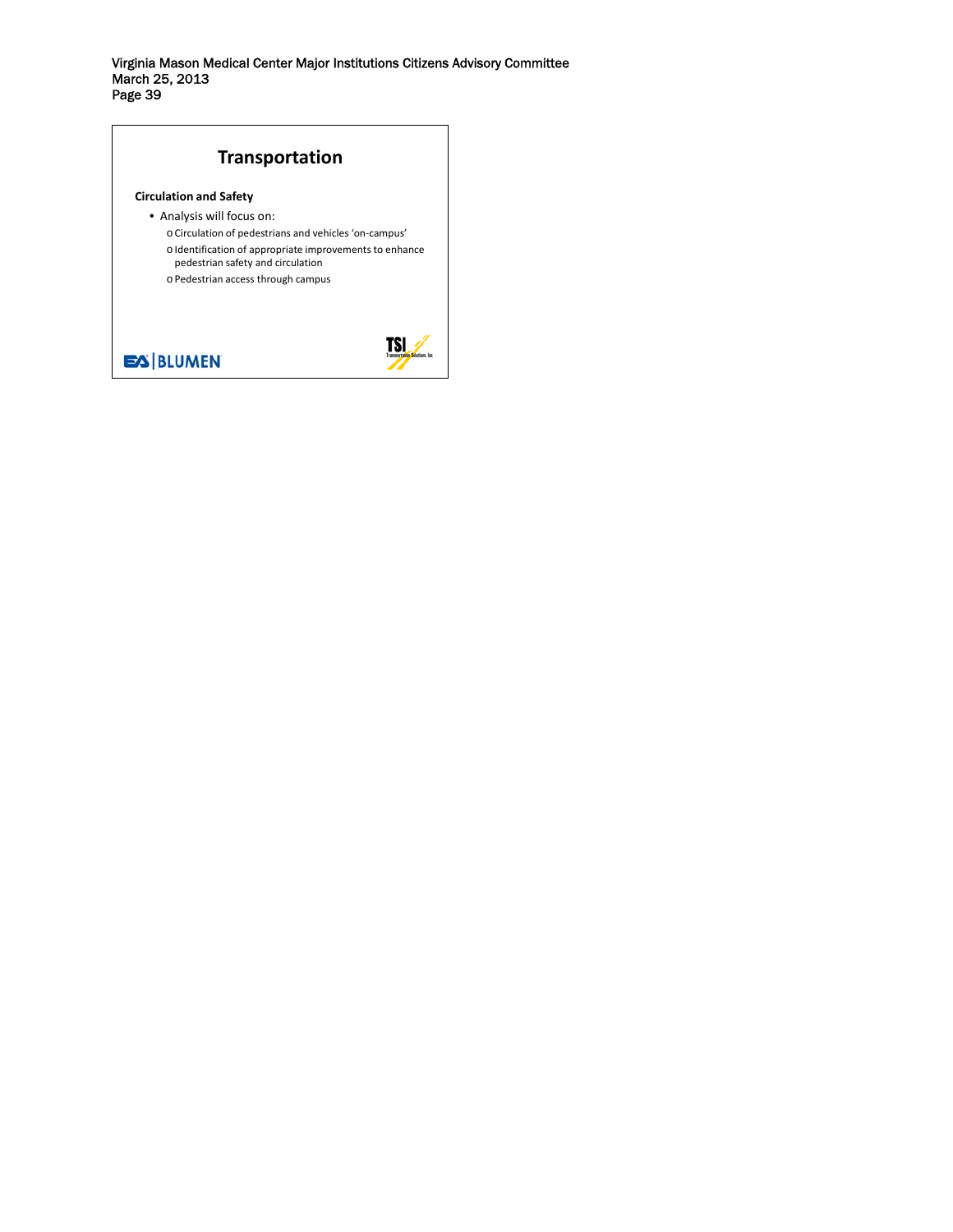# Meeting #4 Virginia Mason Citizens Advisory Committee Wednesday May 25, 2011

| <b>Members Present</b>            |                       |                     |
|-----------------------------------|-----------------------|---------------------|
| Raymond Crerand                   | Sam Cameron           | <b>Terry Miller</b> |
| Chris Balisky                     | Evyan Abookire        | Larry Brouse        |
| <b>Bob Anderson</b>               | <b>Sharon Sutton</b>  | <b>Ted Klainer</b>  |
| <b>Tyler Tonkin</b>               | Jim Kirkpatrick       | Jim Erickson        |
| Sam Gerszonowicz                  | Miranda Livermore     | Katlin Jackson      |
| <b>Members Absent</b>             |                       |                     |
| Albert Shen                       |                       |                     |
| <b>Ex Officio Members Present</b> |                       |                     |
| Steve Sheppard, DON               | Stephanie Haines, DPD | Betsy Braun, VM     |

## Others Present (Staff and Guests)

(See sign-in sheet.)

## I. Welcome and Introductions and Opening Remarks

Steve Sheppard opened the meeting and told the committee members this is the second of the general briefing meetings as the institution continues to work on their plan. Next meeting, June 22, around June 10 committee members will receive the draft master plan so the committee can begin reviewing.

## II. Housekeeping

Dr. Sutton reviewed the agenda with the committee members.

#### III. Report on Progress on Draft Master Plan

#### Editor's Note: This presentation includes slides and was not easily translated into a written format.

Betsy Braun gave the presentation to the Committee members regarding the Master Plan. She thanked the members who took the tours of the Jones Building Pavilion. She stated that Virginia Mason is getting close to completing the Draft Master Plan

Briefly went over the schedule for the milestones again:

June 10 – Draft Master Plan sent out.

June 22 – Development of the CAC comment letter.

July 1 – Comments will be due just before the 4th of July holiday.

Steve Sheppard informed committee members of the process for writing the comment letter they send regarding the Draft Master Plan. He stated that he usually tries to get the main points of the letter identified in the meeting, and identify people to look at specific parts in more detail, then sends a rough draft out through email for all members' comments and edits. He noted that this can extend over a three day period.

This will be the first chance to comment on the document, there will be other chances along the process.

#### IV. Committee Questions and Comments

Members asked for clarification whether people accompanying the patients on First Hill are included in the transportation study. VMMC staff responded that any hospital use trips were counted in the initial survey to set the baseline: patient trips, people driving patients, hospital delivery, staff, and anyone else using the hospital. This data will be used for documentation on other studies and surveys and will be used the way it needs to be analyzed. Only patient trips, for instance, for outpatient surveys studying the outpatient facility needs.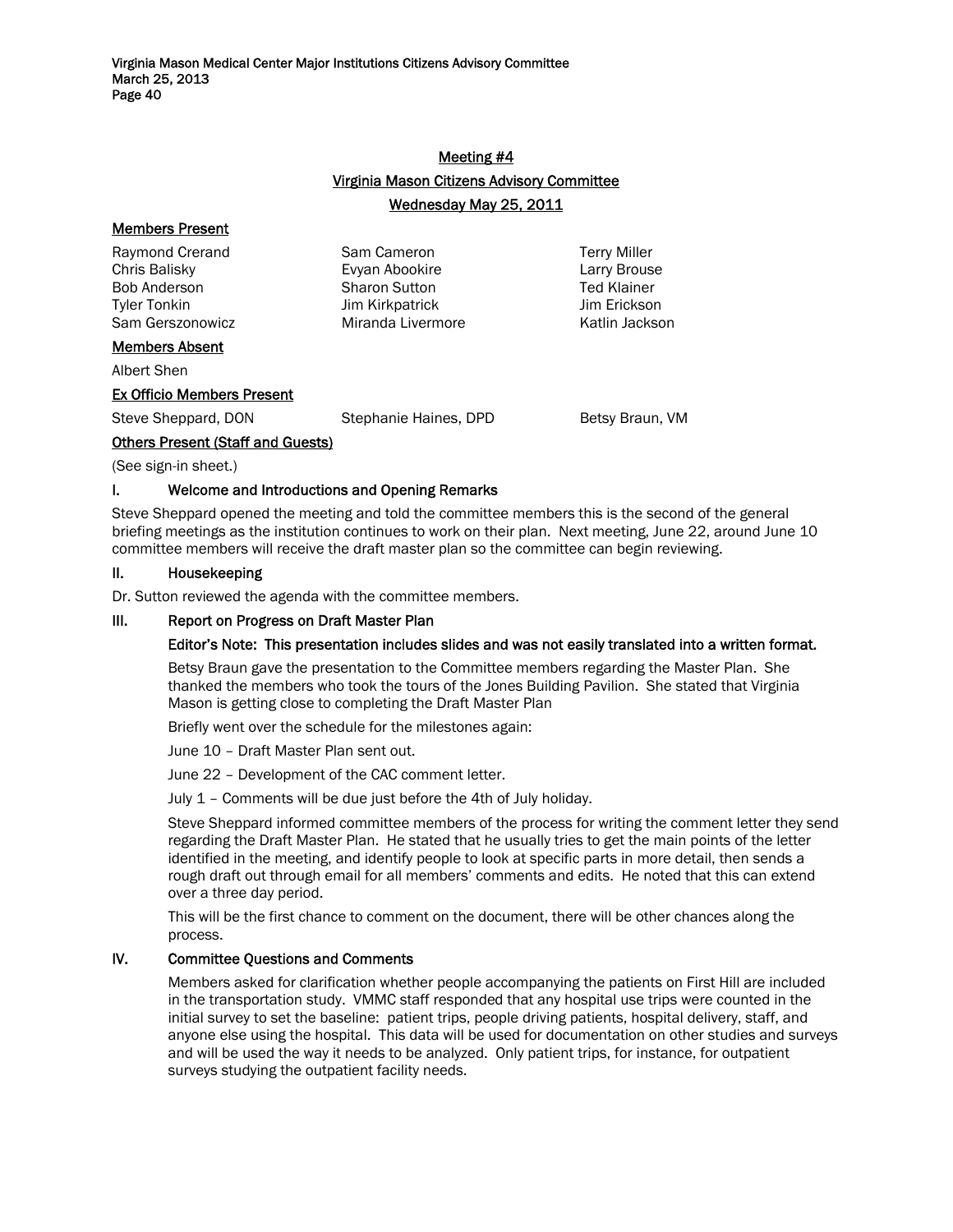Members also asked how the general public gets involved. Steve Sheppard responded that notices will go to everybody that attended the Scoping meeting and any of the other CAC meetings.

Steve Sheppard stated that as the Committee will only have 21 days to read all 200 + pages of technical information, it would seem prudent to split up the documents into sections and have individual committee members responsible for writing up a draft of their comments, issues, and thoughts on that section. Members agreed with this direction. After brief discussion, members agreed to let Mr. Sheppard know who is interested in specific sections of the documents and will come to the meeting on June 22 with their specific comments, thoughts, and issues.

# V. Presentation on the Preliminary Draft EIS

#### Editor's Note: This presentation includes slides and was not easily translated into a written format.

Terry McCann given the task to prepare the EIS for Virginia Mason and the City, the document is not prepared yet but it is in progress.

January 6 – City issued the Determination of Significance and EIS Scoping Notice that kicked the ball off to begin the EIS process.

January 26 – EIS Scoping Meeting

February 3 – ??

February 14 – DPD confirmed final scope of the document

The consultant went over the sections of the draft EIS informing the committee members what information could be found in each section:

Section 1 – Fact Sheets

Section 2 – Project Description and Alternatives

Section 3 – Impact Analysis

Section 1 is the Fact Sheet, overview of the alternatives, identifies the responsible official, the contact person, date and location of public meeting, where the draft EIS is available, and the table of contents.

Section 2 is the meat of the document it sets the tone for all of the analysis that follows, serves as the basis for the impact analysis, it includes background information regarding Virginia Mason, project goals and objectives, and includes a very complete description of what the proposed actions and alternatives will be in terms of the amount development and where the development will occur.

Section 3 is where the impact analysis really occurs, gives the probable significant environmental impacts of each of the environmental elements identified as part of scoping, identifies any mitigation measures if there are any, and what adverse impacts might occur.

Environmental Issues Identified:

- ♦ Air Quality
- ♦ Climate Change
- ♦ Noise
- Land Use Compatibility
- **Housing**
- ♦ Aesthetics
- Transportation/Parking
- **View Corridors**
- **Historic Landmarks**
- Adjacency
- Alley Vacation/Skybridges
- ♦ Light, Glare and Shadows
- ♦ Renewable Resources
- Water, Sewer and Solid Waste
- Construction Impacts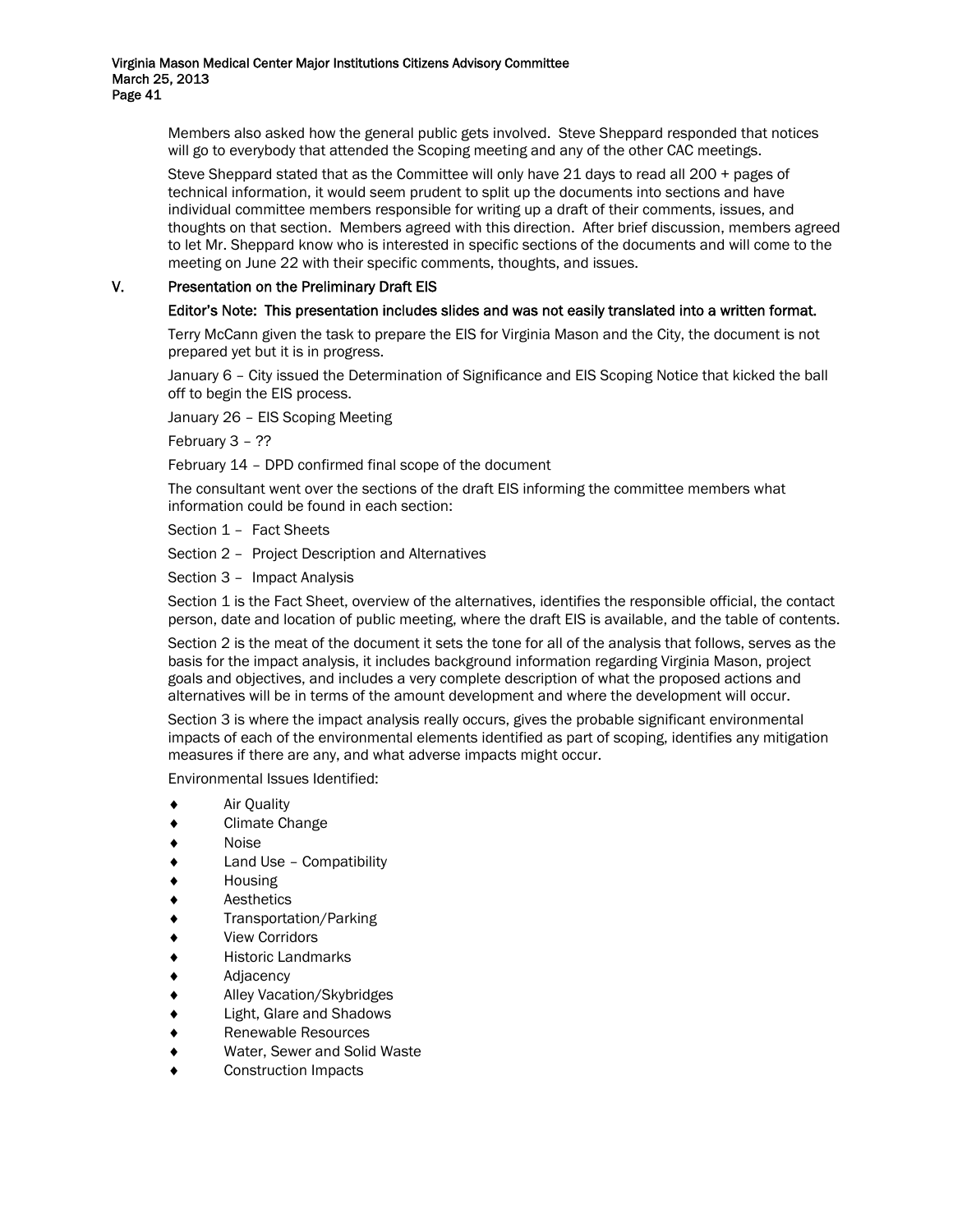#### Transportation, Circulation, and Parking

David Johnson, Transportation Consultant for the project, gave the committee a presentation regarding the transportation, circulation, and parking studies/issues for the Master Plan. One of the issues is the Transportation Management Plan and Trip Reduction Program. We are working with the hospital to update their existing plan, giving them ideas on some new elements that might be added to reduce the number of trips generated by staff. Another area is parking. Taking the development plan and translating it to how much parking is needed to support the development? Also a code requirement with the City, establishes a minimum amount that needs to be provided and a maximum amount that is allowed.

A much larger portion of the work is preparing the transportation element for the EIS. When institutions in the City are planning long-range significant growth transportation is always a huge concern. We will be working on four areas:

- ❖ Traffic Impacts;
- Trip Reductions;
- ❖ Parking
- Circulation and Safety

Consultant is about halfway done with the Draft EIS working on getting the preliminary draft EIS out for internal circulation within the next couple of weeks.

#### VI. Committee Questions and Comments

Question about the changes that are coming when the street car comes to Broadway, how will they affect the transportation plan in the EIS and Master Plan? They take into account all planned changes that are in the planned budget. They work with the Seattle Department of Transportation with all budgeted planned changes to the streets, on-ramps, and intersections and update the models they use for the TMP for the EIS and Master Plan.

Question was asked about what SEPA requirements might happen down the line for the projects proposed. Each project will have to go through a Master Use Permit review at the time the project is submitted to the City for the permits, which will require a SEPA review.

Committee member asked about the heights for the builds, where will be any higher than 160 ft. The consultants says he believes 160 ft. will be the highest, other mechanical penthouses he believes is part of that, it depends on definition, Betsy will cover that in her presentation. She answered that the institution is proposing that any significant rooftop structure including any sort of mechanical enclosure, vents, whatever will be part of that height.

Question on the slide with environmental elements, surprised not to see a pedestrian environment on this. The committee had a discussion that was practically all about the pedestrian environment and it is only addressed in terms of transportation, being able to move through environment. There really was a lot more concern about the quality of the environment, the services we would be able to access, the retail services and all of that which hasn't appeared. It is probably in another section of the EIS, Urban Design or Land Use.

Question regarding the term view corridor. Designated view corridors in the area of Virginia Mason are the streets running east and west and then Boren, views from public places.

Statement regarding noise, the noise element deserves a big part in the EIS and Master Plan, with all the emergency sirens, large truck back-up alarms, back-up generators, and mechanical units. A consultant is on board to work on a broad range of issues relating to noise.

#### VII. Adjournment

No further business being before the committee the meeting was adjourned.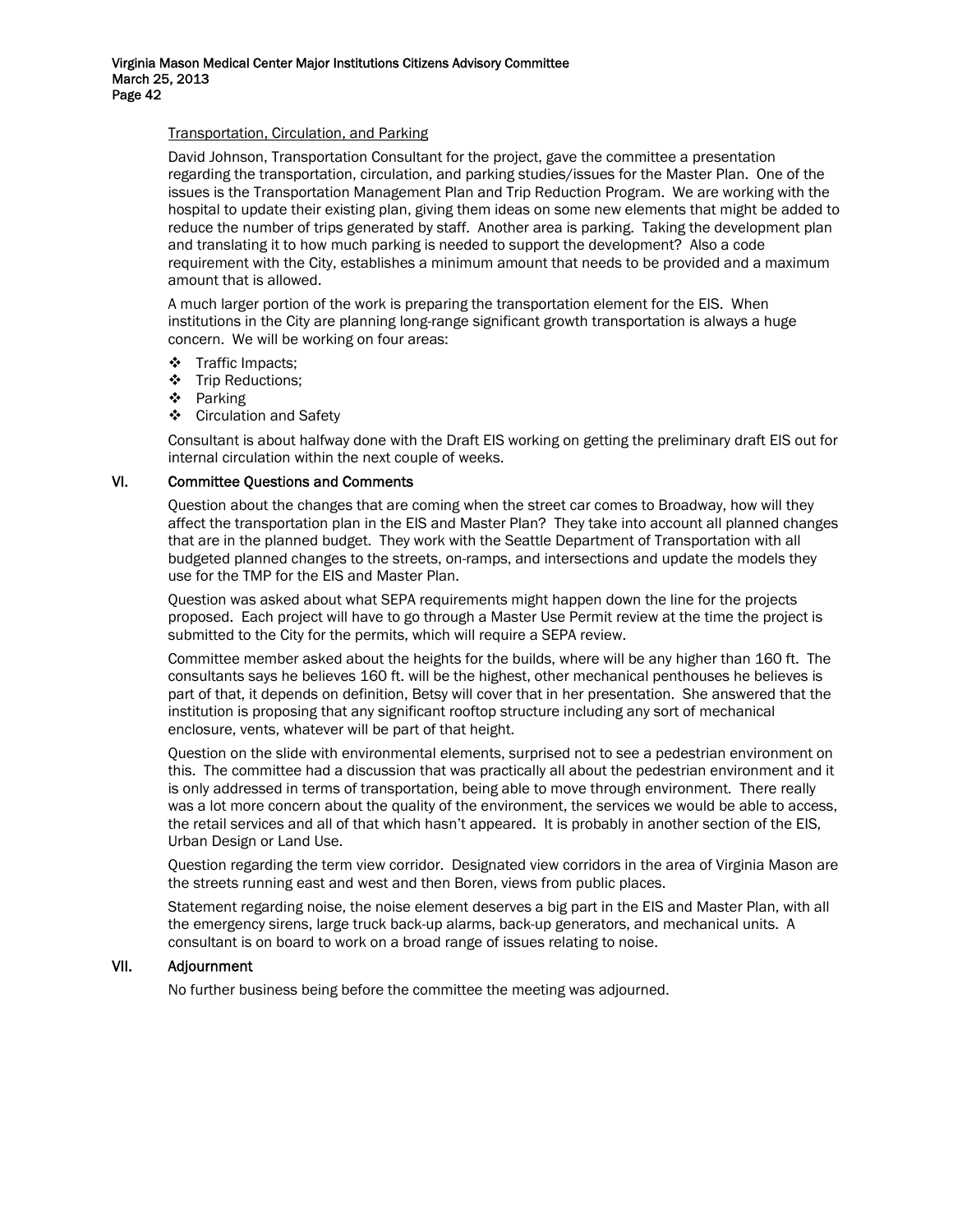#### MEETING NOTES

#### Meeting #5 Virginia Mason Citizens Advisory Committee Wednesday June 22, 2011

| Sam Cameron<br>Evyan Abookire<br><b>Sharon Sutton</b><br>Jim Kirkpatrick | <b>Terry Miller</b><br>Larry Brouse<br>Sam Gerszonowicz<br>Jim Erickson |
|--------------------------------------------------------------------------|-------------------------------------------------------------------------|
|                                                                          |                                                                         |
| Raymond Crerand                                                          | <b>Ted Klainer</b>                                                      |
|                                                                          |                                                                         |
|                                                                          |                                                                         |
| Stephanie Haines, DPD                                                    | Betsy Braun, VM                                                         |
| <b>Others Present (Staff and Guests)</b>                                 |                                                                         |
|                                                                          |                                                                         |

Members Present

Richard Rice (See sign-in sheet.)

#### I. Welcome and Introductions and Opening Remarks

Steve Sheppard opened the meeting and reminded everyone to sign-in to keep the mailing list accurate. Mr. Sheppard introduced the Committee to the public. Brief introductions followed. He noted that the meeting would be a Committee working session to identify its initial round of comments for the preliminary documents provided by Virginia Mason Medical Center and the City Department of Planning and Development. Virginia Mason will review the status of the documents that were provided for review. He also noted that various sub-committees have met and provided initial comments and that this will form the basis of the review tonight.

#### II. Housekeeping

Albert Shen introduced himself and thanked Dr. Sutton for chairing the meetings in his absence. He then opened the floor to review of the past meeting notes for meetings #3 and #4.

A few clarifying questions were raised. Sharron Sutton identified a few minor typographical errors and the following issues: 1) the minutes the discussion of pedestrian circulation in the May 25<sup>th</sup> meeting notes state that pedestrian circulation would be dealt with under Land Use and Urban Design but she recalled that it would be under Aesthetics and Urban Design; and 2) that the consultant stated that 160 ft. will be the greatest height for buildings. She asked for clarification of these issues. Betsy Braun stated that this is incorrect and that the correct maximum height is 240 feet. Ms. Sheppard noted that the response here would serve as a clarification. Steve will make the changes and clarifications in the final copy of the meeting notes.

There was a motion and second to approve the minutes as they will be corrected/clarified by Steve Sheppard in the final copy.

The motion passed unanimously.

#### III. Report on Status of Preliminary Documents

Steve Sheppard noted that members have raised issues concerning the completeness of the documents and their ability to adequately review them. Terry McCann, with E A Blumen was introduced to discuss this issue. He gave a report on the status of the preliminary documents. He handed out copies of: 1) the Air Quality Analysis; and 2) the Noise report. Staff noted that the schedule for comments presently has comments due by July 22 but that VM is pushing this back to July 27<sup>th</sup>.

Steve Sheppard noted that the Code states that the CAC is allowed a set amount of time to make formal comments to the Preliminary Draft Plan and Preliminary Draft EIS. He noted that it did not appear that the drafts provided at this point were the formal preliminary drafts as they had major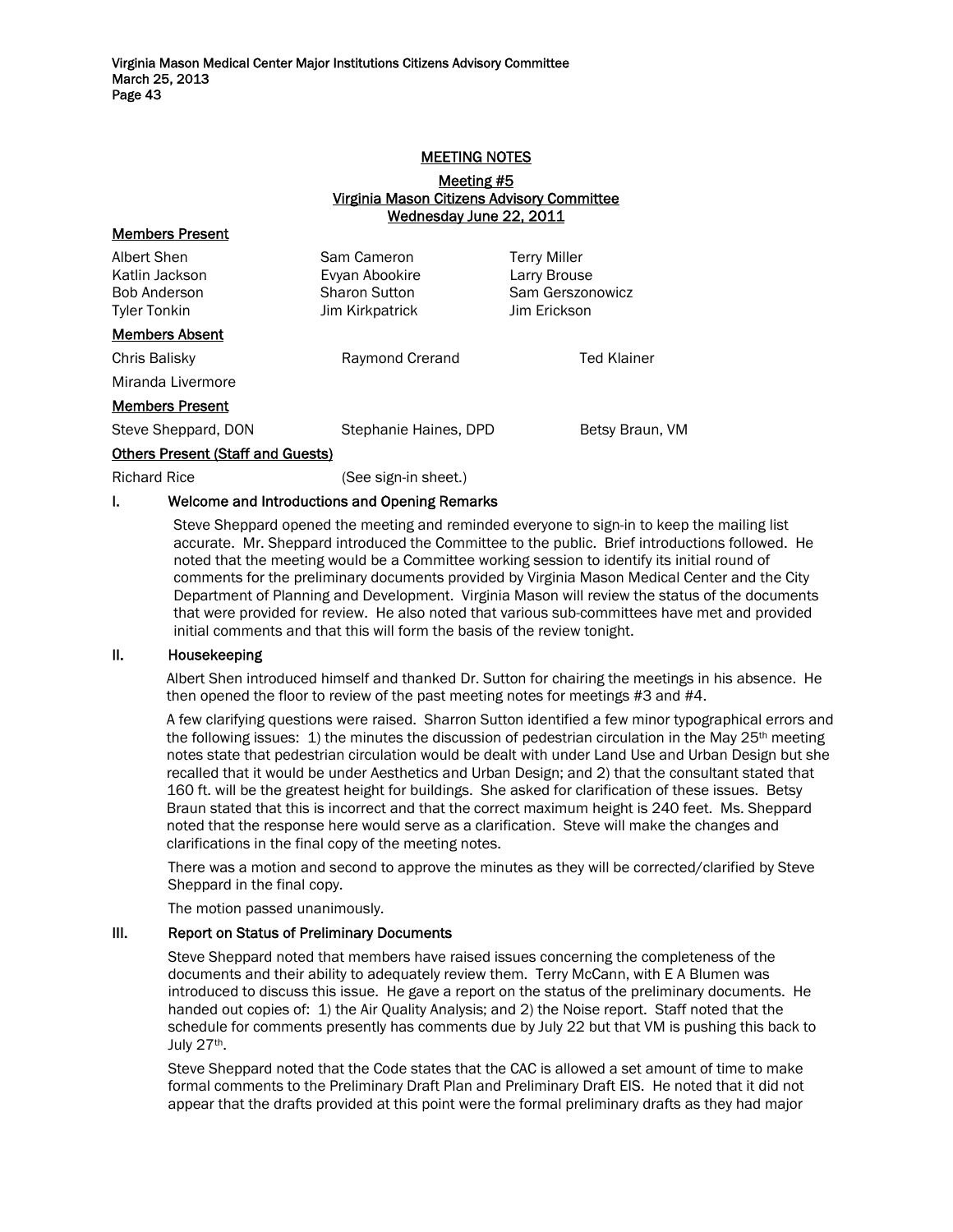holes in them and asked if it was the intention of Virginia Mason that this be a working draft of a future preliminary draft of the formal preliminary draft. If this is not the formal preliminary draft, then when would it be available? Staff responded that present information be added to this draft and that a formal preliminary draft be developed at a later time. No specific date was given for the development of that draft.

Stephanie Haines said it is difficult on DPD, she has distributed the documents to other reviewers…it's not really effective for anyone. She suggests that the information go into the next draft, we do have a copy of it and we can look at it, but this information be incorporated into the next draft and when can we expect to have a complete document, not saying we won't have further comments or suggestions or additions.

Betsy Braun stated that Virginia Mason does not have a hard deadline pushing it and that she suggests that additional time be allowed at this point. Following brief additional discussion, Steve Sheppard suggested that the CAC review this as a working draft fully and provide these comments to Virginia Mason. They might then incorporate these comments into the formal preliminary draft. Katy Chaney stated that this meeting would therefore be on the working draft. Several dates were discussed for the possible completion of the preliminary draft, and following this discussion Ms. Chaney agreed to look at schedules and get back to the Committee. She noted that this will likely involve extension of the schedule by at least a month.

There was discussion on whether or not to schedule a meeting for August. There will still be comments to the draft already in hand that are due July 1 so it can improve the quality of the next preliminary draft, once the next documents are received the committee will need to sit down to make sure they can be responded to by the dates they have committed to.

#### IV. Committee Comments on Preliminary Draft

Steve Sheppard suggested that there be a round-robin and that each member identify their major issue or concern. Members agreed.

Terry Miller stated that she was very surprised with the bulk and height and had concerns about the 240 ft. height limits. She stated that she felt that the buildings were very massive and would clearly affect views, and shadows. She further stated that she had requested by e-mail that the maximum be lowered to 160 feet.

Bob Anderson stated that is very difficult to determine what the actual building might be like when only the maximum one building envelope is presented. He noted that he too is concerned with the 240 ft. height. He further noted that he was concerned that the streetscape might be transformed into sort of a downtown high-rise feeling and the amount of parking and traffic that would overwhelm the area. Those are his overall concerns he is hoping to hear more from Virginia Mason on these issues besides just the envelope the committee is being asked to consider.

Betsy Braun noted that the documents were preliminary drafts and agreed that there were missing elements. She asked that the CAC evaluate the proposals within the context of the entire neighborhood and what is currently allowed and not as a separate island within the neighborhood. She asked that the evaluation be between development authorities under current zoning over a 30 year period.

Larry Brouse stated that his comments focused in two areas. First was replacing housing that is going to be lost and replacing it with a similar type of unit and also in the similar area. Second is streetscape. He expressed concern that the massing of buildings could dramatically change what the buildings feel like from the street level, the pedestrian circulation patterns and, retail spaces. He also noted that he had questions about the sky bridges, particularly the mass of the sky bridge. He asked for further clarification concerning how wide they would be, and noted a thin sky bridge has an entirely different feel than a thick one does, and transparency over the street.

Katlin Jackson stated that she appreciates the comment about the long term vision of First Hill and though that it might be worth thinking what is our long term vision for First Hill and how does this plan would play into that and perhaps its different based on our different perspectives. Also the building envelopes, not being struck by the height and bulk diagrams obviously it's bulky, it's a little bit hard to swallow saying you're okay with something that's covering up the block. It would be nice to know what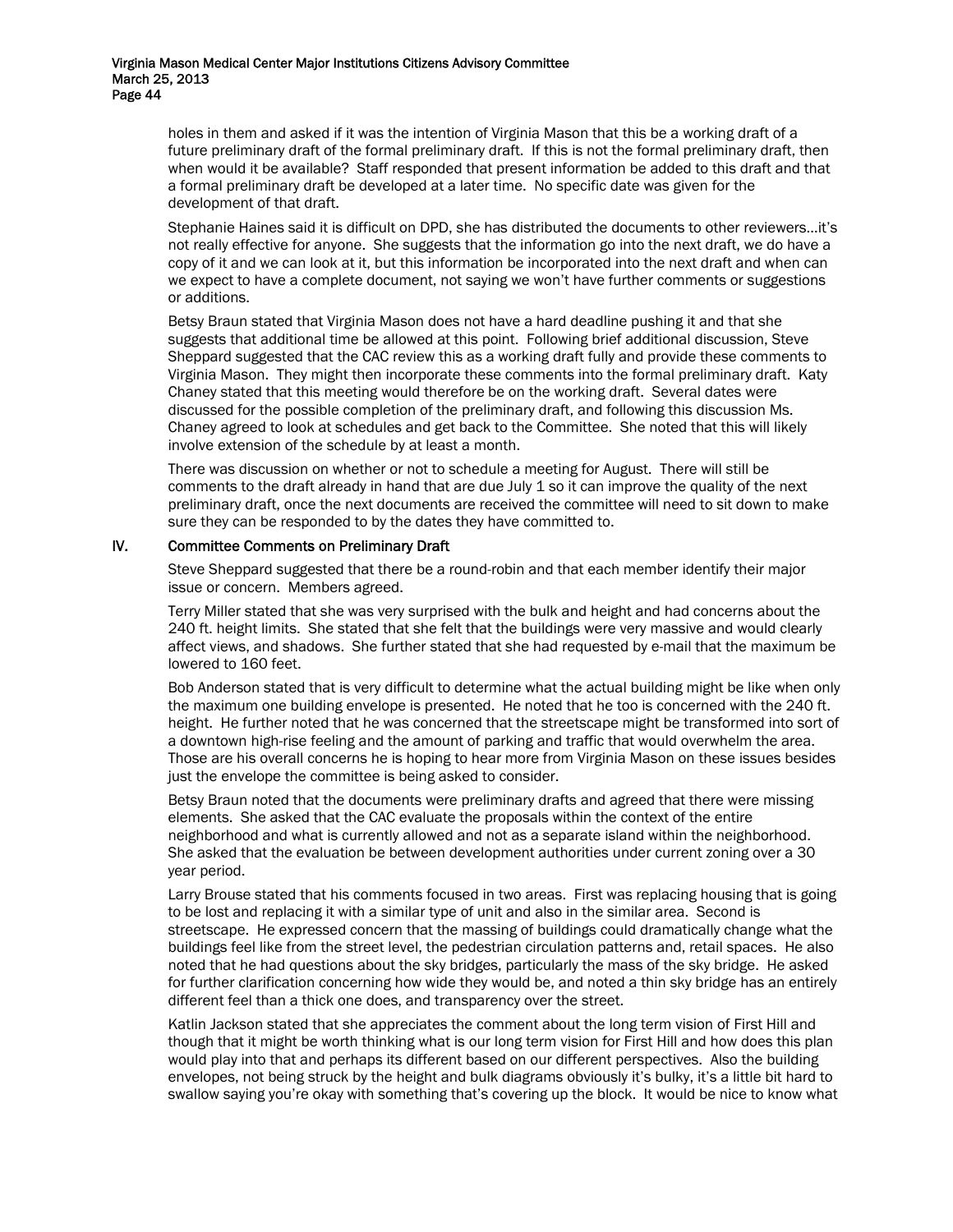the actual plans are not the blocks. More comfortable with heights if it is not super wide, prefer tall skinny building to short fat buildings aesthetically in view corridors. She noted that her second concern is the residential feel of the neighborhood and the pedestrian level feel of the neighborhood. There are a lot of people who live around here, not a lot of cars living around here being so close to downtown and public transportation people are on foot a lot in this neighborhood so one of her big concerns is how does that pedestrian level experience change?

Albert Shen stated that he looked at the global climate change and utilities issue but that there wasn't a lot of information there yet, so he looks forward to seeing more information in the next draft. He noted that the EIS states that there are no infrastructure improvements planned as part of this action. He stated that this statement leads him to wonder if Virginia Mason is simply not far enough along the process of looking at new development or if they simply believe that present capacities are sufficient and that no improvements will be needed at this stage in the development process? He reiterated that the concern would to assure sufficient capacity, for power, water and sewers. He suggested that the City might have to weigh in to advise how much more capacity will be needed.

Sharon Sutton stated that: 1) she too was concerned with the height, bulk and scale of the development. She noted that designing or determining the appropriate building envelope is what makes a great City and offered New York as an example. She noted that unfortunately Seattle has a less restrictive building envelope code than a city like New York or Philadelphia and it doesn't seem to have anyone to control the institutions; 2) that parking, particularly for staff was a concern; 3) both loss of the existing housing and the loss of potential future housing and how that might affect the future vision of the neighborhood; and 4) possible desecration of a Seattle landmark Baroness Hotel. She stated that one of her most serious concerns was the incompleteness, inaccuracy and misleading quality of the draft and lack of public involvement. She stated that the future plans for Virginia Mason is a huge issue in the neighborhood and everybody should know what's going on and be able to come here and express their views on it.

Tyler Tonkin stated that the documents need to include a timeline for anticipated development – ei, how and when the plan will be implemented. He stated that it is clear that there's going to be progressive changes in the neighborhood over the next 10 to 20 years and that the new Master plan will have no firm expiration date. Because of this time lines are critical understanding how this will be phased in over time, and whether the pace of development will be consistent with the overall development. He also observed that the current illustration of building envelopes and the massing of buildings need to be re-worded for greater clarity.

Evyan Abookire stated that the mission statement is everything we do is ultimately to improve our patients' health and well-being. When thinking about that in context with her role as a volunteer on the First Hill Improvement Association and thinking about First Hill's Neighborhood Plan there's a lot to be…bounds is really important to her as a resident. She lives on First Hills and will be for 5, 10, 15, 20 more years and this whole project is exciting but she is also wary. Just to draw attention to the First Hill Neighborhood Plan that plan was approved in 1999 and expires in 2014 which is just around the corner.

Miranda Livermore stated she was concerned that there needs to be a great deal more attention given to the provision of open space, not just for persons on the street but also for patients and staff. She suggested that consideration be given to providing pocket parks or small plazas which could be really beneficial to the patients. She also noted that she is aware that there have been complaints from people living in the area looking down onto the rooftops. Rooftop can be obtrusive. She also stated that she has multiple concerns/questions about people who are concerned with "secondary displaced" which might be forced relocation due to increasing rents or loss of housing.

Sam Cameron stated there were a couple of places he had concerns about one was Light, Glare and Shadows, other one was Transportation and Potential Parking Supplies. He stated that didn't really have any issues with the height of the buildings but that he did about the bulk and scale. He noted that he was also concerned about the degradation of the level of service designation for intersections around Virginia Mason. There are several intersections now operating at Level of Service D, E, and F and the impact of some of the alternatives appears to be to further degrade those levels of services. He noted that a great deal more information is needed on mitigation for that at those intersections such as signalize, channelization and other actions.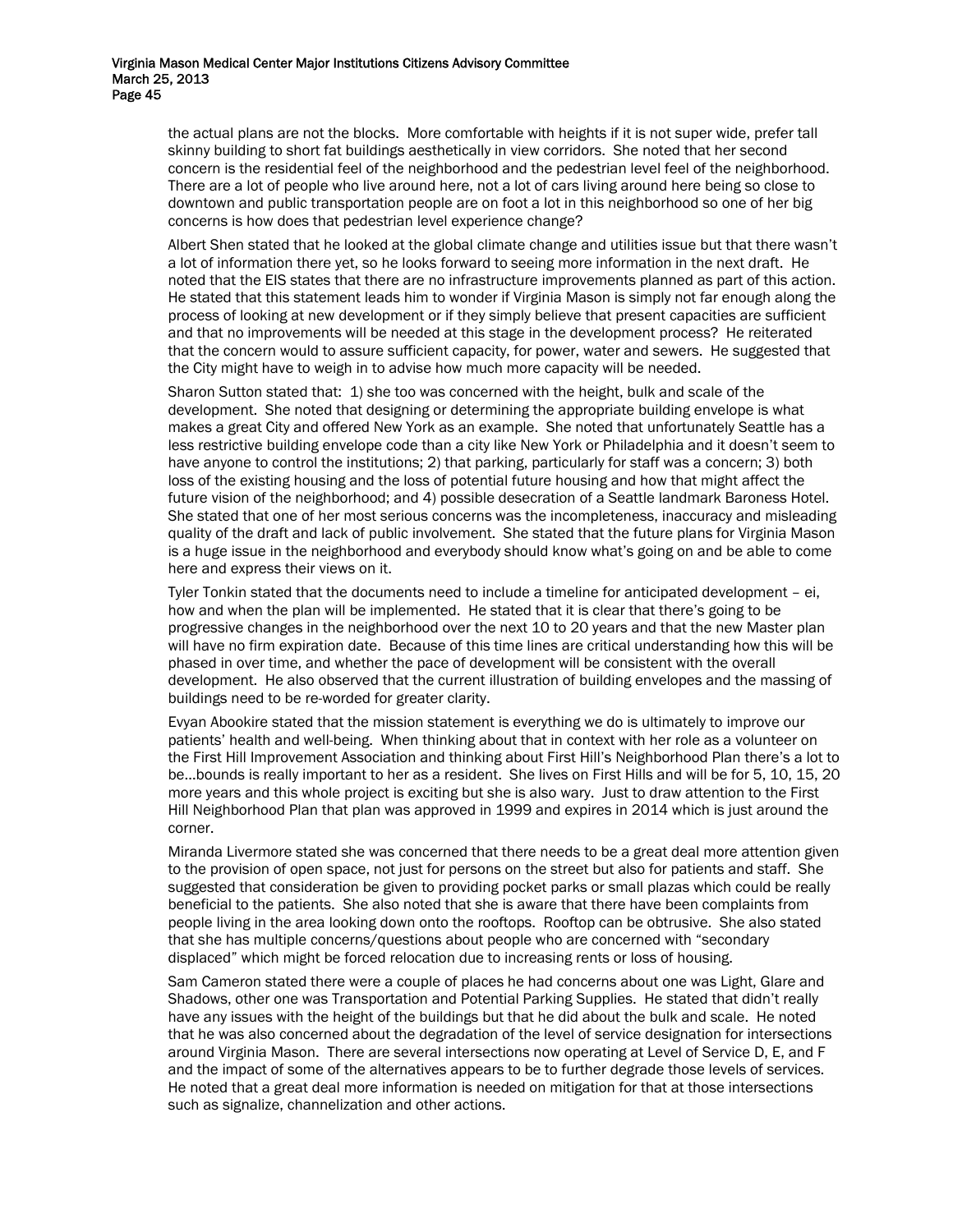Sam Gerszonowicz stated that a lot of what concerned him was the document was opaque and couldn't quite get a handle around it, may be because he is new to the process. He noted that he looked at air quality and climate impacts. In this regard he believes that rooftop gardens that are accessible to patients might help both for air quality as well as the general environment for those of us who live nearby. It's an aesthetic issue but also a health issue and community issue.

Jim Kirkpatrick noted that he is a 20 year resident of First Hill and stated one thing that concerns him is the cumulative effect of long-term institutional development here and at other nearby institutions. He noted that there are several other institutions that are developing plans in the area, including: Seattle University, Swedish, and the Poly-Clinic. He noted that the majority of these plans will dump traffic on Boren which is already in grid-lock. He also noted that his greatest concern is with the boundary expansion onto the 1000 block of Madison. That is a major part of our neighborhood and its retail shops add a great deal to our neighborhood character and the business community. If that block transitions to institutional development, a major concern becomes what Virginia Mason will do on that block, and how it will maintain and enhance the pedestrian environment. He noted that he found both the Draft EIS and Draft MIMP to be extremely vague in that regard.

Jim Erickson noted that he has focused his evaluation on Section 3.9 – Transportation, Circulation and Parking. He noted that SDOT recommended a baseline series of intersections as defining what exists and to go from that to compare to the sensitivity analysis on the three alternatives that we're looking at in this one, three potential changes that so called existing traffic intersections. First, the corner of Madison and Minor it is not included in the baseline, there is a MUP and a building is being constructed at this time; that data exists from that MUP that the Department of Transportation used, and suggested that intersection be added to the existing baseline. He also noted the effect of other nearby development. He gave the example of the Poly-Clinic. Their building at the corner of  $7<sup>th</sup>$  and Madison was built under a MUP that authorized office occupancy, but there is proposal to convert the building to medical offices. He noted that there could be a tremendous change in traffic associated with this change. In addition there are two other nearby projects that will increase traffic in the areas. One is new development that is planned to create entrances onto Marion and  $7<sup>th</sup>$  and the other is an existing surface parking lot between Marion and Columbia between  $7<sup>th</sup>$  and  $8<sup>th</sup>$  which will be redeveloped to include hundreds more spaces. This will bring thousands of added cars to First Hill. He noted that these changes do not appear to be included in the baseline of the existing traffic. Their hours are very similar to Virginia Mason, people arrive at the start of business and the traffic ends at the late afternoon.

He recommended that additional intersection be added and the traffic associated with nearby planned development be taken into account. He also noted that the intersection at Seneca and 8<sup>th</sup> is included, but that within the week a buyer for that land will be selected and within a year or so either they will use an existing MUP or create a new MUP for a higher/taller building. The baselines should take these new developments into account.

He also noted the underdevelopment of the 1000 block of Madison, look across the street on the other side of Madison, there was a development situation a few years ago that resulted in the Cabrini low level housing for low income people, it is a noble goal and he's happy for all the occupancy, but think of all the volume that's lost when they stayed at that level as much as they are welcomed as neighbors it could have been a much larger development than it was. We're losing opportunities to develop, the Poly-Clinic parking garage that he referred to is an underdevelopment of that ideal property, it may be that 30 years from now somebody will buy it and tear that garage down and go up much higher, but we're taking valuable First Hill land and we are under developing it in some specific cases.

## V. Presentation by committee members on each issue

Editor's Note: Several sub-committees had developed detailed statement on specific issues areas. Each sub-committee provided written documents and a spokesperson for each very briefly went over those documents. Only the highlights of these documents are noted here. Full copies of the documents are available in the official CAC files at the Department of Neighborhoods.

Land Use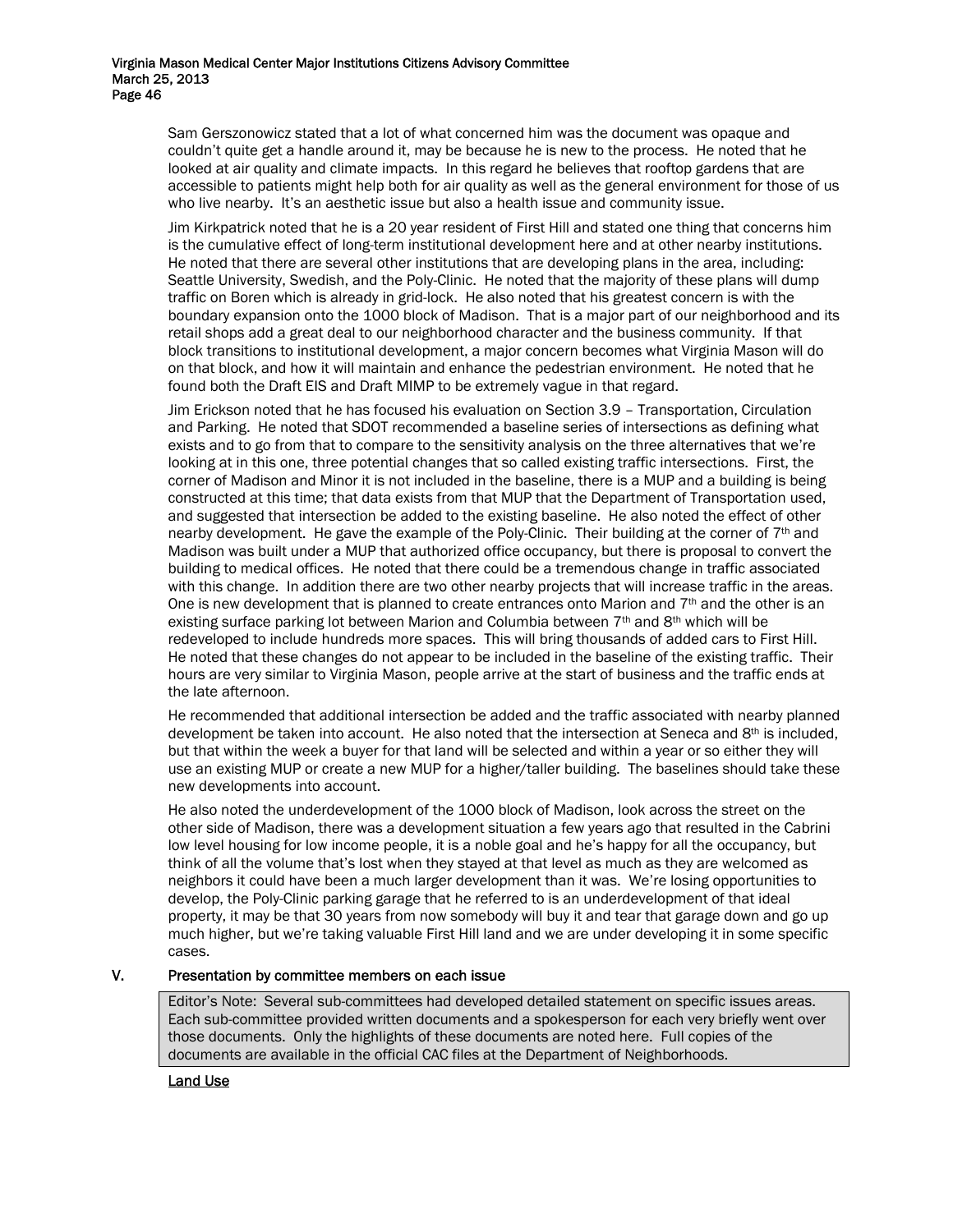Sharon Sutton provided the overviews. She noted that the issues identified were not in the order of importance but are:

- ♦ Loss of 1000 Madison The sub-committee concluded that this issue has not been properly assessed in the pre-preliminary draft. There is a table that shows development of medical space vs. what is there now. The analysis needs to be expanded to show what development of this block would be if it were development of mixed-use residential/commercial, as allowed by the current underlying zoning.
- ♦ Loss of housing The analysis does not include an evaluation of loss of potential future housing. This should be done. In addition the sub-committee was concerned how/where the housing will be replaced. She noted that there are conflicting statements in the documents – some saying that replacement would be in the immediate area or even on site while others say in Central or South Seattle.
- ♦ Integration of Virginia Mason into the neighborhood She noted that the sub-committee was concerned that Virginia Mason was looking at their needs without necessarily looking at how they fit within the neighborhood. For instance the documents discuss the need for housing for their staff without a similar discussion of overall growth and needs but not whether there would be enough housing in the neighborhood for people not staffed at the hospital. We want the housing analysis to include more than housing the staff.
- ♦ Parking It has been discussed, looking at the alternatives for each and comparing them to Swedish the current parking at Virginia Mason was about 1 parking space for every 13,000 ft., Swedish has 1 space for every 800 ft. Parking analysis for how much parking is needed and is not included yet.
- Skybridges Ms. Sutton noted that the skybridges are a major concern. She noted that she had previously served on the Seattle Design Commission until 2004 and that up until that point if you built anything over the public right of way, whether it was above, at grade, or below it had to get a street vacation. That meant the hospital, institution, or developer had to give something back to the public for taking public property. She noted that apparently that rule has changed and developers can now build over the street and it's considered a temporary structure. In response to this change, this plan proposes 7 "temporary" structures over the street. She noted that it was mentioned previously that there is little discussion of what the neighborhood receives in return for the losses associated with these structures. The sub-committee strongly recommends that there needs to be a much more complete analysis of the impacts of the skybridges such as: light, air, open space, and view.
- Vacation of the alley in the 1000 Madison block The documents list the provision of increased medical services as the public benefit of this actions. The sub-committee observed that this is a given for a hospital and that additional public benefits need to be identified.
- Boundaries of the analysis Both maps and evaluation areas need to be amended to include the area east of Boren.
- ♦ Floor Area Ratio (FAR) She noted that this relates to Bulk and Density. The FAR is not adequately discussed. The increase proposed is significant, yet there is little, if any, discussion of what measures will be taken to mitigate for this large increase. In addition the proposed 100% lot coverage is troubling.
- ♦ Major Institutions The Seattle Municipal Code states that "Major Institutions need to maintain a livability and vitality of adjacent neighborhoods." The unique part of this neighborhood is that it is co-mingled with a whole bunch of other institutions. The sub-committee concluded that this issue needs to be assessed as a unique feature of this particular neighborhood. Madison basically has three major institutions along that street.
- Relationship to existing plans Ms. Sutton noted that both the First Hill Neighborhood and Comprehensive Plans are either being re-done or nearing the end of their effective usefulness. The First Hill Neighborhood Plan will expire in 2014. Will this plan remain the controlling document for development in the area, does this remain the baseline? There should be some discussion of this issue.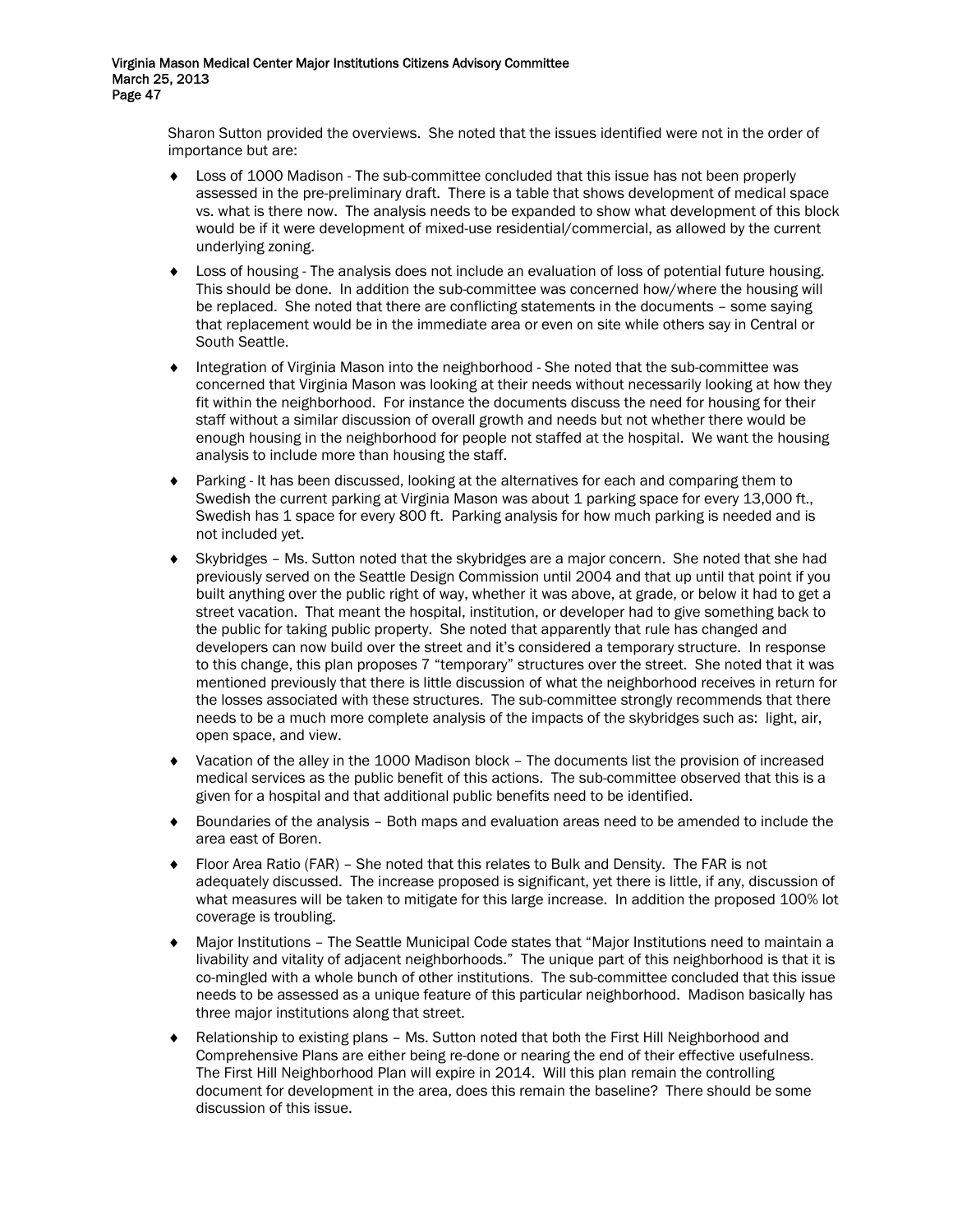What happens to the center of the campus once everything gets moved out? It seems like the MIMP should tell us that. There is a plaza proposed is it a public plaza or it is a plaza for the institution. We would like for a specific section be included in this on pedestrian environment, now that we know it's supposed to be in the Land Use, because there's no section on pedestrian environment.

- Adequacy of Height and Bulk Illustrations Ms. Sutton noted that the illustrations show buildings as very transparent and in a blue tone. This makes them look very much like the sky. Buildings don't look like sky. These illustrations need to be changed to be more
- ♦ Height, Bulk and Scale –Even with the representation changed the sub-committee has concerns. She read a statement as follows:

The development envelop indicated in the MIMP will have major effects upon the residential atmosphere of the area. The landscape could be transformed into a downtown highrise environment but without the land-use diversity and pedestrian activity that exists downtown. These giant-sized buildings will completely obliterate the character, charm and feel of the existing neighborhood. In addition the quadrupled parking capacities indicated in the Plan will draw significant congestion onto side streets.

Alternatives – All of the alternatives are really variation of the same plan. The sub-committee concluded that there needs to be additional alternatives developed.

# **Historic Resources**

Sharon Sutton provided the overview.

- ♦ The Baroness She noted that the draft EIS references the controls on the Baroness. She noted that she got the legislation from the Landmarks Board. It noted that a "Certificate of Authority" is required to make any changes to that building. It is a six-story art deco building. Virginia Mason is proposing to incorporate this as part of its 240 foot high full block development. It may be very hard to get this approval.
- ♦ Other Historic Recourses There are many historic buildings in the area, some of which are designated and some not. The documents also note that there is a historic character for the neighborhood. The discussion of this needs to be improved in the documents. Several others also agreed with this observation.

## Light, Glare and Shadow

Sam Cameron provided the briefing on this issue.

- $\bullet$  Incompleteness the documents did not include key elements of this analysis. The actual preliminary draft needs to include all analyses.
- ♦ Scope and Coverage the analysis needs to look both at the effect of all existing and new buildings on Campus and at surrounding development.
- ♦ Requirements for Analysis the documents state that once actual buildings are designed "glare analyses may be completed". The report should look at some criteria for this and consider requiring such analyses.

## VI. Public Comments

Comments of Cher Ten Hoeve – The commenter noted that she is a resident of First Hill. She noted that she had provided formal written comments after the last meeting (EIS Scoping Hearing). She asked what/when those comments would be considered in the process, from the individuals request for comments.

Stephanie Haines, from DPD responded that those comments are all part of the public file, they have been distributed to Virginia Mason, they've been distributed to the EIS consultant, part of what the review will be looking at is taking a look at those comments and seeing if they have been addressed in those documents sometimes we get comments that we can't necessarily address or aren't appropriate, I'm not saying that yours aren't, but taking a look at that and did we address those in the document, so they will be considered as part of this process. We will have another public comment period and we encourage you to make more comments after reading the documents, what happens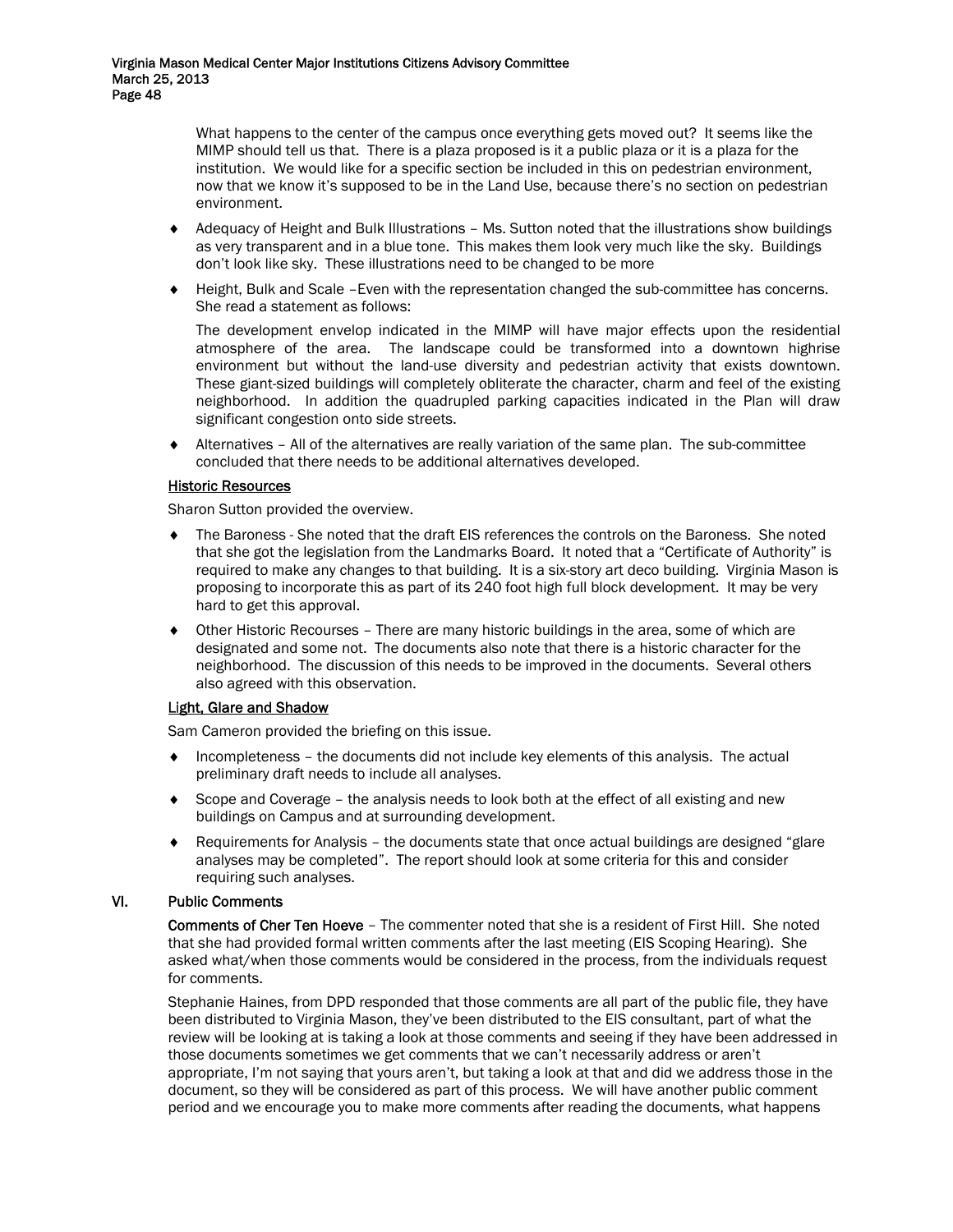> with those comments is the consultant will go in and address everyone of those comments, and that's what then gets put into the final Environmental Impact Statement.

> Steve Sheppard noted that the Department of Neighborhoods has a website and it is our desire to put all of the documents on that website for Virginia Mason, including our meeting minutes, handouts from the meetings, any documents that are reviewed after these first preliminary meetings. I'm sure Virginia Mason will have them on their website too.

> Comments of Eugenia Woo – Ms. Woo noted that she was representing Historic Seattle which is a neighbor and property owner. Historic Seattle owns the Dearborn House which is a designated City of Seattle Landmark. There are only a few houses left on First Hill, the apartment buildings built in the 1910's, 20's, 30's, and the hospital are all a part of that. She stated that Historic Seattle urges Virginia Mason and the City to assure that this is a transparent process and that documents are available on the website, she noted that it is clear that the documents presented to date are very preliminary. Historic Preservation is a major concern and there are a lot of issues related to the relationship of historic buildings to the proposed height. She urged Virginia Mason to please treat the historic places that we have sensitively and the exterior walls are part of the controls.

> Comments of Angela Robinson – Ms. Robinson stated that she has been a resident of First hill for 21 years and has watched the neighborhood change, quite dramatically. She noted that the pedestrian use and environment needs to be treated very carefully. She noted that she initially moved to First Hill so that she could walk to work. This is an important characteristic of the area and needs to be retained.

> Comments of Glenn Walter – Mr. Walter noted that he has been a resident of First Hill for 9 years. He noted that his initial concern is over historic preservation. He noted that the older buildings are being torn down one at a time. He cautioned that once lost the historic buildings are lost forever. He noted that he questions what that the legacy of this plan will be – what will remain of historic First Hill, once all of this development is completed. He stated that he values these old buildings and hoped that they could be retained.

> Comments of Skip Viau – The commenter stated that he was concerned about shadows on historic buildings. He stated that he hoped that the consideration would be given to the impact on our historic high rise buildings some of which were designed by one of America's leading architects who is ranked alongside Frank Lloyd Wright.

#### VII. Next steps and Adjournment

Steve Sheppard stated that he would combine all of the comments that the sub-committees provided for tonight's meeting, and other comments provided into a single document and then e-mail it to members. He asked that all members then weigh in on the draft and complete an on-line review.

No further business being before the committee the meeting was adjourned by the chairperson.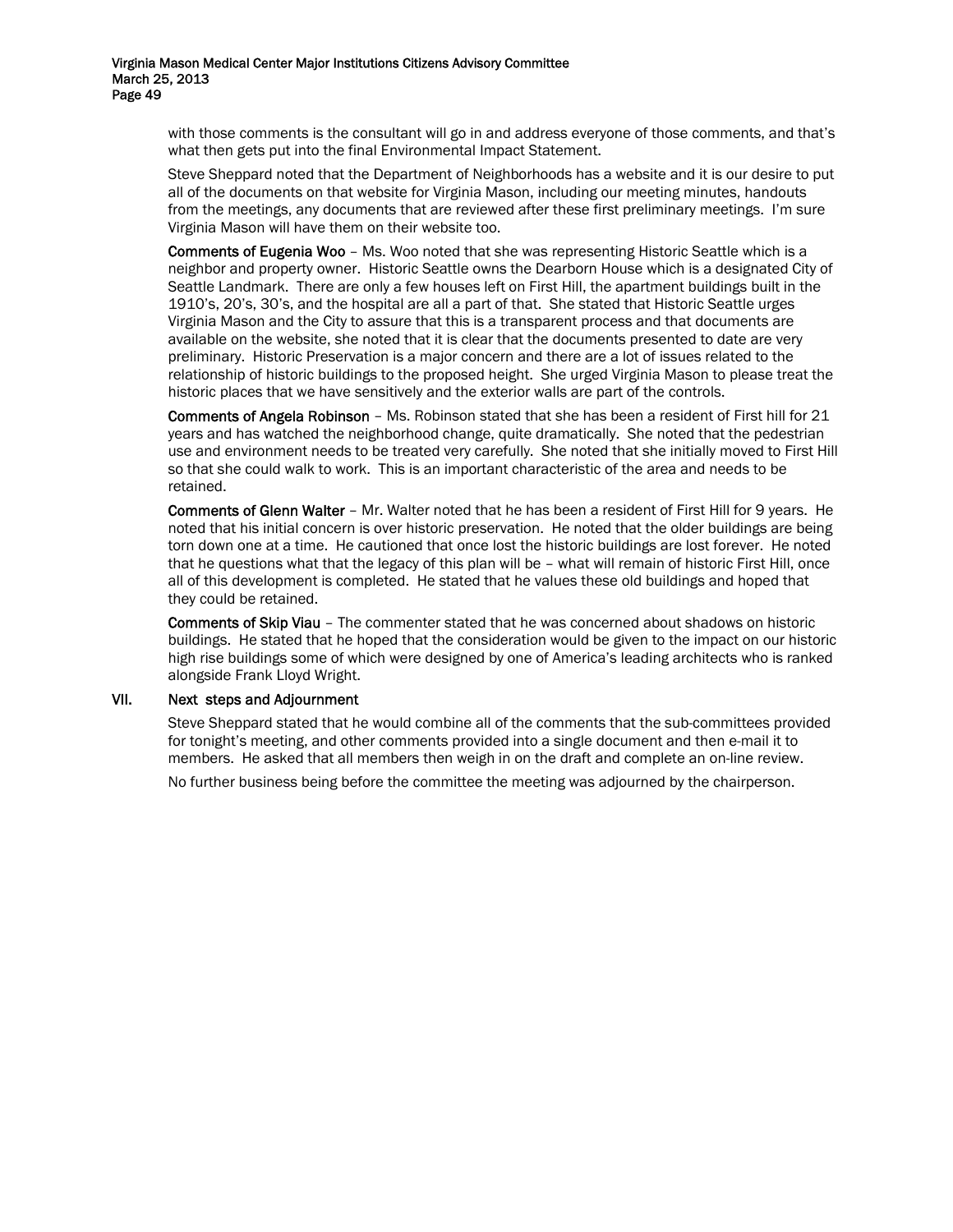#### Meeting #6

# Virginia Mason Citizens Advisory Committee

Wednesday July 27, 2011

# Members Present

Ted Klainer Jim Kirkpatrick Jim Erickson Raymond Crerand **E**vyan Abookire **Sharon Sutton** Albert Shen **Larry Brouse** Chris Balisky Terry Miller

# Members Absent

| Katlin Jackson | Tyler Tonkin      |
|----------------|-------------------|
| Bob Anderson   | Miranda Livermore |

Sam Cameron Sam Gerszonowicz

## Ex Officio Members Present

Steve Sheppard, DON Stephanie Haines, DPD Betsy Braun, VM

# Others Present (Staff and Guests)

(See sign-in sheet.)

# I. Welcome and Opening Remarks

The meeting was opened by Albert Shen, Committee Chair. Brief introductions followed.

## II. Review and Approval of Meeting Notes

Minutes for the precious meeting were approved without substantive change.

## III. Presentation on Changes to Illustrations in the EIS and Responses to the CAC's Comments to the Working Draft of the Preliminary Draft Plan and DEIS for Virginia Mason

Betsy Braun was recognized to lead the presentation on changes to illustrations in the EIS.

Ms. Braun noted that there had been considerable discussion of setbacks and the form of the buildings on the campus. Virginia Mason has decided that they will consider using the setbacks required in the underlying zoning along the boundaries of the MIO. She also noted that there would be some differences at the Lindeman Building and facing Ninth Avenue where no setbacks are proposed. Virginia Mason will also continue to comply with the setback agreement that was developed with Horizon House in the previous MIMP. She noted that the concept that they are using is to have setbacks around the campus and along east/west along Spring, Seneca, and University Streets.

## Major Institution Overlays

Ms. Braun noted that Virginia Mason is proposing a significant number of situations where they will condition development below the proposed MIO. Because of this the MIO height will not always be the maximum allowed building height. She gave several examples. The next drafts will not change MIO heights but will reflect the conditioning more accurately.

## Concept of Neighborhood

Ms Braun noted that there were many comments concerning the relationship between the Institution and neighborhood. She noted that in order to better understand this she made an effort to identify criteria used to describe a desirable neighborhood. She noted that the best material she had found came from LEED. Their criteria were:

- 1. The neighborhood needs to have smart locations and LEED very strongly emphasizes the redevelopment and repurposing of existing properties as opposed to sprawling out into otherwise undeveloped property. The smart location also includes looking to diverse functions so that the activities of the community can happen all within approximate area preferably a pedestrian area and to reduce the need for traffic.
- 2. Design with nature. LEED very much emphasizes protecting water bodies, floats from erosion, restoring habitat.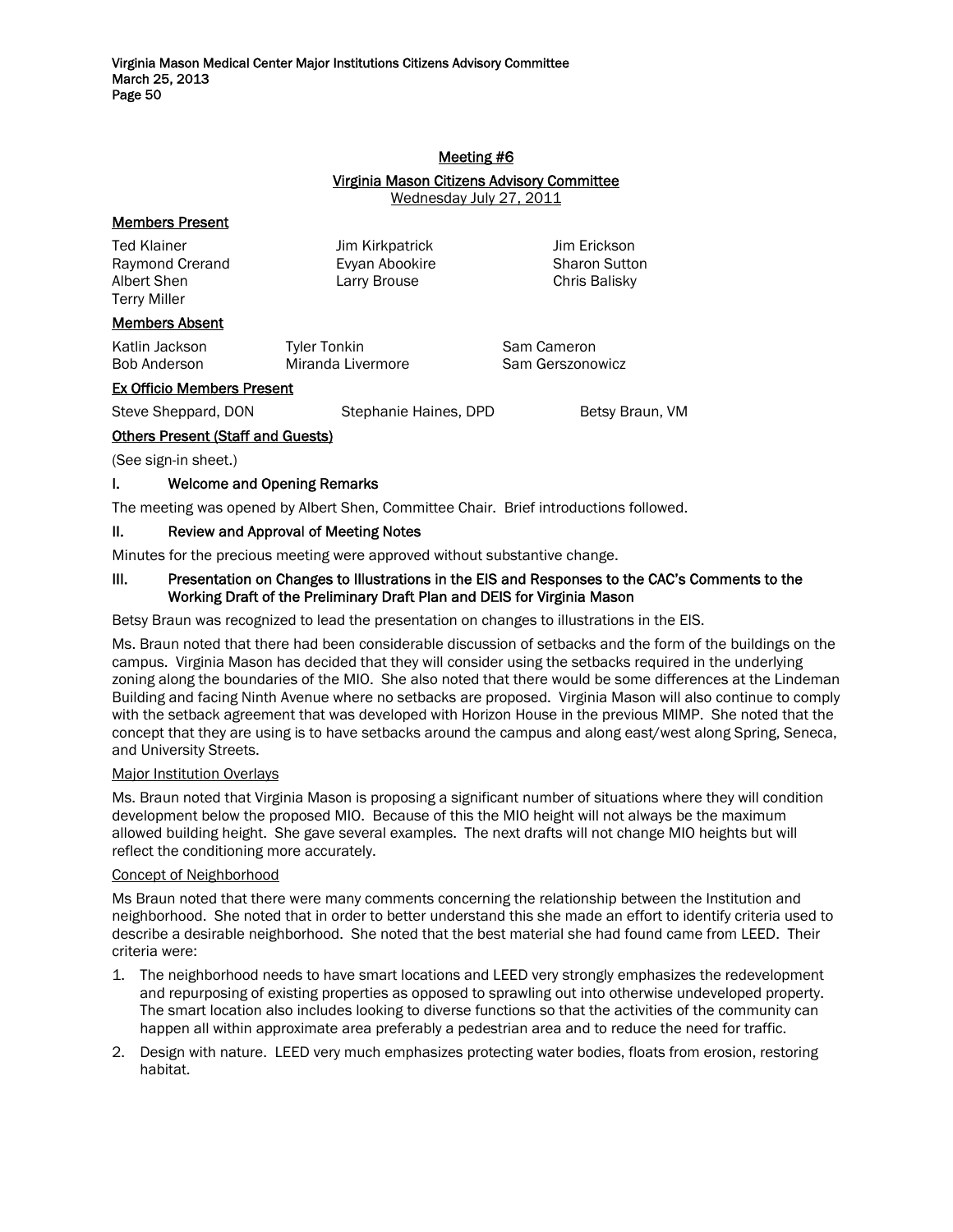- 3. Connected neighborhoods. Big emphasis on pedestrian access and access for all forms of vehicular nongasoline powered vehicles.
- 4. Public Transit. Very strong emphasis, supporting public transit as a way of reducing the need for driving and parking.
- 5. Efficient use of land. Being bike friendly, providing that mixed-use, and finding infrastructure ways within the community that reduce pollution both reuse and recycle of materials.

Ms. Braun suggested that there be further discussion of this issue in September or early October.

Jim Erickson noted that there is an issue with low level lighting in cases where there are trees. Ms Braun responded that Virginia Mason has been looking at pedestrian light fixtures and will continue to evaluate this situation. Mr. Erickson strongly suggested that greater priority be given to this effort. Other CAC members agreed.

Ms. Braun also noted that while Virginia Mason works hard to comply with many of the items noted in the LEED list, they can do better. For that reason Virginia Mason has opened a dialogue with the University of Washington's College of Built Environment about using our campus as a landscape test lab. Our foundation has offered to finance some of their costs to do the work. We would like to involve both the CAC and our neighbors in this effort.

#### Sequence of Development

Historically, Virginia Mason has built a new building about every 5 or 10 years. Virginia Mason is not looking at replacing actual hospital bed wings, and have no available site for this that would not involve closing existing patient facilities while constructing a new building, phasing is difficult. She noted that phasing would be particularly difficult in Alternative 1 since it would not allow construction of an "empty chair" on the 1000 Madison block. Virginia would first have to build on the Cassel Crag site and then once it's occupied on the Lindeman. This would be very difficult and would also disrupt entry to the parking garage as we build this building so would need to build the replacement parking on the Cassel Crag site before we could go into this. This would result in sequential replacement of all five existing older buildings.

She noted that with both Alternative 2 and 3 incorporation of the 1000 Madison block provides that opportunity to provide an empty chair for the hospital and thus would allow continued uninterrupted operation of the hospital as its older faculties were developed. In both cases development on the 1000 Madison block would occur first. Then development on the Chasselton site would follow immediately. This redevelopment could be either in or out patient services. Today our campus is more or less balanced between in and outpatient services. The trend in medical continues to be more and more out-patient services. We would have to look at the demand for our future services to try to identify whether we'd go back and forth between these two sequences or follow one to its logical conclusion and following the other.

Timing is uncertain; really don't know when we would be bringing the next new building on-line, certainly we would not be starting until after this Master Plan process is done. Our focus really is to look at trying to replace the aging infrastructure in our existing hospital core.

## Parking

Ms. Braun noted that many comments were raised concerning the high number of parking spaces per thousand square feet and suggesting that there be further efforts to reduce parking demand. More parking would likely reduce the demand on the neighborhood for surface parking and increase the convenience patients and staff but the City does impose a upper limit on the amount of parking allowed. Also constructing parking is expensive running between \$60,000 to \$90,000 per stall. Building less parking encourages transit use for patients, staff, and visitors, and reduces the traffic but can push people onto neighborhood streets. Because of this Virginia Mason is looking at underground parking.

A Committee member noted that he was surprised with the dramatic increase in parking proposed in the Preliminary Draft Plan. Current parking appears to number 1300 or 1400. The new Plan proposes an excess of 4000. He stated that this seemed out of proportion. Ms Braun responded that the proposed development under the new plan would be a bit over 2 times what exists today. In addition more development will be outpatient which creates greater parking demand. Because you can look in an exam room and you might turn it 4, 5, 6, 8 times a day with different patients coming in to see their provider; whereas the hospital bed has one person with maybe a couple of family members coming to visit.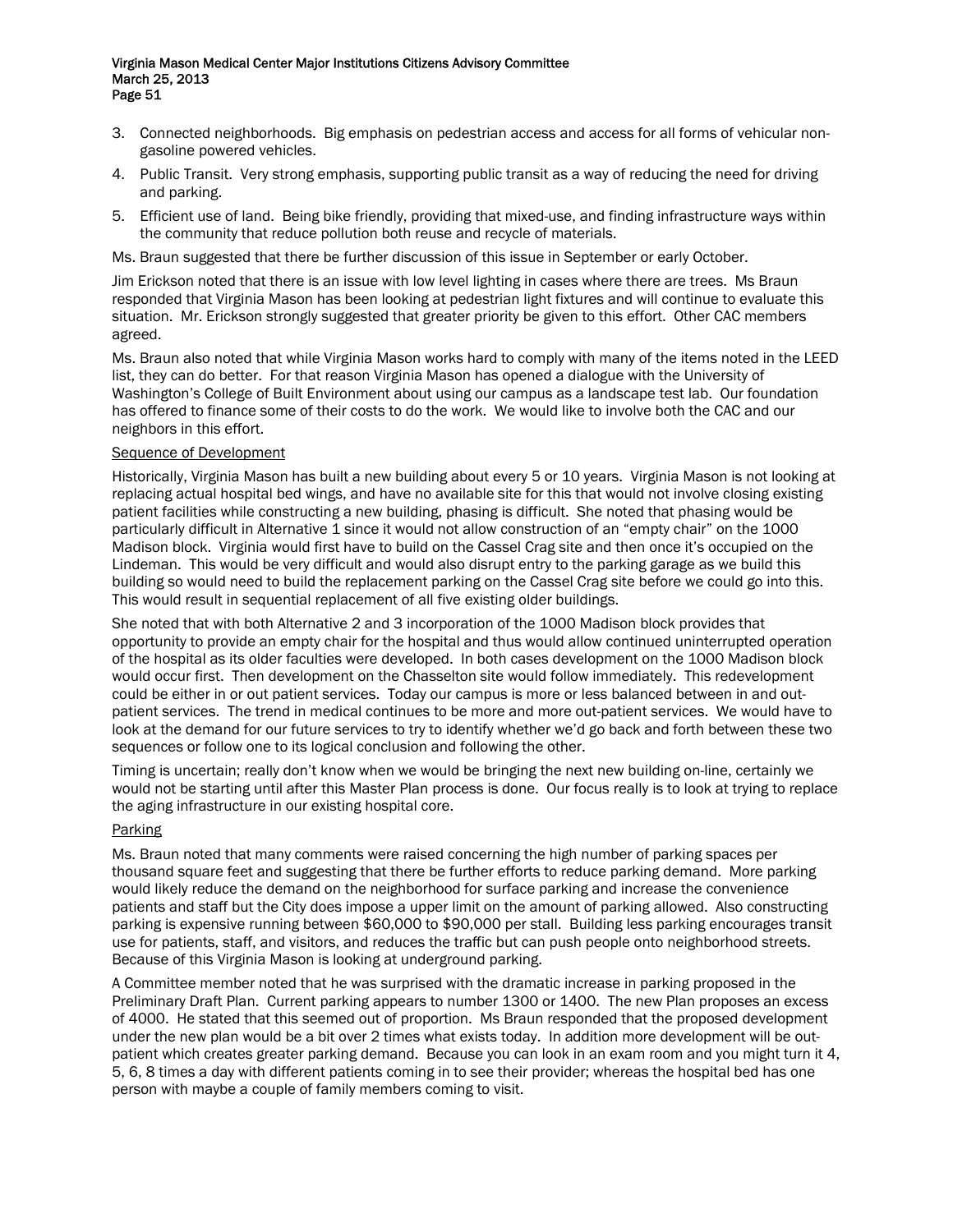Larry Brouse noted that there was discussion about some kind of shuttles to distribute the people around to pick them up almost like a park and ride, and asked for more information on this. Ms Braun responded that Virginia Mason already operates a shuttle that goes down to Metropolitan Park and picks people up down in that area and a second shuttle that goes to the Ferry Terminal and picks people up from there. Those shuttles are open to the public. Getting patients to use the shuttle is difficult. Patients who've tried it aren't thrilled. She also noted that there is consideration being given to shifting schedules to even out traffic and parking demand including Saturday surgery.

#### Mass and Scale

Ms. Braun noted that Virginia Mason is looking carefully at what the mass of the # million square feet of buildings would look like. The concept is to step down in height from the crown of the hill. Currently both Virginia Mason and other development mound down towards the freeway and though our heights in of themselves seem high our placement on the hill tends fit us within the slope of the existing development and with the exception of the potential development on 1000 Madison site which is what the underlying zoning minus is, this is the 240 foot height,

#### Sky bridges and Tunnels

Ms. Braun noted that there was some concern about what public involvement would be available as we develop our request for sky bridges and tunnels. The City requires documentation of a clear need for the sky bridge before one is permitted and review by the Seattle Design Commission. There will be opportunity for public comment and input as these are developed and we will have to demonstrate need. She also noted that there were suggestions that Virginia Mason make greater use of the surface streets rather than sky-bridges. She noted that this might work for staff but is more difficult for patients.

#### Housing Strategies

Ms. Braun noted that Virginia Mason would replace the housing with size, quality construction, and same sort of amenities that the existing housing has, that we would be looking at either First Hill or a southeast Seattle location. The Medical Center would also provide moving assistance to those people who are qualified renters. This will be modeled after the recent housing replacement program used for Children's Hospital.

Members expressed a strong preference that any replacement housing be in the general First Hill area. Others suggested possible participation in the Yesler Terrace project, and the housing lost on First Hill should be replaced on First Hill.

## Open Space

Ms. Braun noted that Virginia Mason has revised its discussion of open space. In the next iteration Virginia Mason will more clearly show those that are open to the public and those that are internal.

#### Schedule Update

Ms. Braun noted that the schedule has been changed to add a CAC meeting on August 24<sup>th</sup> with review of the second draft due August 21<sup>st</sup>.

## III. General Committee Discussion

Sharon Sutton stated that the most helpful part of the responses to the CAC's comments to the working draft was the idea that there would be a workshop, but very sorry to hear that it's only going to focus on landscaping. She also stated that she was discouraged with Virginia Mason responses. There were really four types of responses: 1) read page such and such we've already addressed that; 2) here's the rule, we can't do that; 3) we'll clarify it with more information; and 4) in only a few cases we'll address it. She suggested that the workshop address the entire plan and be independently facilitated. She too had particular issue with the discussion of the sky bridges which assume that we thought that pedestrians would go into the hospital and go across the sky bridges.

Ms. Braun responded that the idea of broadening the scope of the workshop is doable. She noted that this process only established the broad zoning and that the future Standing Advisory Committee will also participate in review of the specific buildings.

Others commented that one of the major concerns of the committee is to maintain pedestrian activity on the street. Ms. Braun responded that Virginia Mason staff contribute to the community different times of the day; during the day the people who live here who have day jobs go somewhere else for their day jobs at night we come here and we come here during the day and put people on the street if we weren't here this neighborhood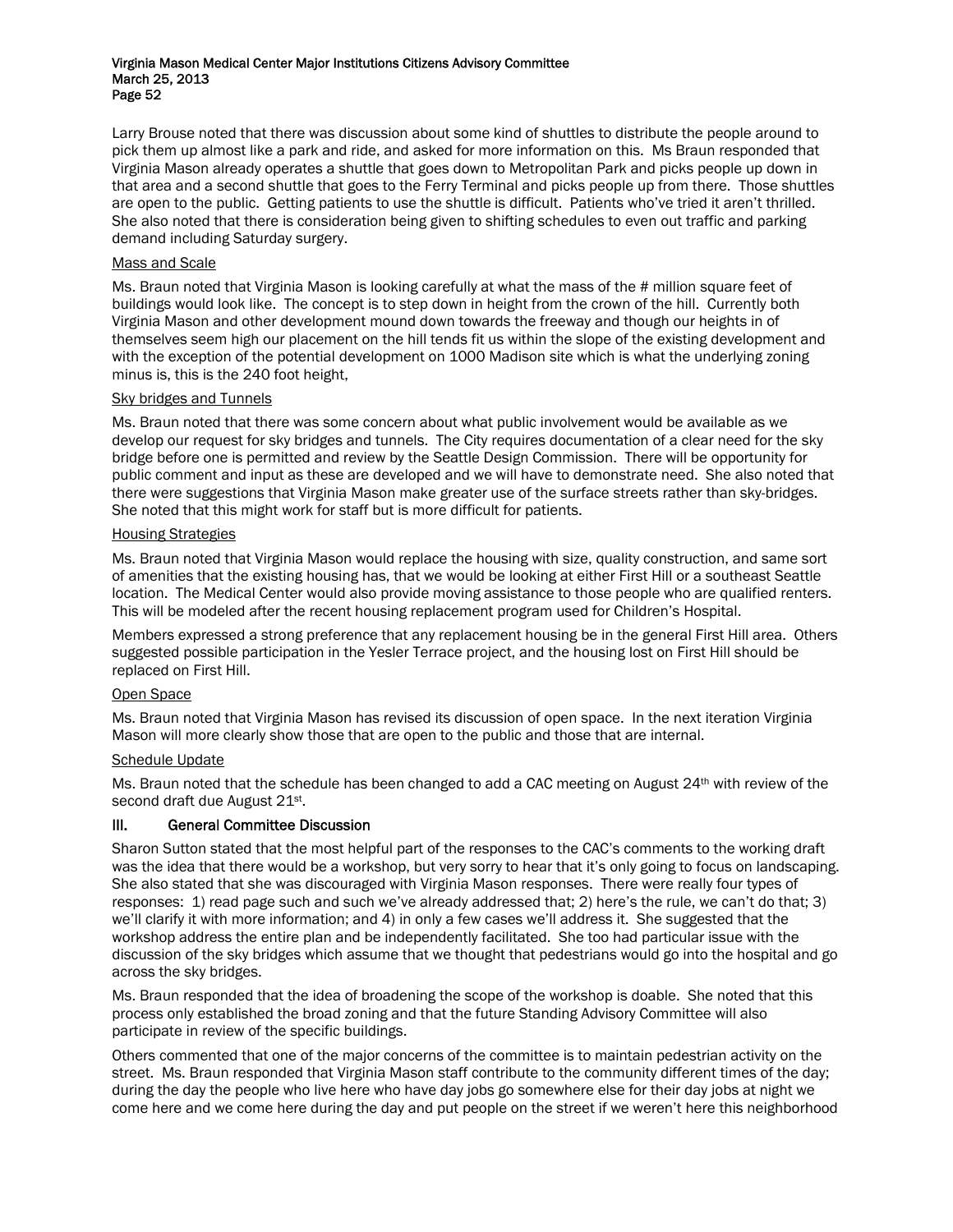would be even emptier during the day than it is today. If you look at the contribution to the businesses in this community look at how the new businesses are closing at 5 or 6. They're relying on the business that we bring to the community to maintain their livelihood. I don't want to under emphasize the contribution we make to the vitality of the neighborhood.

Steve Sheppard noted that the Committee is charged with looking at balancing the needs of the institution and the livability of the neighborhood. It's understood these can be in conflict. There is a presumption that all proposed alternatives must meet the basic needs of the Institution. Some members stated that they felt that Alternatives 2 and 3 were excessive and went beyond the basic needs of the institution.

# V. Public Comments

Comments of Jennifer Einberg – Ms. Einbert stated that she lives in the Chasselton. There has to be a balance between the neighborhood and the developments. She stated that there's absolutely no way to rationalize tearing down the Chasselton which is a beautiful building that is well kept and is historic. In addition she stated that she had concerns with parking and suggested that Virginia Mason and the City work with Metro to figure out how to get people here without the parking.

She also noted that the loss of the smaller commercial uses along Madison is a real problem. Incorporation of franchises in the Institutions buildings is not desirable and we should support small businesses, make sure it's only small businesses in there and make sure you give them affordable rents because we all go to those restaurants … can't afford the rent.

Comments of Elise (no last name given) – She noted that she lives in the Parkview. She stated that she believes that Virginia Mason is going to do what it wants. She stated that retail is needed. She also stated that providing less parking does not necessarily encourage people to use public transit and suggested efforts to make transit more usable while not discouraging those who use their cars. The best thing to make people use public transit is to make it easy and convenient

Comments of Eugenia Woo – Ms. Woo noted that she works for Historic Seattle. She stated that the most effective way to maintain sustainability is through the renovation of existing older buildings. She also stated that Historic Seattle does not view buildings as either landmarks or not landmarks and that she agrees with the comments about the vitality of the neighborhood and that displacement of existing retail uses in a problem. She noted that the redevelopment on the 1000 Madison block is very large, will require an alley vacation and does not seem to further the goal or keep in development compact.

Comments of Clare Bowden – Ms. Bowden stated that she lives in the Parkview Plaza. She advocated greater development of transit and bike facilities.

Comments of Sharon Tensing– Ms. Tensing stated that she lives in the neighborhood. She stated that she doesn't understand the reasoning to put the tallest buildings on the highest part of the hill. She noted that it seems like building a mountain on top of a hill and it's more than a building it's more than a neighborhood it's more than the parking its more than all of those things, it's changing topography of a whole neighborhood.

## VI Continued General Discussion.

There was a general discussion of the need to retain both street level activity and retail opportunities with members generally endorsing efforts to retain both. In addition members noted that the issue of follow up design review was very important and asked for clarification on this issue.

Steve Sheppard responded that the code does not specifically even require design guidelines, it's the City Council and DPD and the City in general, it's evolved into a requirement that goes through something and put in on the plans as conditions so it's just a general way of doing it. Stephanie Haines, DPD, stated the City itself has a design review process which effects quite a bit of development in the city, but it doesn't apply to Major Institutions, but that's because you have the Master Plan process.

Dr. Sutton noted the ownership pattern where Virginia Mason owns such large parcels, leads to very large buildings that are different than the context of individual developments in the community. She noted that she would be commenting further on this issue.

## VII. Adjournment

No further business being before the committee the meeting was adjourned*.*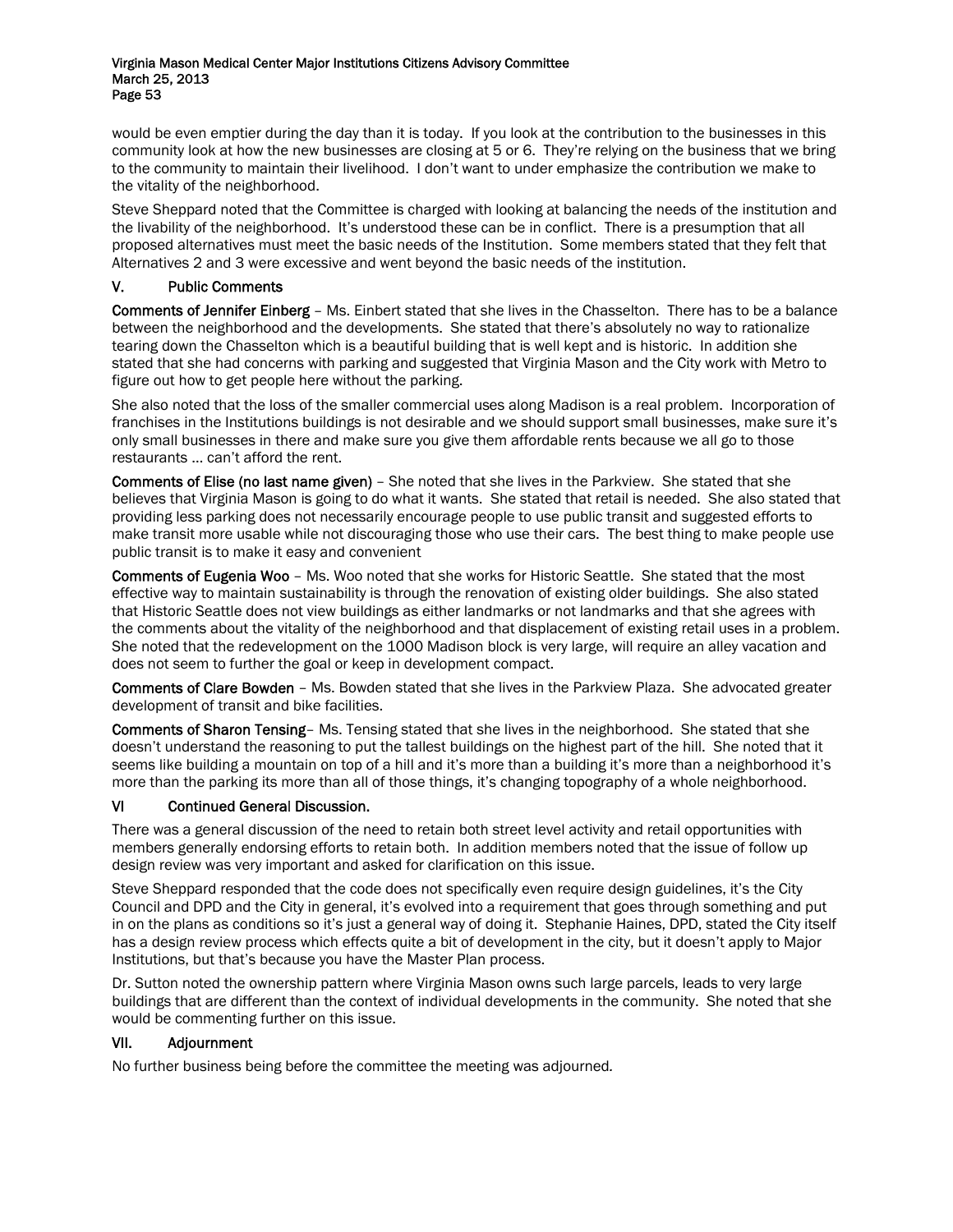# Meeting #7 Virginia Mason Citizens Advisory Committee Wednesday August 24, 2011

| Jim Kirkpatrick<br><b>Sharon Sutton</b><br><b>Ted Klainer</b><br><b>Bob Anderson</b> | Sam Gerszonowicz<br>Albert Shen<br>Sam Cameron<br>Raymond Crerand | Evyan Abookire<br>Larry Brouse<br><b>Terry Miller</b><br>Jim Erickson |
|--------------------------------------------------------------------------------------|-------------------------------------------------------------------|-----------------------------------------------------------------------|
| <b>Members Absent</b>                                                                |                                                                   |                                                                       |
| Katlin Jackson<br>Chris Balisky                                                      | <b>Tyler Tonkin</b>                                               | Miranda Livermore                                                     |
| <b>Ex Officio Members Present</b>                                                    |                                                                   |                                                                       |
| <b>Steve Sheppard, DON</b>                                                           | Stephanie Haines, DPD                                             | Betsy Braun, VM                                                       |
| <b>Others Present (Staff and Guests)</b>                                             |                                                                   |                                                                       |
| $(0.000)$ cide in chant $)$                                                          |                                                                   |                                                                       |

(See sign-in sheet.)

Members Present

## I. Welcome and Opening Remarks

The meeting was opened by Albert Shen. Brief introductions followed. The agenda was approved.

#### II. Initiation of CAC review of Revised Preliminary Draft Plan and Preliminary DEIS

Albert Shen opened the meeting to discussion of the Revised Preliminary Draft Documents.

Betsy Braun stated that she had a couple of initial comments. She noted this is her first Major Institution Master Plan she is trying to understand the pace of the project because two years is an awfully long time so she has been trying to figure out what we're supposed to do for two years. She stated that she had conversations with her advisors and some other people in the community that have gone through Master Plans to try and make sense of what we're supposed to be at, and make the point that we're still in the stage where we're doing preliminary investigations and in many ways it's too early for us to jump to conclusions about what the best solutions and what the outcomes are for the mitigations that people are raising.

She cautioned that the current preliminary draft plans are still very fluid. Virginia Mason knows that they will need to hear from the larger community as well as the CAC and that more community outreach is needed. Virginia Mason staff have not jumped to conclusions and what is shown today may not be the final solution. For these reasons, we have been talking about the desirability of hosting a community workshop to look at the process. We hope to schedule this in October if possible. This would focus on the published draft and the workshop would be based on the information in that draft and try to use that to get a better understanding of concerns over mass, form, bulk, scale. We would propose that this be facilitated and we have been looking at facilitators. At this point we are considering, Dan Bedford a landscape architect with Mithune, Leslie Bain an architect with One Sun, Peter Sandburg an urban design expert, and Catherine a transportation engineer. She suggested that the workshop should be limited to no more than 40 people.

Albert Shen then opened the floor for comments by members.

Comments from Jim Kirkpatrick – Mr. Kirkpatrick stated that he continues to wonder where the healthcare industry is going, what it is going to look like in 10 years and how this might affect the development of the Virginia Mason Master Plan. Betsy Braun responded that Virginia Mason is considering this. Virginia Mason continues to grow and expand, people continue to see the Pacific Northwest as a desirable location to live, and we continue to project increased population and demand for health care. She noted that the aging of the population will also likely affect health care usage. As the boomers continue to age they are becoming greater consumers of healthcare services. Virginia Mason's patient age for out-patient services is 64. This demographic group is at the point where going to their primary care physicians is no longer enough and they need a source of specialty services, so increased usage is projected.

Steve Sheppard agreed that this relates to the question on need. Need clearly drives the requests for overall level of development. The code does require the hospital to discuss its needs, its projections but also states that the advisory committee may comment on need, may not use this issue as a reason for delaying the project or really recommend denial of requested development based upon this. The reason for this is that need is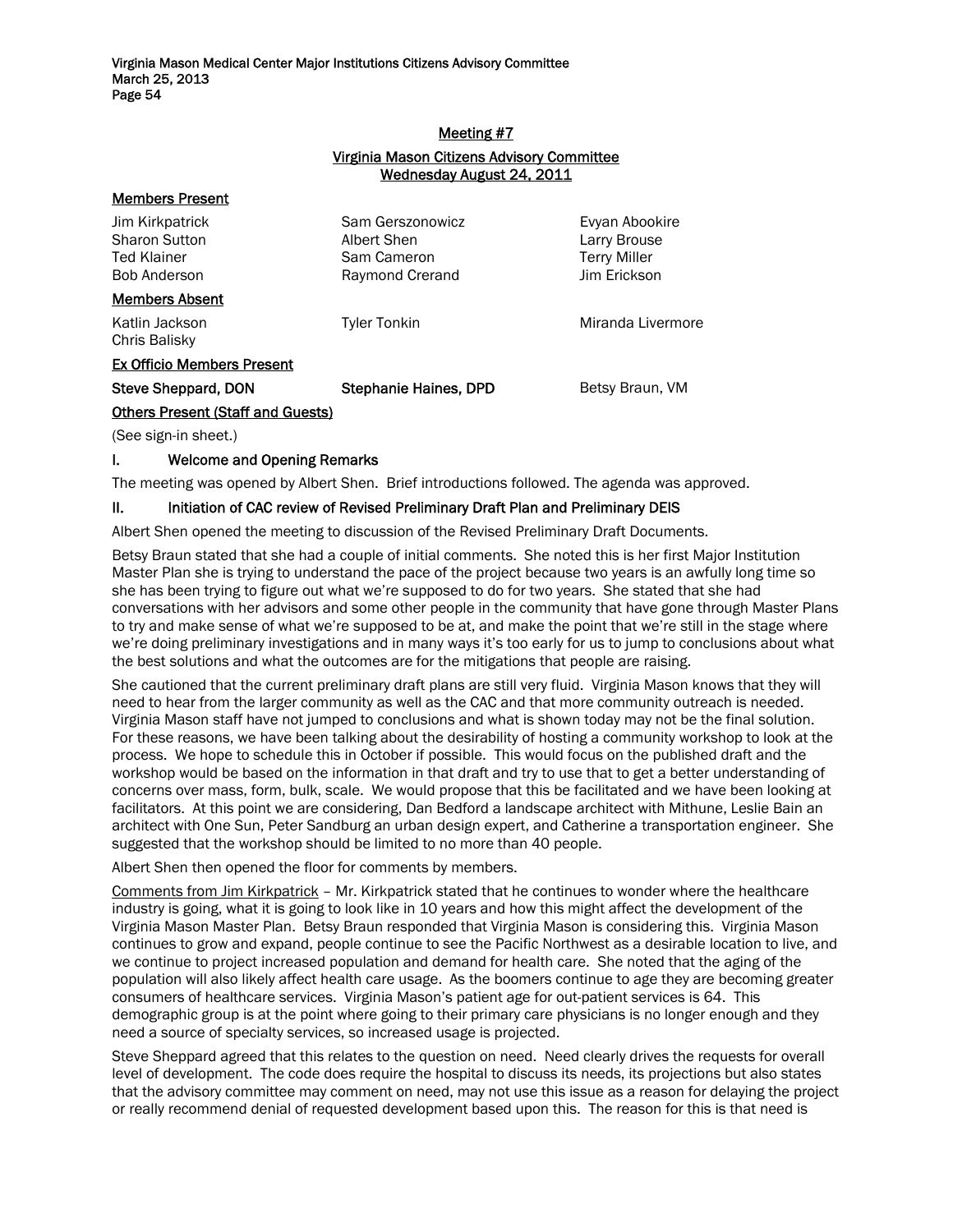regulated by the state through a certificate of need process. Each new development that would increase the number of hospital beds must receive a certificate of need from the State.

He gave the example of Children's. In that case the CAC did ask for information concerning need and the local community council even hired an independent consultant to look at the issue independently. However, in the end, the CAC does not comment on whether the need was justified, but instead use the information presented to them as a background to determine how critical they might be of major increases in height and bulk. So the overall number of beds and square footage requested was not the issue, the specific development standards were.

Comments from Bob Anderson – Mr. Anderson stated that the State regulations do not apply to out-patient spaces and support spaces. The CAC should have a good honest conversation about overall need in our final report. He also noted that the plans now extend indefinitely and that asking the hospital to project so far into the future is unreasonable. This pushes the hospital to ask for the biggest possible development. Betsy Braun responded that when Virginia Mason looks at highest and best development for each of our existing parcels we are being fairly aggressive. We realize that, we need to go up but also need to balance this against its impacts on the neighborhood.

Comments from Sharon Sutton – Dr. Sutton stated that zoning regulations to protect the public health, welfare, and safety and that our challenge is to identify limitations that will ensure quality institutional development. We can learn from looking at what is wrong with that Jones Pavilion. While it is not very tall but it's out of character with the neighborhood and its façade conflicts with its surroundings. We need to look at more than just heights and setbacks. In addition, she stated that one of her main concerns is the consolidation of various building sites into a few mega sites or mega blocks. She offered the view that that is a disaster and that a more textured campus plan developed so we don't end up with monstrous buildings.

Comments from Larry Brouse - Mr. Bouse stated that the summaries done by the sub-committees appeared to cover the issues relatively well and that he agrees with Dr. Suttons concerns about bulk and massing. He also stated that he saw design as a major issue and that this committee needs to give strong guidance concerning design, 1000 3<sup>rd</sup> Avenue is an enormous bulky building but it's well designed and it's attractive and I think that's one of the design guidelines we want something that has some aesthetic appeal to it.

He stated that he was also concerned with replacement housing and replacement retail. He noted that Virginia Mason has made provisions under all of their options for retail, but the existing little mom and pop stores aren't going to survive for 3 years during construction, He stated that there needs to be a program to address this. Concerning housing replacement, he stated that it might not be appropriate to recommend that the 1000 Madison block be reserved for new households, but that housing replacement is needed in quantity and in kind and in this neighborhood. Developing housing elsewhere does not help this neighborhood. The intent needs to be to assure that people who are living here now continue to be able to live here.

Comments of Terry Miller – Ms. Miller noted that there are still major holes in the plan and that it is hard. She noted that the Committee had asked for a discussion of the relationship of development east of Boren and that that is still not present.

Comments of Sam Gerszonowicz – Mr. Gerszonowicz noted that the streetscape could be transformed into a downtown high-rise environment but without the land use diversity and pedestrian activity. If the entire building envelopes were filled, we strongly feel this could completely obliterate the character and charm of the existing neighborhood in addition quadruple parking capacities indicated in the plan could draw significant congestion onto the side streets. The overall image is one of massive density, of darkened streetscapes, vehicular congestion, diminished sightlines and tremendous loss of pedestrian comfort.

It stated that it seemed to him that the institution is trying to get the biggest envelop possible to protect options for future development with no specific intention to actually implement them. He stated that there needs to be a fuller discussion of phasing and sequencing, and what would occur if Alternative 1 (without the Madison block) would look like and how it might actually work. Sharon Sutton added that it is not helpful that the EIS states that there are often no effects.

Comments of Sam Cameron – Mr. Cameron noted that the graphics appear to show maximum building envelopes rather than actual buildings and suggested greater emphasis on what might actually happen. Others agreed, and noted that the drawing seemed to indicate development similar in bulk to the Jones Pavilion.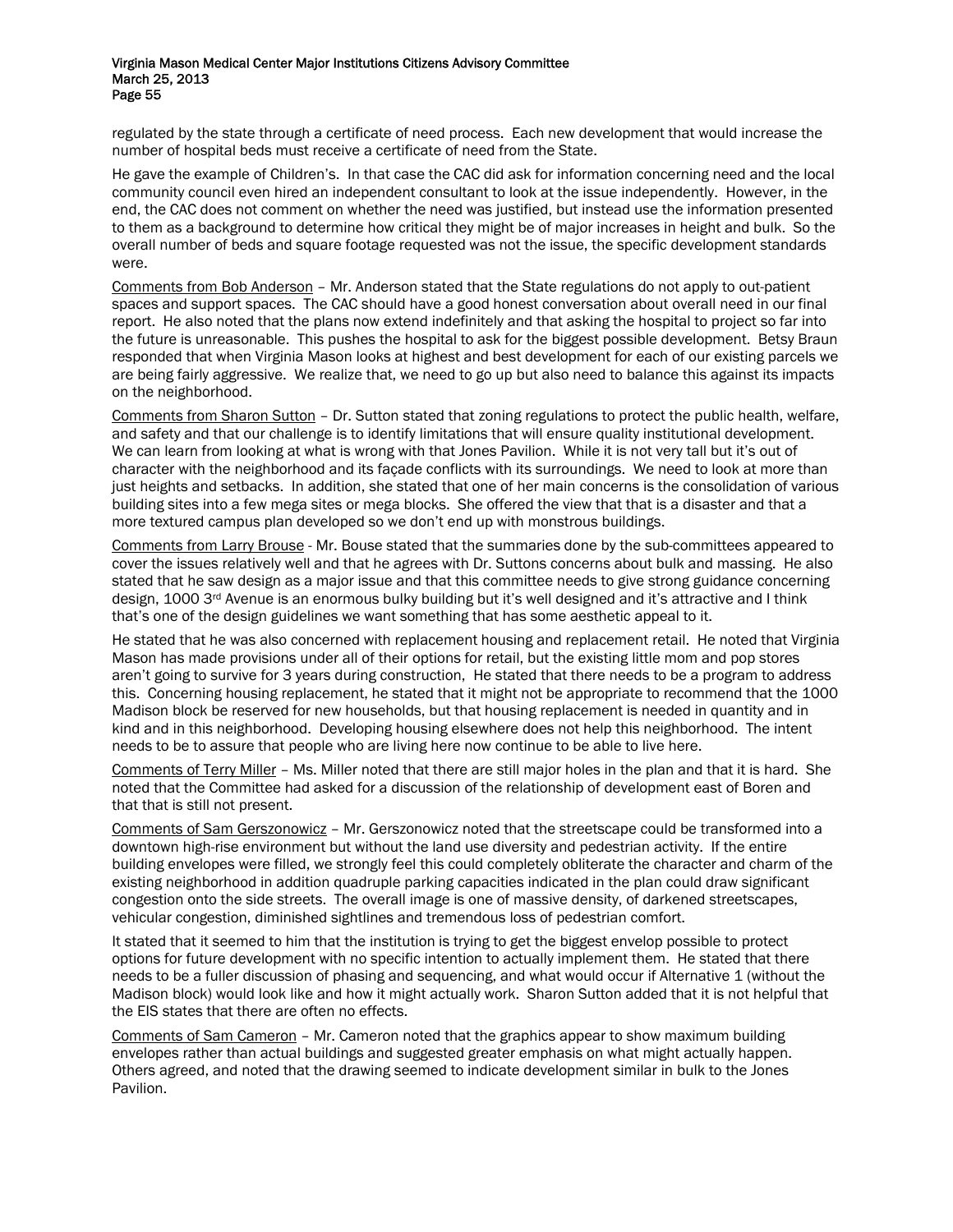There was a brief follow on discussion concerning sequencing. Betsy Braun noted that it is important to build an empty chair to relocate other uses into and that drives the need to develop the 1000 Madison block.

# III. Public Comments

No Public Comments were received.

# IV. Next Steps

Steve Sheppard stated that he would take all of the individual comments provided in writing and received from the sub-committees, put them together and then e-mail them to members for further review. Hopefully members can weigh in and review the various drafts on-line, arrive at a final and approve it and provide it to the hospital.

Katy Chaney also briefly went over a suggested schedule. Members noted that the schedule did not actually show the workshop. Ms. Chaney noted that the schedule has three possible workshops with one occurring prior to the end of the year.

# V. Adjournment

No further business being before the Committee. The meeting was adjourned.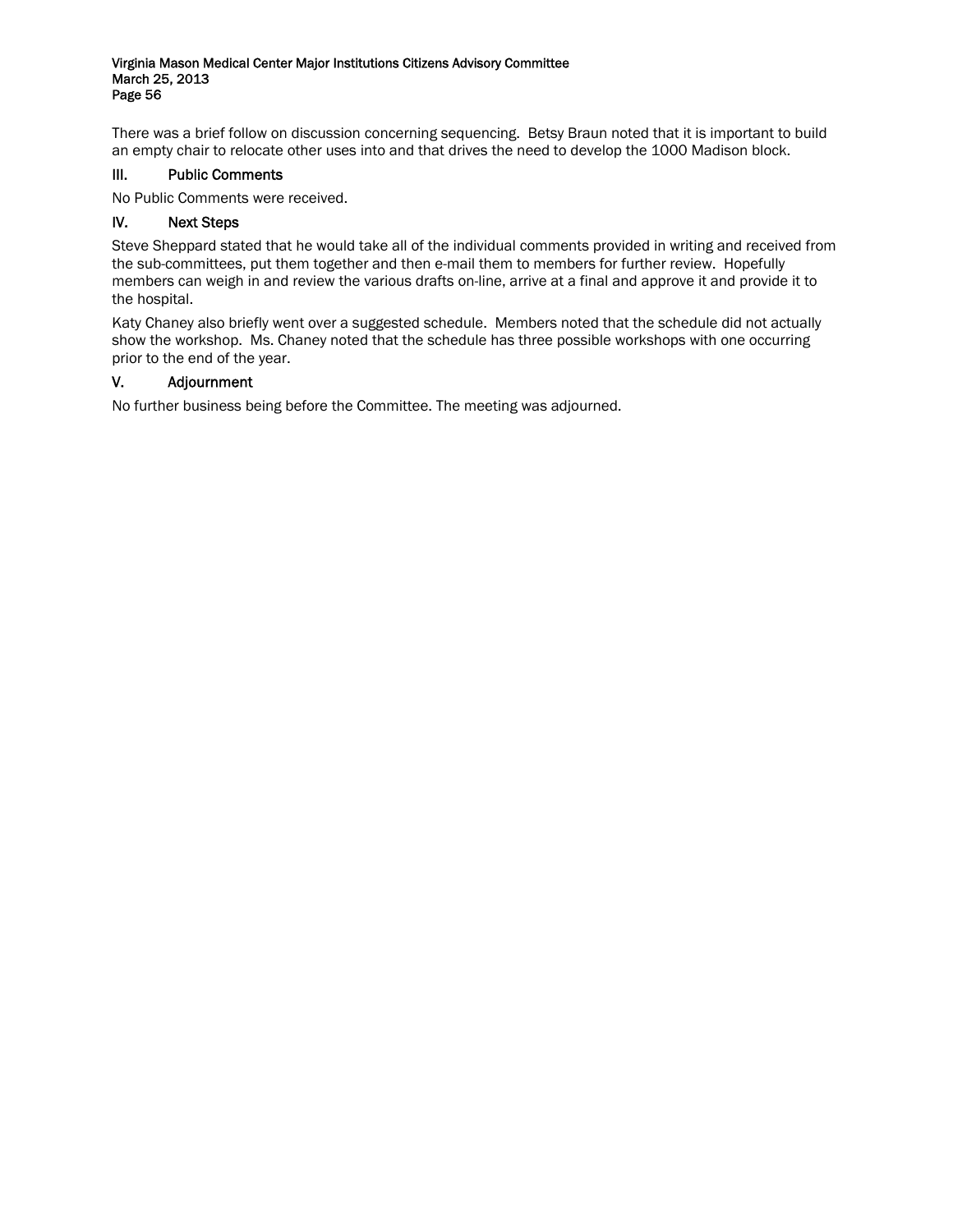# Meeting #8

## Virginia Mason Citizens Advisory Committee Wednesday October 26, 2011

| Sam Gerszonowicz<br>Sharon Sutton<br>Jim Erickson<br>Terry Miller<br>Chris Balisky | <b>Matthew Fankhauser</b><br>Albert Shen<br><b>Ted Klainer</b><br><b>Bob Anderson</b> | <b>Tyler Tonkin</b><br>Larry Brouse<br>Sam Cameron<br>Raymond Crerand |
|------------------------------------------------------------------------------------|---------------------------------------------------------------------------------------|-----------------------------------------------------------------------|
| <b>Members Absent</b>                                                              |                                                                                       |                                                                       |
| Katlin Jackson                                                                     | Evyan Abookire                                                                        | Jim Kirkpatrick                                                       |
| <b>Ex Officio Members Present</b>                                                  |                                                                                       |                                                                       |
| Steve Sheppard, DON                                                                | Stephanie Haines, DPD                                                                 | Betsy Braun, VM                                                       |
| <b>Others Present (Staff and Guests)</b>                                           |                                                                                       |                                                                       |

(See sign-in sheet.)

Members Present

# I. Welcome and Opening Remarks

The meeting was opened by Albert Shen. Brief introductions followed. The agenda was approved.

## II. Initiation of CAC Process

Steve Sheppard was introduced to give a brief update on where we are in the process. He briefly reviewed the contents of the packet provided to the members including: 1) the Committee's letter to Virginia Mason concerning the initial draft, and 2) an outline of possible suggested sub-committees. He noted that the CAC's review of the preliminary draft was completed and provided to Virginia Mason in September. After completing a draft of the letter he and the Chair met with Virginia Mason to go over it. At that meeting Virginia Mason expressed their willingness to delay the process by a couple of months to allow additional discussions with the Committee, and possible sub-committees, around some of the issues that were raised in the CAC's letter and to see if more areas of agreement could be found.

Mr. Sheppard noted that he then e-mailed members indicating that there would be a delay for this purpose. There was some consternation on the part of some members that we were abrogating or ignoring the previous comments. He stated that that is not the case. The letter was completed and forwarded to Virginia Mason. It was suggested that we take more time to see if greater agreement might be reached. If greater agreement can be found then some revised comments might also be put forward. After members raised concern it was suggested that we deal with this process change.

Mr. Crerand responded that one of the difficulties he had was that people had shared in development of the drafts but that he had not felt that he had seen the final. Mr. Sheppard expressed some concern over this as he had put forward multiple versions of the letter all noting the various changes made at the request of various members. Mr. Crerand stated that he still believed that he had not seen the final.

Sharon Sutton asked for clarification on the status of the letter. She noted that in an e-mail it had stated that the letter was on hold. Steve Sheppard responded that the letter was not on hold. It was completed and provided to VM, but after meeting with VM there was a hope that if additional areas of agreement could be found that the letter could later be supplemented or amended. Mr. Sheppard noted that after all of the various drafts were completed and once the Chair had approved the last version as the final, he simply forwarded it to VM.

Larry Brouse asked if VM was planning to respond directly to the letter. Albert Shen responded that it was unclear and would depend on what happened from the sub-committees and follow on discussions. Others asked when the final version was sent out and several members commented that the versions that they had seen had strike outs and side comments. Mr. Sheppard responded that the sub-committee comments had been provided at the meeting and members agreed that they would form the basis for a first draft to be then reviewed via e-mail. He then combined the sub-committee letters into a single document which was sent out to all members for their review and comment. Many members provided comments and suggested changes.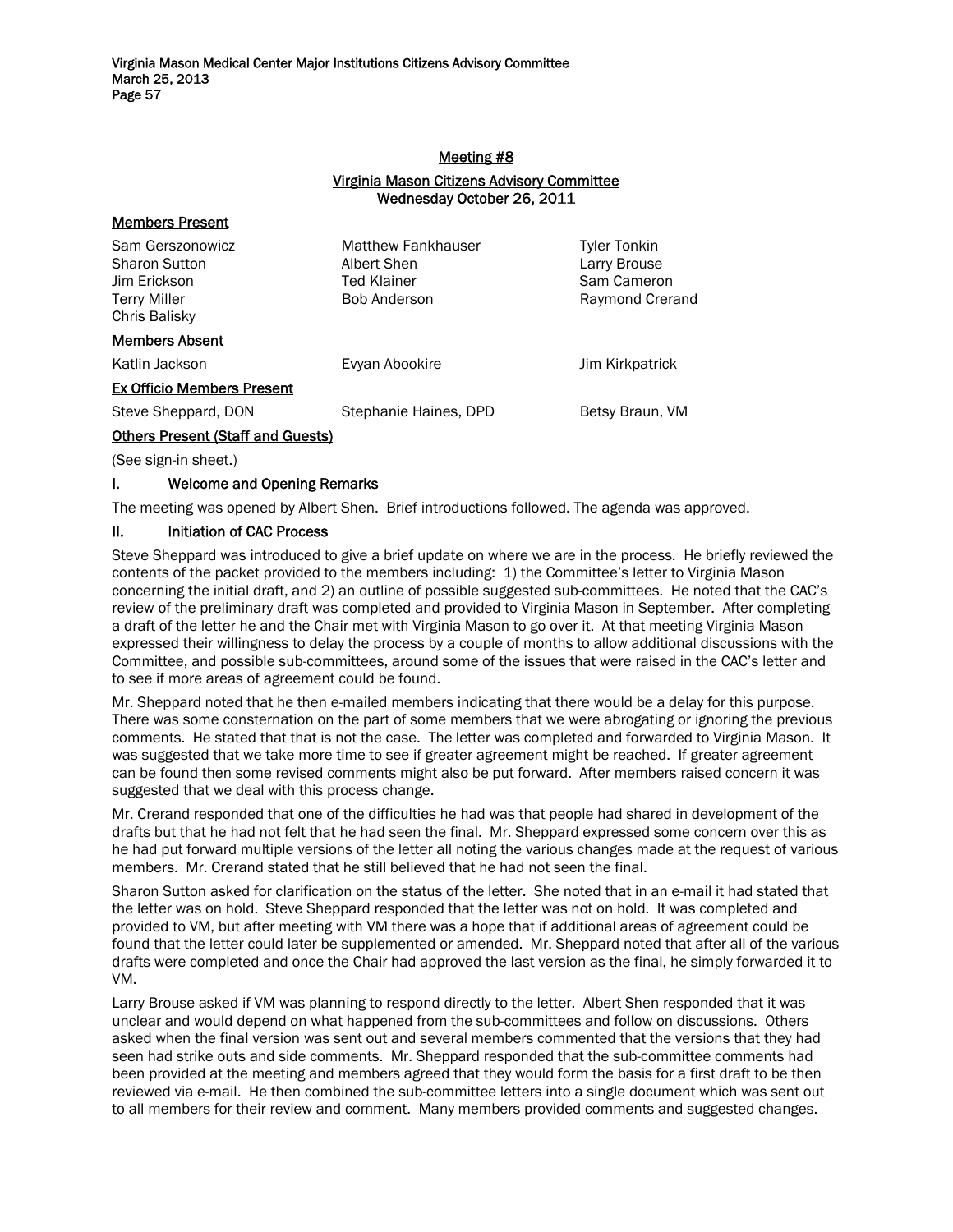As these comments came in they were incorporated into new versions and sent back out to members. These drafts were in track changes mode and included side comments usually asking questions concerning whether members agreed or not with the change and who had suggested it. After about five main drafts, each often having multiple versions, members appeared comfortable with the content. The Chair was then asked to approval a version that was put on letterhead with the track changes removed. Once the Chair approved the clean version was sent to VM. It was not anticipated that there would be additional changes to the letter.

Mr. Sheppard noted that the confusion occurs because of the hope that additional areas of agreement can be found. Bob Anderson stated that when the Chair asked whether he agreed with possible delay of the process, he did so but that he too felt that this implied that the letter was not a final and might be further reviewed. Mr. Sheppard responded that under the process in the Code this letter was required and has to stand. The suggestion was to extend the process after VM had reviewed the letter. If additional areas of agreement can be found it might be supplemented or an additional letter sent, but the letter was completed and sent and will remain on the record. Sharon Sutton stated that any discussions with Virginia Mason should start with the letter and that she did not want to see the letter disregarded.

Larry Brouse asked that Betsy Braun clarify where Virginia Mason was in regards to responding to the letter. Ms. Braun responded that Virginia Mason had received several generations of the letter and raised some concerns back to Mr. Sheppard concerning technical points that he then incorporated into later versions for committee review. When Virginia Mason received the final letter, they began to try to determine how to respond to the concerns raised and move forward. Albert Shen then asked if the committee felt comfortable delaying the process and re-convening sub-committees with the understanding that there be some opportunity to amend the letter.

Larry Brouse moved:

That the process be delayed so that the sub-committees could meet directly with Virginia Mason to try to clarify and winnow down the issues in the existing letter with the intent of possibly supplementing or simplifying the letter.

The motion was seconded. Discussion followed. Chris Balisky stated that the discussion should be with the full committee. She noted that the letter seemed to have a negative tone, and that it would be difficult for Virginia Mason to respond to the letter. Albert Shen suggested that the sub-committees meet and that then there be a full committee meeting.

Sharon Sutton put forward a friendly amendment to the motion to amend the motion to be;

That the process be delayed so that the sub-committees could meet directly with Virginia Mason to try to clarify and winnow down the issues in the existing letter with the intent of possibly supplementing or simplifying the letter and that these discussions be based on issues that we may not agree on that need further discussion and that the committee of the whole would then meet to approve any changes.

Larry Brouse agreed to this as a friendly amendment.

Betsy Braun stated that she felt that the Committee's vision of what is wanted versus what they didn't like, and that what was needed at the sub-committee was a discussion of desired directions. She stated that she hoped that the committees would not just keep restating the positions in the current letter. It is very clear that there are many things in the plan as presented so far that the Committee is not happy with. Hopefully the delay will allow us to identify desirable directions so that we can go forward to the community more positively. Sam Gerszonowicz noted that there might be several sub-committees and asked how we could reach a single position. Ms. Braun suggested that there be a consistent attendee at each sub-committee. Steve Sheppard stated that he felt that whatever came out of the sub-committees would have to come back to the full committee. He noted that because of the tight time frame this was not possible during the last iterations so that final development and approvals were done via e-mail only and that this clearly led to some problems.

Raymond Crerand noted that there is a difference between wants versus need and that it appears that the current plan is loaded up with everything that Virginia Mason might want. This leads to big blocks and the actual plan should address what is needed not what is wanted.

Betsy Braun asked what the future life of the letter might be. She offered the opinion that it served its purpose and raised a number of very significant concerns that the committee has over what was developed in the preliminary draft plan. The charge ahead of us is how to address those concerns with some new thinking and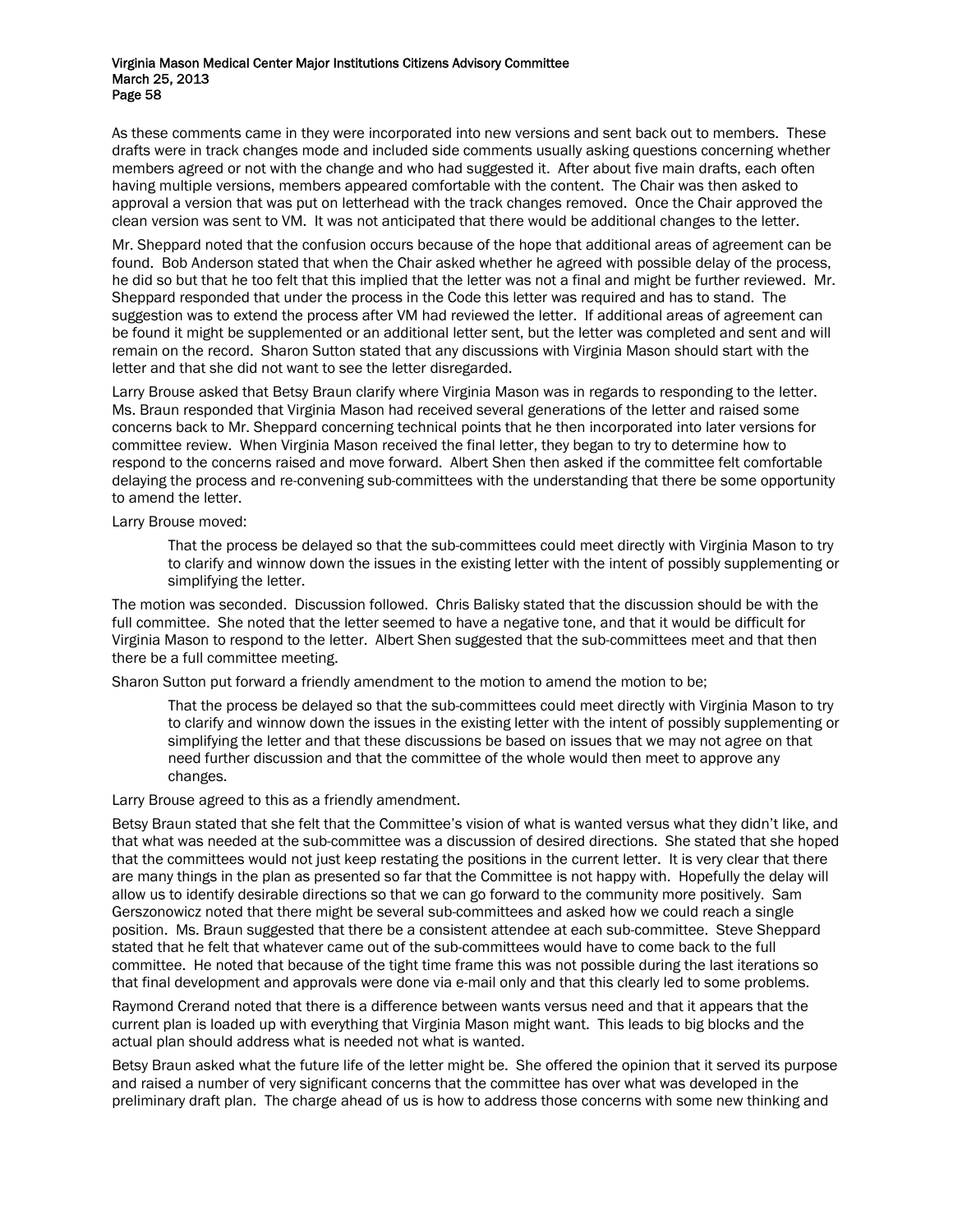new ideas to a point where we have a draft that generally we agree with. She asked that the discussions be broader and not just deal with a few areas where people do not all agree.

Steve Sheppard noted that in other cases sub-committees have been more limited and focused on issues where more detailed discussion was needed before the full committee dealt with the issues. What might come out of the sub-committees should be further clarification. He further stated that most sub-committee work has occurred at later dates once the actual draft was presented.

The motion was called.

#### The motion passed unanimously.

Bob Anderson asked what phasing might look like for Virginia Mason. Betsy Braun responded that the current proposal probably would take up to 30 years to complete and that Virginia Mason is looking at sequencing or phasing but has not yet developed a clear proposal. However phasing would probably look something like the sequencing shown in the current proposed plan. She stated that only 20 to 25% of the proposed square footage being requested could be built within the next ten years. She later noted that sequencing might be as possible. Those projects that Virginia Mason might look at over the next ten years would first be the replacement of critical space on the Madison site. This then triggers the replacement of lost housing. The project on the Castel Craig and Blackford Hall site is appealing since it would result in a significant amount of parking across the street from two of Virginia Mason's main entrances. Following these projects, and once the new parking is developed this frees up the opportunity to do the second phase of the Lindeman Pavilion and development on the parking garage site. All of these would need to be completed prior to re-development on the main core hospital.

Ms. Braun also observed that the context of the neighborhood is important, and briefly discussed her observations concerning local design and context and the possible focus of various sub-committees.

Ms. Braun also noted that Virginia Mason is looking at the options for replacement housing. They are generally looking at trying to replace any lost housing or pay the City's mitigation. She noted that Virginia Mason understands that the committee strongly prefers that any replacement housing be on First Hill. Virginia Mason is looking for such opportunities. There have been meetings with Yesler Terrace, and with some others. Sam Gerszonowicz stated that it is troubling that Virginia Mason would consider going beyond First Hill when looking for replacement housing opportunities and that he would like to see even stronger language that only as a final option would Virginia Mason consider opportunities off of First Hill. Betsy Braun responded that this is Virginia Mason's intent. Larry Brouse stated that the City Council could put such a condition into its approval legislation.

Larry Brouse noted that 90% of the Committee's concern emanated from the Committee's first look at the plan. We saw these large building blocks and their height, bulk, and scale scared everyone. He stated that the height, scale bulk and massing overshadows everything, is the overriding factor, and what needs to be dealt with. If we could reach agreement on this issue many of the others would fade away and could be dealt with more easily. Others noted that transportation issues and particularly transit access is a major issue too and that shouldn't limit discussion of transportation to cars only.

Steve Sheppard noted Larry Brouse had hit upon a key issue. In other master planning processes instead of a multiplicity of sub-committees, only one or two met. The key sub-committee was height, bulk, scale, and aesthetics combined and the second transportation. He noted that there has been some suggestion that the number of sub-committees be reduced and that a similar model might work here. Various members noted that almost everyone would like to discuss height, bulk, scale, and aesthetics in detail. Sharon Sutton stated that getting to yes for this project relates to height, bulk, and scale and that she too believes that everyone needs to be involved in this discussion.

Betsy Braun noted that Virginia Mason had discussed holding a weekend workshop at some point and that this could be re-focused on this issue. Members asked if the restrictions on the number of members that could attend a sub-committee would apply to such a workshop. Mr. Sheppard responded that the reason for the limit on attendees at a sub-committee relates to public notice and not a specific code mandate. If more than a quorum of members is present, then the Department of Neighborhoods administrative rules mandate public notice. So long as the workshop is noticed correctly then any number of members could attend. Larry Brouse noted that this had worked well at Harborview.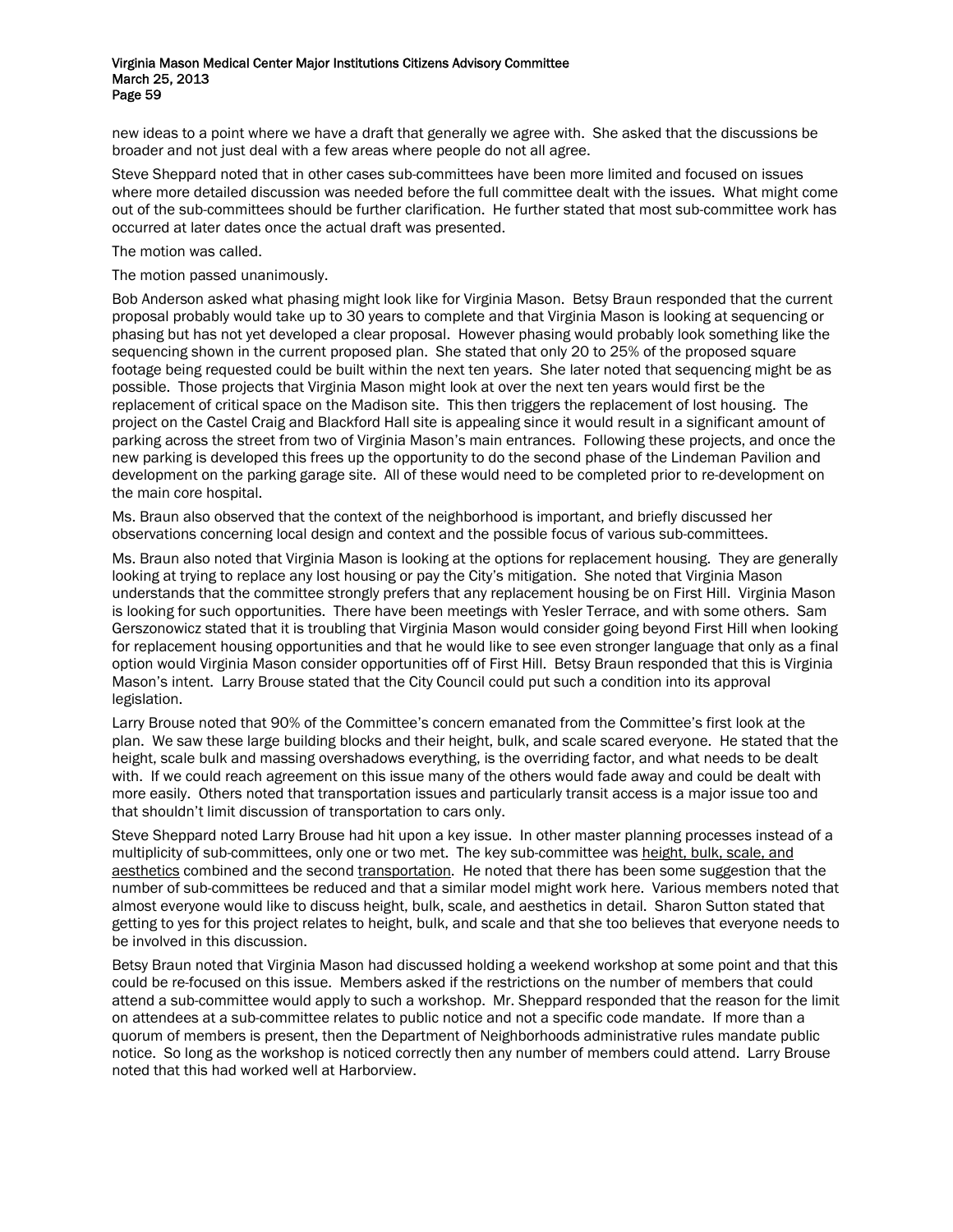Larry Brouse suggested that there only be two sub-committees as height, bulk, scale, and aesthetics combined and the transportation. Others noted that the height, bulk, scale, and aesthetics sub-committee should meet on a weekend with sufficient time to really get into the meat of the subject. Betsy Braun suggested that this be a design workshop and that it last for an entire morning. After brief further discussion it was determined that Virginia Mason would schedule a workshop and that it focus on height, bulk, scale, and aesthetics and would include participation by the broader neighborhood. A target date of November 19th was set with a tentative time frame of 10 AM to 3 PM.

# V. Adjournment

No further business being before the Committee. The meeting was adjourned.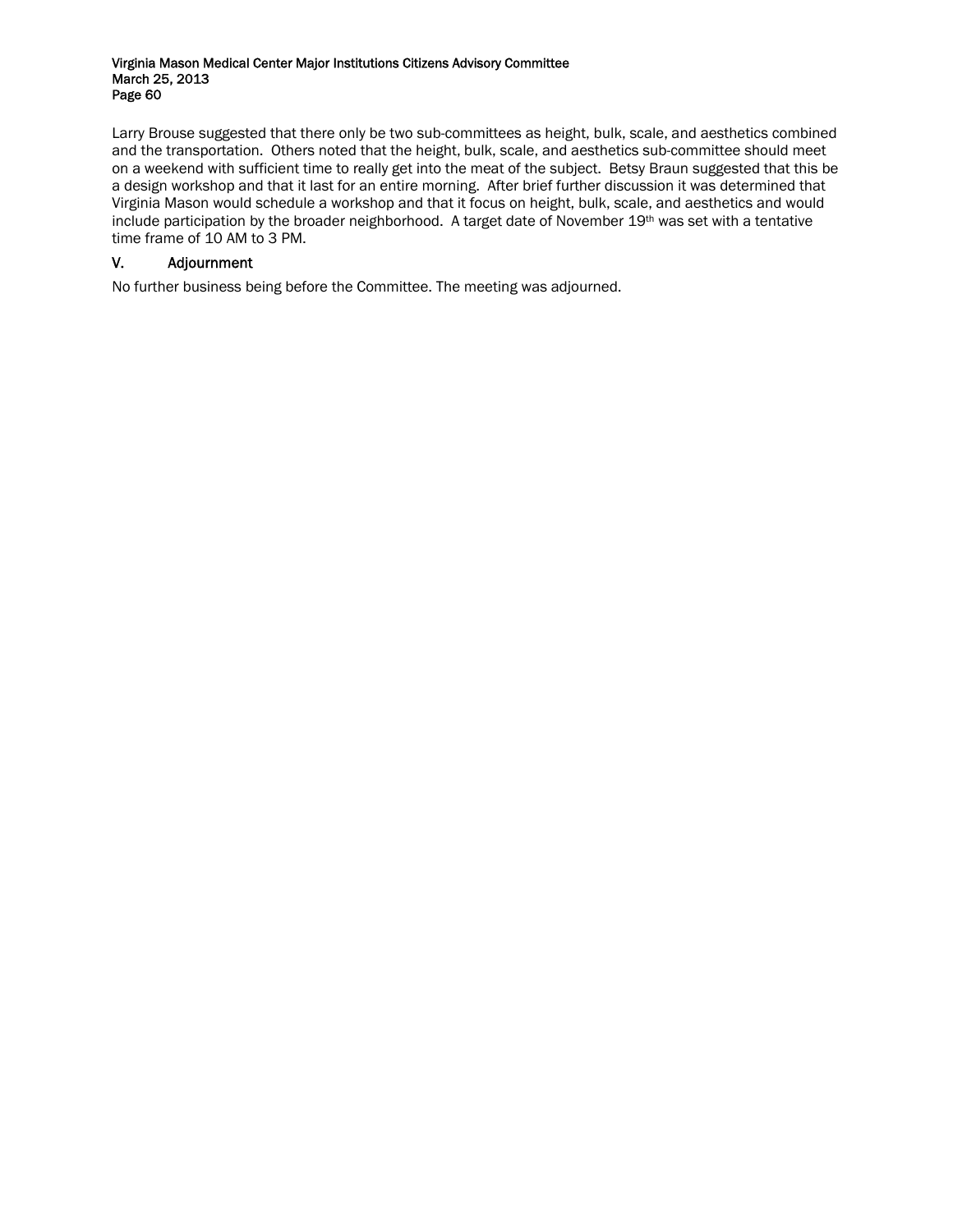# Meeting #9 Virginia Mason Citizens Advisory Committee Saturday November 19, 2011

This meeting was an all day design cherrete and workshop. No meeting notes were taken.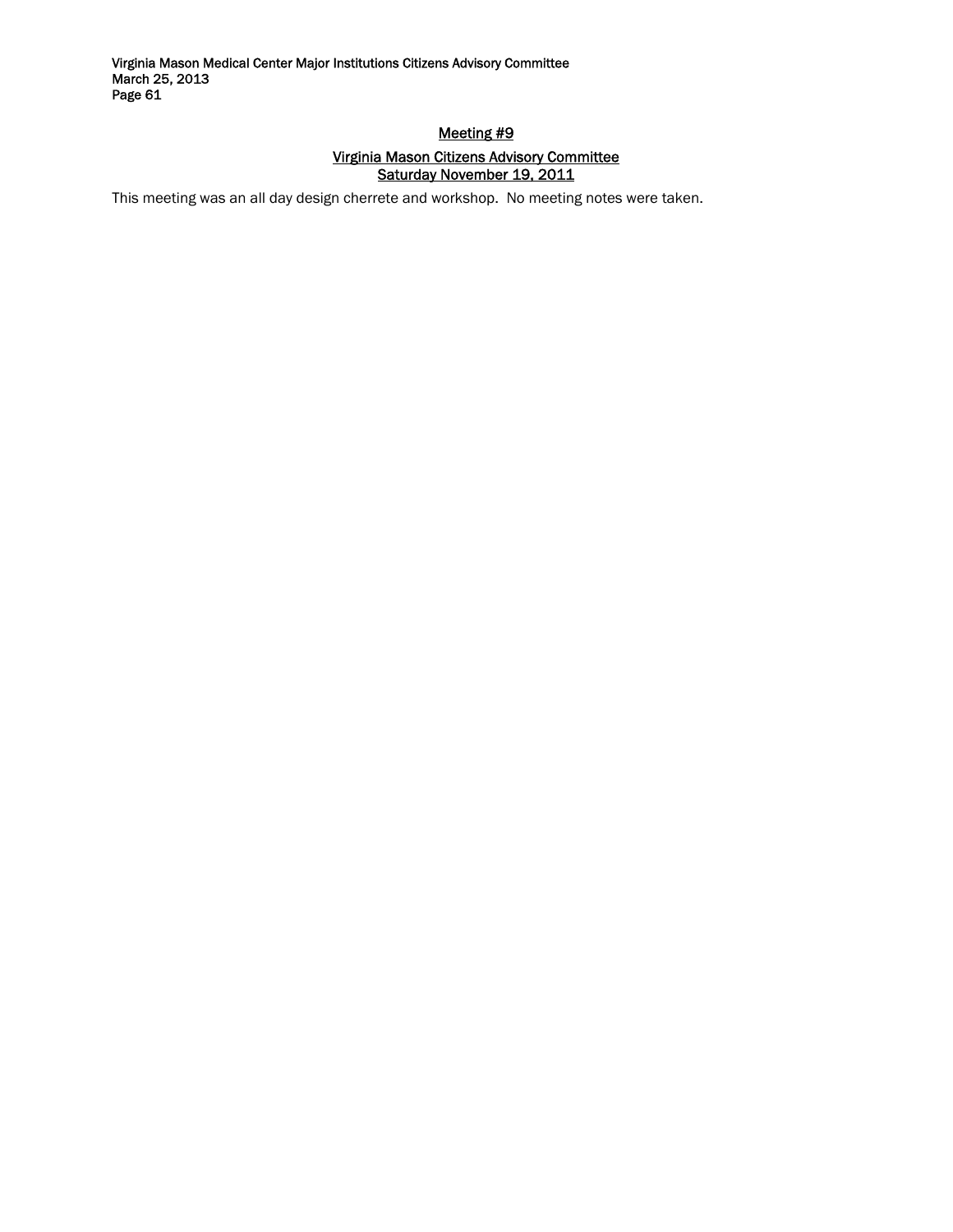# Meeting #10

## Virginia Mason Citizens Advisory Committee Wednesday, December 19, 2011

| <b>Bob Anderson</b><br><b>Sharon Sutton</b><br>Raymond Crerand | Jim Kirkpatrick<br>Jim Erickson<br>Chris Balisky |
|----------------------------------------------------------------|--------------------------------------------------|
|                                                                |                                                  |
| Larry Brouse<br>Miranda Livermore                              | Sam Cameron<br><b>Tyler Tonkin</b>               |
|                                                                |                                                  |
| Stephanie Haines, DPD                                          | Betsy Braun, VM                                  |
|                                                                |                                                  |

(See sign-in sheet.)

#### I. Welcome and Opening Remarks

The meeting was opened by Albert Shen. He noted that this would be a brief meeting to distill some of the ideas brought up at the recent workshop. Brief introductions followed.

#### II. Update on Workshops

The meeting was turned over to Betsy Braun to discuss the results of the workshop. Ms. Braun stated they took the information from the various presentations and distilled them down to the ones that were repeated several times. The result was the paper provided to the CAC tonight. She noted that this is still a preliminary draft. If the intent of the group wasn't captured now is the time to tune up the comments in the document. In the next couple of weeks as Virginia Mason moves forward CAC and public comments are welcome and the document can be perfected.

Members of the committee expressed their belief that this process was very worthwhile and had produced outstanding results. Others noted that Virginia Mason should have taken this approach to gathering neighborhood input for the plan before drafting their plan and having the committee and neighborhood go through the document and process for almost a year. The workshops were an eye opener to some of the members and neighbors. Kudos went to the groups for the uniformity in agreement with a lot of the initial comments you came up with in your letter. There was a big agreement that design was very important and comment on the MUPs and buildings as they come out was very important and it validated comments heard at other committees recently. The whole process was innovative.

Sharon Sutton noted that one of the more important outcomes in her opinion was to recognize that Community and community contest should be the top of the pyramid in looking at those factors that should be taken into account.

Ms. Braun noted that Virginia Mason understands that what's needed is a vision for the campus and the community that the community feels comfortable with not just going to tolerate. She noted that the workshop has led to changes in what Virginia Mason wants to achieve. She noted that this master planning process will be refocused to include greater attention to design and design guidelines. The consultant team will be changed to reflect this.

Bob Anderson stated that this process definitely helped reduce polarization. Others agreed. Chris Baliski observed that the neighborhood has changed over the last 50 years from a primarily residential neighborhood to a neighborhood dominated by its major institutions. She stated that what most of her neighbors appear to want is to see a better design match that preserves a neighborhood feeling. Others expressed agreement with this observation. Caroline Gilmore (a member of the public) stated that this is an issue not only with Virginia Mason but with some of the other recent high-rise building.

Steve Sheppard noted that he was a floater between groups and that he was hit with how much the outcome validated the previous comments of the Committee. Almost all groups identified the need to focus on the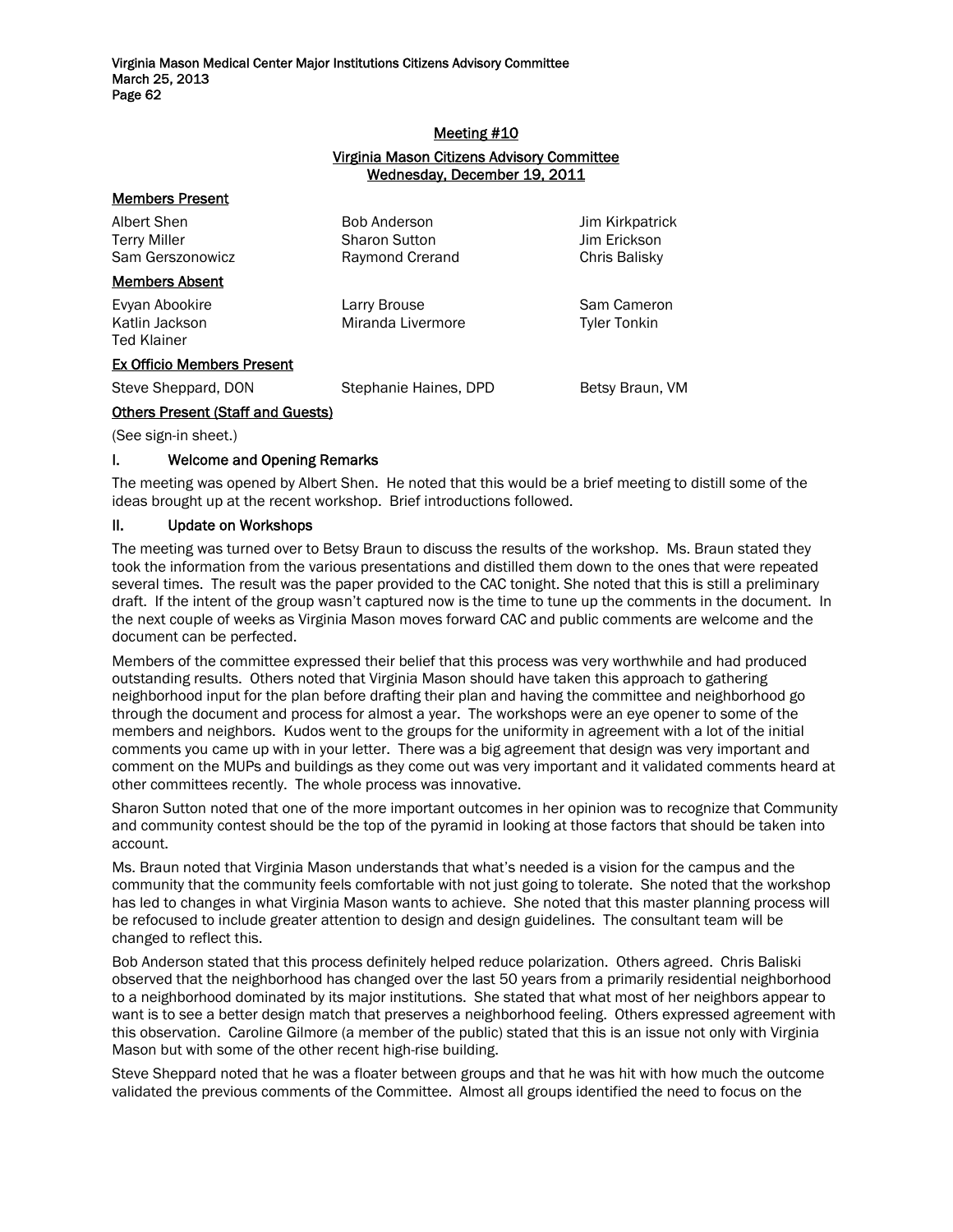phasing scale and design rather than just be a zoning exercise. Good design came up as a crucial element of the development of the plan.

Peter Steinbruck reiterated the need for good design. In any design process you have to develop a consistent vision that expressed your hopes, dreams, values and preferences and set some value based approach to the process to help guide the design. Design is just a tool to help achieve that vision. Virginia Mason can be a model nation-wide to the regard to a new paradigm new hospital, health-care institution all over the country right now.

# III. Future Schedule

Ms. Braun stated that while she has her own ideas, she wants to know ideas for involving the committee in the process as we move forward. We're putting for a great team of consultants who will work with you however and whenever you want, and try to keep discussions moving forward.

Sharon Sutton stated that she likes to have the materials for the meetings early and digital so everything can be looked at thoroughly before coming to meetings and to be prepared for discussions at the meetings.

Chris Baliski stated that the process should start with a revised vision statement. Once we have that we can move on to the next thing because we will come back to that as our place that we want to refer to, she knows vision statements can be tough to put together and very watery, but without it she feels we don't quite know what it is that we want as a group.

Bob Anderson stated that the next move is Virginia Masons. The workshop was good. Virginia Mason and its consultants were there so the next productive process is for Virginia Mason and its consultants to formulate, the vision/overview and then go forward with development the roadmap that identifies the design principals Virginia Mason heard and then give the CAC and Community something to work with the advisory committees work best when Virginia Mason gives it something to work with.

Ms. Braun stated that she agreed that it is time for the designers to take the ideas from the workshop and transfer them into a tangible form and to start distilling down this six page long list into some key issues. Ms. Braun stated that it is Virginia Mason's intent to have the newly transformed consultant team work over the next three months to develop a new vision and new proposals. Members agreed. There was considerable discussion of the need for frequent meetings in December. Katy Chaney passed out a schedule for possible future meetings. Ms. Braun noted that this is an aggressive pace and asked if the CAC considered this reasonable.

Sharon Sutton suggests that the process not be setting up a series of five sub-committees and then having your main committee as a congress meeting or panel to approve them. I would have most of the work done here and split to sub-committees where you need them when you want a proposal and you're struggling with it. Steve Sheppard noted that there are limits on the number of people who can meet in a sub-group without full public notice. This complicates sub-committees. He suggested that the resolution to this be deferred and dealt with among the chair and co-chair, City and Community. After further discussion, the committee agreed to have this issue deferred.

# IV. Public Comments

Comments of Tony Shuller – Mr. Shuller stated that he has been a resident of Harborview Plaza for 24 years, a third of his lifetime. He noted that during that time he has not been singularly focused on Virginia Mason. He noted that he had attended meetings at Harborview Plaza when Virginia Mason's plans were discussed related to the expansion on the current Jones Pavilion and then the current future expansion plans. He stated that he wanted to re-iterate the points that Mr. Steinbruck had made that the community and institution are not mutually exclusive.

Comment of Faye Strosland – Ms. Strosland stated that she lives in the Gainsboro and has a daughter who's had the good fortune to come to Virginia Mason a number of times and the care here has been outstanding, it has really been wonderful. At the same time as a resident of the Gainsboro she has concerns about the position of Virginia Mason's new buildings. She also reiterated that good design is crucial both for neighbors and users of the hospital.

Question from undisclosed member of the public – If you look at the breakout groups a common theme that I find are the importance of retaining the existing retail shops in our neighborhood. Virginia Mason plays the role of land owner and perhaps landlord and can play an important role in retaining these important services.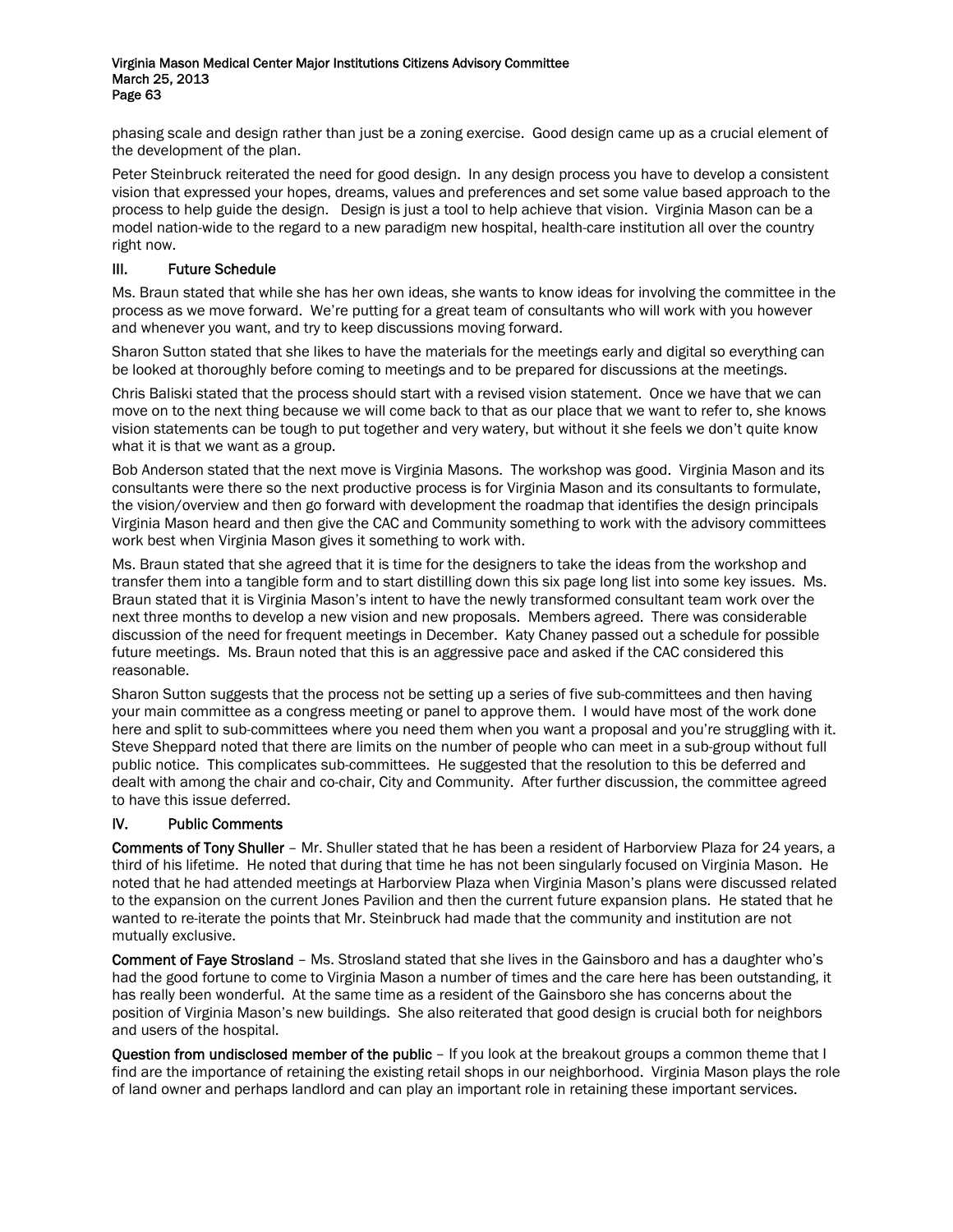Comment of Kevin Bliss– Mr. Bliss stated that he lives in the Gainsboro and wanted to emphasize the need for good design, permeability, and porosity. He stated that he hoped that any new design along Madison would incorporate these concepts. The building that might be demolished at Boren and Madison is not especially attractive but its retail tenants are very important elements in the fabric of the neighborhood. He noted that we need to avoid replicating the fortress-like blank walls of Jones Pavilion at all costs!

# V. Adjournment

No further business being before the committee the meeting was adjourned.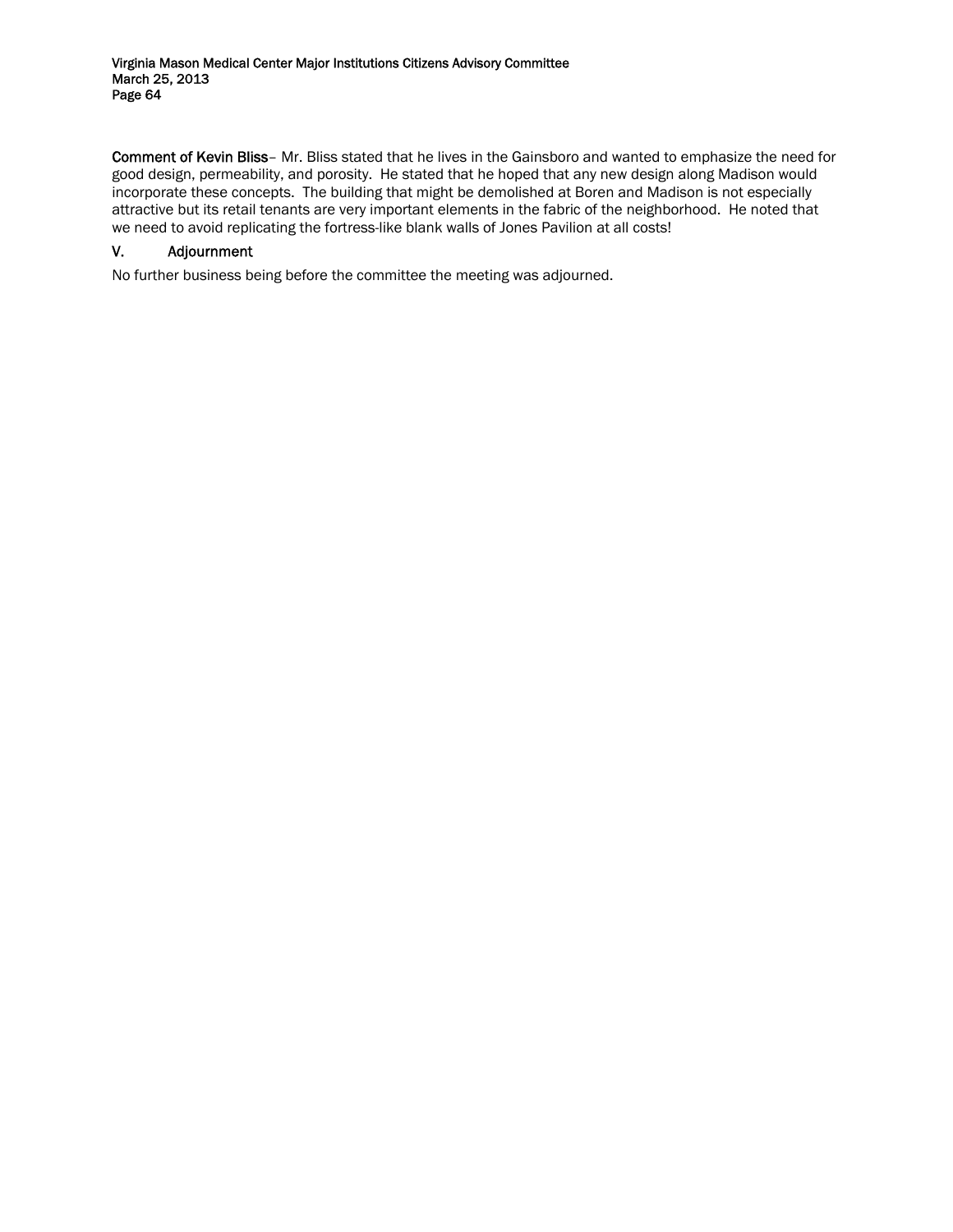### Meeting #11

## Virginia Mason Citizens Advisory Committee Wednesday, January 11, 2012

| <b>Members Present</b>                                            |                                                                               |                                                                       |
|-------------------------------------------------------------------|-------------------------------------------------------------------------------|-----------------------------------------------------------------------|
| Albert Shen<br>Terry Miller<br>Sam Gerszonowicz<br>Evyan Abookire | <b>Bob Anderson</b><br>Larry Brouse<br>Raymond Crerand<br><b>Tyler Tonkin</b> | Jim Kirkpatrick<br>Sam Cameron<br>Chris Balisky<br><b>Ted Klainer</b> |
| <b>Members Absent</b>                                             |                                                                               |                                                                       |
| Katlin Jackson<br>Sharon Sutton                                   | Miranda Livermore                                                             | Jim Erickson                                                          |
| <b>Ex Officio Members Present</b>                                 |                                                                               |                                                                       |
| Steve Sheppard, DON                                               | Stephanie Haines, DPD                                                         | Betsy Braun, VM                                                       |
|                                                                   |                                                                               |                                                                       |

I. Welcome and Opening Remarks

The meeting was opened by Albert Shen. Brief introductions followed.

## II. Update on Changes to Consultant Team

Betsy Braun introduced and welcomed new members to Virginia Mason's Consultant Team. As follows:

Dennis Haskell – SRG Partners Katie Chaney – URS Leslie Bain – Weinstein A|U Peter Steinbrueck – Steinbrueck Urban Strategies Terry McCann – EA Blumen John Owen – Makers

## III. Virginia Mason Presentation on the Vision for the New Master Plan

Ms. Braun then turned the meeting over to the consultant team to give presentation on the Vision and Criteria of Virginia Mason regarding the new Major Institution Master Plan.

Mr. John Owen started the presentation. He stated that the issues that the consultant team dealt with were how the collective aspirations, desires, preferences, and values of the community affect the proper vision for future development at Virginia Mason. The team tried to write prescriptive guidelines for the buildings in the context of an overarching vision for the campus. He noted that there is a hierarchy to this and it is important to understand that principle. The hierarchy begins with the vision for the campus 30 years from now then moves to a set of goals and objectives that stem from that vision. What are the key elements that can support the design process? The design is only a means to the end. We need to understand the end goals that we have. The goals are the qualitative values that will apply to the design process and are not intended to be measurable. The objectives grow from the goals and are intended to be measureable and achievable. The team is anticipating that there will be a set of design guidelines that grow from these goals and objectives.

Mr. Owens read the Vision Statement.

Virginia Mason's redevelopment of its First Hill campus will embrace the diversity, character, and charm of the neighborhood. It will create an environment, for our patients, employees, and neighbors that reflect the quality of care we provide. It will provide a safe, attractive, and engaging campus with lively streetscapes and it will exemplify good stewardship of scarce resources. It will modernize and expand facilities to accommodate new technologies and embrace the future.

Albert Shen asked for committee comments on the Vision Statement. Comments on the vision statement were mostly positive from the group, but there were a few suggested word changes or additions to the statement. There were a couple of concerns brought up at past meetings and at the workshop that weren't specifically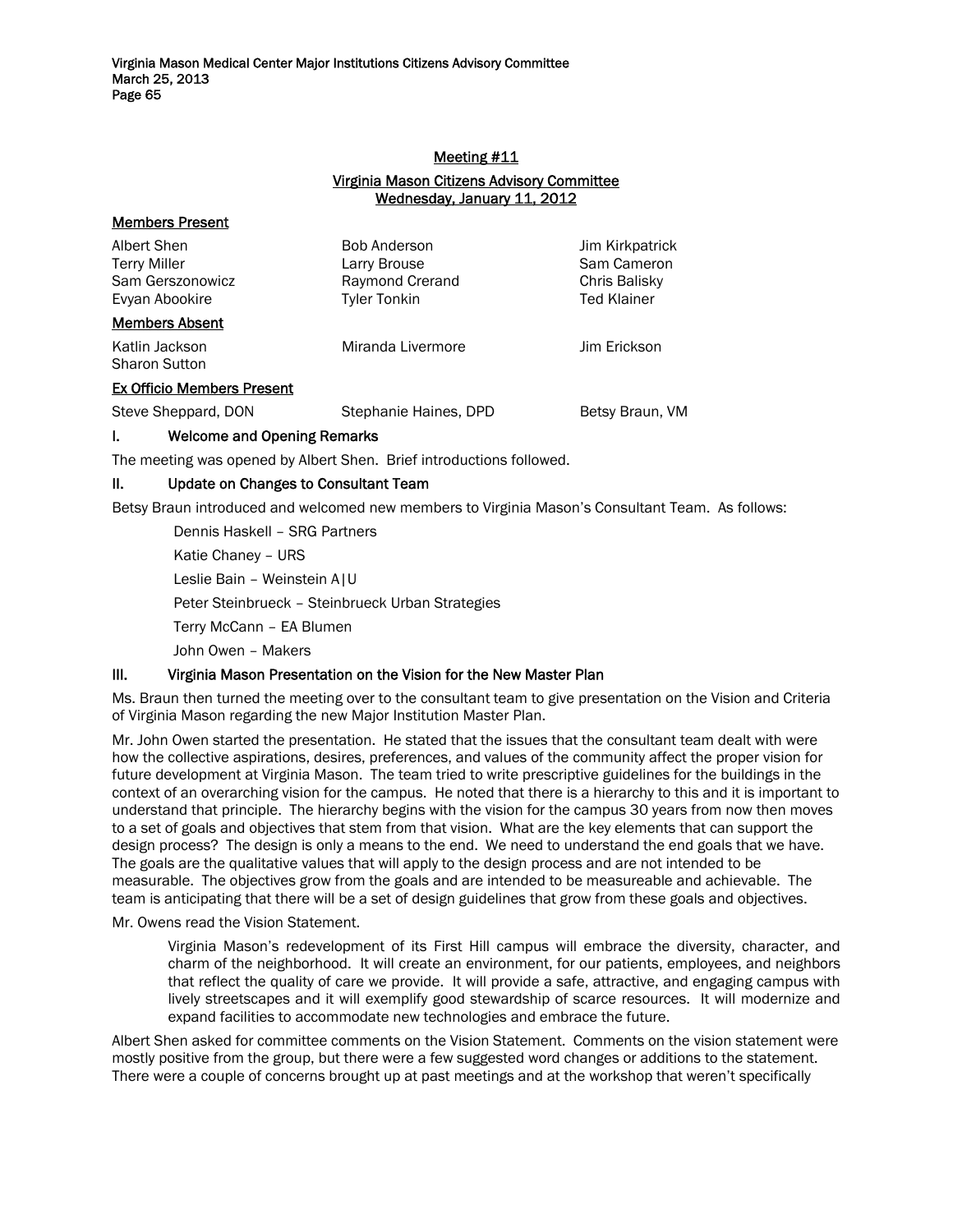mentioned in the vision statement that members thought should been addressed. Bob Anderson suggested that the first two sentences be amended to state:

Virginia Mason's redevelopment of its First Hill campus will embrace and enhance and preserve the diversity, character, and charm of the neighborhood. It will create an environment, for our patients, employees, visitors and neighbors that reflect the quality of care we provide.

Others suggested that volunteers might need to be referenced in this statement. Sharon Sutton suggested that the third sentence be amended to read:

It will provide a safe, attractive, and engaging campus with lively streetscapes and it will exemplify good stewardship of scarce environmental resources.

Peter Steinbrueck suggested moving forward to a discussion of key goals and objectives. He then presented the key goals. He noted that they are organized into the following areas:

- $\leftarrow$  Campus Buildings
- $\ddot{\bullet}$  Walk-ability of the Campus
- **E** Neighborhood Vitality and Character
- **Environmental Stewardship**
- $\ddotplus$  Transit, Traffic and Parking Transportation Related Issues
- **↓** Construction Impacts

These are the main overarching areas of focus. He asked if there were other areas of focus that should be added. None were suggested and Mr. Steinbrueck then went over each area in greater detail.

Mr. Steinbrueck noted that the goals under Campus Buildings are:

- o Designing edges of the campus to contextually relate to the adjoining properties in scale, style, and massing
- o Acknowledging diversity of scales and styles in neighboring buildings from high rise to single family
- o Scale of the pedestrian streetscape is most important
- o Protect public views
- o Enhance campus greenery, open space, increase open space, and provide shared spaces that community members can also use

He then asked for comments concerning these goals. Members suggested that the team also take upper-level views into account.

Mr. Steinbrueck noted that the goals under Campus Walk-ability are:

- o Maintain and improve the walk-ability of pedestrians to move through the Virginia Mason campus boundaries, don't become a closed campus
- o Improve sidewalks and streetscapes to enhance the pedestrian experience
- o Make entry points easy to find welcoming and accommodating
- o Enhance ease of pedestrian flow
- o Improve circulation, accessibility, way-finding, connectivity, and visual interest
- o Enhance the ability of people to pass through the larger buildings, the interior streets and exterior streets with a combination of entries, major corridors, and sky-bridges
- o Provide an active pedestrian connection across the campus to downtown and other places
- o Create open spaces in ways that tie together the public spaces with the neighborhood

Sharon Sutton stated that permeability is crucial. There should be some public paths through the campus and hopefully without having to go into the actual hospital space. She suggested breezeways. Jim Kirkpatrick suggested that the need for good pedestrian lighting be emphasized in this section as well as weather protection.

Mr. Steinbrueck noted that the goals under Neighborhood Vitality and Character are:

- o Retain the residential character of First Hill
- o Honor and protect designated historic structures
- o Maintain and support opportunities for retail that serve both Virginia Mason and the residential community

Jim Kirkpatrick asked if it were possible to incorporate maintaining the economic vitality of the neighborhood into this area. Mr. Steinbrueck responded that this is a very difficult issue to address in that it involves more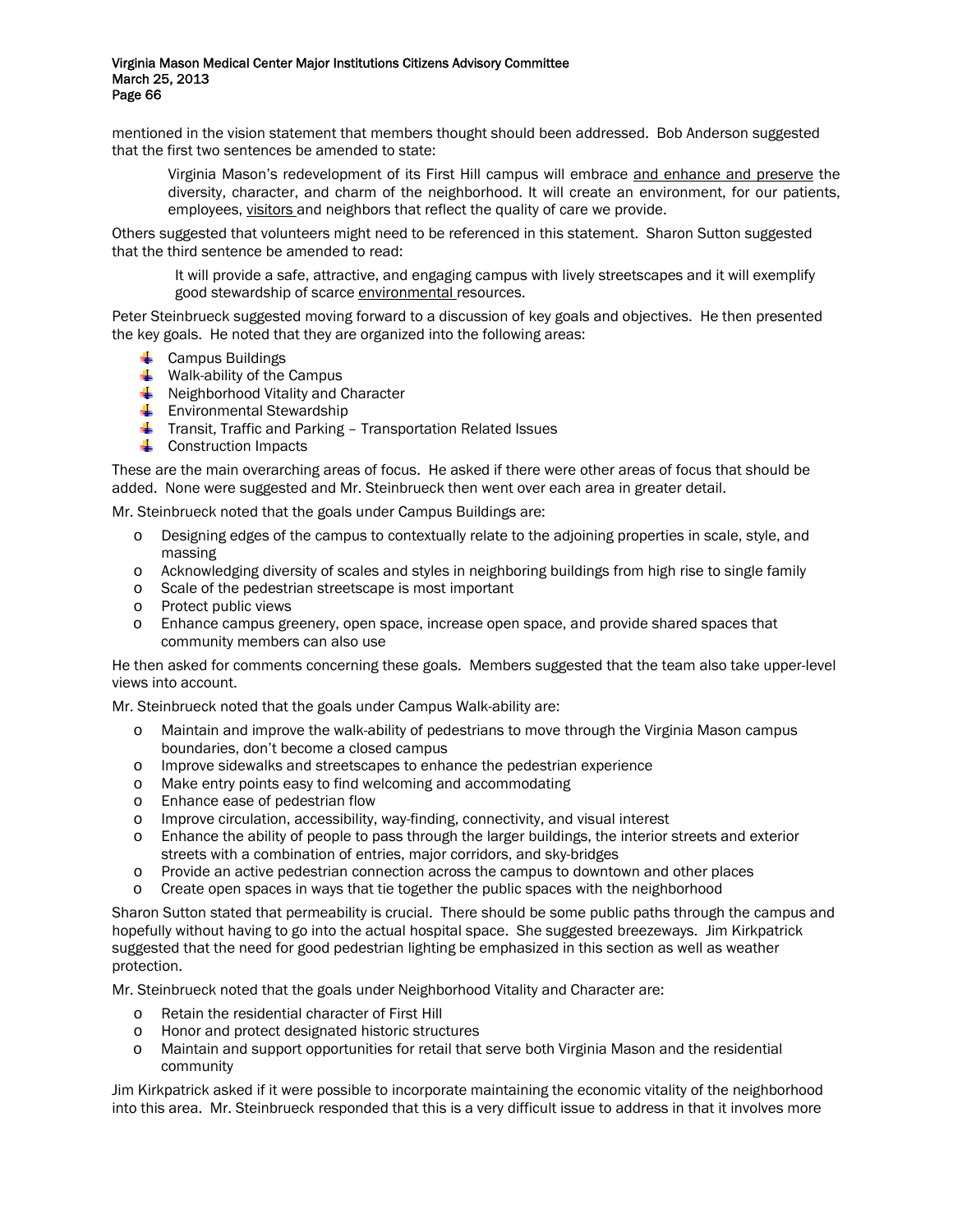than just Virginia Mason actions. Virginia Mason can assist in its retention of retail along key streets in its buildings. Others weighed in on this topic and reemphasized a desire to retain retail opportunities along Madison. Chris Balisky asked what process will be used to relocate and retain retail uses. Mr. Steinbruek responded that this will be part of the construction management plan.

There was considerable discussion of the need to maintain the residential character of First Hill, especially as it related to replacement of any housing that is demolished as a result of new development by Virginia Mason. Terry Miller stated that she had noted that John Fox has asked that any replacement housing be at comparable cost and suggested that the first goal be changed to:

o Retain the residential character of First Hill and replace all housing lost to demolition at comparable costs to that lost.

Mr. Steinbrueck responded that there are technical guidelines that have been imposed by the City Council that will guide the setting of rents and prices for replacement housing. Sharon Sutton stated that she felt that it was premature and presumptuous to assume that all, or any, of the present buildings on the 1000 Madison block will be demolished as this block is not yet within the Major Institutions Overlay District Boundaries. The primary task for the Committee will be to review options and make a recommendation whether this block should be used for hospital development or not.

Mr. Steinbrueck noted that the goals under Environmental Stewardship are:

- o Employ environmental stewardship in the design and practice of buildings, grounds, and operations
- o Building facilities that are resource efficient
- o Minimize glare, wind effect, and shading

Committee members suggested that the last goal be changed to include minimizing noise impacts.

Mr. Steinbrueck noted that the goals under Transit, Traffic and Parking are:

- o Improve transit use by making transit an easy and enjoyable way to get to and from the Virginia Mason campus and adjacent First Hill neighborhoods
- o Improve transit stop safety
- o Reduce peak commute trip single occupancy vehicle use and encourage alternative modes of transportation including walking, bicycling, mass transit, shuttles, and carpools
- o Building parking to meet but not exceed present and future need sequencing the parking development

No major comments were made.

Mr. Steinbrueck noted that the goals under Construction Impacts are:

- o Minimizing construction impacts on the larger community
- o Maintain traffic and pedestrian flow

Members suggested that addition of the following as other issues.

- Maintain retail during construction (retail retention)
- Keep everyone informed (web page, newsletter, etc.), high level of communication on-going with the neighborhood
- **Noise**
- **Litter/debris**
- **Coordinate construction processes with other in the area**
- Construction staging coordination of logistics

### III. Public Comments

The meeting was then opened to public comments. Only one person came forward to provide a comment.

Comments of Wesly Moon - Mr. Moon stated that he lives at the Decatur across the street. The issue he raised is the demolition of the block and how do you maintain what we already have in the neighborhood. All the discussion is about replacing that city block. People may be okay with adding another 100 feet on top of other buildings that don't have the historical significance of the 1000 Madison block to save it from demolition. As long as the committee gets a fair representation of what that will look like I think that's important.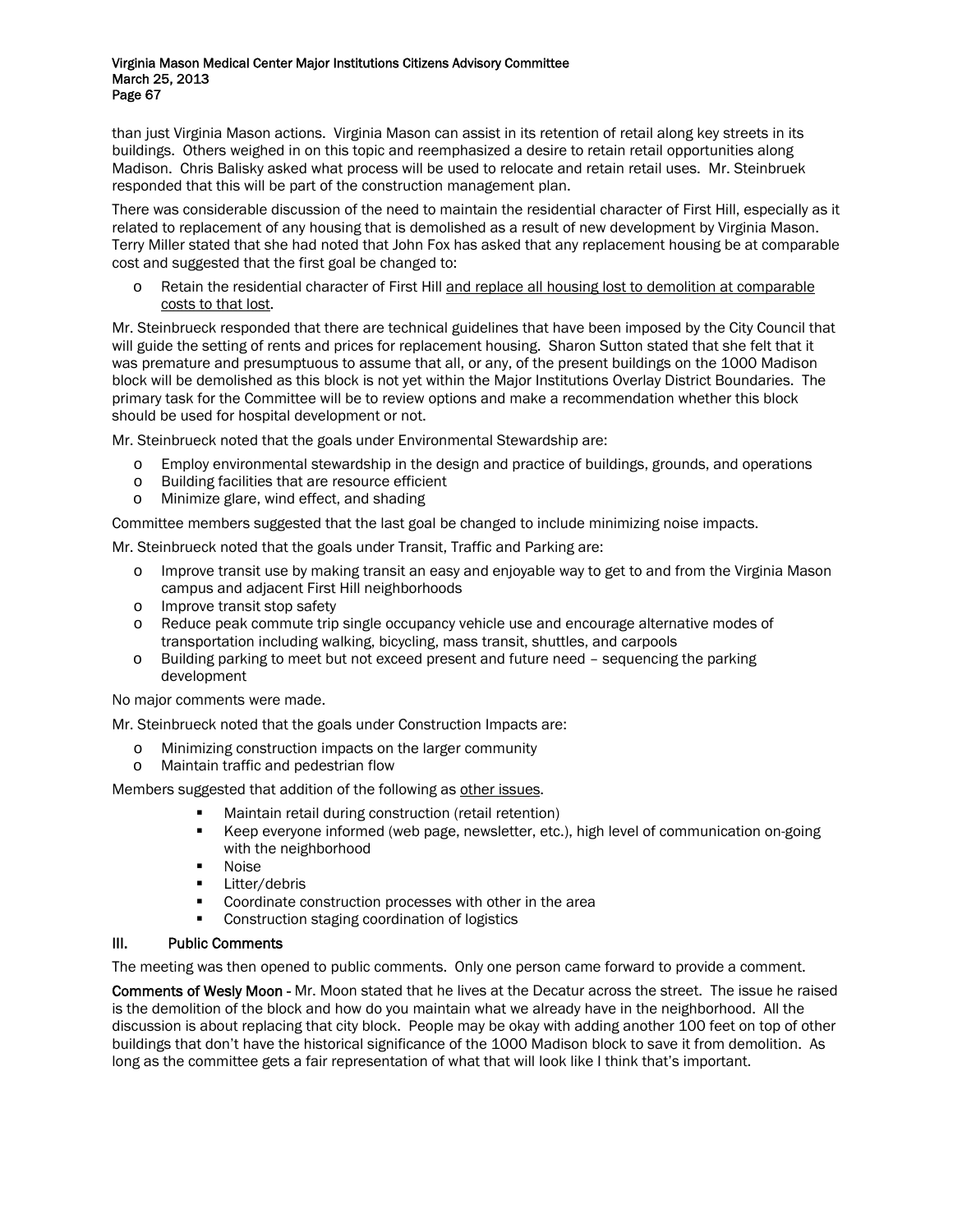## IV. Review of Campus Opportunities Map

Editor's Note: This presentation related to a series of maps that are attachment 1 to these meeting notes. It was not easily put into written form.

Betsy Braun then gave a presentation on the campus opportunity maps.

# Concerning the Neighborhood Context Map

Ms. Braun noted that the first map shows Virginia Mason in its broader community context. First Hill is rich in a variety of uses, you've got a lot of major institutions, there are medical and educational ones, there are places down the street that are going to undergo major changes, so as we look at where Virginia Mason is not only is there a wonderful mix on First Hill but you've also got some great adjacencies to downtown, Capitol Hill, Pike/Pine, and Squire Park, there are also some interesting pedestrian routes. The other thing that pops out is there is a freeway between First Hill and downtown, so Virginia Mason is very well located to try and heal the rift of that interstate highway; it is also located on a very interesting.

What kinds of things can happen in the three dimensional development of this campus to help heal the difficulties in walking through and to different places in this vicinity? If we do that correctly this will not only benefit the patients, visitors, staff, volunteers, etc. but it will also be a wonderful thing for the neighborhood and making this a model for a healthy neighborhood.

There were not major committee comments to this map.

### Concerning the Campus Context Map

Dennis Haskell noted that this is basically background information for designers. The information is intentionally sketchy. The campus is surrounded by residential areas. We've also tried to translate the neighborhood plan and the later parks and open space plan routes that came through this area where the most important routes are. The one going down Cherry is very important in the neighborhood plan. Madison is identified as a key commercial corridor important bus route. He noted that the team has also tried to indicate some of the more important buildings, especially those that are historic. One thing that seemed to us is that Spring was a less important connector than Seneca. Seneca is also an important bus route with a couple of bus stops. Boren has proved difficult. Boren has a very hard edge. Because of this the initial thought is that Seneca is the major east-west street through the campus with University and Madison secondary and Spring somewhat more problematic.

After brief discussion the Committee generally agreed with this hierarchy for pedestrian use but strongly cautioned that it not be ignored.

### Concerning the Specific Objectives Map

This is kind of the urban design framework plan for what the expansion and development of the campus should address to be compatible with this part of the community. We began to identify certain things that came out of the contextual analysis but then we jumped a little bit forward to what would we think that the campus could do to begin to reinforce some of those things?

Madison and University are identified as important pedestrian connections and Seneca and Terry between University and Spring as unifying core connections through the Campus. Terry connects to other major institutions and activities further south so the idea is to reinforce that through the campus. Seneca is still pedestrian friendly it's still pedestrian accessible and a pleasant place. It will be important to retain and enhance this. The idea that University is a major east west connection from is an important element to reinforce.

The team sees a possible opportunity along Terry to create a community open space as well. If Terry is a major pedestrian connector and if we are going to reinforce that on some alternative then reinforcement through location of outdoor open space green space might be prudent. Major entry points into the campus are also identified. How the edges are treated is very important.

He noted that these maps will be used to begin to generate more detailed alternatives that will be provided to the CAC.

The floor was then opened to committee comments. Jim Kirkpatrick asked that the location of major auto access point be added to the maps and noted that this is a crucial consideration for the Campus. Betsy Braun noted that many parking entries will remain the same in the short term. Chris Balisky stated that she remains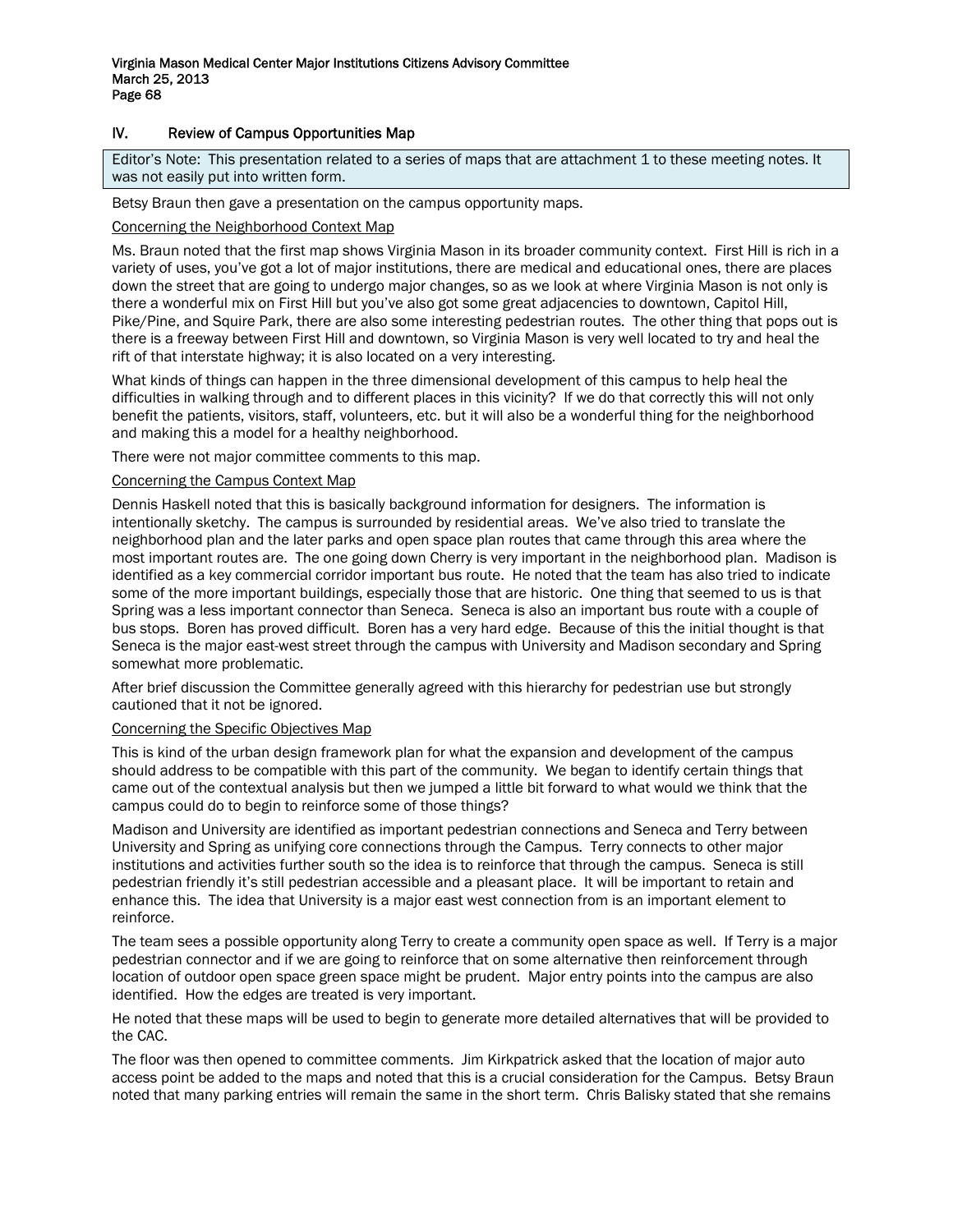concerned that emergency vehicle entry on Spring may still affect traffic flow on nearby streets. After brief further discussion members stated that the maps appear to signal that the plans are going in the correct direction.

# V. Adjournment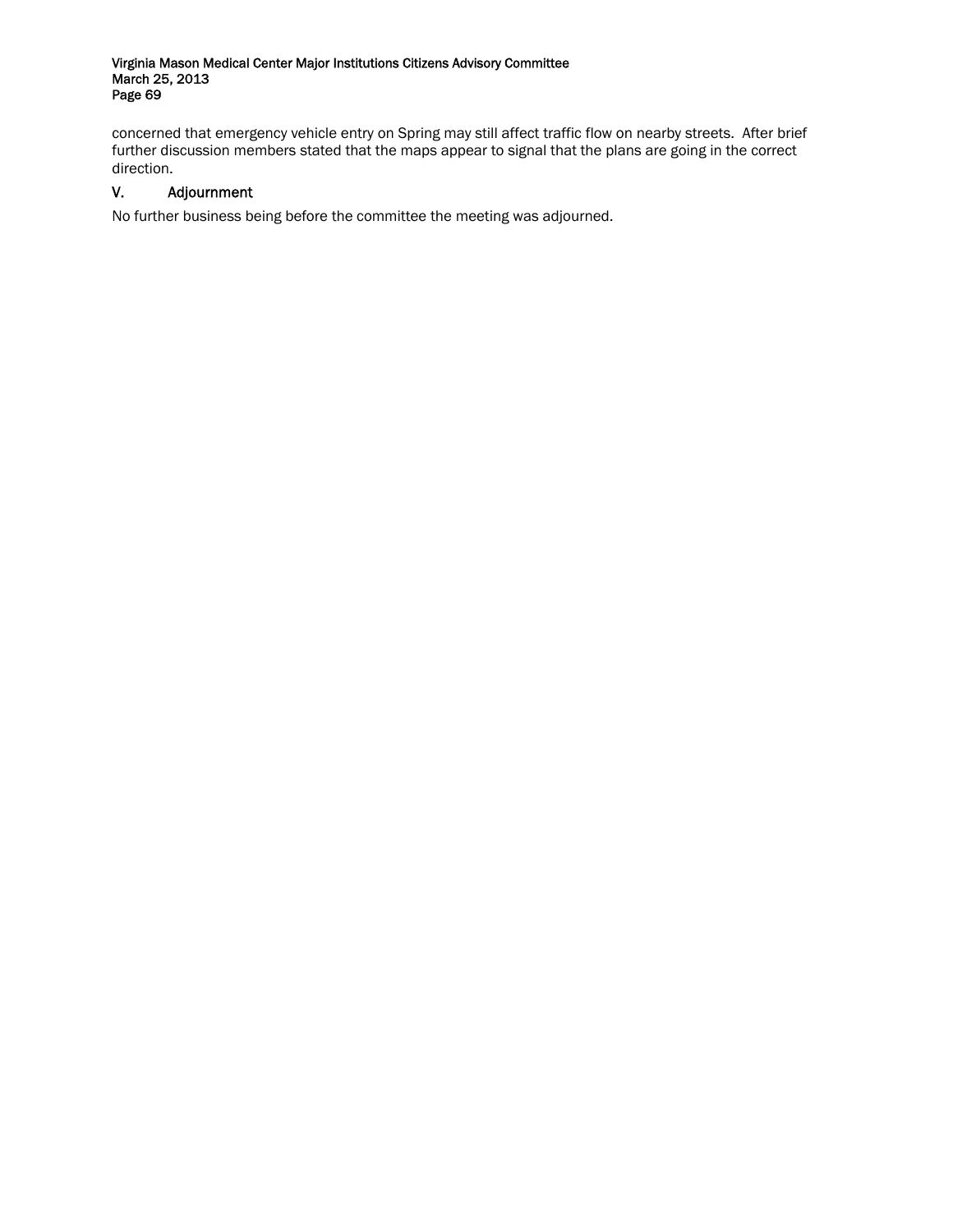### Meeting #12

## Virginia Mason Citizens Advisory Committee Wednesday, February 22, 2012

| Albert Shen<br><b>Terry Miller</b><br>Sam Gerszonowicz<br>Katlin Jackson | <b>Bob Anderson</b><br>Jim Erickson<br>Raymond Crerand<br><b>Tyler Tonkin</b> | Jim Kirkpatrick<br>Sam Cameron<br>Chris Balisky<br><b>Sharon Sutton</b> |
|--------------------------------------------------------------------------|-------------------------------------------------------------------------------|-------------------------------------------------------------------------|
| <b>Members Absent</b>                                                    |                                                                               |                                                                         |
| Evyan Abookire                                                           | Miranda Livermore                                                             | Larry Brouse                                                            |
| <b>Ted Klainer</b>                                                       |                                                                               |                                                                         |
| <b>Ex Officio Members Present</b>                                        |                                                                               |                                                                         |
| Steve Sheppard, DON                                                      | Stephanie Haines, DPD                                                         | Betsy Braun, VM                                                         |
| <b>Others Present (Staff and Guests)</b>                                 |                                                                               |                                                                         |

(See sign-in sheet.)

Members Present

### I. Welcome and Opening Remarks

The meeting was opened by Albert Shen. Brief introductions followed.

Steve Sheppard reminded everyone to sign the sign-in sheet especially if you haven't been to a meeting before or if you don't have an email, he wants to make sure everyone is on the mailing list.

Albert Shen stated that the purpose of the meeting was to receive a presentation on various alternatives from Virginia Mason and allow CAC and community members to ask clarifying questions. Specific formal comments would be made at a future meeting.

Betsy Braun recognized people that came out to show support for the continuation of the number 2 bus routes on First Hill. She thanked people for their help with this issue as it is a major goal of VM to see transit access improved. It is a major issue concerning everyone living, working, visiting First Hill.

### II. Virginia Mason's Revised Vision, Goals and Objectives Statement in response to CAC Comments

Betsy Braun thanked the CAC for its previous comments. She noted that the CAC had been provided with the revisions prior to the meeting and asked if there were any concerns regarding the revised documents she sent earlier from the group. Members indicated that they had no additional comments or discussions. She introduced the others that will show the presentations to the group.

### III. Virginia Mason Presentation

Editor's Note: This presentation involved a series of power point and slide show presentations that were not easily converted into a written format.

### a. Review of the "Public Realm" in which Virginia Mason is located

John Owens was introduced to present information on Virginia Masons work to identify ways to improve the "Public Realm". Mr. Owens noted that he was standing in for Leslie Bain.

One of the major comments from the workshop was the importance of the public realm, the streetscapes and the visual qualities of the neighborhood. He noted that Virginia Mason took these comments seriously and directed staff to identify actions that might be taken. Ms. Bain looked at some of the streetscapes and put together a slideshow of some of the things that might be done to improve the public realm of the area. Some of these are long term they can only happen when development happens but some of them are short term, some of the things we can begin to think of doing right now and we'd like to start off with that.

Some of the key elements identified were: 1) Improvements to the connections to the Piggott Corridor including widening of some of the sidewalks additional landscaping and additional street furniture; 2) Improvements to 9<sup>th</sup> Avenue including additional landscaping in those areas where they are lacking; 3) Improvements near the bus stops on Boren including possible murals and enhancing the planting strip in this area; 4) Adding width to the sidewalks along Madison Avenue by increasing setbacks to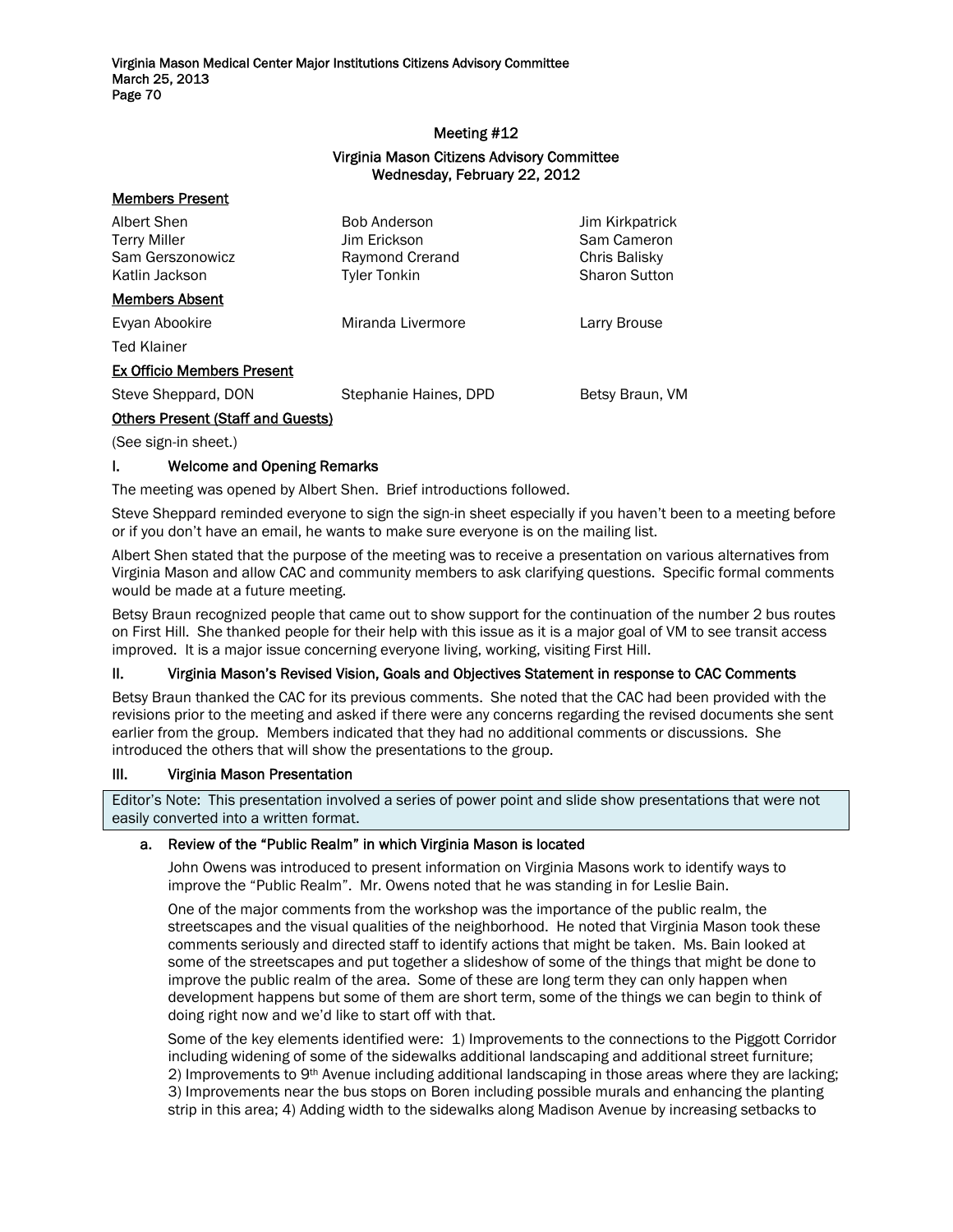allow added street trees etc.; 5) Inclusions of upper level setbacks along Madison Street; and 6) Significant streetscape improvements to emphasize a sense of entry along Terry Avenue.

### b. Need for growth

Betsy Braun presented a series of slides showing the development allowed under the existing MIMP and the proposed new MIO boundaries. She noted that projections for future need indicate that nearly 3 million square feet of new development will be required. This is driven by many factors including an aging populating and changes to expectation and standards concerning the size of patient rooms and the general trend to single occupant rooms. This cannot be accommodated under the existing MIO boundaries and heights. She noted that in order to accommodate the projected overall need, the heights of building would have to increase either with or without the development of the 1000 Madison block.

### c. Massing of Alternatives

Dennis Haskel was introduced to go over the potential massing of the alternatives. Mr. Haskel noted that prior to demolition of the existing hospital replacement facilities must be constructed. This drives some of the decision concerning both phasing and massing. At least 442,000 square feet must be developed to accommodate critical in-patient functions prior to demolition of the existing facility.

Virginia Mason had evaluated several options. The first option we have is we look at the existing campus the only space found was on the two blocks of the Cassel-Craig site and the Lindeman site and then connect them with a floor plate that bridges over Terry. It will start about 33 feet above street and go up as high as needed. The second was use of the Horizon block site. We can get the square footage plus retail space in one lump sum. Those are the only two options found on the existing campus or the property owned by Virginia Mason where we could replace the hospital at one time. All of the other possible alternatives would require abrogation of agreements for height limits and setbacks they have already made to neighbors and the neighborhood.

Mr. Haskel noted that if either of these alternatives were chosen additional height above the maximum 240 feet allowed under the MIO would be required to achieve the required 3 million square feet. He noted that Virginia Mason looked at many different minor revisions to these two options that would remove floors in one area and add in others and that the same significant massing would be required.

All other options utilize 1000 Madison block. In each case it sets back an additional ten feet from Madison. He noted that if the 1000 Madison block is utilized, then lesser heights are required on the remainder of the campus and all previous agreements can be honored.

### c. Potential Streetscape Improvements for the Alternatives

John Owens was recognized to give a brief presentation on potential streetscape improvements for each alternative. He went over a series of artists renderings of possible streetscape improvements, warning everyone don't take them seriously because they are representational and they try to be as honest as they can, but these are going out on a limb on some of the things being shown in terms of architectural style and that sort of thing. He noted that there would be increased setbacks in key locations that can include additional streetscape improvements.

### IV. Committee Questions and Comments

- Question: where would the parking be going since that is a lot of square footage? There are two variables: 1) what the use is, different types of use call for different demand of parking; and 2) where can we get reasonable access to keep traffic flowing on the streets?
- Question: given that so little of the campus is useable, have you thought about relocating? We did, we looked extensively at rebuilding the entire campus and it was unaffordable. It would require over a billion dollars investment in another site and we just didn't have the funds.
- Question: why is it cheaper in the city than in a suburban site where you have big open spaces? We actually weren't looking at a suburban site because most of our patients currently come because of our location in Seattle is central to so many areas.

Comments from person that asked the last two questions: First of all I'm delighted to see that you actually have some alternatives. I would like condensing the campus and creating a very ? that the other one doesn't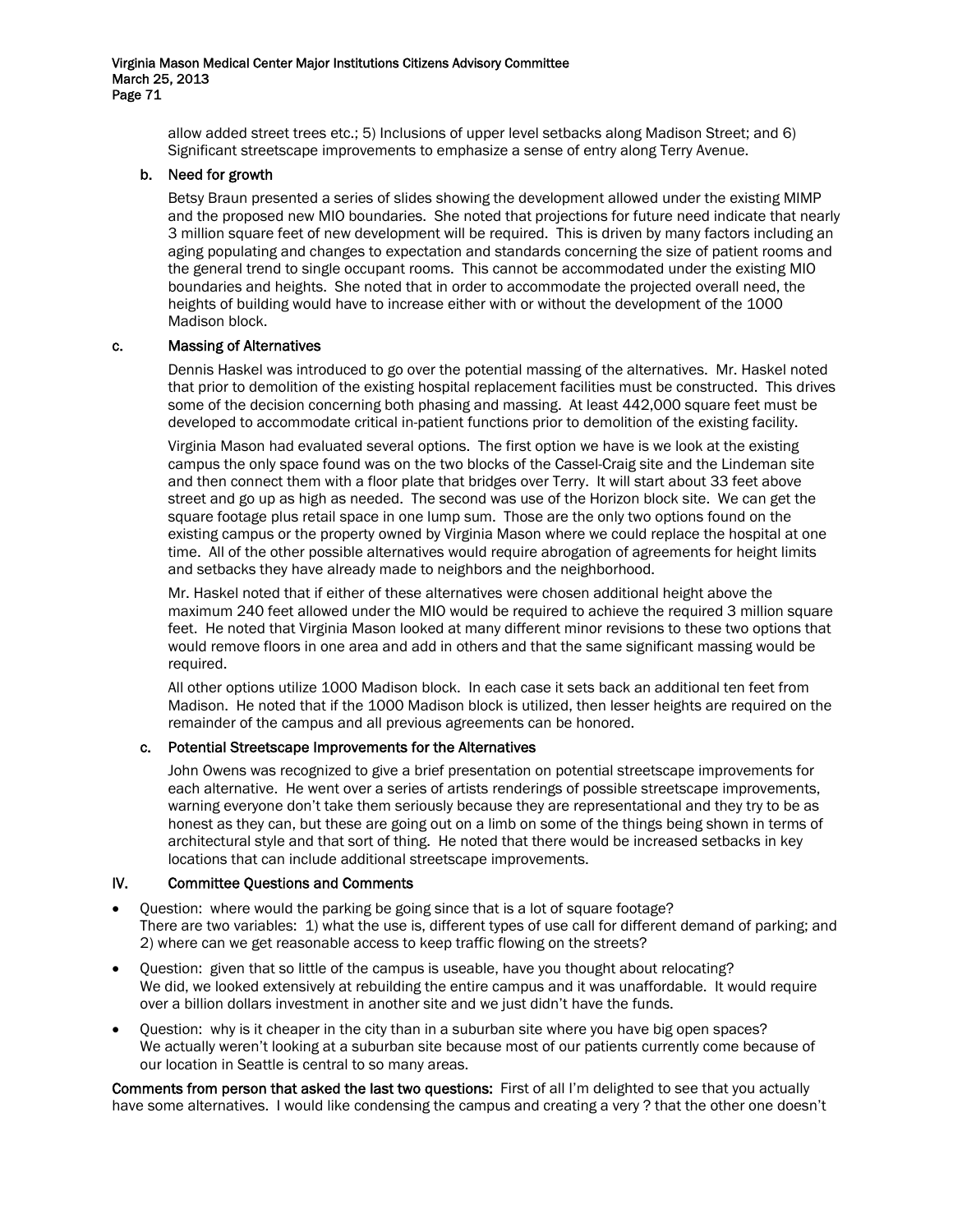do. As a resident spends 10% of their time in the neighborhood as a pedestrian and 90% in my apartment, so having to judge which of these work better to have some sense of what it looks like when you look out your window or if you're over in the sky tower in Horizon House. What does it look like when you are off the ground? Is the difference between 240' and 300' going to be that valuable? It would be helpful to me to see a different perspective, but thank you very much for showing what you've shown.

• Question: first of all there was a sign in an area that indicated that you estimate needing 3,197 square feet per bed, I'd like to understand that better and have two questions around that. What is your current square footage per bed approximately and what about height? The floors are considerably taller, higher for all kinds of reasons. So can you speak to the issue of square footage and height first? What we are trying to do is show that the proposed size that we are projecting when we use this aligns with the other recent costs of projects that we have been doing. That includes everything in the hospital building.

There was discussion/clarification of some of the massing and siting on some of the options on the slides.

## V. Public Comments

The meeting was opened for comments and/or questions from the public.

• Question from lady: Is there any move going on right now to make access to the Jones Pavilion easier for visiting people?

We are aware of it and we are working on it and looking for shorter term options within our existing buildings.

Comment of an undisclosed community Resident: It doesn't seem to me that sufficient attention is being paid to what's going to happen at Madison. You've talked about a 10 foot setback, I think that's totally inadequate, obviously the setback that is currently there would be unusable for a building of the traffic that you're talking about with Virginia Mason.

Comment of an undisclosed community Resident: I hear all the comments and it sounds like if you take the Madison block it will cover all of your needs for square footage and you don't really know what you're going to need for with the rest of your space in 20 to 30 years from now. Would you consider making a little bit smaller square feet on Madison and planning on using some of the existing space a little more?

Comment of an undisclosed community Resident: First wanted to thank Virginia Mason for opening this meeting to include input from the neighbors. Second, my question is whether the goals and objectives you're going to consider modifying to reflect preferences that were stated tonight about going taller and skinnier than broader?

Steve Sheppard let everyone know that if people know anyone that is interested in the master plan to contact him via email, he is keeping a mailing list and it's growing and growing the more people on it the better.

### VI. Next Steps

We need to adjust based on the conversations today and come up with another set of alternatives to show each of the options.

They will send out updated sketches on March 14 and meet for the regular meeting on March 28.

### VII. New Business (General Discussion) if Needed

No new announcements.

### VIII. Adjournment

No further business being before the committee the meeting was adjourned.

# Meeting #13 Virginia Mason Citizens Advisory Committee Wednesday, March 14, 2012

# Members Present

Bob Anderson **Example 2** Jim Erickson **Example 2 Example 2 Evyan Abookire** Larry Brouse **Albert Shen** Terry Miller Raymond Crerand Sam Cameron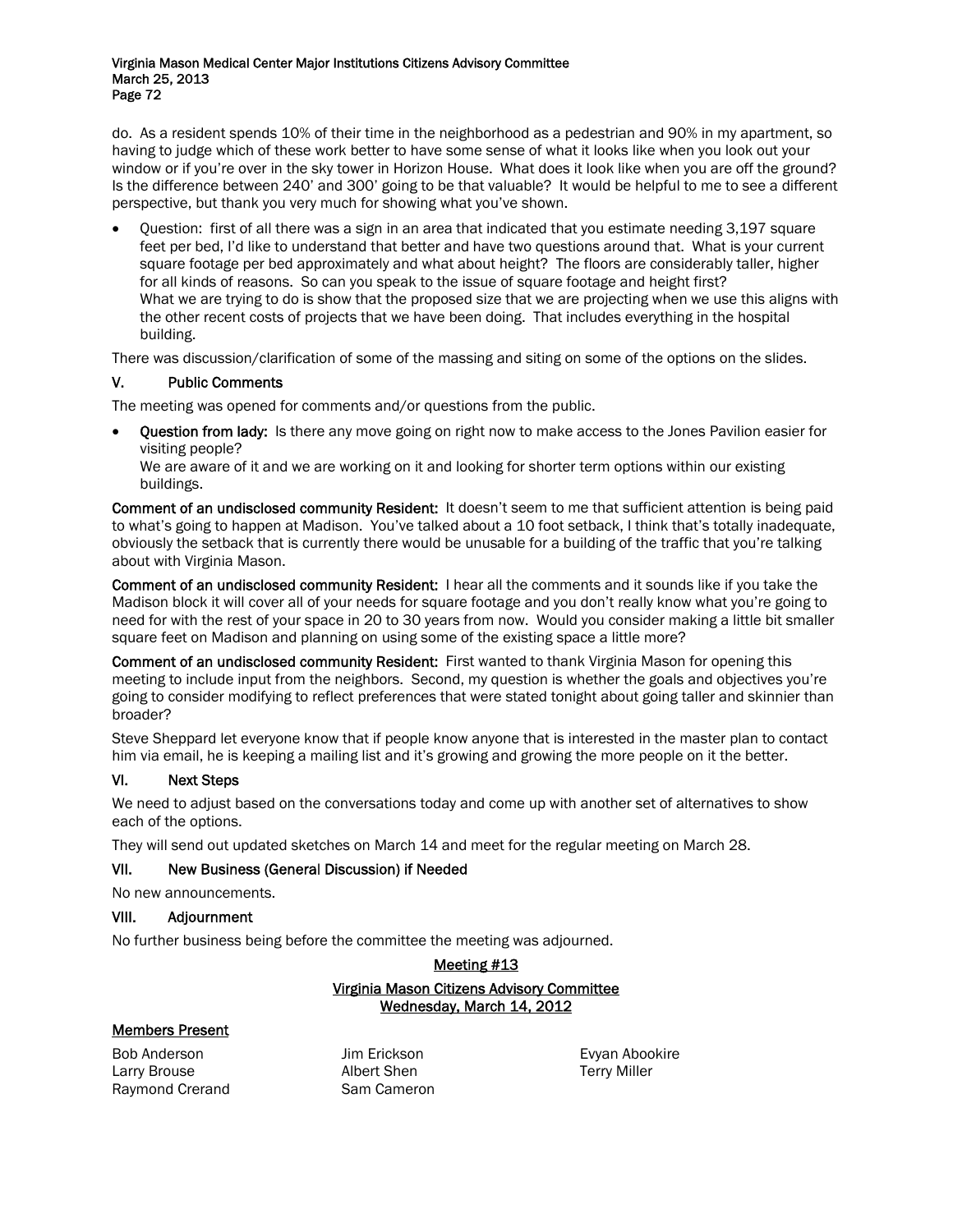| <b>Members Absent</b>                                                                                  |                                                                                       |                                                                                               |  |  |
|--------------------------------------------------------------------------------------------------------|---------------------------------------------------------------------------------------|-----------------------------------------------------------------------------------------------|--|--|
| Jim Kirkpatrick<br><b>Sharon Sutton</b>                                                                | Chris Balisky<br>Miranda Livermore                                                    | Katlin Jackson                                                                                |  |  |
| <b>Ex Officio Members Present</b>                                                                      |                                                                                       |                                                                                               |  |  |
| Stephanie Haines, DPD                                                                                  | Steve Sheppard, DON                                                                   | Betsy Braun, VM                                                                               |  |  |
| <b>Others Present (Staff and Guests)</b>                                                               |                                                                                       |                                                                                               |  |  |
| Sarah Patterson<br>Char Ten Hoev<br>Terry McCann<br>Jane Piehl<br><b>Kevin Bliss</b><br>Dennis Haskell | <b>Bob Henderson</b><br>Brad Tong<br>David Johnson<br>Mike Sprouse<br>Robert Williams | Katy Chaney<br><b>Scott Strong</b><br>Marcel Deskanlean<br>Julie Hagensen<br>Michele Sarlitto |  |  |

### I. Welcome and Opening Remarks

Albert Shen opened the meeting, brief introductions followed.

### II. Virginia Mason Presentation on Plan and EIS Alternatives.

Betsy Braun was introduced to start the discussion of revisions to the alternatives being considered. Ms. Braun stated that the meeting will be a continuation of alternatives to distribute the anticipated 3 million square feet across the proposed Virginia Mason Campus. She noted that this discussion will include a few new options based upon input received at the past CAC meeting. She then turned the floor over to Dennis Haskell from SRG Partnership to coordinate the presentation.

Mr. Haskell briefly went over the previous massing studies presented at meeting 12. He noted that the options included some alternatives that go to a full 240 feet or higher, except where modified by the agreements with Horizon. He noted that in order to move forward without closing the Hospital during construction, it is necessary to replace the full hospital on site prior to demolition of the existing hospital. Two sites were identified where this might be done in two ways.



Alternative 1

The first major alternative was to build along University but go above 240 foot limit on the main hospital block to approximately 300 feet. A hybrid of this would be to stay within 240 feet but this would require abrogation of the agreements with Horizon House. Together these are variations of alternative 1

The second major direction was to build on the 1000 Madison Block, Alternatives 6A and 6B looked at expanding into the Madison block. Alternative 6a looked at staying within the 160' height limit of the south half of the block (NC-3 zoning). The option presented showed a fairly wide building that could take up the whole half block. Conversations at the last meeting were we would prefer taller than wider so we looked at what could be done on that site and accommodate the minimum floor plate width needed by the hospital. Mr. Haskell noted that the minimum floor plate needed for hospital design is a width of 90 feet. In response to the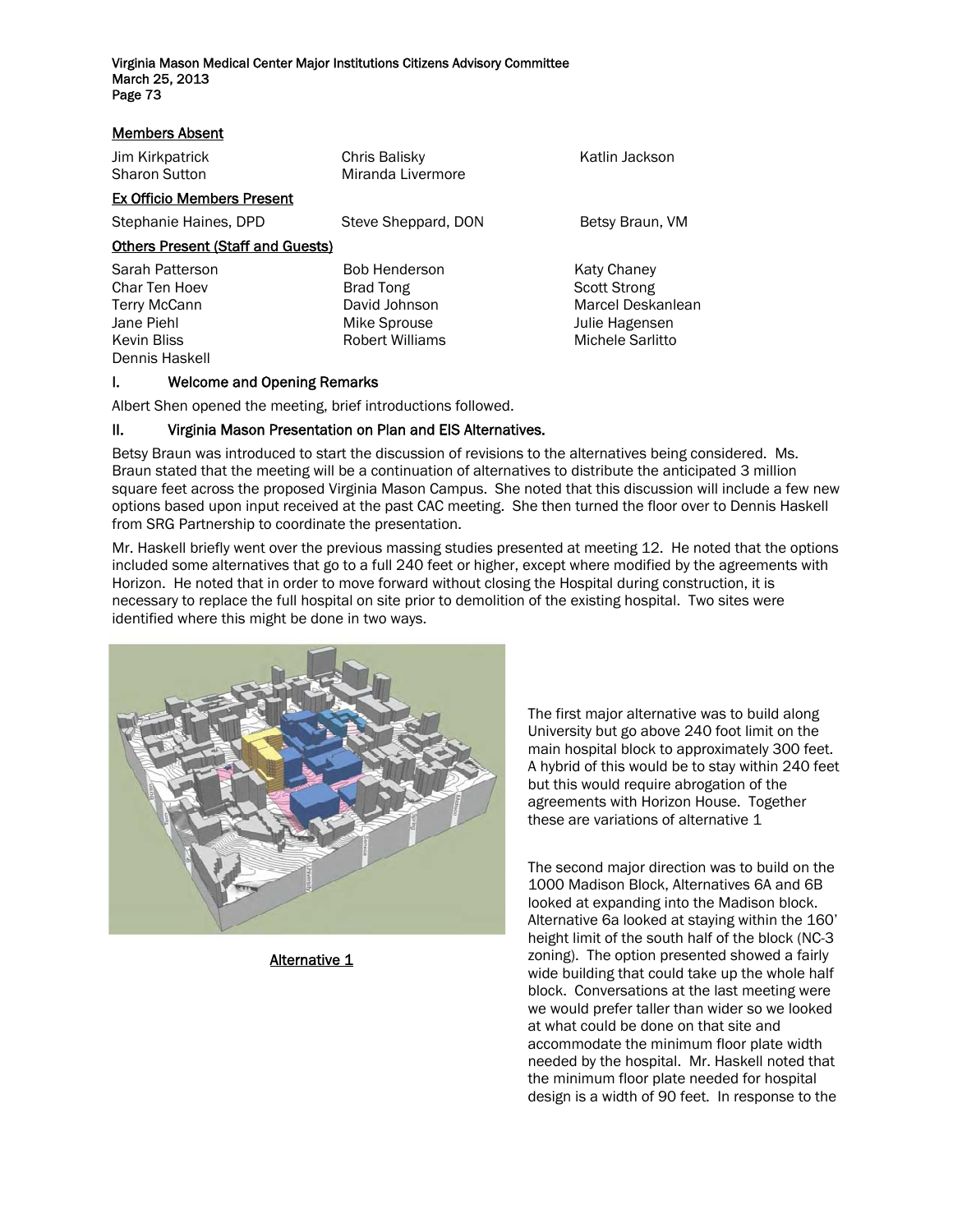

CAC's comments, the design team has looked at how to accommodate Virginia Mason's need for 3 million square feet coupled with the impact of a narrower floor plate. This would require going to higher than 160 feet of the underlying NC zoning. The taller narrower building was presented as Alternative 6b, showing two buildings both at the 240 foot height limit. He also briefly went over the location of open spaces and setbacks for a narrower building.

Alternative 6A



### Alternative 6B

### III. Committee Questions and Comments on Plan and EIS Alternatives

Larry Brouse stated that the graphics convinced him that assuming the need for the full 3,000,000 square feet that the issue is whether the community wants a giant row of monoliths in the center of the Virginia Mason Campus or to take the Madison block? He noted that he had just walked past that block again to consider the impact of development there. There are issues concerning the Chasselton and Baroness, but if you look at the balance of that block most of it's a surface parking lot and the buildings that would be lost are not particularly important buildings. The issues of business that are in the existing buildings is a very important issue. The trade off and the larger thing is the price one pays to take the Madison block of the options given here I think 6B makes the most sense. It's vertical impacting instead of low-level impacting.

Ray Crerand asked for clarification concerning the setbacks that would be proposed with Alternative 6B. Staff responded that there is a 30 foot setback on Madison Street and a 10 foot setback on the other 3 sides. He noted that there would be upper-level setbacks as well.

Mr. Crerand also asked what would be in the new building. Betsy Braun responded that it would be the replacement of what is currently at a different site, 2/3 of our in-patient care services, our surgeries, plus their supporting services. All of these services need to be replaced before the existing spaces are closed. In addition, there is a need to maintain adjacency to the emergency room.

Bob Anderson stated that any design that creates edges most compatibly with the surrounding community is preferred to others. He stated that he likes the setbacks, and the spacing and the open space area. However,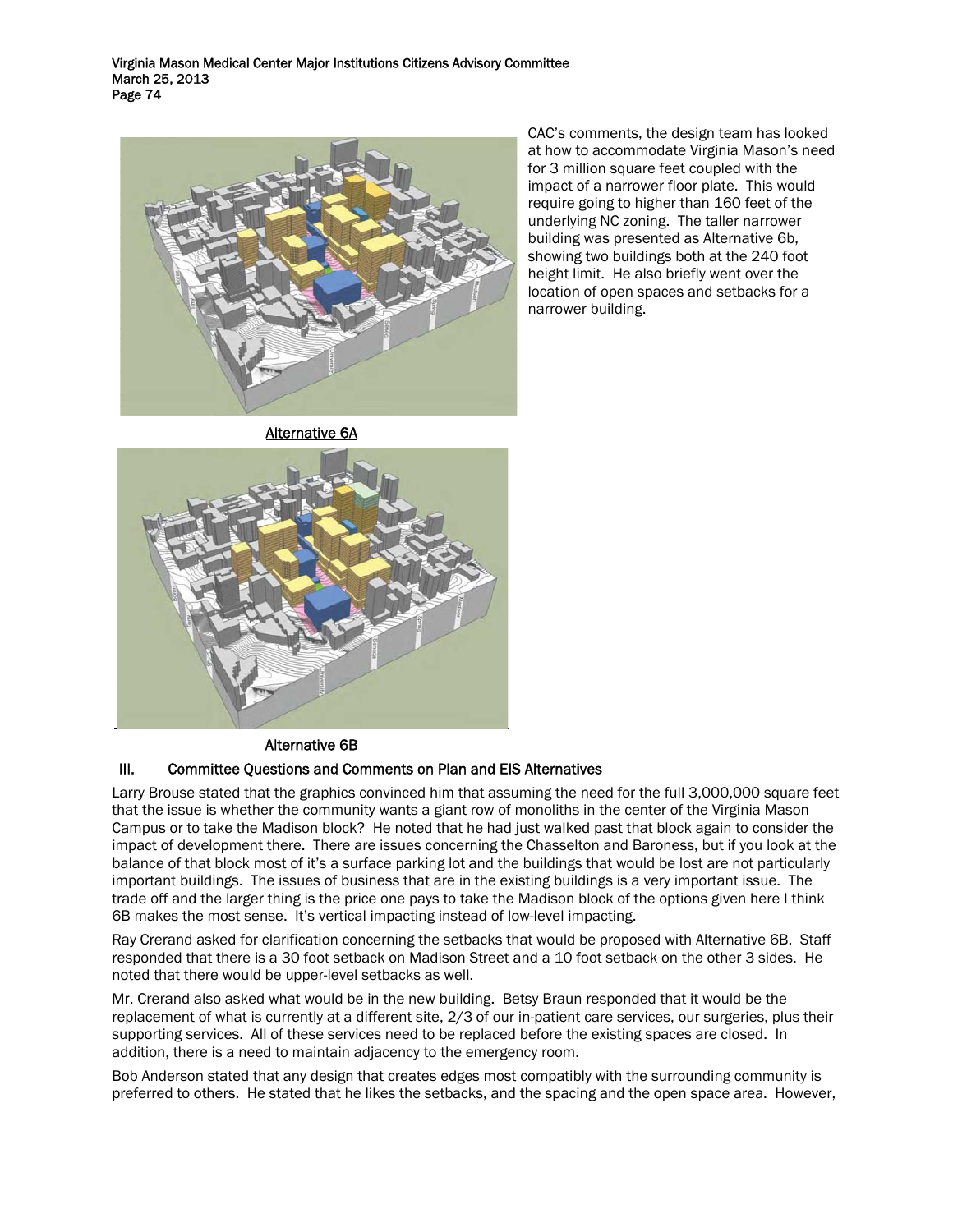he stated that he still did not fully understand the sequencing on 6a and 6b. How does one replace the hospital while still maintaining full operations? Dennis Haskell responded that you will need a site where a full 440,000 square feet can be constructed without demolition of any of the current critical hospital services. Once the replacement space is built then the old spaces can be demolished or dedicated to other uses. Betsy Braun briefly went over the critical functions that needed to continue during replacement. She also noted that the existing spaces would be re-focused to out-patient services and offices. She also noted that there would be parking associated with the new development which would become the possible front door for in-patient activities, but that many other entry opportunities would exist to present buildings.

There was also a brief discussion of the agreement with Horizon House and whether it might be possible to both amend that agreement and undertake similar negotiations with other buildings, especially related to the amount and location of open space. Betsy Braun responded that there will be public mitigation required for the possible vacation of the alley on the Madison block and that Virginia Mason is looking at possible additional open space as part of that mitigation. Members encouraged Virginia Mason to pursue this issue aggressively.

Albert Shen asked for greater detail on the traffic impacts. He noted that Madison is already congested and that there needed to be great attention paid to the impacts on this corridor. Betsy Braun noted that the noboundary expansions alternative would be carried forward to the EIS and that traffic impacts for both alternatives will be evaluated and can be compared.

Betsy Braun asked for any suggestions for improvements to the options. Larry Brouse suggested that open space needed to be scattered around in multiple locations. Others noted that the concept of green street (streets with widened sidewalks and greater plantings) links across campus would be good to evaluate. Staff noted that there are several opportunities for this treatment in the area.

## IV. Public Comments

Comments of Char Ten Hoev – Ms. Ten Hoev asked if there was consideration given to reduced height along Boren in Alternative 6b. She noted that this is a major concern for residents along the east side of Boren and suggested that this would reduce the feeling of being walled off. She suggested greater setback along Boren in possible exchange for a lesser setback along Boren as that street is more residential. Staff responded that this has not been proposed because it would not allow the minimum floor plate for the hospital replacement. There was brief committee discussion of this concept without reaching a consensus.

Comments of Kevin Bliss – Mr. Bliss stated that he would prefer a greater setback on Madison as there are greater pedestrian volumes along Madison. He also stated that he wanted to see open spaces on the periphery of the campus and that rooftop open spaces should not be considered as open space meeting any requirements of the plan.

Comments of Brad Tong – Mr. Tong asked for more information on the treatment of pedestrians and stated that this issue needs a great deal of attention. Staff responded that there will be a program to look at both Terry and University Streets as major pedestrian streets. Betsy Braun stated that while these streets may receive some special attention, the plan will look at improvements on all streets.

Comments of Julia Hagensen – Ms. Hagensen noted that she owns property near Virginia Mason. She stated that she is concerned about the feel of the neighborhood. She noted that the large institutional buildings are often unsightly and the entrances confusing. She encouraged attention to better design and stated that we need to do much more to make the area more attractive and that this will have to involve more than just Virginia Mason.

# V. Continued Committee Questions and Comments on Plan and EIS Alternatives

Larry Brouse asked for clarification on the process of selecting the actual alternatives to go forward and specifically if it was anticipated that this selection would be made at this meeting. Steve Sheppard noted that there are two alternatives: 1) that in early phases there is no specific preferred alternative and all are equally considered; and 2) that there is a preferred alternative against which the other options are compared. That direction is chosen by the institution and its consultants. Betsy Braun stated that of the alternatives presented at the meeting Virginia Mason prefers either of the two alternatives that incorporate the Madison block. She asked which of the two alternatives (6a or 6b) the Committee might prefer. Members expressed preference for Alternative 6b.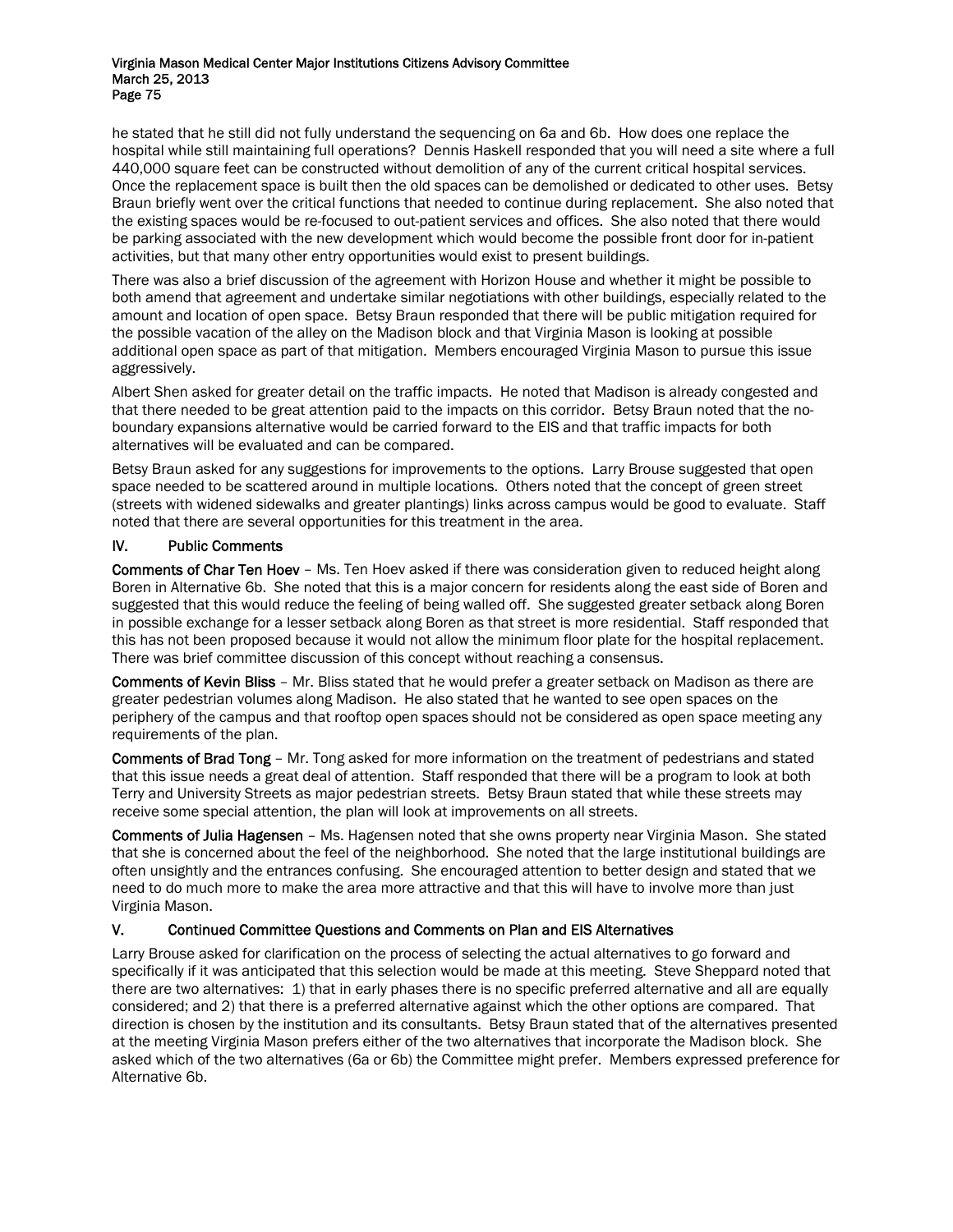Steve Sheppard cautioned the Committee that they appeared to be making one of their key decisions – namely whether to endorse the expansion onto the Madison block - by expressing preference for Alternative 6b as a de-facto preferred alternative. Ray Crerand stated that he was in favor of the alternatives that utilize the Madison block but might prefer delaying the decisions for a couple of weeks.

There was a brief discussion of the setbacks and the separations between the Baroness and the possible new development. Betsy Braun noted that Virginia Mason has tried to retain enough open space on the north side of the Baroness to allow a courtyard type entry. She noted that the south façade is not as attractive as it's others. This design will also be subject to review by the Historic Commission.

Katy Chaney noted that Virginia Mason is trying to identify its preferred alternative now and will meet tomorrow to finalize this choice. She also noted that the consultants might not have enough done beyond that to warrant a meeting in two weeks. Larry Brouse noted that there seemed to be relative consensus on 6b as the CAC preferred alternative and that there might not be any benefit to delaying such a decisions. Others suggested that the CAC take a vote on the issue. The vote was on the following question:

That members indicate their choice for preferred alternative:

Sheppard asked that since this is an important issue the roll be called. The votes were as follows:

| <b>Bob Anderson</b> | 6h |
|---------------------|----|
| Jim Erickson        | 6h |
| Evyan Abookire      | 6h |
| Larry Brouse        | 6h |
| Albert Shen         | 6h |
| <b>Terry Miller</b> | 6h |
| Raymond Crerand     | 6h |
| Sam Cameron         |    |

Steve Sheppard asked again if the committee considered this a recommendation. It was moved and seconded that: Alternative 6b be identified as the preferred alternative. The question was called and passed unanimously.

### VI. Next Steps

After brief discussion the committee decided to forgo holding the March 28 meeting. The next regular meeting was tentatively for April 25.

### V. Adjournment

No further business being before the committee the meeting was adjourned.

## Meeting #14 Virginia Mason Citizens Advisory Committee Wednesday, May 23, 2012

### Members Present

Albert Shen Sharon Sutton Sutton Sam Cameron

Evyan Abookire **Larry Brouse** Communication Communication Communication Communication Communication Communication Bob Anderson Jim Erickson Ted Klainer Chris Balisky Matt Frankhaeuser

### Ex Officio Members Present

Stephanie Haines, DPD Steve Sheppard, DON Betsy Braun, VM

### Others Present (Staff and Guests)

(see sign-in sheet)

### I. Welcome and Opening Remarks

The meeting was opened by Albert Shen, brief introductions followed.

### II. Brief update on progress of Draft Master Plan

Betsy Braun gave a brief update on the schedule for production of the Draft Plan and Draft Environmental Impact Statement. Ms. Braun noted that the City and Virginia Mason have exchanged preliminary copies of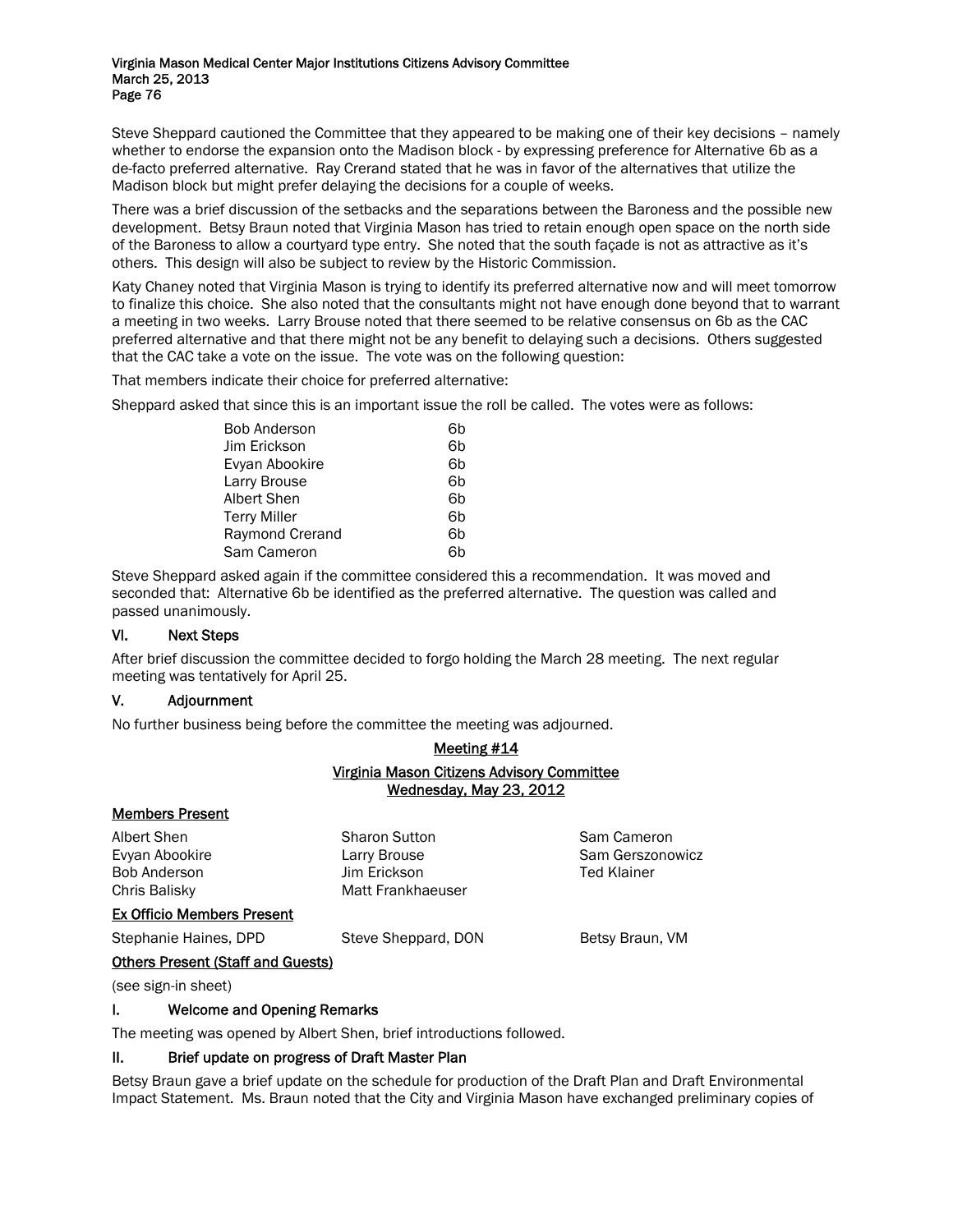their documents and are looking at those to assure that they are properly coordinated. The intention is to have drafts in late July with CAC comments due in August.

### III. How other Standing Advisory Committees have used Design Guidelines to review projects

Steve Sheppard was recognized to discuss how various groups have used design guidelines. He noted that in earlier iterations of the process the institutions plans were more detailed and had actual preliminary designs in the plan. More recent iterations dropped this requirement. Starting with the Swedish Medical Center First Hill Campus plan, each institution has produced Design Guidelines that are intended to inform the Standing Advisory Committees as the review specific designs growing out of the approved Master Plans.

The City Council was impressed by this and since then has strongly supported design guidelines as a part of the approved Master Plan. In the case of the Children's Design Guidelines they were also reviewed by the Seattle Design Commission. He noted that over time these guidelines have become very important.

Stephanie Haines stated that once each large project in the Master Plan is ready for the permitting process they will need individual SEPA review. The SEPA review right now is programmatic large scale but as each building comes forward it will have to do a project specific SEPA. Questions were asked about the enforceability of the guidelines since it is a voluntary part of the process. It was suggested later in the meeting that there be some consideration of possibly giving the design guidelines some greater force and even going so far as having them be statutorily enforceable. Virginia Mason staff responded that the intent is that this be a more general document that guides collaborative review.

Steve Sheppard responded that the City now generally adopts the guidelines as a part of the Council Conditions to that plan. In recent cases, Standing Advisory Committee comment on individual projects has been mandated as a Council Condition. Adherence to the provisions of the guidelines or recommendations of the Standing Advisory Committee is voluntary. However, the City takes the Standing Advisory Committee's comments seriously.

# IV. Presentation of Preliminary Draft Design Guidelines

Dennis Haskel was introduced to give a brief introduction to the Draft Design Guidelines. Mr. Haskel stated that it is hoped that this will give the CAC an opportunity to offer member's initial perceptions. He further stated that since members have had copies of the draft to review, that rather than go over the details he would simply reference the area and then ask for members comments.

Editor's note: In many cases there were no substantive comments to a specific section. In these cases they are not referenced in these meeting notes and only those sections where comments were offered are included below.

Concerning Context (Overall Introduction) – Sharon Sutton restated her interest in pedestrian concerns; respect the views of nearby residents. She stated that there is a need to take the views from adjoining apartments and from a distance. Greater attention should be given to the experience of neighbors in the highrise buildings.

Concerning Neighborhood Context – Sam Gerszonowicz stated that he strongly endorsed the call for greater attention to green streets in the neighborhood and pedestrian pass-throughs going from north to south. He noted that the route along Terry is very convenient for pedestrians; however, there is no similar east west connection. This should be addressed.

Sharon Sutton noted that most neighborhood design guidelines often talk about the scale of retail and its location. She suggested more detail concerning this in these guidelines. Betsy Braun responded that Virginia Mason recognizes a concern regarding the texture (size) of uses, but is not yet ready to preclude the idea that the retail might be a bigger footprint. There has been a desire for a possible grocery and that limits on the size of retail uses might preclude this. She also noted that this might also affect portions of  $9<sup>th</sup>$  Avenue where Virginia Mason might see some smaller retail uses. There was brief further discussion of the desirability for, or likelihood for success of a larger grocery in the immediate area.

Larry Brouse suggested that a size restriction be included in the discussion of sky bridge design. Betsy Braun responded that Virginia Mason has accepted limits on sky bridge size elsewhere and did not believe it needed to be reiterated in this location.

Concerning Campus identity – Bob Anderson noted that there is much to like about the overall document and that he felt that Virginia Mason had done good job of representing a lot of creative ideas.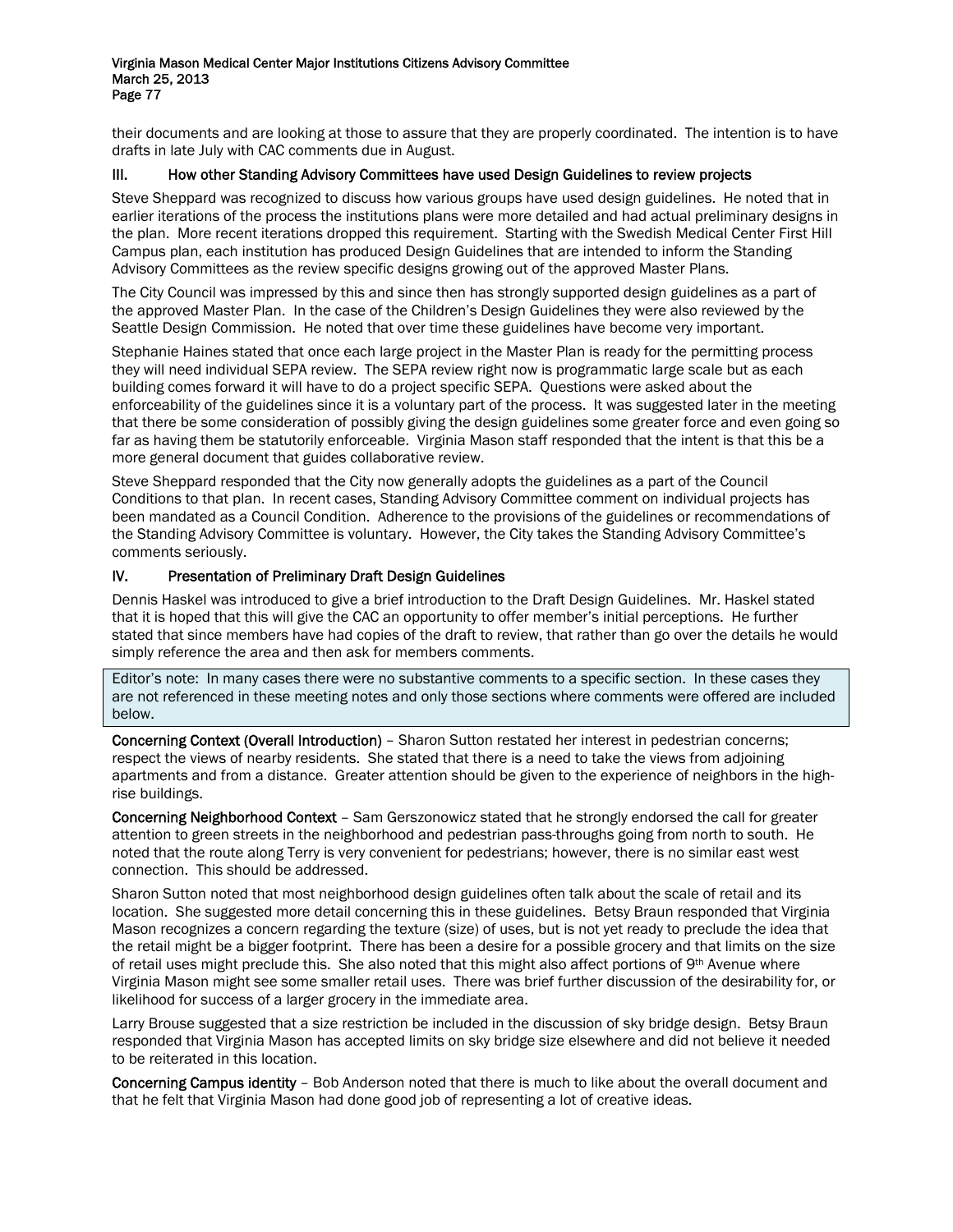Sharon Sutton asked for clarification on overall campus style. Mr. Haskel responded that while there are guidelines for materials etc. there is no intention to mandate any one architectural style. Ms. Sutton suggested that this needed to be made more clear in the final guidelines. She also stated that she understood that there would be some greater recognition that those structures on the edges of campus should be different than those in the interior of campus.

# V. Public Comment

Comments of Elisa Penworthy – Ms. Penworthy noted that she has been a homeowner at the Parkview for 10  $\frac{1}{2}$  years. She stated that there may be possible alternative to a large one story grocery store. That might be workable for this area. She gave some examples. She also suggested that there is a need to minimize the impacts of construction remaining small business.

Comments of Kevin Bliss – Mr. Bliss stated that he resides at the Greensboro. He stated that he was very concerned that Virginia Mason provides sufficient parking. He noted that on page 9 under B it implies that Virginia Mason might limit parking supply. It appears that Virginia Mason is afraid of exceeding demands. However, parking supply is in critically short supply on First Hill. Parking in this neighborhood is hard for both residents and our guests. He noted that it sounds like VM is not anticipating future needs.

Betsy Braun responded for Virginia Mason. She noted that there is a proposal before the City Council to eliminate the minimum parking requirements for Major Institutions in Urban Centers. However, Virginia Mason is not anticipating providing less parking than its demand forecasts would indicate as it could not economically exist without sufficient parking to meet that identified demand.

# VI. Continued Committee Discussion of Design Guidelines

Concerning Walkability – Members expressed their approval of this section. Chris Baliski suggested that in future designs the use of running water and fountains be considered and Evyan Abookire noted that the use of pleasant planting such as the lavender near Swedish.

Concerning Access – Sharon Sutton suggested that there be something about design of both parking entrances and pedestrian drop-offs related to providing greater pedestrian safety. Others agreed. Larry Brouse suggested that pedestrian and vehicular access should be kept as separate as feasible. Jim Erickson gave examples of location that might be looked at for ideas. He offered the following locations: 1) Skyline with the circular driveway with green space in the center, and 2) at the new Polyclinic lot across the street.

Concerning the Public Realm -– Evyan Abookire suggested trying to identify opportunities for quite or contemplative spaces.

Concerning Street – Members offered the following specific comments concerning specific streets:

- 1. Seneca Street from west of  $9<sup>th</sup>$  Avenue to Boren Avenue It is important to save the bus on Seneca as it is important as a way to get downtown to the people in the neighborhood. Take care not to further constrain the flow of traffic on Seneca.
- 2. Boren Avenue from Spring Street to Madison Street Consider not only the streetscape but also the upper levels because of the close location to adjacent buildings; enhance the street landscape. Members referenced the desire to avoid replication of Jones-Pavilion type building at this location.

Members had no significant comments on other street location in this section.

### Concerning Design and Construction

Exterior Finishes and Detailing – members again reiterated that they don't want another façade like Jones Pavilion. In addition members suggested the use of green walls and other features to soften exteriors and that the rooftops be considered a façade.

General Discussion - There was a discussion concerning the relationship of the plans and guidelines to approval by the Virginia Mason hierarchy. It was noted that the Board must eventually approve all designs and that therefore staff has been keeping their management well informed as these documents are developed.

Steve Sheppard suggested that staff look at wording in several places to make sure that design "jargon" is either avoided or defined. Sharon Sutton suggested that staff look at sentence structure to assure that all provisions are action oriented and not presented as weak suggestions.

### VII. Adjournment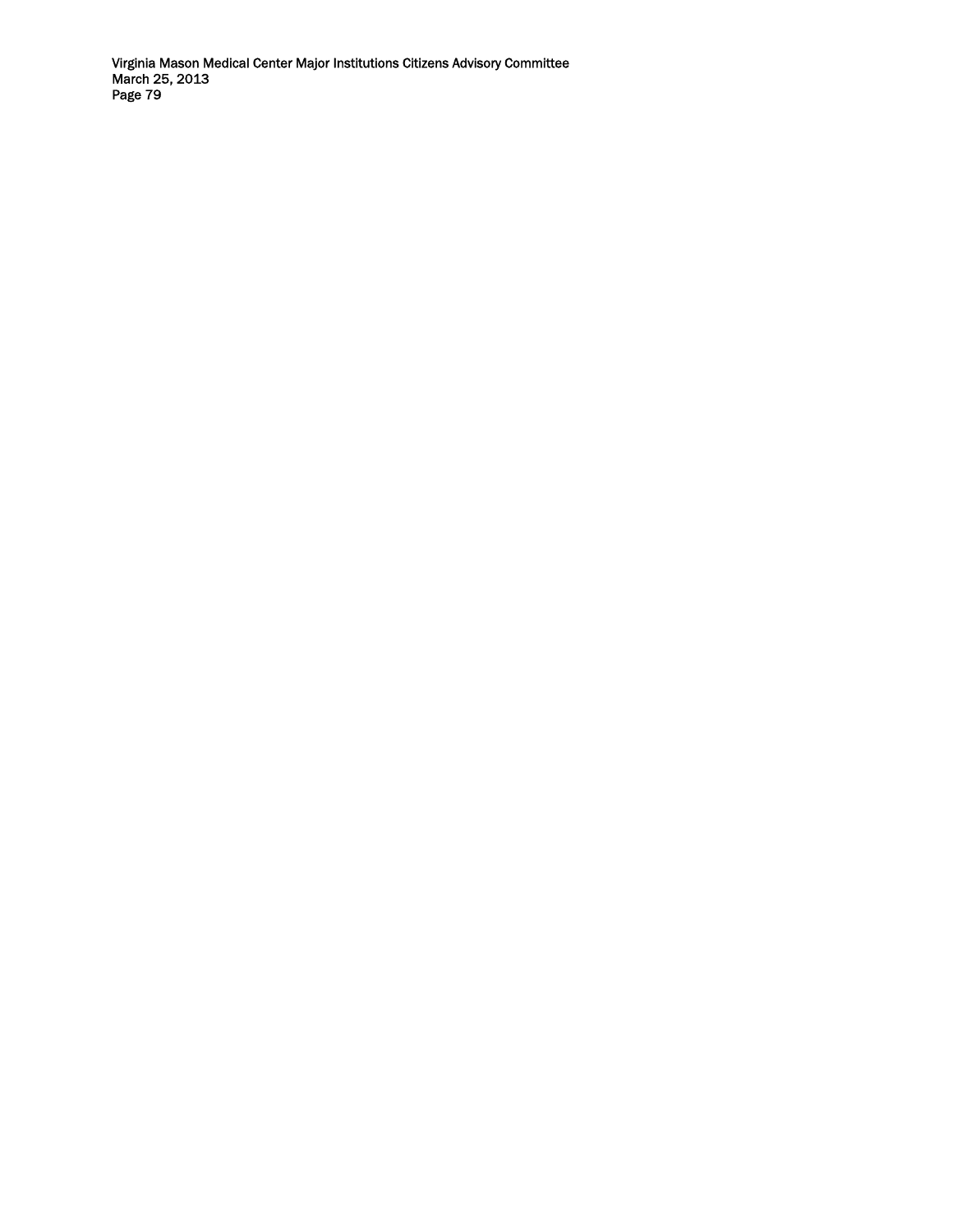## Meeting #15 Virginia Mason Citizens Advisory Committee Wednesday, June 27, 2012

## Members Present

Albert Shen Evyan Abookire Larry Brouse Ted Klainer Tyler Tonkin Tyler Tonkin Ray Crerand Sam Cameron Chris Balisky

Bob Anderson Jim Erickson Sam Gerszonowicz

### Ex Officio Members Present

Stephanie Haines, DPD Steve Sheppard, DON Betsy Braun, VM

# Others Present (Staff and Guests)

(see sign-in sheet)

## I. Welcome and Opening Remarks

The meeting was opened by Albert Shen; brief introductions followed.

### II. Overall EIS

Terry McCann was introduced to give a very broad overview of the Draft EIS. He stated that the format of the document is unchanged from previous drafts and briefly went over the organization of the document.

Mr. McCann then turned his attention to the alternatives being evaluated. He noted that the overall purpose of the effort is to develop a new MIMP for Virginia Mason that meets its identified needs approximately 3 million square feet. He briefly outlined other general changes needed under the various alternatives.

Mr. McCann noted that all of the alternatives evaluated, except the no action alternative, were designed to meet the identified needs of the institution. He briefly went over the various alternatives. Those alternatives were: 1) – Alternative 6b – expansion onto the 1000 Madison block (now the preferred alternative), 2) – Alternative 5a – Expansion within the existing MIO; and 3) No action or no changes from existing plans.

Larry Brouse asked if 6b (preferred alternative) is the same action that the CAC identified as its preferred alternative. Mr. McCann responded in the affirmative. He then briefly reviewed the summary sheets of identified impacts.

### III. Traffic and Transportation Issues

Traffic Generation and Congestion – David Johnson was introduced to give a brief overview of the transportation element of the Draft EIS. Mr. Johnson stated that traffic volumes are always a significant issue in an urban environment. Congestion is often a problem. For this document we look at existing traffic volumes at 33 intersections surrounding the campus during both the am and pm peak hours. The am peak hours being between 7 and 9 am, pm peak hours between 4 and 6 pm. Existing baselines volumes were established and the effects of the master plan development were added to those baselines to develop estimates of impacts from the alternative.

Mr. Johnson noted that since the total square footage of development was similar for both build alternatives, traffic generation was also similar. Both build alternatives generate about 1,000 new am peak hour vehicle trips and about 850 new pm peak hour trips. He noted that the current development on campus generates about 475 vehicle trips during those times so that the new development will generate a significant increase in trips.

The evaluation also considered the affect of known traffic impacts from other new or proposed projects including a number of residential projects in the area including the Seneca Street project, Swedish Hospitals Master Plan, Seattle University's Master Plan, and Polyclinic. All of those are listed in the document with the number of trips each one generates included in the new projections.

Mr. Johnson stated that the projections are a worst case scenario that takes into account full build-out of Virginia Mason as well as the impacts from those projects that are known to be on the horizon. This scenario assumes that transit ridership stays the same, patients get here the same way they do today. Some of these assumptions might change. Transit ridership might increase, or some of the anticipated non-Virginia Mason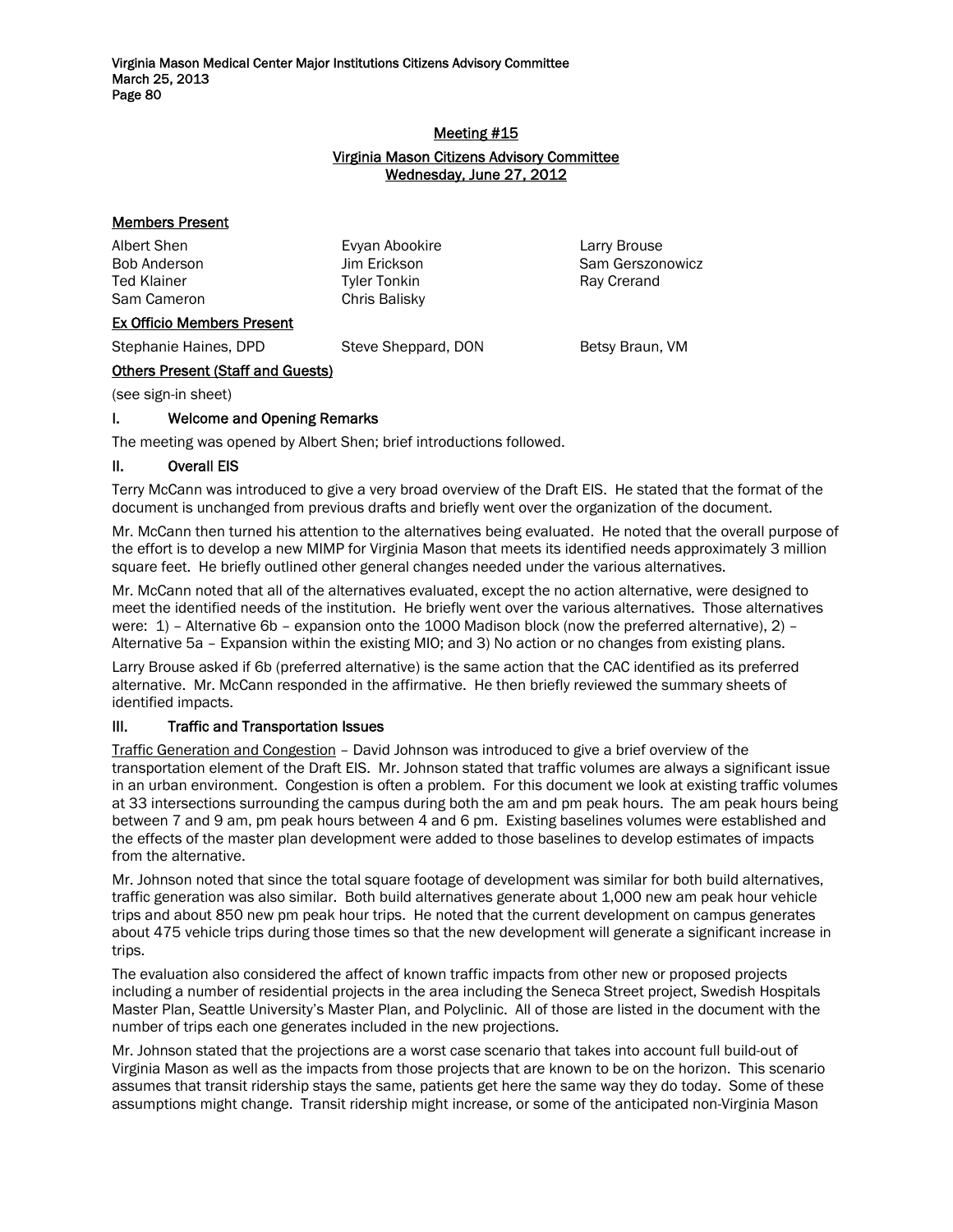projects be delayed or cancelled. If that occurs then the EIS projections might prove high. Still it is prudent to evaluate that worst case.

We used computers to model traffic. That analysis shows that all the 33 intersections analyzed operate at acceptable levels of service for the peak hour according to standards for very dense urban areas. These standards accept high levels of congestion. That would be level of service E on a scale of A through F where A is free flowing very little delay, F is long delays. Level E is considered as acceptable in a dense urban environment during a peak hour. He noted that these high levels of congestion are now accepted because no jurisdiction could afford the infrastructure to maintain lower levels. No one wants to allocate that amount of space to concrete roadways to keep the vehicles moving except maybe some people on the eastside, also by accepting higher levels of congestion as a social behavioral modification strategy you're getting people to change their behavior.

Mr. Johnson noted that the EIS identifies delay time in seconds at each of the 33 intersections that were analyzed as well as identifying the associated level of service rating. Looking at traffic volumes which is always a big issue that we have to work our through main way of addressing traffic volumes is to keep people off the road.

Transportation Management Plan - Mr. Johnson also noted that a Transportation Management Plan (TMP) is an important element helping mitigate the increased traffic. A TMP is a requirement for major institutions. The intent of the TMP is to reduce the single occupant vehicle (SOV) rate for all possible staff. Every two years the hospital is surveyed to determine their travel mode distribution pattern. The most recent survey was done in 2011 and 27% of the staff arrive here by single occupant vehicle. That's extremely good performance as there are always a certain percentage of people that have to drive their car to get to another job, to pick up kids from school, all of these things that require people to own cars and they need that flexibility. The City code requires SOV use be 50% or less. The goal for Virginia Mason is to remain below 30%. He noted that the TMP is being updated as a part of and will become on-going requirements for the life of the Master Plan we're reviewing.

Parking – Mr. Johnson stated that Virginia Mason now has 1,465 parking stalls either on campus or leased within the neighborhood. Based on the forecast of the staffing population and the outpatient a profile of what would be needed to support the institution in the future for parking was developed. A need for 4,000 stalls was identified - an increase of about 2,500 stalls, this is consistent with the Major Institution codes that the City has governing parking per medical institutions. When Virginia Mason goes in for a Master Use Permit they would need through the process of evaluating their status, one of those things would include evaluation of their parking requirements.

The parking would be located below grade with accesses from minor streets. Parking will also be leased from others in the area. Alternative 5a concentrates parking more than 6b. Virginia Mason recognizes that the cost of providing subsidized transit passes is minor compared to the costs to provide parking.

Circulation and Safety - With the development on campus there will be growth in pedestrians on the streets. The capacity of the existing sidewalks is adequate to carry this increase however the current conditions don't necessarily meet current City standards, so as projects come on line part of the improvements will need to be made to accommodate this increase. He noted that these improvements are not the street trees or benches, but instead widening of sidewalks at some locations and particularly looking at the adequacy of pedestrian crossings.

Another element is the movement of trucks, in and out of service areas. An institution of this size has a lot of deliveries. Virginia Mason is looking at consolidating loading so it can minimize the number of truck movements across sidewalks and proposed below-grade tunnels can be used for moving goods between buildings. He also noted that loading for any retail uses on the 1000 Madison block will be provided off street as part of that project. 6B - 1000 Madison site is a fairly large project that will have a significant loading area to serve those retail uses. Betsy Braun noted that retail tenant currently are offered parking right at Virginia Mason lots for a price and that this practice will likely continue for any new retail in the 1000 Madison block.

Vehicle Circulation - The analysis is looking at the potential need for a traffic signal at the intersection of Ninth and Spring and the need for some left turn lanes at some other locations. These will all receive further analysis at a project level. At that time new traffic counts would be made and the situation of assessment closer to the time of impact. Members asked if there was any consideration given to restoring two-way traffic to Spring Street. Mr. Johnson responded that there are many ramifications to that and that it is outside of the scope of this plan.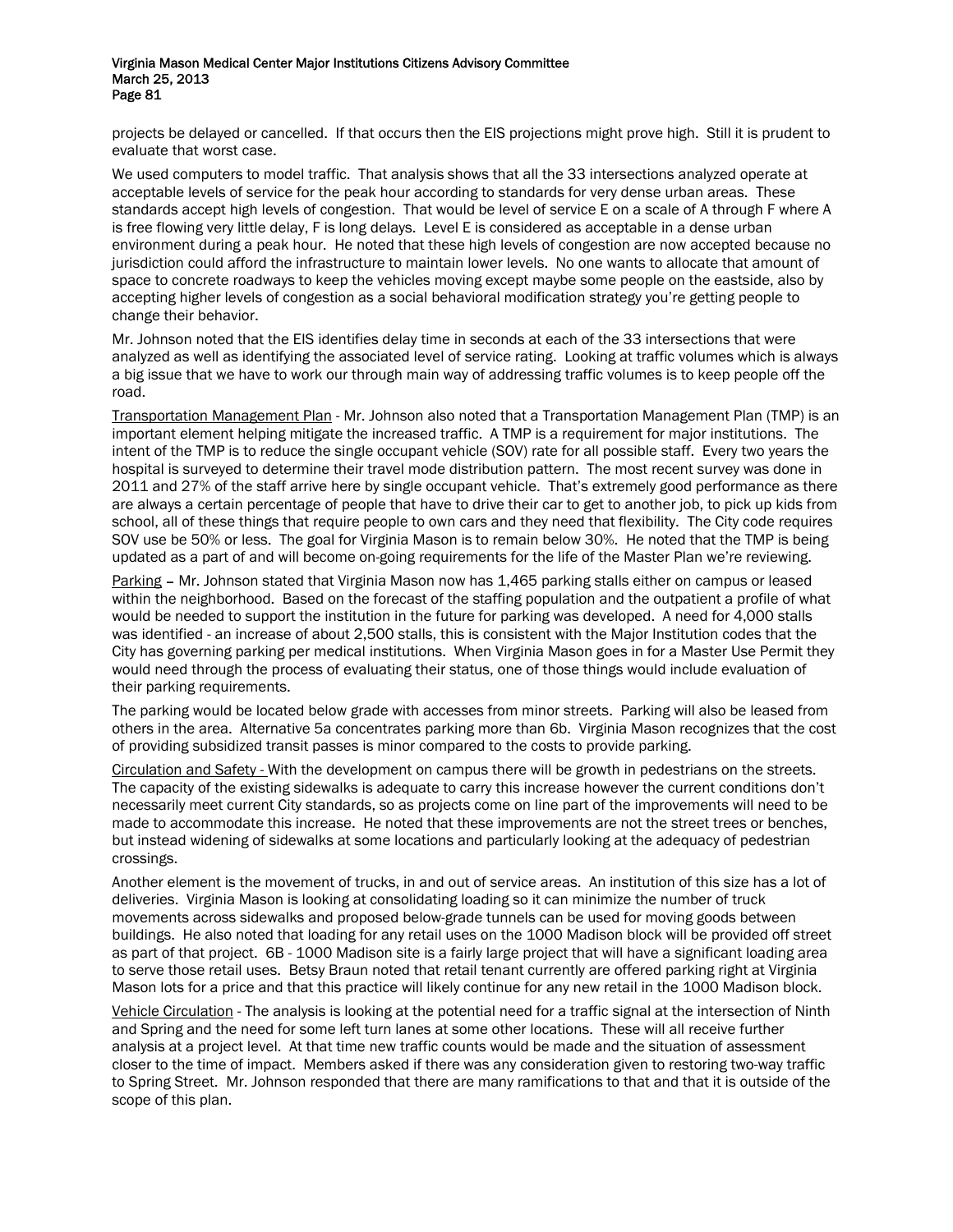Pedestrian Safety – Mr. Johnson noted that the analysis also evaluated this issue and that no specific intersection jumped out as being particular problems. However with current and projected high pedestrian volumes we need to look at improvements to pedestrian facilities, wider sidewalks, curb bulbs, things that would help shorten pedestrian crossing distance.

Mobility Plan - The City has developed a pedestrian, bicycle, and transit master plan that outlines existing conditions, areas for improvement, and how to support transit, bicyclist, and pedestrians over the next 20 years which identifies Madison as a transit corridor. When implemented the Madison corridor would be designed differently somehow. Details are still vague. Development on the 1000 Madison block will have to take this into consideration.

## IV. Committee Comments

Members stated that this appeared to be a very broad analysis and that it would be better if it focused more on impacts and actions with each specific phase of the project. Others noted that there are ongoing concerns regarding emergency vehicles both regarding noise and traffic impacts. This is an issue related to the combination of hospital in the area. Ted Klainer noted that the First Hill Neighborhood Association has discussed this with the ambulance companies and that there are various codes that now require use of sirens and flashing lights. Others agreed that this is a very difficult issue.

## V. Public Comment

No public comments were received.

## VI. Adjournment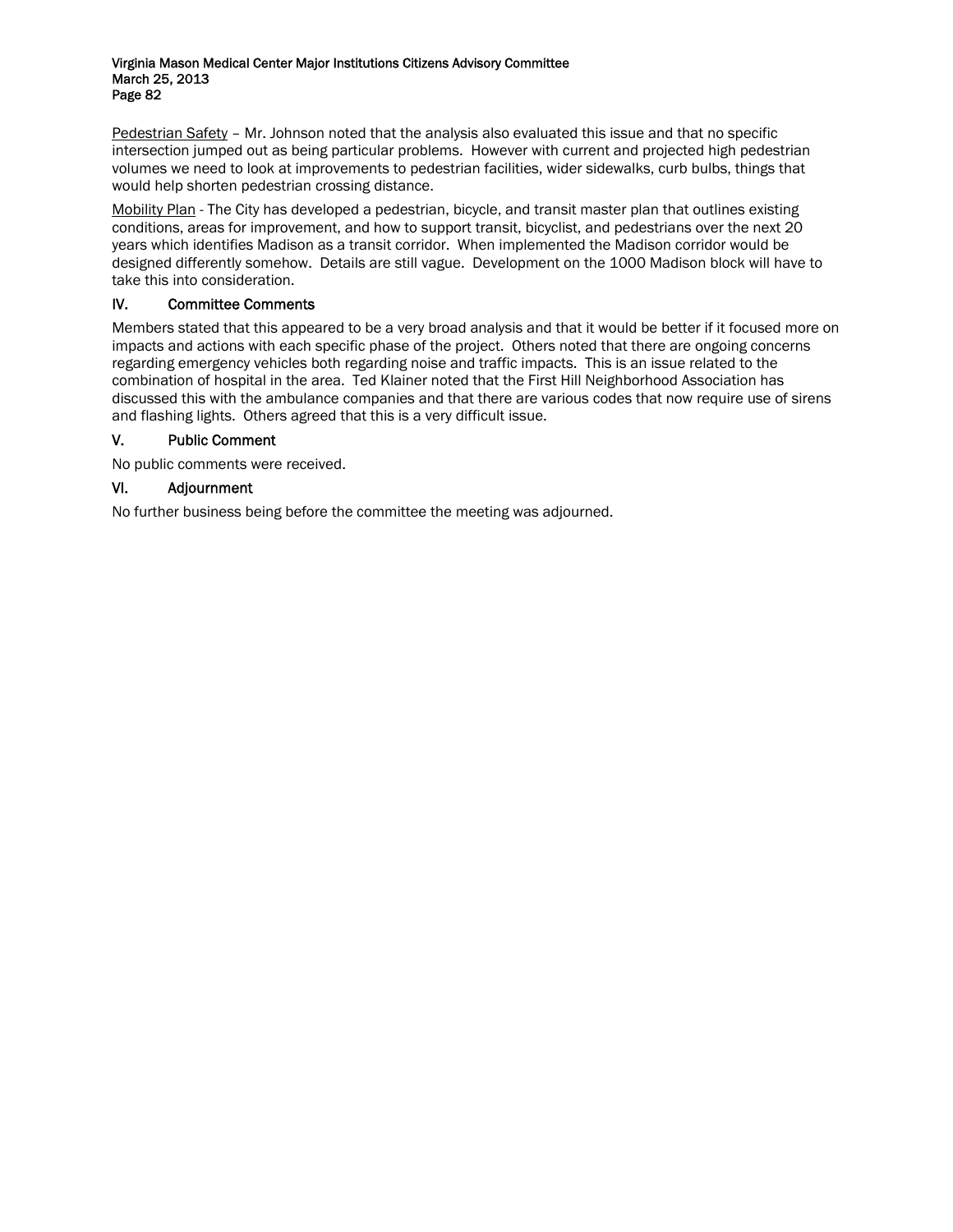## Meeting #16 (Short organizational Meeting) Virginia Mason Citizens Advisory Committee

| <b>Members Present</b>                   |                     |                 |  |  |
|------------------------------------------|---------------------|-----------------|--|--|
| Albert Shen                              | Evyan Abookire      | Jim Erickson    |  |  |
| Larry Brouse                             | Raymond Crerand     |                 |  |  |
| <b>Ex Officio Members Present</b>        |                     |                 |  |  |
| Stephanie Haines, DPD                    | Steve Sheppard, DON | Betsy Braun, VM |  |  |
| <b>Others Present (Staff and Guests)</b> |                     |                 |  |  |
| (see sign-in sheet)                      |                     |                 |  |  |
| <b>Welcome and Opening Remarks</b>       |                     |                 |  |  |

The meeting was opened by Albert Shen. Brief introductions followed.

Mr. Shen stated that the objectives of the meeting are: 1) to determine the process that the Committee will use to develop its comments to the Draft EIS, Draft MIMP and Draft Design Guidelines; and 2) to review and agree on the schedule for that review. Steve Sheppard noted that all three documents are on the Department of Neighborhoods Web Site. He noted that given this limited scope this may be a short meeting.

### II. Schedule

Katy Chaney was introduced to review the Schedule. Ms. Chaney stated that the land use code sets out a period of 42 days, 6 weeks, for the CAC to formulate their comments on all three documents so from July 19 the calculated end will be August 30. The CAC's comments will be due September 4.

The schedule contemplates that there will be three meetings, including this meeting, with subsequent meetings on August 8th and 22nd.

### III. Committee Review Process

Albert Shen opened the meeting to a discussion of the process for review. He stated that he and, the City and Virginia Mason had briefly discussed how to make the review process easier, and avoid the repeated back and forth process that occurred during the review of the preliminary draft documents. He stated that one suggestion was to attempt to get an agreed upon list of comments at the meetings with the e-mail exchanges and to make them concise.

Larry Brouse stated that Virginia Mason appears to have done a relatively good job incorporating the Committees past comments and that further comments may be more specific and limited. He further stated that in his opinion, there does not appear to be major areas that need major reworking.

Steve Sheppard stated that he is starting with the assumption that the CAC continues to support its previous decision to identify Alternative 6b as the preferred alternative and that the CAC will likely recommend adoption of that alternative to the City. He suggested that given that assumption, the greatest attention be given to review of the plan rather than the DEIS to assure that it responds to all of the CAC's previous comments put forward concerning bulk, scale, etc. He suggested that the members actually go through the plan page by page and section by section and identify possible comments rather than split up into any sub-groups, and bring them to our next meeting. He briefly listed issue areas that should be reviewed including the FAR, the number and location of sky bridges and the transportation element. Jim Erickson stated that he has two general areas for review: 1) bus stop locations; and 2) the specifics concerning the plans for retention of retail on the 1000 Madison block, and particularly access and loading provisions for the retail uses. Ray Crerand stated that another issue he will want to discuss is the length of the façades and bulk on specific blocks so we get a sense of just how these buildings will appear. Hopefully no buildings will have a similar presence as Jones Pavilion.

Betsy Braun offered to have the consultant team members present to respond to questions during this process either on the 8<sup>th</sup> or the 22<sup>nd</sup> or both. After a brief discussion the Committee agreed that having the consultant team present would be useful but that no presentation should be scheduled to assure sufficient time to complete the CAC's tasks.

Albert Shen suggested that the Committee identify an order for review of the documents. After brief discussion members agreed to focus efforts on the Draft MIMP and the Draft Design Guidelines for the August 8<sup>th</sup> meeting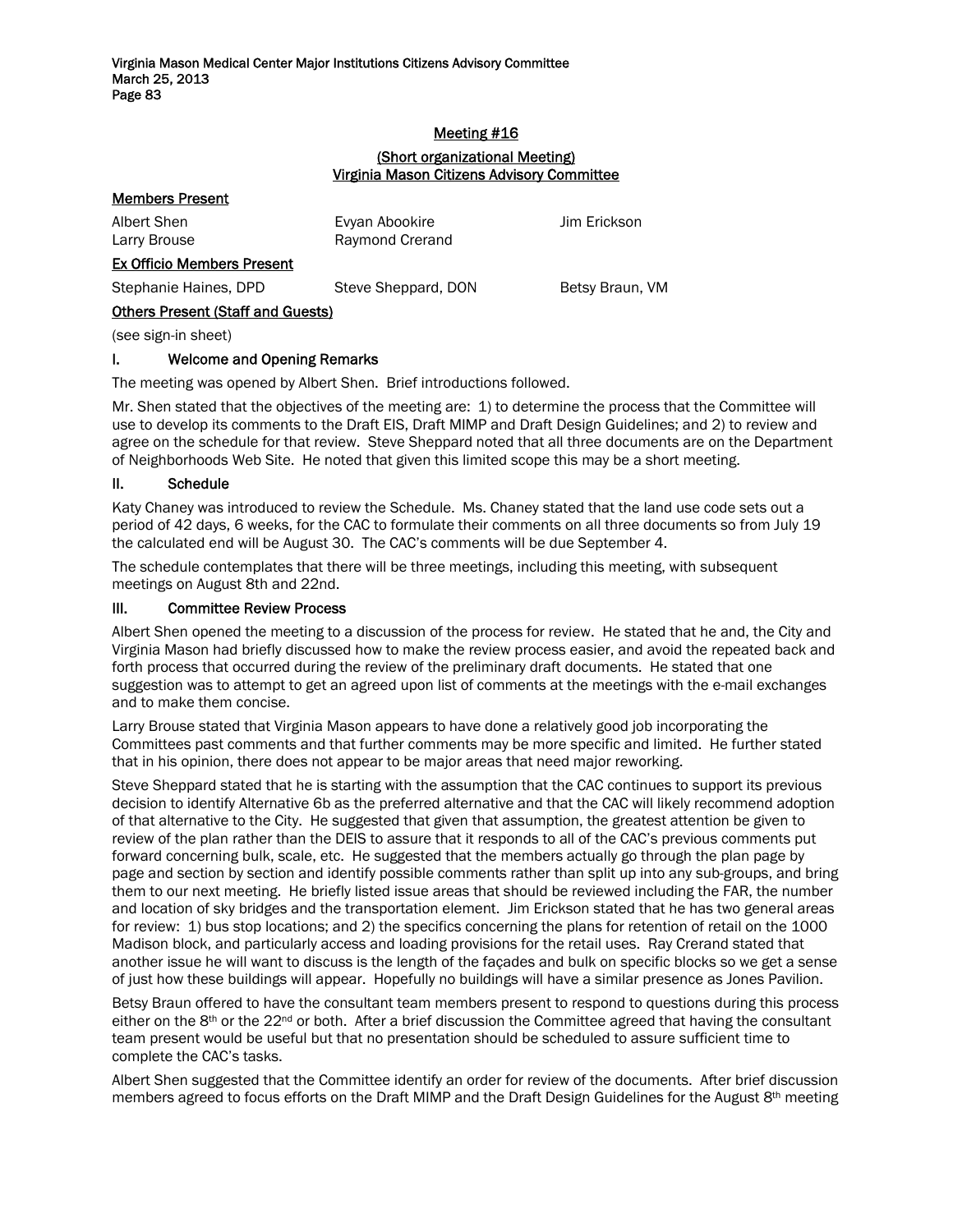and go as late as needed to complete that task, hold the 15<sup>th</sup> open for a follow-up meeting if needed, and then consolidate all of our comments into a draft letter following the public hearing on the 22nd.

## III. Adjournment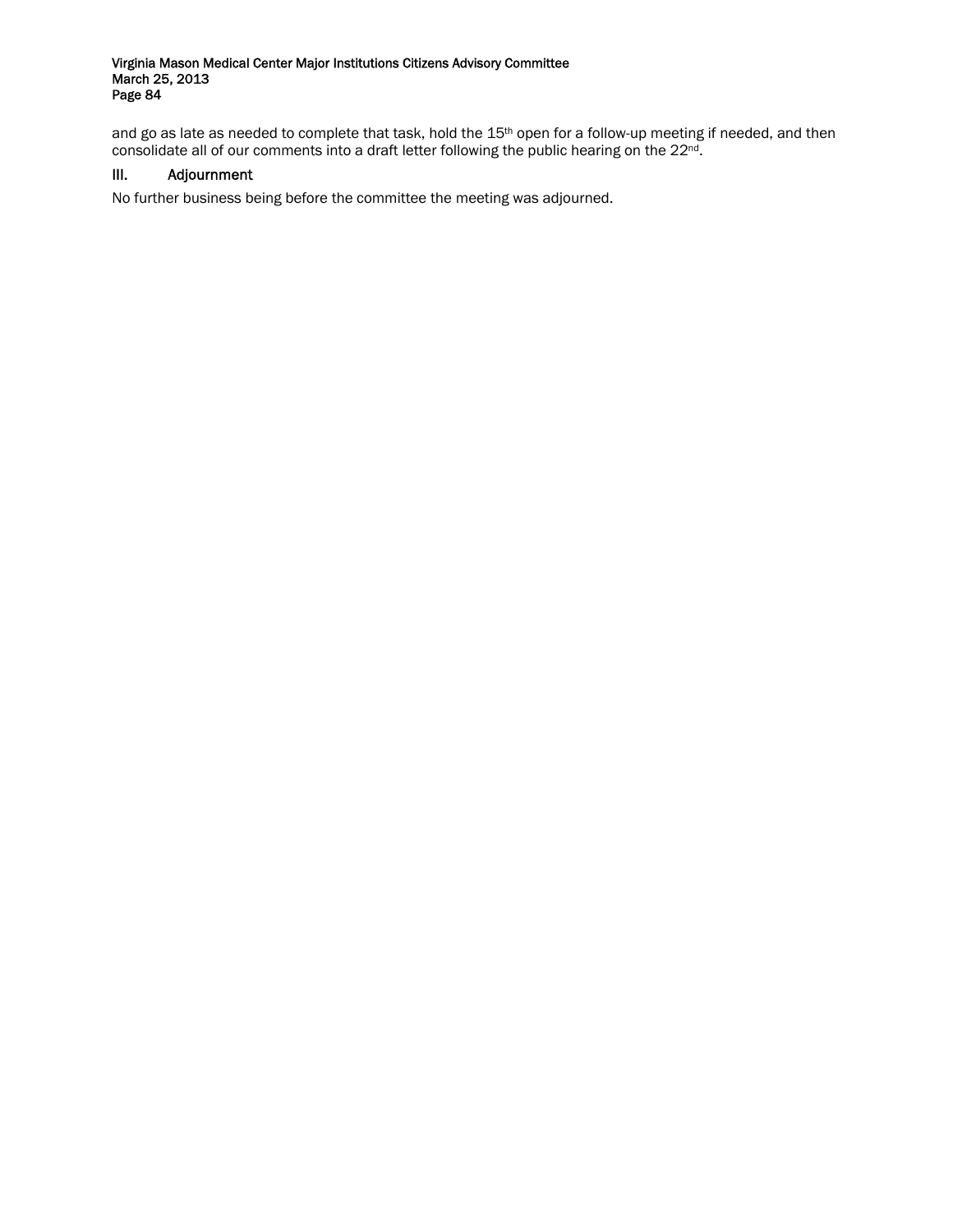## Meeting #17 Virginia Mason Citizens Advisory Committee Wednesday, August 8, 2012

## Members Present

Chris Balisky

Terry Miller Jim Kirkpatrick Jim Erickson

Albert Shen Tyler Tonkin Bob Anderson Larry Brouse **Ray Creand** Evyan Abookire **Ray Creand** 

# Ex Officio Members Present

Steve Sheppard, DON Stephanie Haines, DPD Betsy Braun, VM

# Others Present (Staff and Guests)

(see sign-in sheet)

# I. Welcome and Opening Remarks

The meeting was opened by Albert Shen, brief introductions followed. He stated that the purpose of the meeting is to go over the comments for the Draft Design Guidelines and the Draft Master Plan to be submitted by the Committee. He thanked Katy Chaney for putting together a matrix to help guide the Committee's deliberation. He stated that the hope is to get through the two documents tonight and that we'll do as much as possible but hope to get through the bulk of it.

Mr. Shen asked if there were major comments concerning the Design Guidelines. He stated that it was his opinion that there were relatively few comments to the Guidelines and that if others agreed, then he would suggest giving over most of the meeting to comments to the plan itself. Members agreed and a decision was made to focus on the plan first.

# II. Draft Master Plan Comments

The CAC then proceeded to go over issues on the Review Matrix. Comments are recorded here in table form. In order to keep these notes as brief as possible, where there were no substantive comments to a VM proposal that item in the review matrix is not included here. Both comments and responses during discussion of the comments are included in the third column.

|                | <b>MIMP Section</b>                                           | Virginia Mason Proposal                                                                                                                                             | <b>CAC Comments and VM Responses/Discussion</b>                                                                                                                                            |
|----------------|---------------------------------------------------------------|---------------------------------------------------------------------------------------------------------------------------------------------------------------------|--------------------------------------------------------------------------------------------------------------------------------------------------------------------------------------------|
|                | C. Development<br><b>Standards</b>                            |                                                                                                                                                                     |                                                                                                                                                                                            |
|                |                                                               | Introduction                                                                                                                                                        | Concerns raised about the "dynamic, vibrant"<br>(delete) neighborhood. Unique, Busy - rephrase.<br>Vibrant = Fremont, and not First Hill. Diverse and<br>evolving is OK. Interesting - OK. |
|                |                                                               |                                                                                                                                                                     | Page 5 - Awkward ways - rephrase.                                                                                                                                                          |
|                |                                                               |                                                                                                                                                                     | Page 5 - neighborhood ranges in scale - qualify<br>"fewer" as houses on First Hill. There are few<br>that are still single family houses.                                                  |
| $\mathbf{1}$ . | Structure<br>Setbacks (page<br>30 and pages 32<br>through 41) | Virginia Mason is proposing to meet or<br>exceed the setback requirements of the<br>underlying zoning - see Tables 5 - 12 and<br>Figures 10 - 17 of the Draft MIMP. | Concerns were raised about the setbacks on the<br>9th Avenue parking garage proposed building<br>being too close to the Royal Manor and buildings<br>to the west.                          |
|                |                                                               | Along most street frontages, VM is                                                                                                                                  | There are buildings that exceed the setback                                                                                                                                                |

# DRAFT MASTER PLAN (Draft MIMP pages are noted by MIMP Section Number)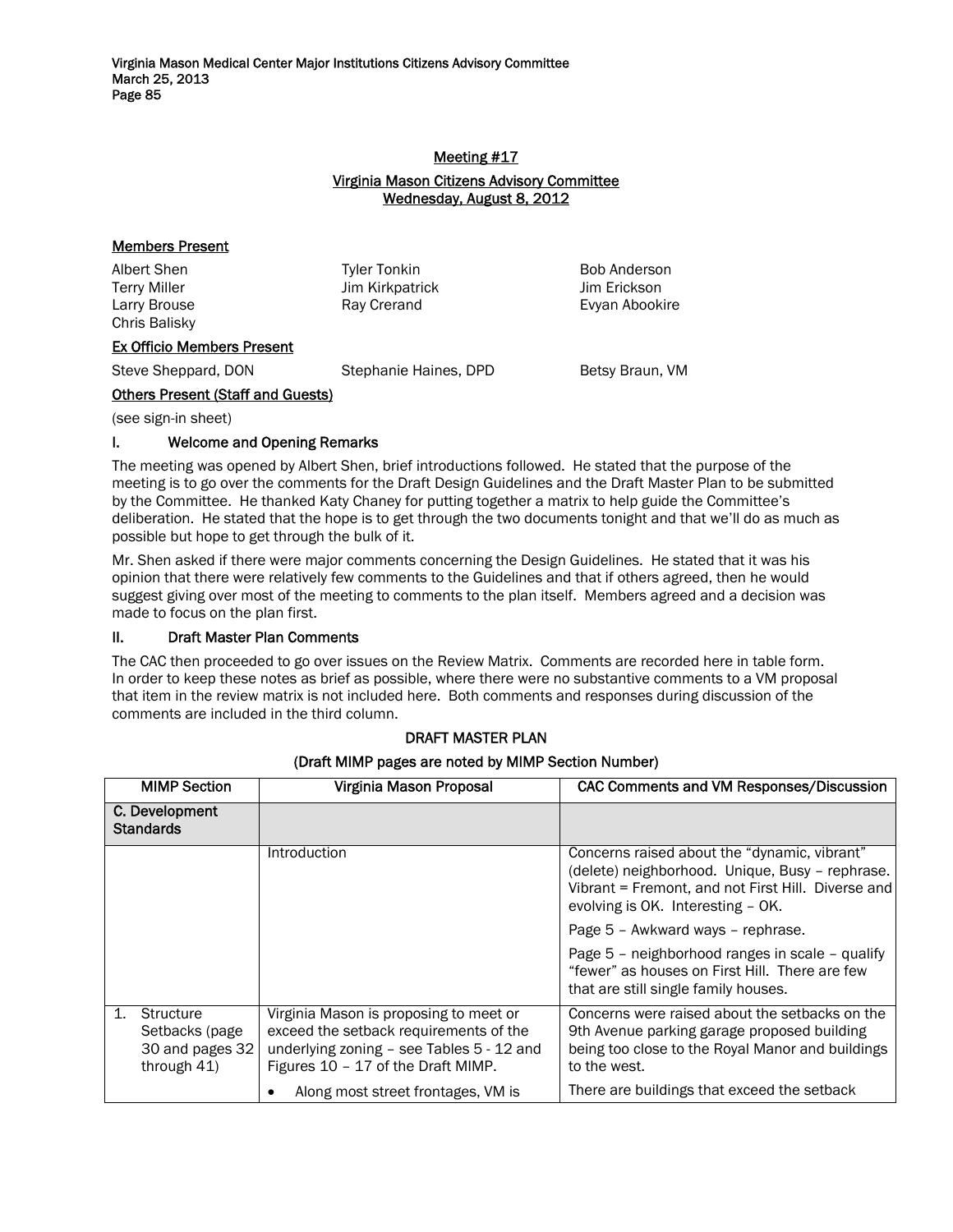| <b>MIMP Section</b>                                            | Virginia Mason Proposal                                                                                                                                                                                                                                                                                                                                                                                                                                                                                                                                                                                                                                                                                                                                             | <b>CAC Comments and VM Responses/Discussion</b>                                                                                                                                                                                                                                                                                                                                                                                                                                                                                                                                                                                                                                                                                   |
|----------------------------------------------------------------|---------------------------------------------------------------------------------------------------------------------------------------------------------------------------------------------------------------------------------------------------------------------------------------------------------------------------------------------------------------------------------------------------------------------------------------------------------------------------------------------------------------------------------------------------------------------------------------------------------------------------------------------------------------------------------------------------------------------------------------------------------------------|-----------------------------------------------------------------------------------------------------------------------------------------------------------------------------------------------------------------------------------------------------------------------------------------------------------------------------------------------------------------------------------------------------------------------------------------------------------------------------------------------------------------------------------------------------------------------------------------------------------------------------------------------------------------------------------------------------------------------------------|
|                                                                | proposing to set buildings back 7 -10<br>feet from the property line for the first<br>45' of elevation; and an additional 10<br>feet above that height - setbacks above<br>45 feet would be twice what would<br>otherwise be required of residential<br>development<br>Along Madison, VM is proposing to set<br>٠<br>the building back 10 feet from the<br>property line; and an additional 30 feet<br>(for a total of 40 feet in setback) for<br>portions of the building above 45 feet in<br>elevation<br>Greater setbacks are proposed for<br>potions of the center hospital block (see<br>Tables 9, 10, and 11 on pages 37 - 39)                                                                                                                                | requirements.                                                                                                                                                                                                                                                                                                                                                                                                                                                                                                                                                                                                                                                                                                                     |
| Width and Floor<br>2.<br>Size Limits (page<br>31)              | Virginia Mason is requesting a modification<br>to the provisions of the HR zone that limit<br>building façade widths and floor size to<br>allow efficient design and operation of major<br>medical development:<br>Elimination of the maximum façade<br>width of 110 feet for portions of<br>structures above 45 feet in elevation<br>Elimination of the provision that the<br>٠<br>average gross floor area of all stories<br>above 45 feet in height not exceed<br>10,000 square feet<br>Elimination of building separation<br>requirements specified in 23.45.518<br>where two or more structures are<br>located on the same lot (a 30'<br>separation is required for portions of<br>buildings between 45' - 160' and a 40'<br>separation is required above 160' | Page 61 - nursing floor requiring 22,000 SF - if a<br>top floor needs to be this big, it affects the<br>massing more than a lower floor. Are there going<br>to be more or less nursing floors above certain<br>heights, or are there opportunities to increase<br>setbacks as the buildings go up?<br>The 1000 Madison block's upper floors would be<br>inpatient bed floors, as well as potentially a future<br>replacement hospital bed tower on the existing<br>East Hospital site.<br>Stephanie Haines noted that the MIMP is not<br>proposing a maximum floor area, only setbacks.                                                                                                                                           |
| Exemptions from<br>З.<br>Gross Floor Area<br>$(pages 44 - 45)$ | Consistent with other Major Institution<br>MIMPs, SMC 23.86.007 and SMC<br>23.45.510, VM is requesting the following<br>spaces be exempt from the calculation of<br>gross floor area:<br>Above and below-grade parking<br>٠<br>Rooftop mechanical space/penthouses<br>$\bullet$<br>Interstitial space that is not occupiable<br>$\bullet$<br>(mechanical floors/levels)<br>An allowance for mechanical equipment<br>$\bullet$<br>in any structure over 85 feet in height of<br>3.5% of the gross floor area that is not<br>otherwise exempt under SMC<br>23.45.510E<br>Below-grade space<br>٠<br>Ground floor commercial space meeting<br>$\bullet$<br>requirements of 23.45.532 with a                                                                             | It is customary in the land use code to count<br>mechanical areas for commercial properties, but<br>Major Institution Master Plans typically do not<br>count them.<br>The other bullets to the left are common to MIMP<br>calculations, but not always. The wording is<br>slightly different.<br>The 240' height limit does include the<br>mechanical penthouses in their limits.<br>Page 8 - consider asking that mechanical<br>penthouses and rooftop equipment MUST be<br>shielded instead of "can" be shielded. Also,<br>consider adding shielding for noise so mechanical<br>equipment is not adversely affecting neighbors.<br>The "other similar spaces" bullet may need<br>clarification on what the definitions of these |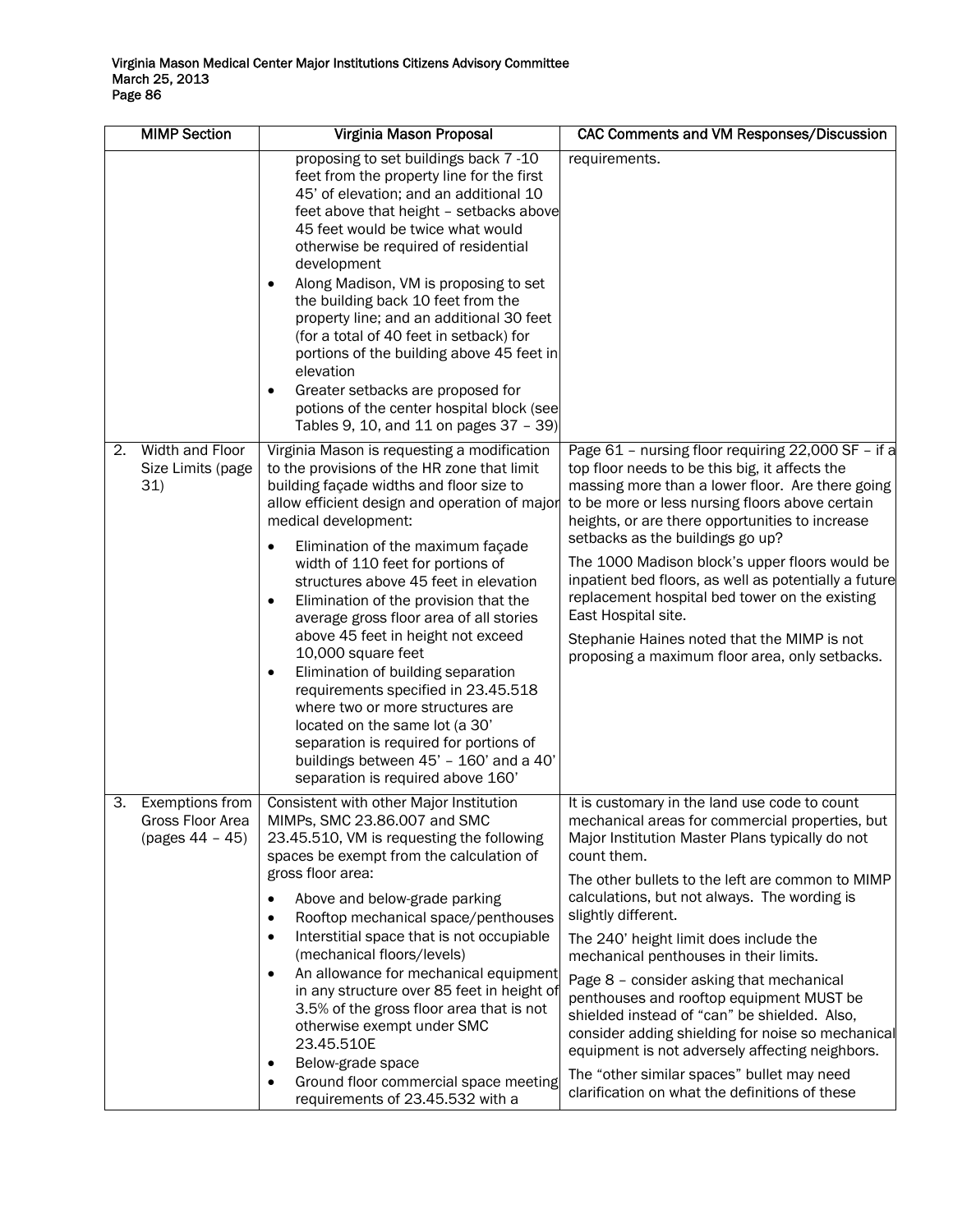|    | <b>MIMP Section</b>                                                            | Virginia Mason Proposal                                                                                                                                                                                                                                                                                                                                                                                                                                                                                                                                                                                                                                                                                                                              | CAC Comments and VM Responses/Discussion                                                                                                                                                                                                                                                                                                                                                                                                                                                                                                                                                                       |
|----|--------------------------------------------------------------------------------|------------------------------------------------------------------------------------------------------------------------------------------------------------------------------------------------------------------------------------------------------------------------------------------------------------------------------------------------------------------------------------------------------------------------------------------------------------------------------------------------------------------------------------------------------------------------------------------------------------------------------------------------------------------------------------------------------------------------------------------------------|----------------------------------------------------------------------------------------------------------------------------------------------------------------------------------------------------------------------------------------------------------------------------------------------------------------------------------------------------------------------------------------------------------------------------------------------------------------------------------------------------------------------------------------------------------------------------------------------------------------|
|    |                                                                                | minimum height of 13 feet and a<br>minimum depth of 15 feet.<br>Sky bridge and tunnel circulation space<br>within the public right-of-way<br>Other similar spaces not directly used<br>and/or occupied by the principal<br>medical use                                                                                                                                                                                                                                                                                                                                                                                                                                                                                                               | spaces are.<br>Since the code requires commercial on 1000<br>Madison, it is consistent with the underlying<br>zoning.                                                                                                                                                                                                                                                                                                                                                                                                                                                                                          |
| 4. | Existing and<br>Proposed Lot<br>Coverage (page<br>45)                          | The underlying zoning does not regulate lot<br>coverage. The setbacks and open space<br>proposed in the MIMP define the maximum<br>building envelope that can be built on any<br>site and therefore the lot coverage.<br>The prior MIMP required a minimum of<br>1% of the campus be set aside as open<br>space (3,081 square feet).<br>The existing campus lot coverage is<br>$\bullet$<br>approximately 98% with approximately<br>1.9% of the campus in open space.<br>Virginia Mason is proposing that a<br>$\bullet$<br>minimum of 4% of the campus be<br>provided as dedicated open space,<br>resulting in a lot coverage of 96%.                                                                                                               | From the perspective of the public, the gain in<br>area is good. The public owns the alley on the<br>1000 Madison block. How is this calculated into<br>the total? Is the public winning or losing?<br>The vacation of the alley will need to go to the<br>Council as a separate action. Determination of<br>mitigation for it will need to go to the Council<br>separately as a new public benefits package<br>beyond this Master Plan's public benefits. They<br>have not been identified yet.<br>Please add language that the open space does<br>not include the alley mitigation. No "double-<br>dipping". |
| 5. | <b>Street-Level Uses</b><br>and Façades in<br>NC Zone (pages<br>45 and 46)     | VM is proposing to expand the MIO to<br>include the 1000 Madison block. The south<br>half of the block is zoned Neighborhood<br>Commercial 3 (NC-3). The Madison street<br>frontage and the portions of Boren and Terry<br>Avenues within the NC-zoning are<br>designated pedestrian streets. VM is<br>proposing to comply with the requirements<br>of the underlying zoning for street level:<br>One or more of the following uses would<br>$\bullet$<br>be located along 80% of the street-level<br>street-facing façades: medical services<br>such as optical, eating and drinking<br>establishments, retail sales and<br>services (could include grocery), indoor<br>sports and recreation, or perhaps<br>lodging uses or additional open space. | This list includes a lot of functions - are there<br>functions that are there today that are not<br>allowed in the future?<br>The underlying zone identifies the uses that are<br>permitted. These could change in the future. VM<br>would be limited to the uses designated in the<br>future for this zone. We can strengthen the<br>language to link uses to the underlying NC<br>designation.                                                                                                                                                                                                               |
| 6. | Existing and<br>Proposed<br>Landscaping and<br>Open Space<br>$(pages 46 - 50)$ | VM is proposing:<br>Existing and proposed landscaping<br>within the VM boundaries as shown on<br>Figure 20 on page 47 of the Draft MIMP<br>A minimum of 4% of the campus in<br>$\bullet$<br>dedicated public open space (including<br>landscaped open space) within the VM<br>boundaries (also shown on Figure 20)<br>Existing and proposed public amenities<br>located within or adjacent to street<br>rights-of-way and two pedestrian<br>corridors (along 9th Avenue, and up                                                                                                                                                                                                                                                                      | Page 47, figure 20 - future open space - is the<br>area shown the entire area, or a portion of it?<br>The graphics are unclear - please clarify the<br>graphics.<br>Bob Anderson again emphasized that the priority<br>should be to extend Freeway Park up the hill and<br>focus the open space on that corner.<br>The existing Lindeman Plaza may go away<br>depending on the configuration of the future<br>building. This space would be replaced<br>elsewhere, and is within the 10,000 SF net. The<br>relationship between the existing space and the                                                     |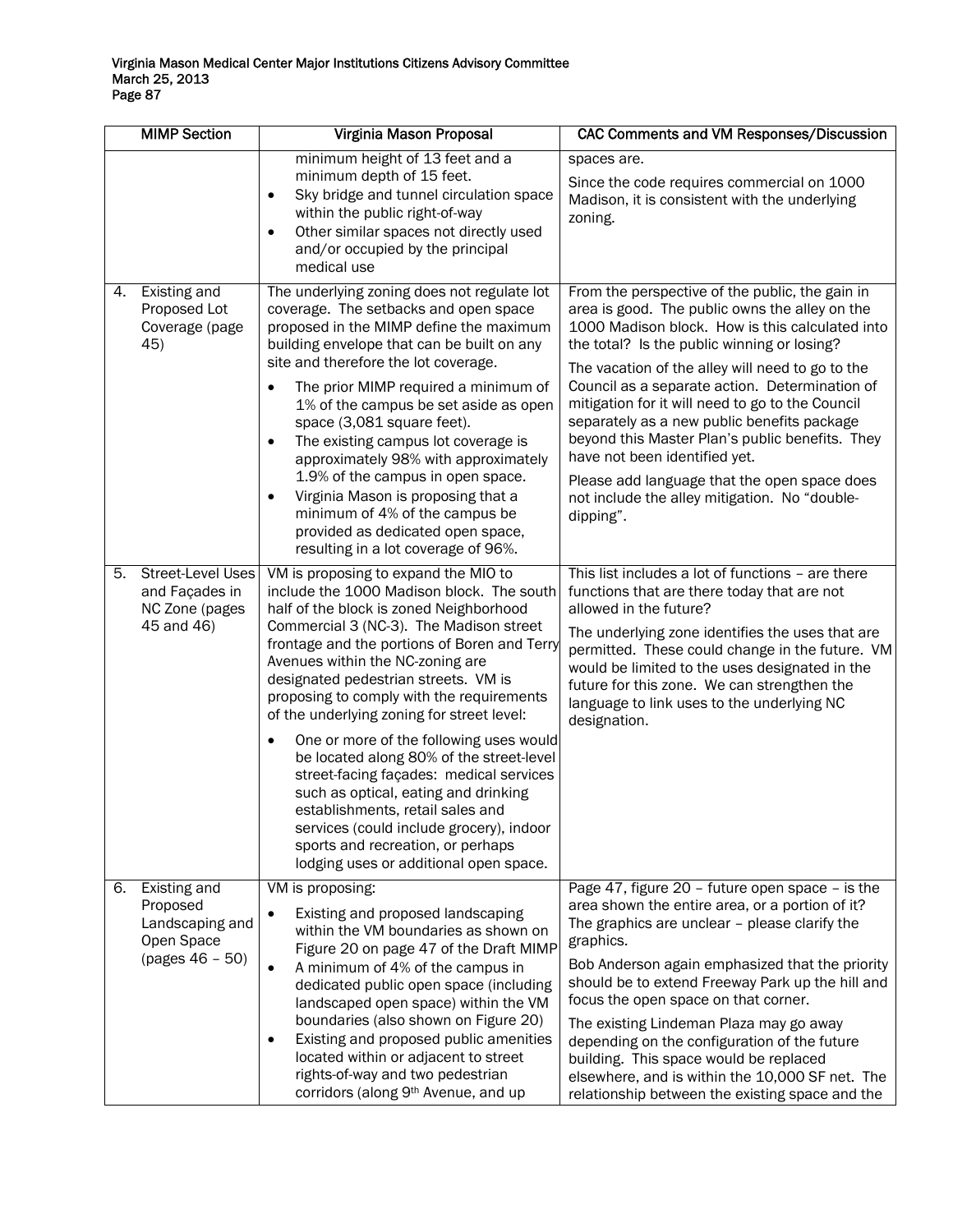|    | <b>MIMP Section</b>                                           | Virginia Mason Proposal                                                                                                                                                                                                                                                                                                                                                                                                                                                                                                                                                                                                                                                                                                                                                                                                                                                                                                                                                                                                                                                                                                    | CAC Comments and VM Responses/Discussion                                                                                                                                                                                                                                                                                                                                                                                                                                                                                                                                                        |
|----|---------------------------------------------------------------|----------------------------------------------------------------------------------------------------------------------------------------------------------------------------------------------------------------------------------------------------------------------------------------------------------------------------------------------------------------------------------------------------------------------------------------------------------------------------------------------------------------------------------------------------------------------------------------------------------------------------------------------------------------------------------------------------------------------------------------------------------------------------------------------------------------------------------------------------------------------------------------------------------------------------------------------------------------------------------------------------------------------------------------------------------------------------------------------------------------------------|-------------------------------------------------------------------------------------------------------------------------------------------------------------------------------------------------------------------------------------------------------------------------------------------------------------------------------------------------------------------------------------------------------------------------------------------------------------------------------------------------------------------------------------------------------------------------------------------------|
|    |                                                               | University to Terry and then south to<br>Madison). The public amenities would<br>include: street trees, landscaping,<br>pedestrian-oriented lighting, street<br>furniture, special paving, art and<br>wayfinding signage.<br>All open space and public amenity<br>improvements will be designed to<br>accommodate special user needs of<br>physically frail, medically challenged/<br>handicapped, elderly and less mobile<br>populations. Features will seek to<br>reduce barriers and make amenities<br>truly accessible and usable to all.                                                                                                                                                                                                                                                                                                                                                                                                                                                                                                                                                                              | proposed additional space, and their net total<br>area be clarified.<br>We may need to clarify with the MIMP request<br>that this potential relocation not be a major<br>amendment to the Master Plan. This should be<br>specifically called out.<br>Bullet 3 - please add flower baskets to the<br>amenities.                                                                                                                                                                                                                                                                                  |
| 7. | Loading and<br><b>Service Facilities</b><br>(pages 50 - 51)   | SMC 23.54.035 describes the number of<br>required loading berths based on size of<br>facility and type of demand. At a full 3<br>million sf, the Land Use Code would require<br>approximately 22 loading berths of 35 to 55<br>feet in length. The Director of DPD can<br>waive or modify loading berth requirements<br>during specific project reviews when<br>multiple buildings share a central loading<br>facility, loading is proposed to occur on site,<br>and goods can be distributed among<br>buildings without disrupting pedestrian<br>circulation or traffic.<br>VM currently has 4 loading areas (at the<br>hospital on the south side of Seneca,<br>Lindeman Pavilion, Spring Street, and at<br>BRI).<br>VM is proposing that loading berth<br>$\bullet$<br>requirements be determined by DPD<br>with each specific project.<br>New loading docks would not be<br>$\bullet$<br>required until new projects are<br>designed. With each project, an<br>analysis of loading needs would be<br>performed, including potential traffic<br>impacts, and a waiver request made for<br>a specified number of berths. | There is no reference to loading and service<br>facilities for the retail facilities. Please provide<br>specific information on the way that retail<br>facilities would be served. Vacating the alley<br>takes away something that the retailers rely on.<br>Page 72 and 74 notes "while providing loading<br>and delivery access". Also the City will not allow<br>trucks to stop on Madison or Boren.<br>Page 50, last clause of first paragraph: "Unless<br>the requirement is waived or modified". This<br>would occur with each projects' development<br>proposal for a Master Use Permit. |
| 8. | Preservation of<br>Historic<br>Structures (pages<br>$51 - 52$ | The Cassel Crag Apartments, Chasselton<br>Court Apartments, and the Rhododendron<br>Restaurant/Inn at Virginia Mason have been<br>evaluated by the Seattle Landmarks Board<br>and found not to be landmarks.<br>The Landmarks Board made the exterior of<br>the Baroness Apartment Hotel a Seattle                                                                                                                                                                                                                                                                                                                                                                                                                                                                                                                                                                                                                                                                                                                                                                                                                         | Based upon the experience of Harborview Hall,<br>will the historic criteria be valid in 10 years?<br>Betsy outlined the process, and noted that VM is<br>waiting to do specific nominations until the sites<br>are ready to be developed, as the rules may<br>change, and the need to repeat the process is<br>wasteful.                                                                                                                                                                                                                                                                        |
|    |                                                               | Landmark on December 7, 2010. VM is<br>proposing:<br>Comply with the controls imposed on<br>the features and characteristics of the                                                                                                                                                                                                                                                                                                                                                                                                                                                                                                                                                                                                                                                                                                                                                                                                                                                                                                                                                                                        |                                                                                                                                                                                                                                                                                                                                                                                                                                                                                                                                                                                                 |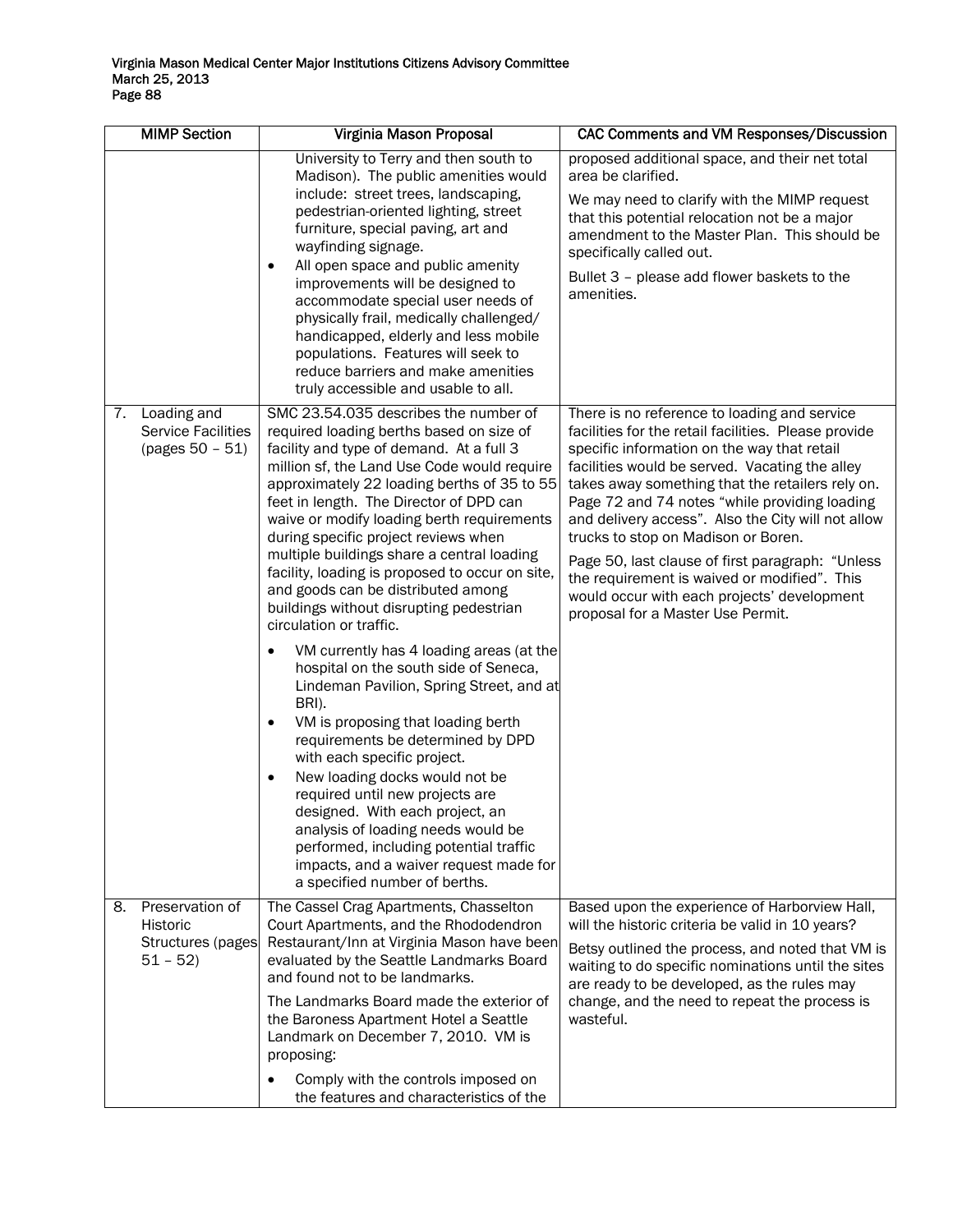| <b>MIMP Section</b>                      | Virginia Mason Proposal                                                                                                                                                                                                                                                                                                                                                                                                                                                                                                                                                                                                                                                                                                                                                                                                                                                                                                                                                                                                                                                                                                                                                                                                                                                                                                                                                                                                                                                                                                                                                                                                                                                                                                                                                         | <b>CAC Comments and VM Responses/Discussion</b>                                                                                                                                                                                                                                                                                                                                                                                                                                                                                                                                                                                                                                                            |
|------------------------------------------|---------------------------------------------------------------------------------------------------------------------------------------------------------------------------------------------------------------------------------------------------------------------------------------------------------------------------------------------------------------------------------------------------------------------------------------------------------------------------------------------------------------------------------------------------------------------------------------------------------------------------------------------------------------------------------------------------------------------------------------------------------------------------------------------------------------------------------------------------------------------------------------------------------------------------------------------------------------------------------------------------------------------------------------------------------------------------------------------------------------------------------------------------------------------------------------------------------------------------------------------------------------------------------------------------------------------------------------------------------------------------------------------------------------------------------------------------------------------------------------------------------------------------------------------------------------------------------------------------------------------------------------------------------------------------------------------------------------------------------------------------------------------------------|------------------------------------------------------------------------------------------------------------------------------------------------------------------------------------------------------------------------------------------------------------------------------------------------------------------------------------------------------------------------------------------------------------------------------------------------------------------------------------------------------------------------------------------------------------------------------------------------------------------------------------------------------------------------------------------------------------|
|                                          | Baroness Hotel.<br>Retain and maintain the historic<br>$\bullet$<br>façades of the Baroness Hotel.<br>Set new development away from the<br>$\bullet$<br>Baroness by a minimum of 20 feet on<br>the east side and 40 feet on the south<br>side.<br>Other buildings would be evaluated at the<br>time of development.                                                                                                                                                                                                                                                                                                                                                                                                                                                                                                                                                                                                                                                                                                                                                                                                                                                                                                                                                                                                                                                                                                                                                                                                                                                                                                                                                                                                                                                             |                                                                                                                                                                                                                                                                                                                                                                                                                                                                                                                                                                                                                                                                                                            |
| <b>View Corridors</b><br>9.<br>(page 53) | From a Land Use Code perspective, there<br>are five considerations that apply to views<br>and they are: impacts on City-designated<br>viewpoints and parks; designated scenic<br>routes; designated downtown view corridors;<br>designated Space Needle viewpoints; and<br>views of historic structures. The locations<br>that pertain to VM's location on First Hill<br>include:<br>Designated viewpoints and parks:<br>$\bullet$<br>views from First Hill Park that provides<br>corridor views along Minor Avenue<br>toward Lake Union (would not be<br>affected by VM development) and<br>corridor views from First Hill Park along<br>University Street of the downtown<br>skyline and Elliott Bay<br>Designated scenic routes: Boren<br>$\bullet$<br>Avenue and Interstate 5. Boren affords<br>views looking north toward Lake Union.<br>Proposed development on 1000<br>Madison would not extend into the<br>Boren Avenue right-of-way, nor would it<br>affect northerly views. I-5's view<br>corridor looks west and south and is<br>west of the VM campus.<br>Designated downtown view corridors:<br>University, Seneca, Spring and Madison<br>Streets. To preserve and enhance<br>westerly views from Boren through the<br>VM campus, VM is proposing to meet or<br>exceed the underlying HR and NC-3<br>building setbacks requirements (see<br>Figures $10 - 17$ and Tables $5 - 12$ of<br>the Draft MIMP).<br>Designated Space Needle viewpoints:<br>٠<br>Of the 10 designated viewpoints; one is<br>located on Capitol Hill. It is Volunteer<br>Park located approximately 1.25 miles<br>north of VM and would not be affected<br>by VM development.<br>Designated landmark structures:<br>٠<br>Baroness Hotel, Sorrento Hotel,<br>Dearborn House and Stimson Green | University Street is designated as a view corridor.<br>How does this relate to the proposed sky bridges?<br>There needs to be some clarification on whether<br>the views east/west on University, Seneca, Spring<br>and Madison are designated. Boren is<br>designated - are the views from Boren to the<br>west specifically designated? Betsy questioned<br>whether the view that was designated was<br>specifically north, or in all directions? Stephanie<br>noted she understood it to be to water views,<br>which would include westerly views from Boren.<br>VM team to clarify.<br>It is VM's intent to keep the sky bridges<br>transparent. One of the views does block the<br>view of the water. |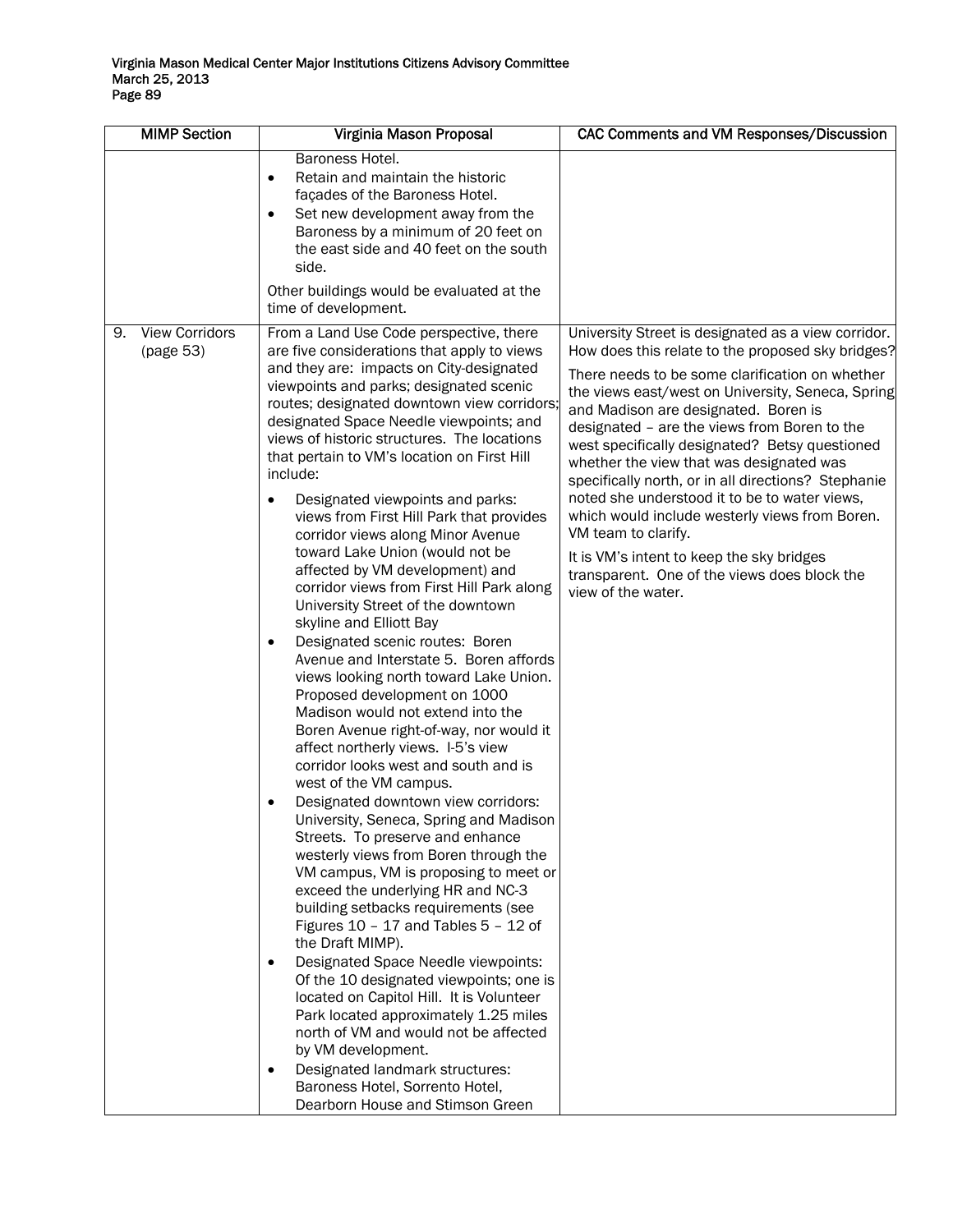| <b>MIMP Section</b>                                                                          | Virginia Mason Proposal                                                                                                                                                                                                                                                                                                                                                                                                                                                                                                                                                                                                                                                                                                                                                                                                                                                                                                                                                                                                                | <b>CAC Comments and VM Responses/Discussion</b>                                                                                                                                                                                                                                                                                                                                                                                                                                                       |
|----------------------------------------------------------------------------------------------|----------------------------------------------------------------------------------------------------------------------------------------------------------------------------------------------------------------------------------------------------------------------------------------------------------------------------------------------------------------------------------------------------------------------------------------------------------------------------------------------------------------------------------------------------------------------------------------------------------------------------------------------------------------------------------------------------------------------------------------------------------------------------------------------------------------------------------------------------------------------------------------------------------------------------------------------------------------------------------------------------------------------------------------|-------------------------------------------------------------------------------------------------------------------------------------------------------------------------------------------------------------------------------------------------------------------------------------------------------------------------------------------------------------------------------------------------------------------------------------------------------------------------------------------------------|
|                                                                                              | Mansion. The Dearborn House and<br>Stimson Green Mansion on located on<br>Minor, east of VM, and views of these<br>building would not be affected by VM<br>development. VM is proposing to set<br>development back from the Baroness<br>Hotel (20 feet on the east and 40 feet<br>on the south) and to set adjacent<br>buildings back from the property line by<br>a minimum of 10 feet with additional<br>setbacks above 45 feet. Street level<br>views of Baroness and the Sorrento<br>Hotel would not be affected; however<br>existing upper-level views of the<br>Baroness and the Sorrento Hotel over<br>the existing one-story development<br>could be affected,<br>The Draft EIS contains an analysis of view<br>impacts in Section 3.6 beginning on page<br>$3.6.1 - 1,$                                                                                                                                                                                                                                                       |                                                                                                                                                                                                                                                                                                                                                                                                                                                                                                       |
| 10. Pedestrian<br><b>Circulation Within</b><br>and Through the<br>Campus (pages<br>$54 - 55$ | VM is proposing:<br>$\bullet$<br>To strengthen existing pedestrian<br>connections at street level through the<br>campus with focus on two pedestrian<br>corridors: along 9th Avenue between<br>the corner of the Pigott Corridor and<br>Madison Street; and from the corner of<br>the Pigott Corridor east on University,<br>south on Terry through the center<br>hospital block to Madison, and north to<br>the corner of Madison and Boren.<br>To offer a combination of amenities for<br>$\bullet$<br>bicyclists including:<br>A minimum of 75 bicycle parking<br>O<br>spaces<br>Bicycle racks at each major<br>O<br>entrance usable by public and staff<br>Locked bicycle cases with weather<br>O<br>protection located in 3 of the<br>parking garages<br>Shower and locker facilities in<br>O<br>multiple locations on campus for<br>staff who commute by bike<br>Support for the VM Bicycle Club to<br>O<br>improve bike storage, security,<br>shower facilities, and benefits for<br>frequent riders and encourage<br>ridership | Today, you can go inside VM's building and go<br>through the building from the 9th Avenue Buck<br>Pavilion, and go up the hill to come out at a<br>higher elevation. Will this possibility be<br>maintained?<br>The various portions of the building are fairly<br>porous and accessible to the public. This access<br>tends to shut down as buildings close their<br>services. VM will maintain this access in<br>alignment with their hours of service, for security<br>reasons and safety reasons. |
| 11. Transit Access<br>(pages 55 - 56)                                                        | VM is served by a variety of transit options<br>including adjacent bus routes, walking<br>distance to the First Hill street car and<br>shuttle service for staff between VM                                                                                                                                                                                                                                                                                                                                                                                                                                                                                                                                                                                                                                                                                                                                                                                                                                                            | What is Virginia Mason's policy on transit<br>interruptions like snow, and other disasters? We<br>are required by our jurisdictions to have disaster<br>planning, and our hotels, and other amenities<br>give us the capacity to keep people on-site. Our                                                                                                                                                                                                                                             |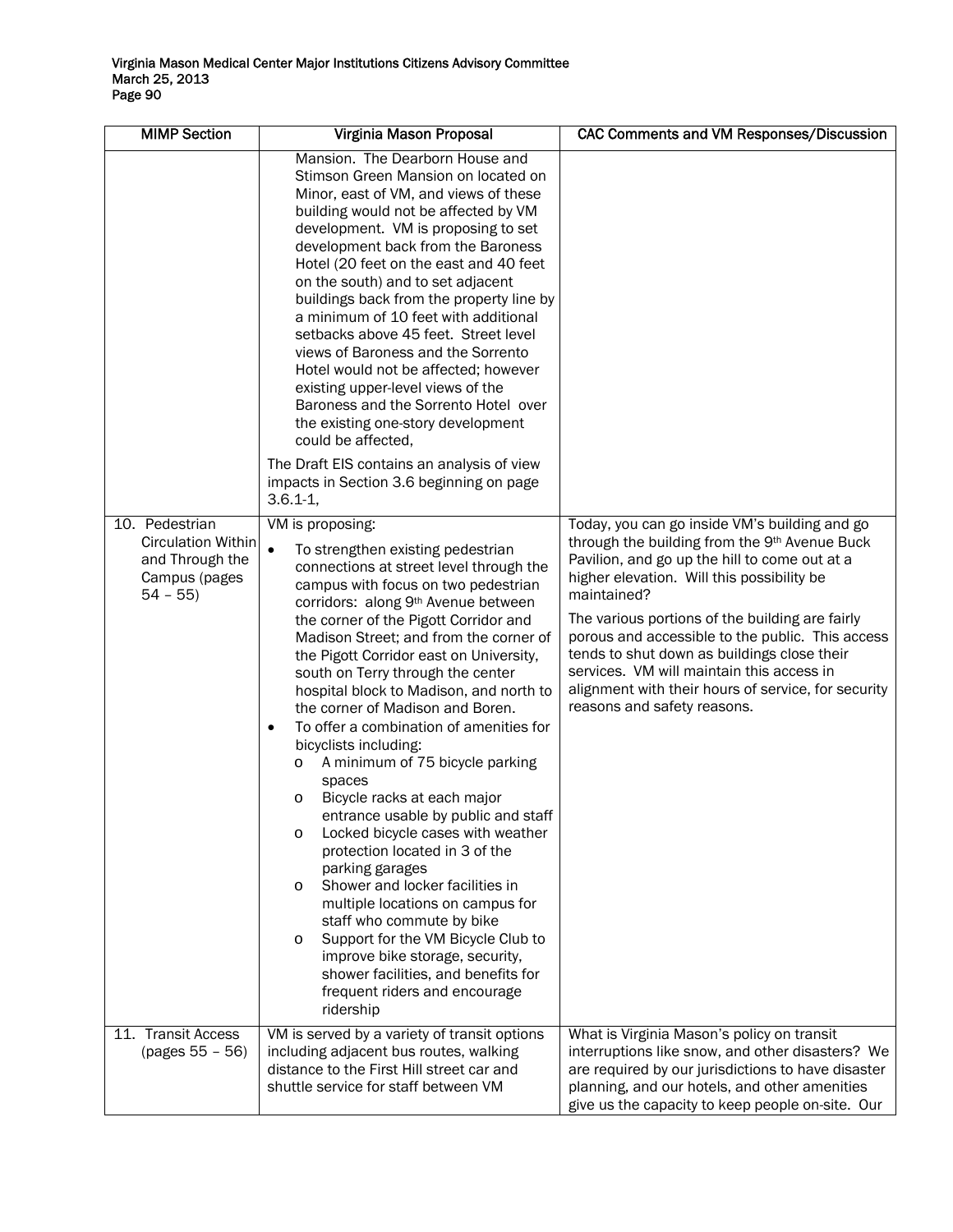|    | <b>MIMP Section</b>                            | Virginia Mason Proposal                                                                                                                                                                                                                                                                             | <b>CAC Comments and VM Responses/Discussion</b>                                                                                                                                                                                                                                                                                                      |
|----|------------------------------------------------|-----------------------------------------------------------------------------------------------------------------------------------------------------------------------------------------------------------------------------------------------------------------------------------------------------|------------------------------------------------------------------------------------------------------------------------------------------------------------------------------------------------------------------------------------------------------------------------------------------------------------------------------------------------------|
|    |                                                | facilities. VM proposes to:<br>Work with Metro Transit to identify ways<br>٠<br>that VM could improve landscaping,<br>lighting, wayfinding or other pedestrian-<br>scale amenities around bus stops.                                                                                                | business continuity people will maintain these<br>services throughout the construction of future<br>buildings.                                                                                                                                                                                                                                       |
|    |                                                |                                                                                                                                                                                                                                                                                                     | One of the reasons we are redeveloping our<br>campus is to improve the ability of the buildings<br>to survive various disasters. VM needs to be<br>ready in the event of a disaster. This should be<br>emphasized in the Master Plan as one of the key<br>reasons to move forward with this work. Some<br>information on the plans would be helpful. |
|    |                                                |                                                                                                                                                                                                                                                                                                     | Some information on access and transit during a<br>disaster may also be helpful.                                                                                                                                                                                                                                                                     |
|    |                                                |                                                                                                                                                                                                                                                                                                     | Page 55 - please clarify what sort of streetcar is<br>meant. Clarified to note that the streetcar on<br>Broadway will connect to the sound transit light<br>rail in the tunnel on First Hill. You can also take<br>the #60 bus to Beacon Hill to get to light rail.                                                                                  |
|    | D. Development<br>Program                      |                                                                                                                                                                                                                                                                                                     |                                                                                                                                                                                                                                                                                                                                                      |
| 1. | <b>MIMP</b><br>Alternatives<br>(pages 59 - 64) | VM evaluated several configurations of how<br>to potentially distribute the area needed for<br>its future growth on the First Hill campus.<br>With input from the CAC, VM is now carrying<br>forward only the preferred option,<br>Alternative 6b in the Draft Master Plan.                         | The maps are meant to depict buildings; they also<br>depict blocks with parking garages and lots.<br>Could we change the color of parking garages and<br>lots to show them separate from buildings?                                                                                                                                                  |
|    |                                                | This option proposes to expand the<br>$\bullet$<br>boundaries to include the 1000<br>Madison block.<br>Alternative 6b includes shifting the<br>$\bullet$<br>development toward Madison,<br>increasing building setbacks, and<br>improving pedestrian-focused<br>streetscapes throughout the campus. |                                                                                                                                                                                                                                                                                                                                                      |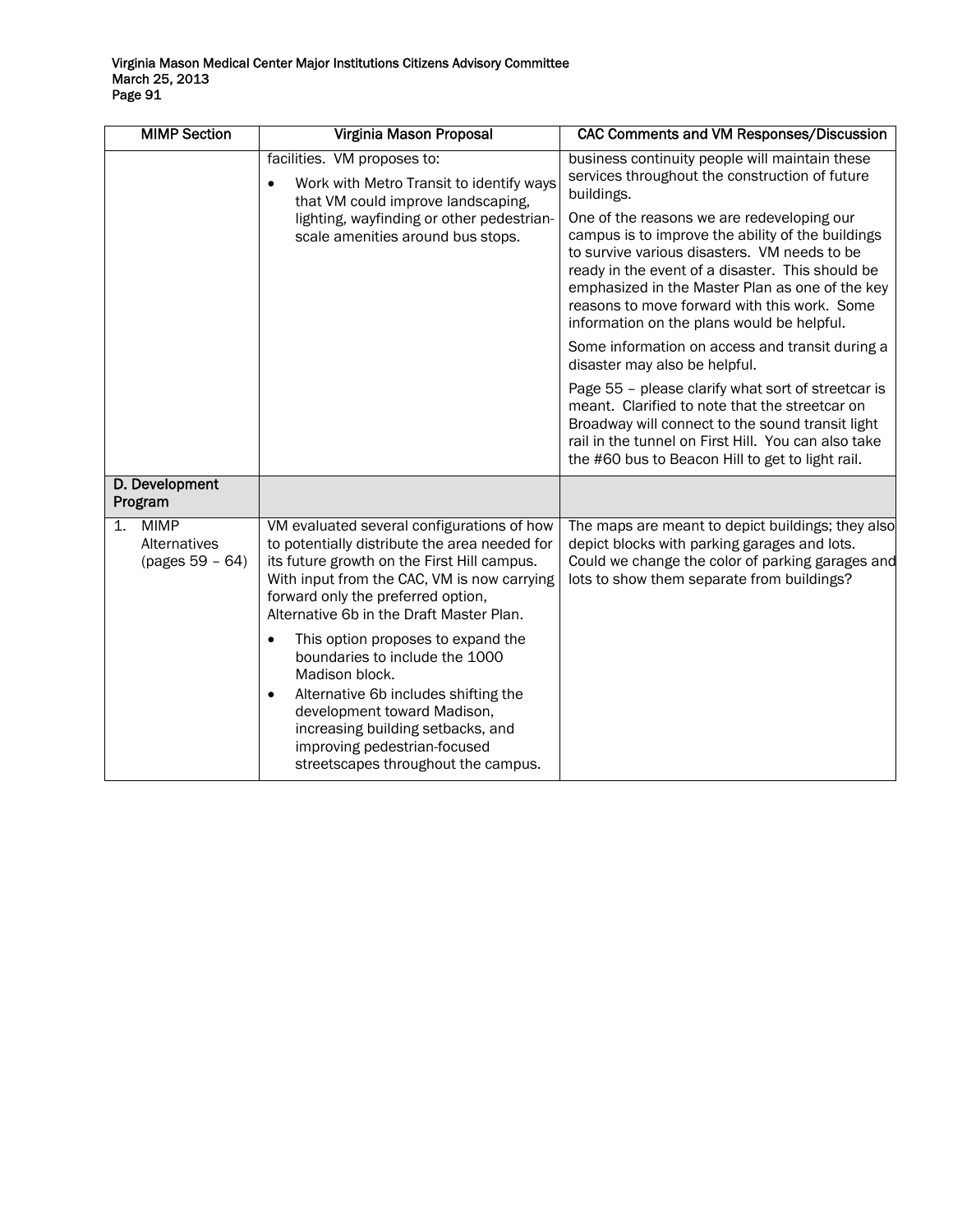|    | <b>MIMP Section</b>                                                            | Virginia Mason Proposal                                                                                                                                                                                                                                                                                                                                                                                                                                                                                                                                                                                                                                                                                                                                                                                                                              | CAC Comments and VM Responses/Discussion                                                                                                                                                                                                                                                                                                                                                                                                                                                                                                                                                                                                                                                                                                                                                                                                                                                                                                                                                                                                                                                                                                                                                                                                                                                                                                                                                                                                                                  |
|----|--------------------------------------------------------------------------------|------------------------------------------------------------------------------------------------------------------------------------------------------------------------------------------------------------------------------------------------------------------------------------------------------------------------------------------------------------------------------------------------------------------------------------------------------------------------------------------------------------------------------------------------------------------------------------------------------------------------------------------------------------------------------------------------------------------------------------------------------------------------------------------------------------------------------------------------------|---------------------------------------------------------------------------------------------------------------------------------------------------------------------------------------------------------------------------------------------------------------------------------------------------------------------------------------------------------------------------------------------------------------------------------------------------------------------------------------------------------------------------------------------------------------------------------------------------------------------------------------------------------------------------------------------------------------------------------------------------------------------------------------------------------------------------------------------------------------------------------------------------------------------------------------------------------------------------------------------------------------------------------------------------------------------------------------------------------------------------------------------------------------------------------------------------------------------------------------------------------------------------------------------------------------------------------------------------------------------------------------------------------------------------------------------------------------------------|
| 2. | Density,<br>Development<br>Capacity and<br>Floor Area Ratio<br>(FAR) (page 65) | The 1992 MIMP allowed development to<br>1.66 million square feet or an effective floor<br>area ratio (FAR) of 4.3 across the 7.07-acre<br>campus. Alternative 6b proposes the<br>addition of the 1000 Madison block<br>increasing the land basis to 8.48 acres.<br>The underlying NC3 zoning (south half of<br>1000 Madison block) allows a maximum<br>FAR of 5 for a single use (FAR of 7 for a<br>building containing both residential and non-<br>residential). The underlying HR zoning<br>(remainder of campus) allows a base FAR of<br>7 - 8 (depending on lot size) and a<br>maximum FAR of 13 for structures 240' or<br>less in height, and a FAR of 14 for structures<br>over 240' in height with the provision of<br>incentives<br>VM is proposing a FAR of 8.1 based on<br>$\bullet$<br>the proposed 3 million sf over the 8.48<br>acres. | Page 65 shows the differences in the various<br>options that codes allow. There was some<br>question as to what the FAR means - Steve<br>Sheppard explained FAR. The total # of SF is<br>achieved by multiplying the lot area by the FAR to<br>get the total allowable area on that site.<br>Setbacks and building form alter how this area is<br>massed up. It appears from rough estimation<br>that the FAR of 1000 Madison is around 8.2 FAR,<br>which Ray Crerand noted seems reasonable in<br>light of the distribution on the campus.<br>The amount of additional area is more than a<br>doubling of the square footage that exists today.<br>A lot of this growth is on the 1000 Madison block.                                                                                                                                                                                                                                                                                                                                                                                                                                                                                                                                                                                                                                                                                                                                                                    |
| 3. | Maximum<br>Number of<br><b>Allowed Parking</b><br>Spaces (pages<br>$66 - 67$   | VM currently provides approximately 1,426<br>parking spaces, including 884 spaces on<br>campus, 175 spaces at Tate Mason, 60<br>spaces on the 1000 Madison block, and<br>307 spaces leased from nearby property<br>owners. The existing number of parking<br>spaces is below the Land Use Code<br>minimum of 1,667 spaces for major<br>institutions.<br>A significant portion of VM's patient and<br>$\bullet$<br>visitors arrive by public transportation or<br>walking.<br>Based on the size of the institutions, the<br>$\bullet$<br>Land Use code would require a<br>minimum of 2,993 parking spaces and<br>a maximum of 4,041 parking spaces.<br>(see Table 17 on page 92 of the Draft<br>MIMP)<br>At full build-out, VM is proposing 4,000<br>$\bullet$<br>parking spaces.                                                                     | Figure 26 needs work - there are errors in the<br>designations of which building is named what.<br>Please correct the key.<br>Page 66 - a significant percentage of the visitors<br>and patients arrive by walking. Can we be more<br>specific about how many?<br>Page 68 - the legend of this map shows<br>Downtown Zone - please clarify that this is the<br>underlying zoning designation and not a<br>description.<br>The amount of parking proposed is huge and<br>scary. The number of vehicles associated with<br>this parking is worrisome and not aligned with the<br>residential character of the neighborhood. What<br>more effective strategies other than building<br>parking can be taken to reduce traffic and impactl<br>on First Hill? The CAC would like to have the<br>traffic minimized. The 4000 parking space<br>maximum seems to be too much, and requires an<br>aggressive strategy to not get there.<br>The leased parking is happening in residential<br>buildings in the community. The residents of the<br>buildings have made the commitment to live<br>without a car; it seems counterproductive to build<br>this much more.<br>VM is currently below the range stipulated by the<br>Traffic Consultant's recommendations on what<br>we need based on comparable other facilities,<br>and is successful. VM is trying to spread patient<br>care to reduce the peak times of traffic demand<br>and better leverage the parking available and |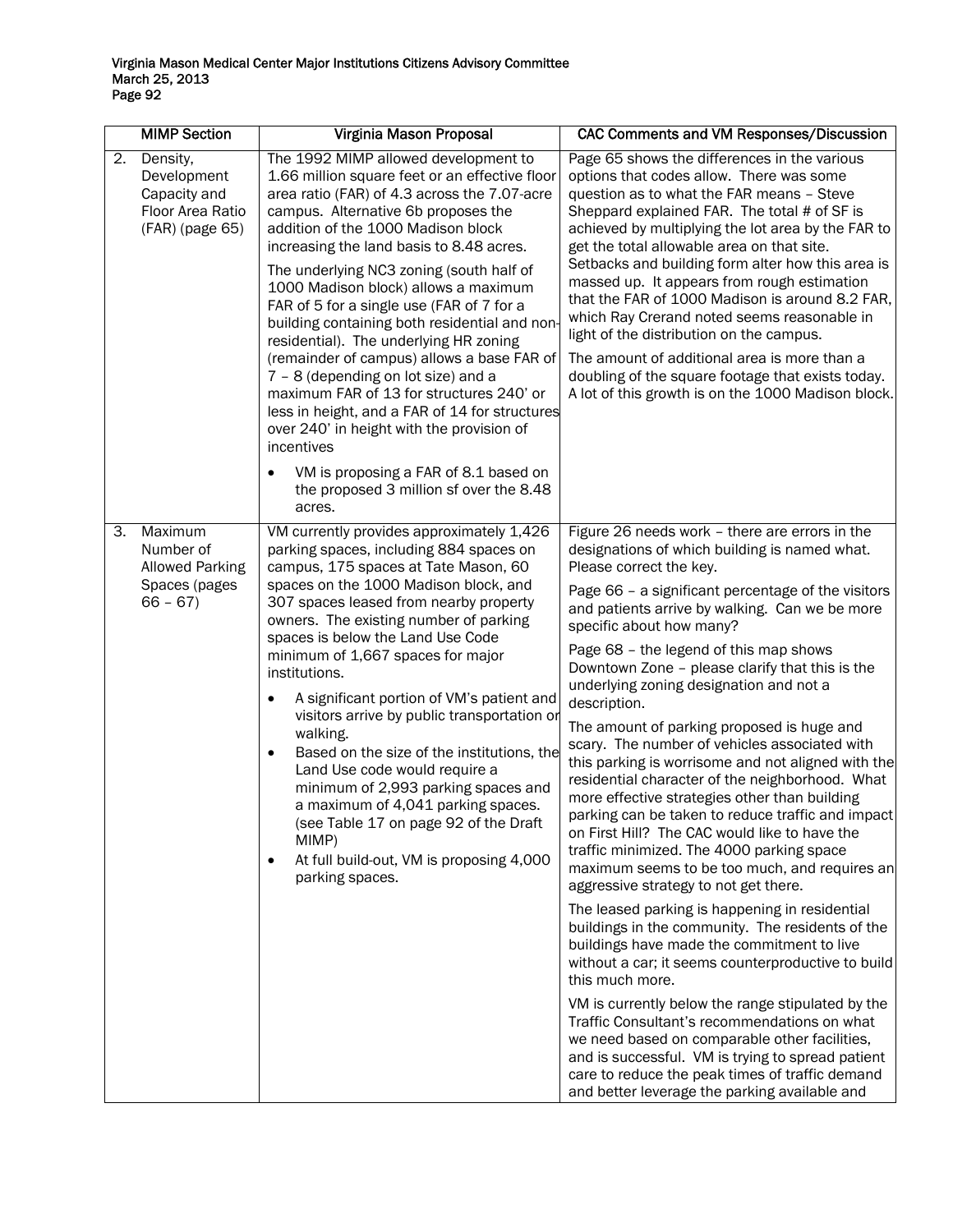|                                                                                      |                                                                                                                                                                                                                                                                                                                                                                                                                                                                                                                                                                                                                                                                                                    | demand management, and does charge the few                                                                                                                                                                                                                                                                                       |
|--------------------------------------------------------------------------------------|----------------------------------------------------------------------------------------------------------------------------------------------------------------------------------------------------------------------------------------------------------------------------------------------------------------------------------------------------------------------------------------------------------------------------------------------------------------------------------------------------------------------------------------------------------------------------------------------------------------------------------------------------------------------------------------------------|----------------------------------------------------------------------------------------------------------------------------------------------------------------------------------------------------------------------------------------------------------------------------------------------------------------------------------|
|                                                                                      |                                                                                                                                                                                                                                                                                                                                                                                                                                                                                                                                                                                                                                                                                                    | employees who are offered parking market rate<br>for their parking spaces. VM also is actively<br>promoting other transit options. The goal is to<br>balance the neighborhood need with the business<br>need.                                                                                                                    |
| Planned<br>Infrastructure<br>Improvements<br>(page 69)                               | There are no planned infrastructure<br>improvements at this time.                                                                                                                                                                                                                                                                                                                                                                                                                                                                                                                                                                                                                                  | The EIS notes that the existing utilities have the<br>capacity needed to provide service to the<br>campus. Electrical power was not one of the<br>services scoped as part of the EIS, so perhaps a<br>better phrasing is to state that individual projects<br>will be evaluated in the future as part of each<br>project's SEPA. |
| Planned<br>Development<br>(pages 69 - 72                                             | Planned and potential projects would occur<br>throughout the life of the Master Plan. No<br>Master Plan term is proposed and the timing<br>of development is only an estimate. The<br>planned uses include hospital replacement,<br>clinic replacements, research,<br>infrastructure, parking and other mixed uses<br>related to VM's campus functions. VM is<br>proposing:<br>Multiple projects that may evolve as<br>programming and planning are<br>developed.<br>It is possible that planned projects<br>$\bullet$<br>could be completed by 2025, and<br>proposed projects could be completed<br>by 2035.<br>There are two major development<br>$\bullet$<br>sequences and some minor projects | When are we going to build these buildings? The<br>plans need more specificity, and not just group<br>them into planned and proposed projects. Is it<br>possible to add some ballpark figures in terms of<br>when these will be built?<br>VM's priority is to replace the hospital on 1000<br>Madison.                           |
|                                                                                      | One sequence is focused first on<br>$\circ$<br>replacing hospital space (described<br>on page 70)<br>One sequence is focused first on<br>O<br>replacing clinic space (described on<br>page 71)                                                                                                                                                                                                                                                                                                                                                                                                                                                                                                     |                                                                                                                                                                                                                                                                                                                                  |
| <b>Planned Alley</b><br>Vacations, Sky<br>Bridges and<br>Tunnels (pages<br>$72 - 74$ | No street vacations are proposed. VM is<br>proposing:<br>To vacate the alley on the 1000<br>$\bullet$<br>Madison block while providing loading,<br>delivery and utility access. An initial list<br>of public benefits and mitigation<br>measures are shown on page 72.<br>Sky bridges and tunnels are needed to<br>connect patient and materials circulation<br>between the new and existing VM facilities,<br>and to protect patients from external<br>environmental hazards. VM is proposing:                                                                                                                                                                                                    | Figure 28 - needs better clarity on what buildings<br>are what. Call out parking garages and lots as<br>separate colors. Show streets et al. Same<br>graphic concern on Figure 28.                                                                                                                                               |
|                                                                                      |                                                                                                                                                                                                                                                                                                                                                                                                                                                                                                                                                                                                                                                                                                    | Phases and Plans<br>that may occur with Alternative 6b:<br>To retain the existing sky bridge across                                                                                                                                                                                                                              |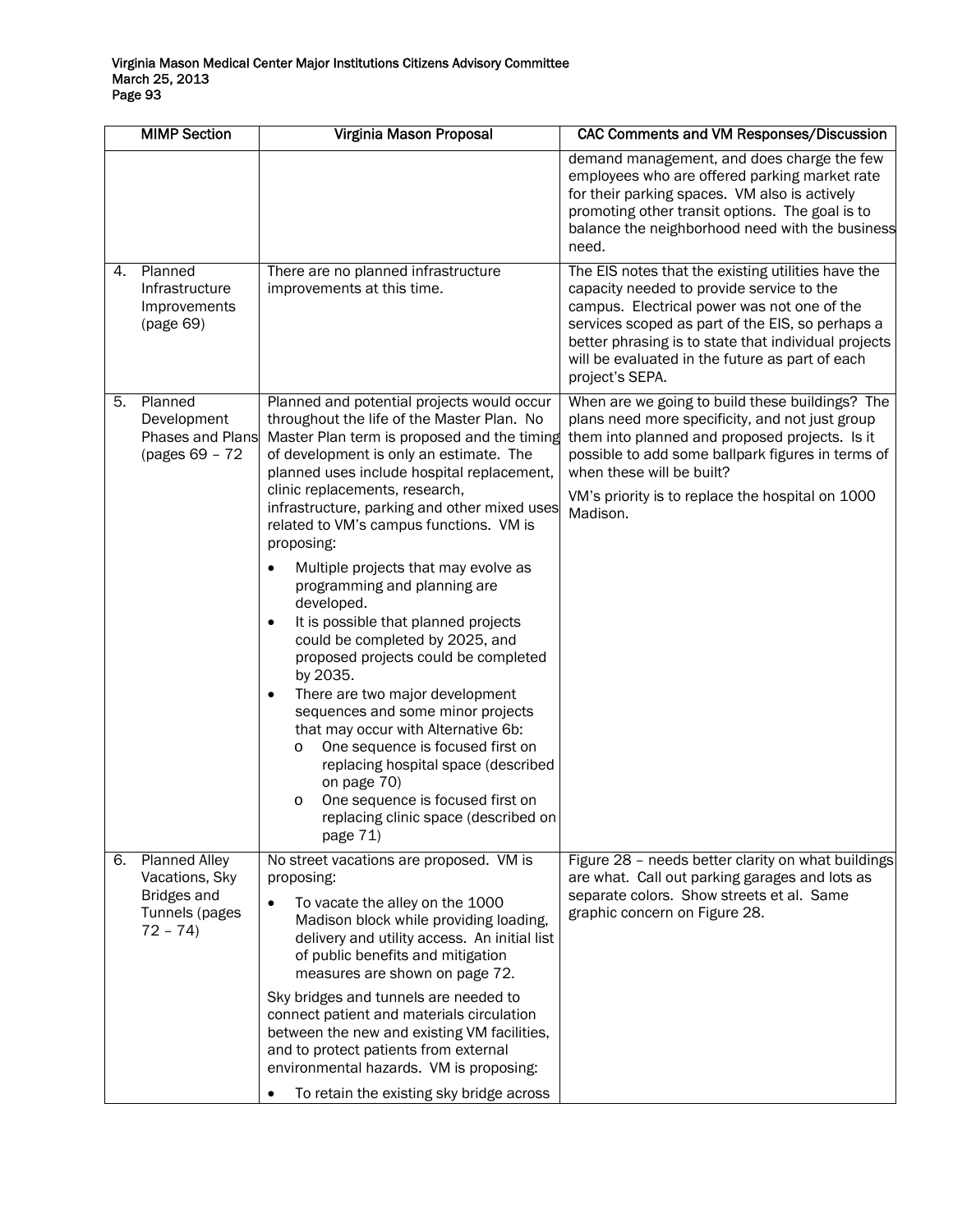| <b>MIMP Section</b>                                                                                                                            | Virginia Mason Proposal                                                                                                                                                                                                                                                                                                                                                                                                                                                                                                                                                                                                                                                                                                                                                                                                                                                          | <b>CAC Comments and VM Responses/Discussion</b>                                                                                                                                                                                                                                                                                                                                                                                                                |
|------------------------------------------------------------------------------------------------------------------------------------------------|----------------------------------------------------------------------------------------------------------------------------------------------------------------------------------------------------------------------------------------------------------------------------------------------------------------------------------------------------------------------------------------------------------------------------------------------------------------------------------------------------------------------------------------------------------------------------------------------------------------------------------------------------------------------------------------------------------------------------------------------------------------------------------------------------------------------------------------------------------------------------------|----------------------------------------------------------------------------------------------------------------------------------------------------------------------------------------------------------------------------------------------------------------------------------------------------------------------------------------------------------------------------------------------------------------------------------------------------------------|
|                                                                                                                                                | Seneca Street and to add up to six<br>additional sky bridges during time of<br>development (see Figure 28 on page<br>73)<br>Up to 8 tunnels as shown on Figure 28<br>$\bullet$<br>on page 73 to allow the movement of<br>staff and supplies.                                                                                                                                                                                                                                                                                                                                                                                                                                                                                                                                                                                                                                     |                                                                                                                                                                                                                                                                                                                                                                                                                                                                |
|                                                                                                                                                | VM has proposed an initial list of criteria<br>that they would use as an initial screening to<br>determine whether a future sky bridge or<br>tunnel would be needed:<br>Would a sky bridge or tunnel connect<br>$\bullet$<br>patient services requiring controlled<br>environments that are separated from<br>each other by a city street?<br>If yes, which connections (sky bridge or<br>$\bullet$<br>tunnel) are most appropriate to<br>facilitate the planned movement? (both<br>may be required as the campus is<br>vertically complex and certain flows<br>cannot be commingled.<br>Would a sky bridge increase the<br>campus porosity and ADA accessibility<br>for the public traveling between<br>downtown Seattle and the Madison<br>Street commercial areas?<br>Would a tunnel reduce or eliminate the<br>need for multiple loading docks, thereby<br>reducing traffic? |                                                                                                                                                                                                                                                                                                                                                                                                                                                                |
| Housing<br>7.<br>Demolition and<br>Replacement<br>(pages 74 - 75<br>of the Draft MIMP<br>and also refer to<br>Section 3.5 of the<br>Draft EIS) | VM owns the 62-unit Chasselton Court<br>Apartments, and is planning on demolishing<br>them to develop the 1000 Madison block<br>for new hospital use. VM is proposing to<br>provide for housing replacement in<br>conformance with the Seattle Land Use<br>Code to maintain the housing stock of the<br>City. VM's housing replacement proposal is<br>described on pages 3.5-11 through 3.5-13<br>of the DEIS and includes:<br>Providing a minimum of 62 units<br>Provide no fewer than the number of<br>$\bullet$<br>studio (56 units) and 1 bedroom units<br>(6 units) as those existing in the<br>Chasselton<br>Contain no less than 37,170 gross<br>square feet<br>General quality of construction shall be<br>equal to or greater than the units in the<br>Chasselton<br>Provide the replacement housing within<br>the First Hill neighborhood                              | The language in the MIMP is vague on housing<br>replacement. The bullets in the matrix herein<br>show the sort of language desired in the MIMP.<br>Katy notes that the bullets were pulled from the<br>DEIS, and not from the MIMP. Should there be a<br>comment referencing the DEIS for more<br>information on the housing replacement? Or<br>could the language in the DEIS be incorporated<br>into the MIMP? The last 2 bullets are the<br>important ones. |
| Applicable Goals,<br>8.                                                                                                                        | VM has listed the public benefits it provides                                                                                                                                                                                                                                                                                                                                                                                                                                                                                                                                                                                                                                                                                                                                                                                                                                    | Is this where the disaster planning language                                                                                                                                                                                                                                                                                                                                                                                                                   |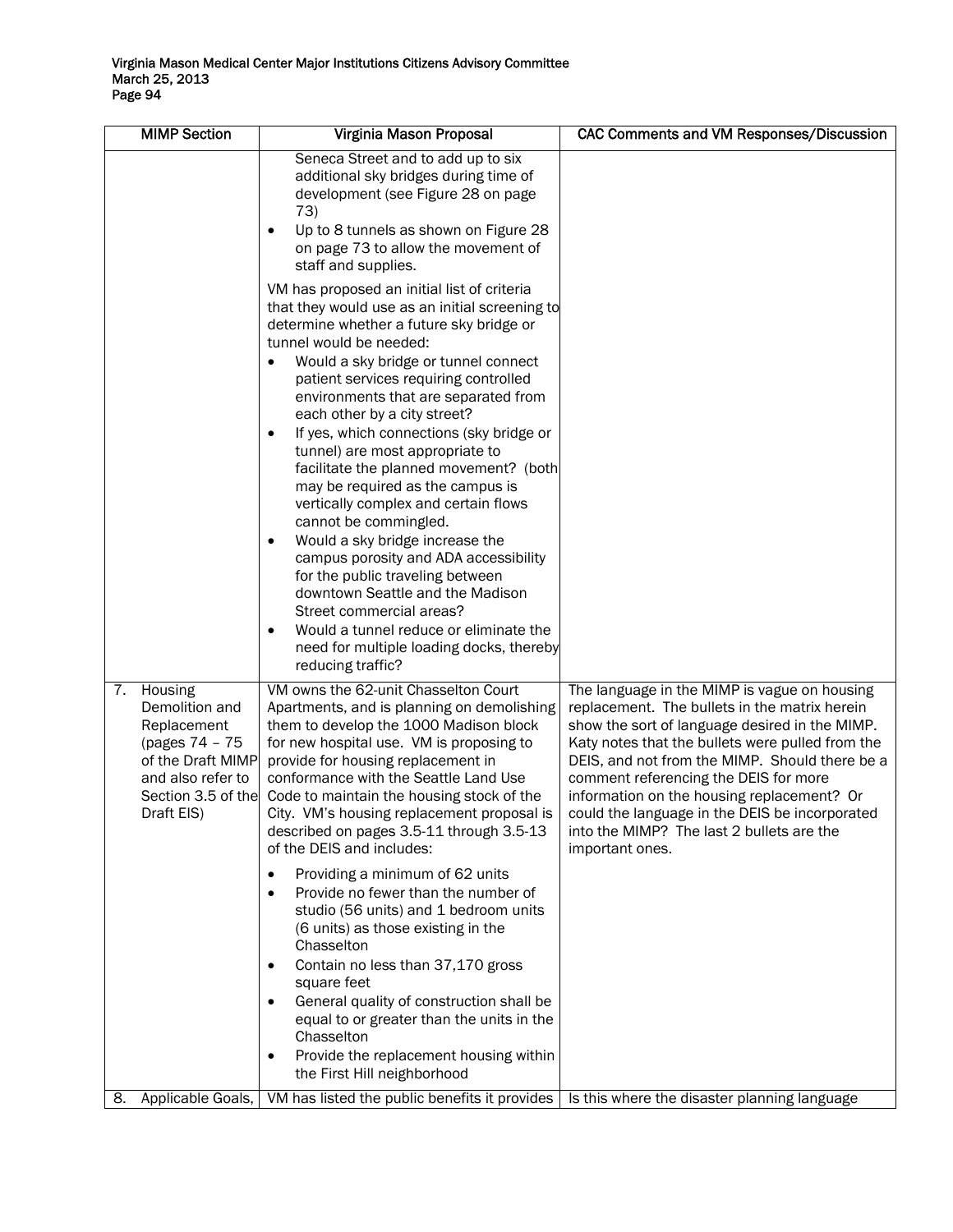| <b>MIMP Section</b>                                                                              | Virginia Mason Proposal                                                                                                                                                                                                                                                                                                                                                                                                                                                                                                                                                                                                                                                                                                                                                                                                                                                                                                                                                                                                                                                                                                                                                                                                                                                                                                                                                                                                                                                                                                                                                                                                                                                                                                                                                                                                                                                                                                    | CAC Comments and VM Responses/Discussion                                                                                                                                                                                                                                                            |
|--------------------------------------------------------------------------------------------------|----------------------------------------------------------------------------------------------------------------------------------------------------------------------------------------------------------------------------------------------------------------------------------------------------------------------------------------------------------------------------------------------------------------------------------------------------------------------------------------------------------------------------------------------------------------------------------------------------------------------------------------------------------------------------------------------------------------------------------------------------------------------------------------------------------------------------------------------------------------------------------------------------------------------------------------------------------------------------------------------------------------------------------------------------------------------------------------------------------------------------------------------------------------------------------------------------------------------------------------------------------------------------------------------------------------------------------------------------------------------------------------------------------------------------------------------------------------------------------------------------------------------------------------------------------------------------------------------------------------------------------------------------------------------------------------------------------------------------------------------------------------------------------------------------------------------------------------------------------------------------------------------------------------------------|-----------------------------------------------------------------------------------------------------------------------------------------------------------------------------------------------------------------------------------------------------------------------------------------------------|
| Policies and<br><b>Public Benefits</b><br>(pages 85 - 89<br>of the Draft MIMP<br>and Appendix B) | to the community on pages 85 - 89 of the<br>Draft MIMP. They include:<br>Community contribution of time, energy<br>$\bullet$<br>and money to efforts that benefit the<br>region in improving health, offering free<br>and subsidized health care, and<br>providing health professional education<br>and research<br>Uncompensated care to patients who<br>$\bullet$<br>are uninsured, underinsured or<br>otherwise unable to pay for their<br>medical care<br>Subsidized health services through the<br>$\bullet$<br>emergency room, Bailey-Boushay<br>House, and Partnership with Public<br>Health - Seattle & King County Health<br>Care for the Homeless Network<br><b>Community Health Improvement</b><br>$\bullet$<br>Services - community health education,<br>free health screenings, free flu shots<br>and health screenings to the homeless,<br>sponsorship of many professionally<br>facilitated support groups, bereavement<br>support, leadership roles in several<br>community organizations that focus on<br>health care; and Day of Caring at<br>Visions House, the Wintonia, the<br>Franciscan, and the Seattle Science<br><b>Materials Center</b><br>Education - teaching hospital through<br>٠<br>its Graduate Medical Education (GME)<br>Department; faculty appointments at<br>UW; publication of original research and<br>conference speakers; health care<br>student internships; faculty for<br>undergraduate clinical nursing<br>instruction at UW School of Nursing,<br>and Virginia Mason Institute (VMI)<br>provides education and training in the<br>VM management method known as the<br>Virginia Mason Production System<br>(VMPS) to other health care providers<br>and organizations<br>Research - VM conducts medical<br>research through its affiliate the<br>Benaroya Institute at Virginia Mason<br>(BRI)<br>Environmental Efforts (see listing on<br>pages 88 - 89 of the Draft MIMP) | should be included as a public benefit? Add<br>language here re: disaster response as a<br>community benefit.<br>Page 88 - trash receptacles and cigarette butts<br>are a real problem, and appropriate receptacles<br>should be placed on the grounds. VM actively<br>cleans the campus every day. |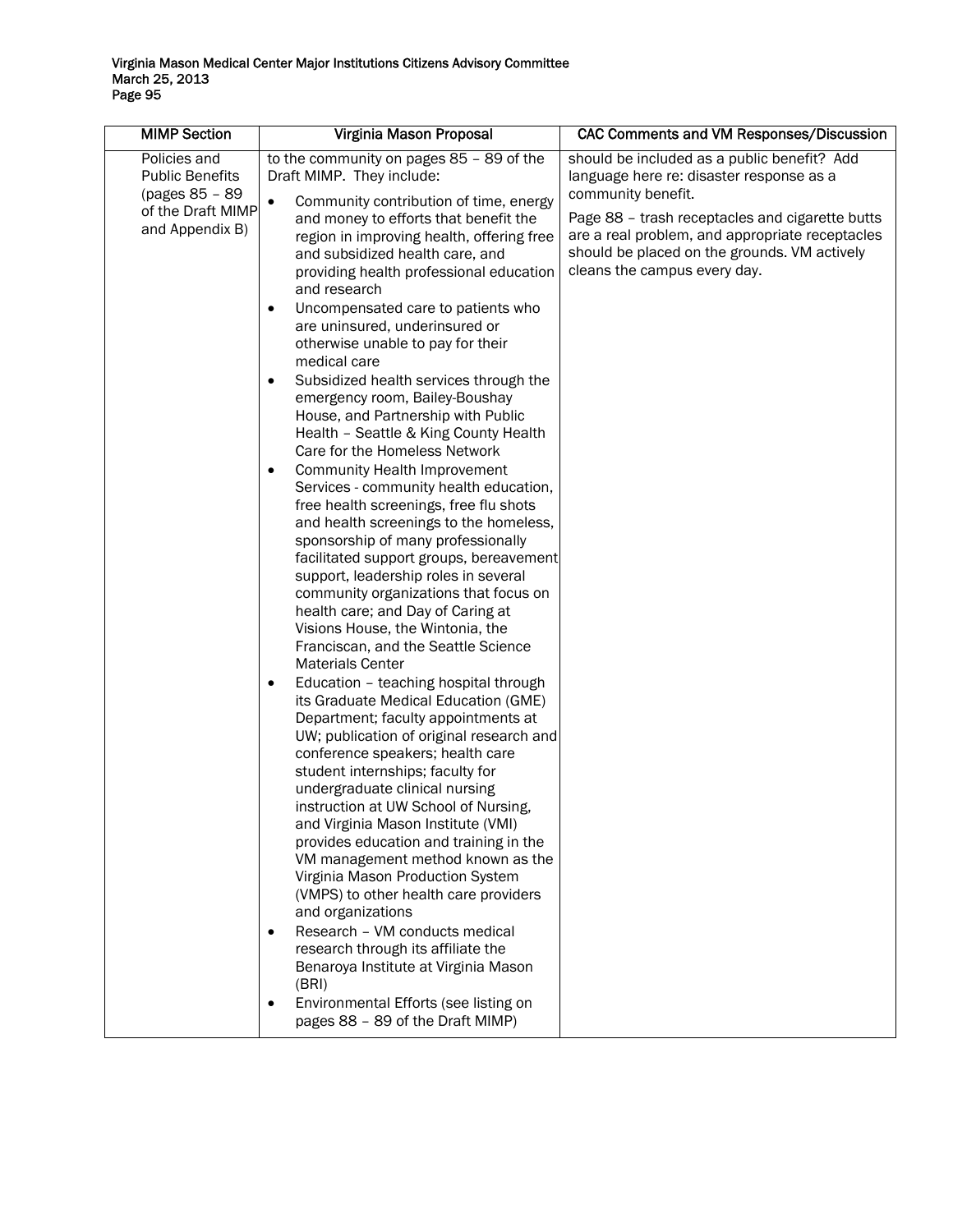# DRAFT DESIGN GUIDELINES

## (Draft Design Guideline pages are noted by Design Guideline Section Number)

| Design Guideline<br><b>Section</b>     | Virginia Mason Proposal | <b>CAC Comments</b>                                                                                                                                                                                                                                                                                                                                                                                                                                                                                                                                                                                                                                                                                                                                                                                                                                                                                                                                                                                                                                |
|----------------------------------------|-------------------------|----------------------------------------------------------------------------------------------------------------------------------------------------------------------------------------------------------------------------------------------------------------------------------------------------------------------------------------------------------------------------------------------------------------------------------------------------------------------------------------------------------------------------------------------------------------------------------------------------------------------------------------------------------------------------------------------------------------------------------------------------------------------------------------------------------------------------------------------------------------------------------------------------------------------------------------------------------------------------------------------------------------------------------------------------|
|                                        |                         | <b>General comment</b> - the current version of the<br>Draft Design Guidelines reflects the comments<br>made previously by the CAC members and the<br>committee did not have additional comments to<br>make at the August 8 meeting with the<br>exception of three comments from Larry Brouse<br>(see below for page 9 and page 15) - if<br>members have specific comments they are to e-<br>mail them to Steve Sheppard                                                                                                                                                                                                                                                                                                                                                                                                                                                                                                                                                                                                                           |
| <b>Context</b><br>А.                   |                         |                                                                                                                                                                                                                                                                                                                                                                                                                                                                                                                                                                                                                                                                                                                                                                                                                                                                                                                                                                                                                                                    |
| Campus (page 9)<br>В.                  |                         | Figure on page 9 - question raised by Larry<br>Brouse as to whether the dashed blue line that<br>surrounds the majority of the campus should<br>also be shown around the commercially oriented<br>street fronts designated for the Terry, Madison<br>and Boren sides of the 1000 Madison block?<br>His specific concern was that the design of the<br>1000 Madison block on the corner of Terry and<br>Madison should respond to the context of the<br>Sorrento Hotel. In talking with Katy Chaney, he<br>noted that in Section D.4 Madison Street from<br>Terry Avenue to Boren Avenue, there is a design<br>guideline to honor the presence of the Sorrento<br>Hotel (page 32), and in Section D.7 Terry Avenue<br>Between Madison and Spring Streets that there<br>is a design guideline stating that the design<br>should complement the Sorrento Court. The<br>conclusion was that the map on page 9 was<br>adequate and may become confusing by adding<br>the dashed line on top of the designation for<br>commercial oriented street front. |
| <b>Public Realm</b><br>C.<br>(page 15) |                         | There are two typos on this page - on the right<br>hand side of the page, second description above<br>the figure should read: Provide "active edges"<br>(not "actice"), and on the bottom right hand<br>corner of the page, second line should read<br>"human scale", not "human Scale". (no caps on<br>"scale")                                                                                                                                                                                                                                                                                                                                                                                                                                                                                                                                                                                                                                                                                                                                   |

# III. Adjournment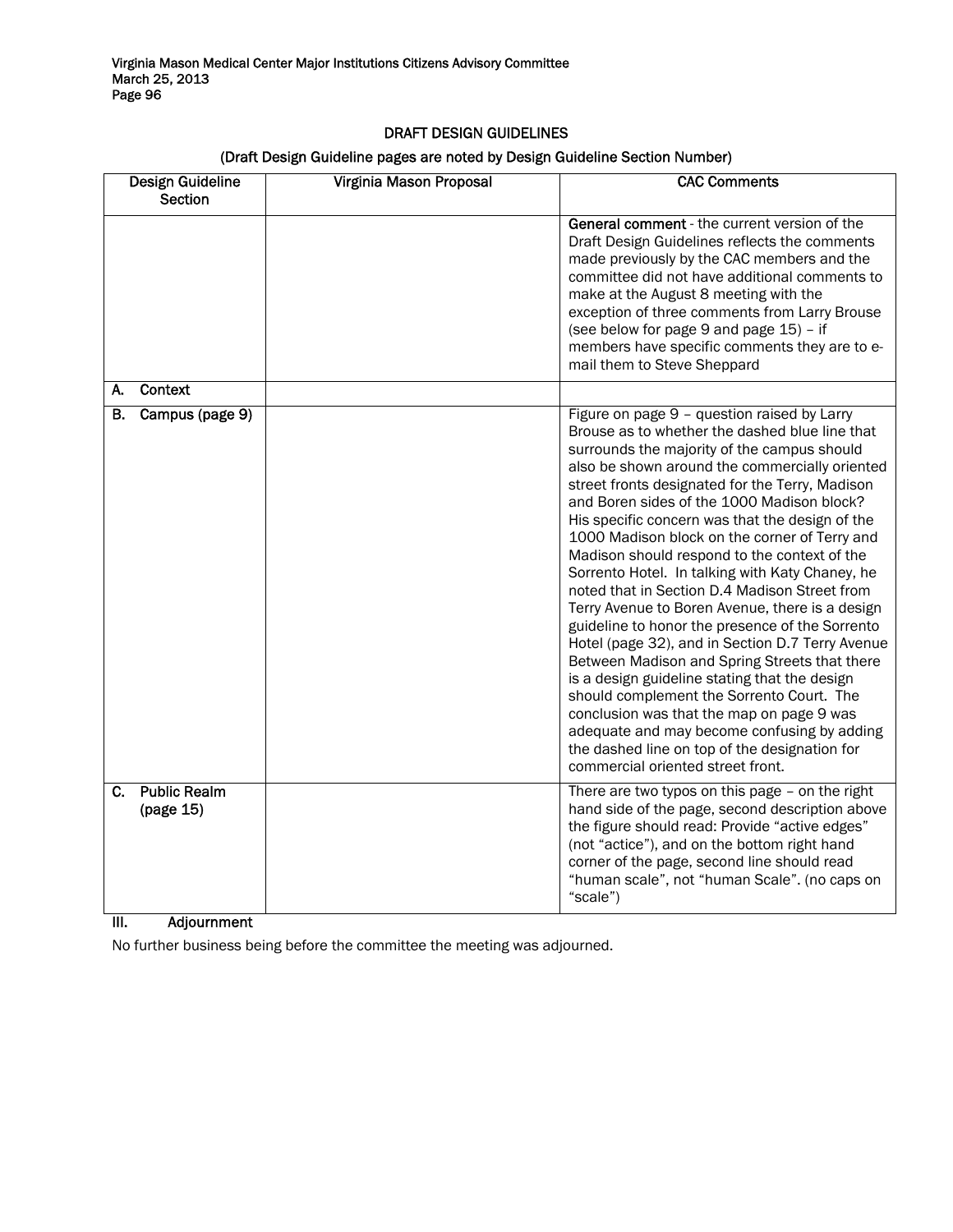### Meeting #18

### Virginia Mason Citizens Advisory Committee Wednesday, August 22, 2012

### Members Present

| Albert Shen       | Evyan Abookire | Larry Brouse        |
|-------------------|----------------|---------------------|
| Ray Crerand       | Jim Erickson   | <b>Terry Miller</b> |
| James Kirkpatrick |                |                     |

## Ex Officio Members Present

Stephanie Haines, DPD Steve Sheppard, DON Betsy Braun, VM

## Others Present (Staff and Guests)

(see sign-in sheet)

### I. Welcome and Opening Remarks

The meeting was opened by Albert Shen. Brief introductions followed. Mr. Shen noted that the purpose of the meeting is to get through as much of the EIS as we can with this table that Katy has put together for us.

### II. Draft EIS

The CAC the proceeded to go over issues on the Review Matrix. Comments are recorded here in table form. In order to keep these notes as brief as possible, where there were no substantive comments to a VM proposal that item in the review matrix is not included here. Questions, comments and responses during are included in the second column. Also for the CAC's comment letter these items were edited and added to.

| POTENTIAL IMPACTS AND MITIGATION FOR<br>PROPOSED ACTION (ALTERNATIVE 6B)                                                                                                                                                                                                                                                                                                                                                                                                                                                                                                 | <b>CAC COMMENTS</b>                                                                                                                                                                                                                                                                                              |
|--------------------------------------------------------------------------------------------------------------------------------------------------------------------------------------------------------------------------------------------------------------------------------------------------------------------------------------------------------------------------------------------------------------------------------------------------------------------------------------------------------------------------------------------------------------------------|------------------------------------------------------------------------------------------------------------------------------------------------------------------------------------------------------------------------------------------------------------------------------------------------------------------|
| Potential Significant Adverse Environmental<br>А.<br>Impacts (pages I-23 to I-25)<br>Noise levels would increase from new<br>a.<br>ventilation and new traffic, but not<br>anticipated to be significant.                                                                                                                                                                                                                                                                                                                                                                | a. Noise - Disagree; the noise coming off the Jones Pavilion is<br>significant off of Boren so the buildings any building built to 240<br>feet is going to reflect noise. Since the entire face of the new<br>campus is 240 feet noise will be significant to any residents<br>living on the east side of Boren. |
| Light and glare - development would<br>b.<br>result in new light sources, however<br>significant light and glare impacts to<br>on-site and surrounding uses would<br>not be anticipated.                                                                                                                                                                                                                                                                                                                                                                                 | b. Light and Glare - the statement that the light and glare<br>impacts would not be significant should include reference to<br>the implementation of mitigation measures listed in Section<br>3.7. The light and glare would not be significant provided<br>effective mitigation measures are implemented.       |
| 3.1 Air Quality (pages 3.1-1 to 3.1-6)                                                                                                                                                                                                                                                                                                                                                                                                                                                                                                                                   |                                                                                                                                                                                                                                                                                                                  |
| Impacts<br>Model-calculated carbon monoxide (CO)<br>concentrations at the worst-performing project-<br>affected intersection (Sixth Avenue at Spring<br>Street) would be below the levels allowed by the 1-<br>hour and 8-hour ambient air quality standards for<br>CO (35 ppm and 9 ppm respectively), for both the<br>near-term and the future analysis scenarios.<br>Therefore, no significant air quality impacts<br>associated with the proposed traffic conditions or<br>proposed parking structures would be expected as<br>a result of redevelopment activities. | Air Quality Impacts. How is this collated with the traffic study<br>and increase in air emissions from traffic? Did that take that<br>into account?                                                                                                                                                              |
| 3.2 Energy (Greenhouse Gas Emissions) (pages<br>3.2-1 to 3.2-9)                                                                                                                                                                                                                                                                                                                                                                                                                                                                                                          |                                                                                                                                                                                                                                                                                                                  |
| Natural Drainage and Green Roofs - Green<br>$\bullet$<br>roofs can provide additional open space,                                                                                                                                                                                                                                                                                                                                                                                                                                                                        | Energy, Greenhouse Gas Emissions. The Horizon House has<br>just installed an environmentally green roof and it's not public                                                                                                                                                                                      |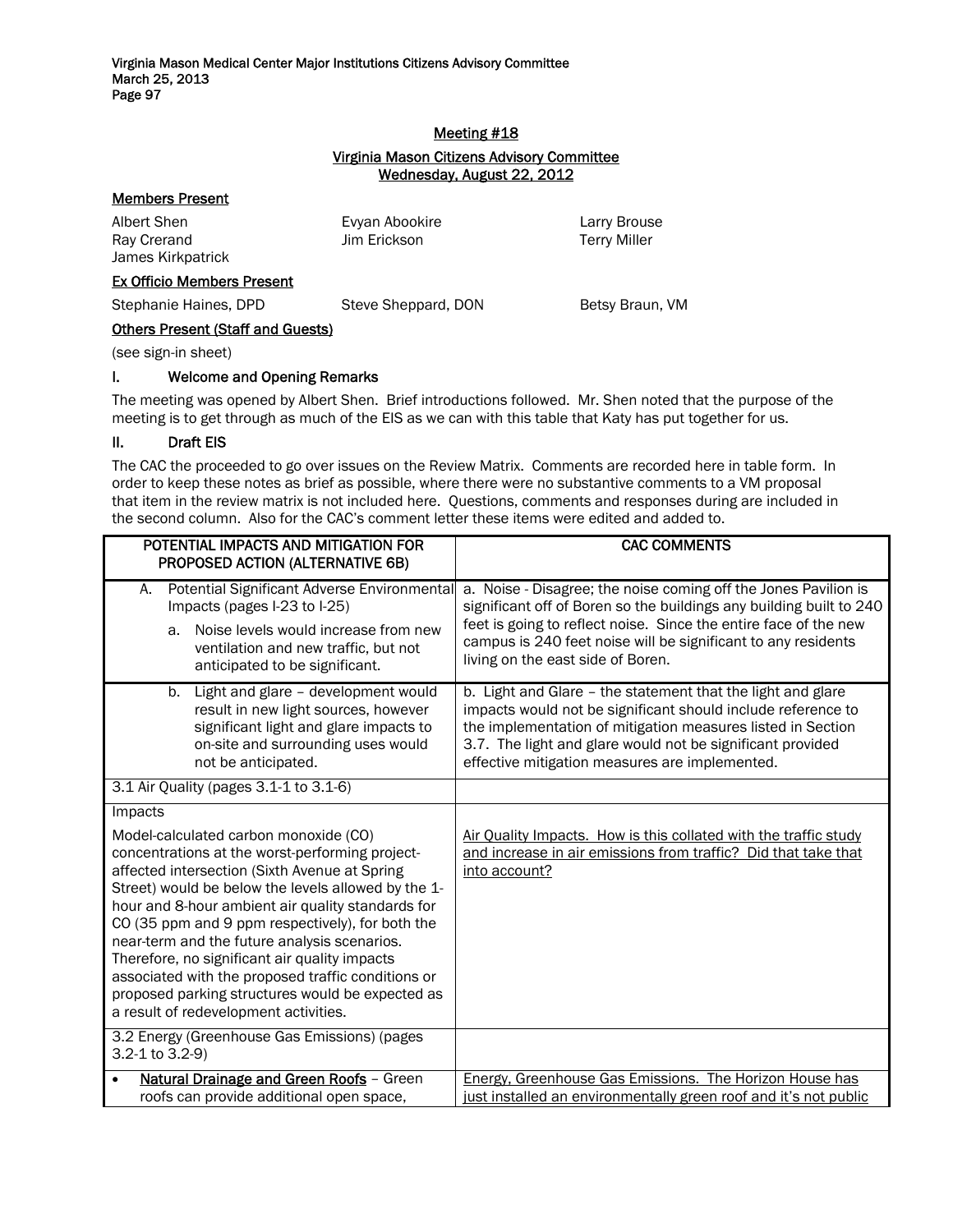| opportunities for urban agriculture and<br>decreased energy demands by reducing the<br>cooling load for the building. Green<br>Stormwater Infrastructure (GSI) would be<br>developed for flow control and water quality<br>treatment to the maximum extent feasible.                                                                                                                                                                                                                                                                                       | space it's obviously more healthful space but it's not meant to<br>be a place where people are strolling so when it is talked about<br>in this context a neighborhood benefit with Virginia Mason, sure<br>there might be a benefit because there might be a carbon<br>offset but it's not going to be a place that is going to be able to<br>be enjoyed by people walking through it presumably I would<br>assume that would be the same kind of a set up for their green<br>roof but I think it should be clarified somehow. A green roof<br>would or would not be a public place.                                                                                                                                                                                                         |
|------------------------------------------------------------------------------------------------------------------------------------------------------------------------------------------------------------------------------------------------------------------------------------------------------------------------------------------------------------------------------------------------------------------------------------------------------------------------------------------------------------------------------------------------------------|----------------------------------------------------------------------------------------------------------------------------------------------------------------------------------------------------------------------------------------------------------------------------------------------------------------------------------------------------------------------------------------------------------------------------------------------------------------------------------------------------------------------------------------------------------------------------------------------------------------------------------------------------------------------------------------------------------------------------------------------------------------------------------------------|
|                                                                                                                                                                                                                                                                                                                                                                                                                                                                                                                                                            | Please clarify whether the green roofs would be open to the<br>public. They may be visually lovely but not open to the public.<br>Or modify statement as to whether they would provide open<br>space.                                                                                                                                                                                                                                                                                                                                                                                                                                                                                                                                                                                        |
| Transportation - Transportation plays a major<br>$\bullet$<br>role in climate change and VMMC plans to<br>address this concern through several<br>initiatives including contributing to a vibrant<br>pedestrian-oriented development and<br>encouraging fewer personal vehicle trips. A<br>Transportation Management Plan (TMP) is<br>included in the MIMP, which identifies<br>strategies to reduce single-occupancy vehicle<br>travel. A traffic study has also been prepared<br>for this Draft EIS to analyze potential traffic<br>and parking impacts. | Transportation - This should also reflect pedestrian<br>transportation. By making the pedestrian experience more<br>pleasant, more people will walk. Further elaboration on<br>transportation including pedestrian oriented development is<br>needed.                                                                                                                                                                                                                                                                                                                                                                                                                                                                                                                                        |
| 3.3 Noise (pages 3.3-1 to 3.3-15)                                                                                                                                                                                                                                                                                                                                                                                                                                                                                                                          | Noise - There are a couple of things we need to look at: 1) the<br>noise drawings; and 2) outdoor campus maintenance activities.<br>General comment is noise is one of the largest concerns for the<br>residents.  may understate the noise impacts, may over<br>represent weekends and prior to the opening of the Jones<br>Pavilion still the noise exceeds the 110 decibels at times which<br>is considerable, as noise is a major issue this section should be<br>carefully reviewed to make sure it reflects the current situation<br>and should include traffic related noise. Please include<br>specific information on what the Seattle noise limits are and<br>secondly, under mitigation commit to the use of non-motorized<br>equipment for leaf-blowing and stuff as mitigation. |
|                                                                                                                                                                                                                                                                                                                                                                                                                                                                                                                                                            | Figure 3.3-3 shows that there are spikes in noise levels<br>approximating 110 dBA along Boren.                                                                                                                                                                                                                                                                                                                                                                                                                                                                                                                                                                                                                                                                                               |
|                                                                                                                                                                                                                                                                                                                                                                                                                                                                                                                                                            | Get commercial ambulances and Medic One to be more<br>prudent in using sirens between midnight and 6 AM. City<br>should provide leadership on this issue. Virginia Mason cannot<br>do this alone but should be proactive.                                                                                                                                                                                                                                                                                                                                                                                                                                                                                                                                                                    |
| <b>Mitigation Measures</b>                                                                                                                                                                                                                                                                                                                                                                                                                                                                                                                                 | Add a mitigation measure requiring Virginia Mason to work with<br>City Noise Ordinance Staff to get the City to lead efforts to<br>reduce the use of sirens. (later during the public comments to<br>the CAC, there was a comment about tort liability and if a siren<br>is not used because it appears safe to cross, and an<br>ambulance broadsides a car or a car broadsides an<br>ambulance)                                                                                                                                                                                                                                                                                                                                                                                             |
| 3.4 Land Use (pages 3.4-1 to 3.4-44)                                                                                                                                                                                                                                                                                                                                                                                                                                                                                                                       |                                                                                                                                                                                                                                                                                                                                                                                                                                                                                                                                                                                                                                                                                                                                                                                              |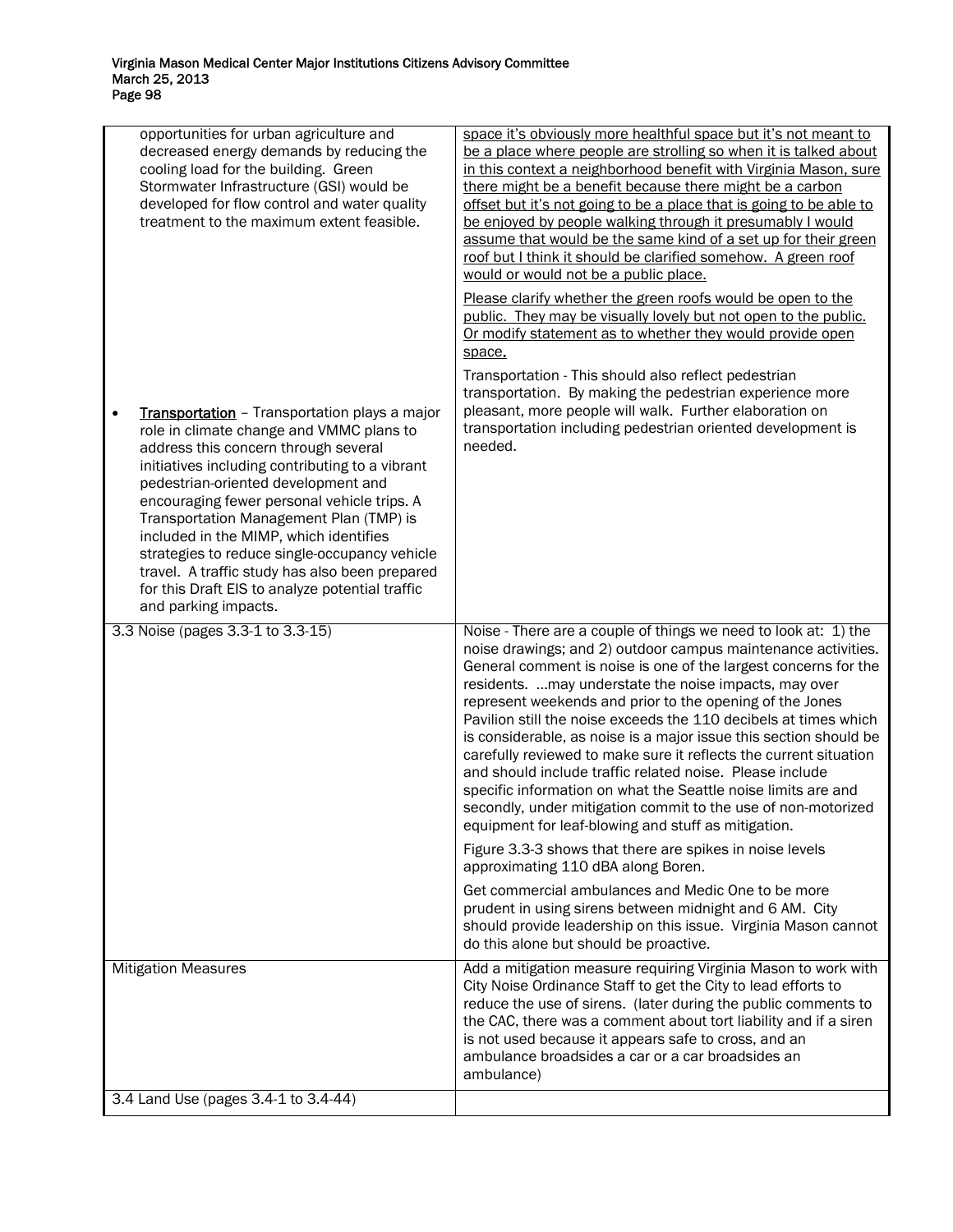| 3.5 Housing (pages 3.5-1 to 3.5-14)                                                                                                                                                                                                                                                                                                                                                                                                                                                                                                                                                                                                                                                                                                                                                                                                                                                                                                                                                                                                                               |                                                                                                                                                                                                                                                                                                                                                                                                                                                                                                                                                                                                              |
|-------------------------------------------------------------------------------------------------------------------------------------------------------------------------------------------------------------------------------------------------------------------------------------------------------------------------------------------------------------------------------------------------------------------------------------------------------------------------------------------------------------------------------------------------------------------------------------------------------------------------------------------------------------------------------------------------------------------------------------------------------------------------------------------------------------------------------------------------------------------------------------------------------------------------------------------------------------------------------------------------------------------------------------------------------------------|--------------------------------------------------------------------------------------------------------------------------------------------------------------------------------------------------------------------------------------------------------------------------------------------------------------------------------------------------------------------------------------------------------------------------------------------------------------------------------------------------------------------------------------------------------------------------------------------------------------|
| <b>Mitigation Measures</b>                                                                                                                                                                                                                                                                                                                                                                                                                                                                                                                                                                                                                                                                                                                                                                                                                                                                                                                                                                                                                                        |                                                                                                                                                                                                                                                                                                                                                                                                                                                                                                                                                                                                              |
| If the proposed action is approved by the City<br>Council and the Chasselton Court Apartments are<br>demolished, VMMC would propose comparable<br>replacement housing or pay for mitigation to<br>maintain the housing stock of the City. The<br>housing replacement proposal described in<br>Section 3.5.2 is intended to address the City's<br>policy and program goals for comparable<br>affordable housing and contribute to the<br>replacement of at least 62 housing units within the<br>First Hill Neighborhood, per the SEPA housing<br>policy codified in SMC 25.05.675 I. Housing, c.<br>"Compliance with legally valid City ordinance<br>provisions relating to housing relocation,<br>demolition and conversion shall constitute<br>compliance with this housing policy." Approval of<br>the proposed replacement housing would be made<br>by the City Council as part of the MIMP review and<br>approval process. If approved, VMMC's housing<br>replacement package would constitute mitigation<br>for the loss of the Chasselton Court Apartments. | The replacement of the 62 units within the First Hill<br>neighborhood is very important and VM should be thanked for<br>agreeing to this. Perhaps they could assist Yesler Terrace in<br>providing more low-income housing? Then Larry Brouse added<br>clarification that the housing would be comparable to that<br>provided in the Chasselton, which is work-force housing, not<br>low-income. And providing similar housing on First Hill would<br>be a benefit to VM employees.<br>(include in CAC recommendations in support of VM's proposal<br>that the replacement housing be located on First Hill) |
| 3.6.1 Aesthetics: Viewshed (pages 3.6.1-1 to<br>$3.6.1 - 19$                                                                                                                                                                                                                                                                                                                                                                                                                                                                                                                                                                                                                                                                                                                                                                                                                                                                                                                                                                                                      |                                                                                                                                                                                                                                                                                                                                                                                                                                                                                                                                                                                                              |
| 3.6.2 Aesthetics: Height, Bulk and Scale (pages<br>3.6.2-1 to 3.6.2-16)                                                                                                                                                                                                                                                                                                                                                                                                                                                                                                                                                                                                                                                                                                                                                                                                                                                                                                                                                                                           |                                                                                                                                                                                                                                                                                                                                                                                                                                                                                                                                                                                                              |
| 3.7 Light, Glare and Shadows (pages 3.7-1 to 3.9-<br>19)                                                                                                                                                                                                                                                                                                                                                                                                                                                                                                                                                                                                                                                                                                                                                                                                                                                                                                                                                                                                          |                                                                                                                                                                                                                                                                                                                                                                                                                                                                                                                                                                                                              |
|                                                                                                                                                                                                                                                                                                                                                                                                                                                                                                                                                                                                                                                                                                                                                                                                                                                                                                                                                                                                                                                                   | Trees won't help prevent glare at 240 feet. There would be<br>shadow impacts during spring, summer and fall.                                                                                                                                                                                                                                                                                                                                                                                                                                                                                                 |
| <b>Mitigation Measures</b><br><b>Light &amp; Glare</b> - The following mitigation measures<br>could minimize potential impacts from light and<br>glare:<br>Light spillage and light trespass, including<br>direct glare, could be controlled through<br>lighting design measures, such as<br>luminaire locations, light distributions,<br>aiming angles, mounting heights, and<br>shielding.                                                                                                                                                                                                                                                                                                                                                                                                                                                                                                                                                                                                                                                                      | Light, Glare and Shadows - This is a major concern. There has<br>been a great deal of attention given to mitigating the<br>pedestrian experience the first couple of floors etc. but little<br>acknowledgement of the effects on adjacent high-rise buildings<br>nor mitigation developed to softening of the light and glare<br>impacts from and to the upper floors. Mitigation measures<br>need to be designed and implemented to address light and<br>glare over the entire height (building face) of the building.                                                                                      |
| 3.8 Historic Resources (pages 3.8-1 to 3.8-10)                                                                                                                                                                                                                                                                                                                                                                                                                                                                                                                                                                                                                                                                                                                                                                                                                                                                                                                                                                                                                    |                                                                                                                                                                                                                                                                                                                                                                                                                                                                                                                                                                                                              |
|                                                                                                                                                                                                                                                                                                                                                                                                                                                                                                                                                                                                                                                                                                                                                                                                                                                                                                                                                                                                                                                                   | The sidewalk in front of the historic building at Boren &<br>Madison across from 1000 Madison block is really bad<br>(general comment only and not a comment to the DEIS).                                                                                                                                                                                                                                                                                                                                                                                                                                   |
| 3.9 Transportation, Circulation and Parking (pages<br>3.9-1 to 3.9-79)                                                                                                                                                                                                                                                                                                                                                                                                                                                                                                                                                                                                                                                                                                                                                                                                                                                                                                                                                                                            | It is clear that there will be a lot more cars with the project.<br>There was a question about the intersection of Madison Street<br>and 7 <sup>th</sup> Avenue. What is the existing delay and how much will<br>the total delay be with the additional 21 seconds? (refer to<br>Table 3.920 on page 3.9-45 of DEIS - delay with No Action is<br>50.4 seconds, and with the traffic of the proposed action, the                                                                                                                                                                                              |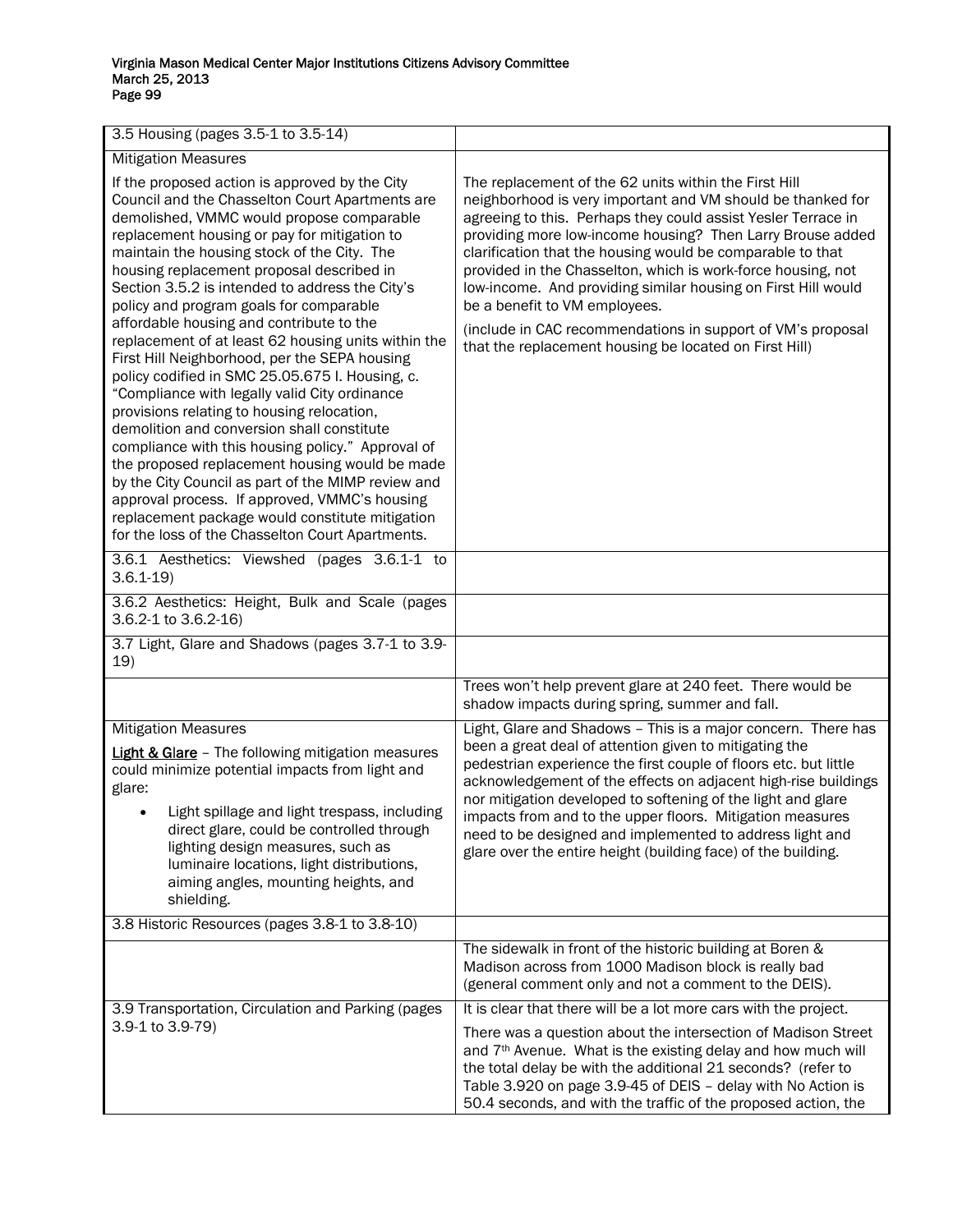|                                                                                                                                                                                                                                                                                                                                                                         | delay will increase to 71.2 seconds) - David Johnson<br>responded that current delay was about a minute, and it would<br>extend to about a minute and a half.<br>There is a new bike sharrow lane painted in Spring Street.<br>Does the traffic impact analysis take this into account?                                                                                                                  |
|-------------------------------------------------------------------------------------------------------------------------------------------------------------------------------------------------------------------------------------------------------------------------------------------------------------------------------------------------------------------------|----------------------------------------------------------------------------------------------------------------------------------------------------------------------------------------------------------------------------------------------------------------------------------------------------------------------------------------------------------------------------------------------------------|
| <b>Mitigation Measures</b>                                                                                                                                                                                                                                                                                                                                              | Make sure that the mitigation measures listed in the EIS match<br>those listed in the Design Guidelines.                                                                                                                                                                                                                                                                                                 |
| 3.10 Public Services (pages 3.10-1 to 3.10-15)                                                                                                                                                                                                                                                                                                                          |                                                                                                                                                                                                                                                                                                                                                                                                          |
| Water/Sewer/Stormwater - Water demand could<br>increase by 120 to 204 million gallons of<br>consumption annually. There would be adequate<br>capacity in the current system to handle the<br>increase in water consumption, as well as<br>adequate stormwater discharge capacity. No<br>impact to water services or local domestic water<br>pressure would be expected. | Public Services. Water, Sewer, Stormwater - Water demand<br>could increase by 120 is 120 204 a range or is 204 a total you<br>get too when you take into account that increase? Do these<br>digits reflect the current demand, the current capacity? It<br>would add 120 over the existing to get you the 204. Clarify the<br>numbers for the comment.                                                   |
| 3.11 Construction (pages 3.11-1 to 3.11-13)                                                                                                                                                                                                                                                                                                                             | Construction. Comment the Master Plan should include a<br>commitment to every size of building any building over<br>200,000 square feet or something like that. The terms<br>conceptual nature and proposed action both are very vague<br>and we are looking for a little bit more few more teeth there to<br>have more say.                                                                             |
|                                                                                                                                                                                                                                                                                                                                                                         | Where is it stated in the DEIS or in the DMIMP that the<br>community will have say in reviewing the designs for future<br>buildings? Much of the DEIS is based on potential<br>development - there needs to be a way for the community to<br>review actual development designs. Please clarify and add a<br>statement to this effect in the appropriate document (and<br>include in CAC recommendations) |

## III. Housekeeping

Steve Sheppard noted that the Committee had set aside the 29th as a possible follow-up meeting date, but that as the Committee was so efficient tonight it does not appear that meeting will be needed so the next meeting is September 26th.

He further stated that the letter will be forwarded to Betsy and Stephanie with the Committee's official comments. Specific comments related to the Draft Environmental Impact Statement be incorporated into the Final Environmental Impact Statement and the document will respond to your comments. The comments that are directly related to the Master Plan will go to Virginia Mason and they will update their plan to respond to those comments. Both of those the Master Plan and Final EIS will be preliminary documents that are then brought back to the City and CAC to comment on to see did you guys respond to our comments adequately. The CAC will then have the opportunity to further comment in its Final Report to the City of Seattle Hearing Examiner then ultimately to the City Council.

# IV. Public Comment

Comments of Louise Penberthy – Mrs. Penberthy stated that she would like to add her support of approval of commendation for work force housing on First Hill. In addition, the sirens are problems, but in consideration of the importance to patients it is probably something we need to accommodate. She stated that shadows are a problem all year and that she cares about sunlight very much. Building to the full heights proposed will result in almost no ground level sunlight much of the time. She noted that she understood that there were green walls planned for the Jones Pavilion but that economics and the economic downturn may have eliminated them. She noted that she is a mediator that any agreement and plans are only as good as the backup plans because things will happen like recessions. She suggested that Virginia Mason have clearly identified back-up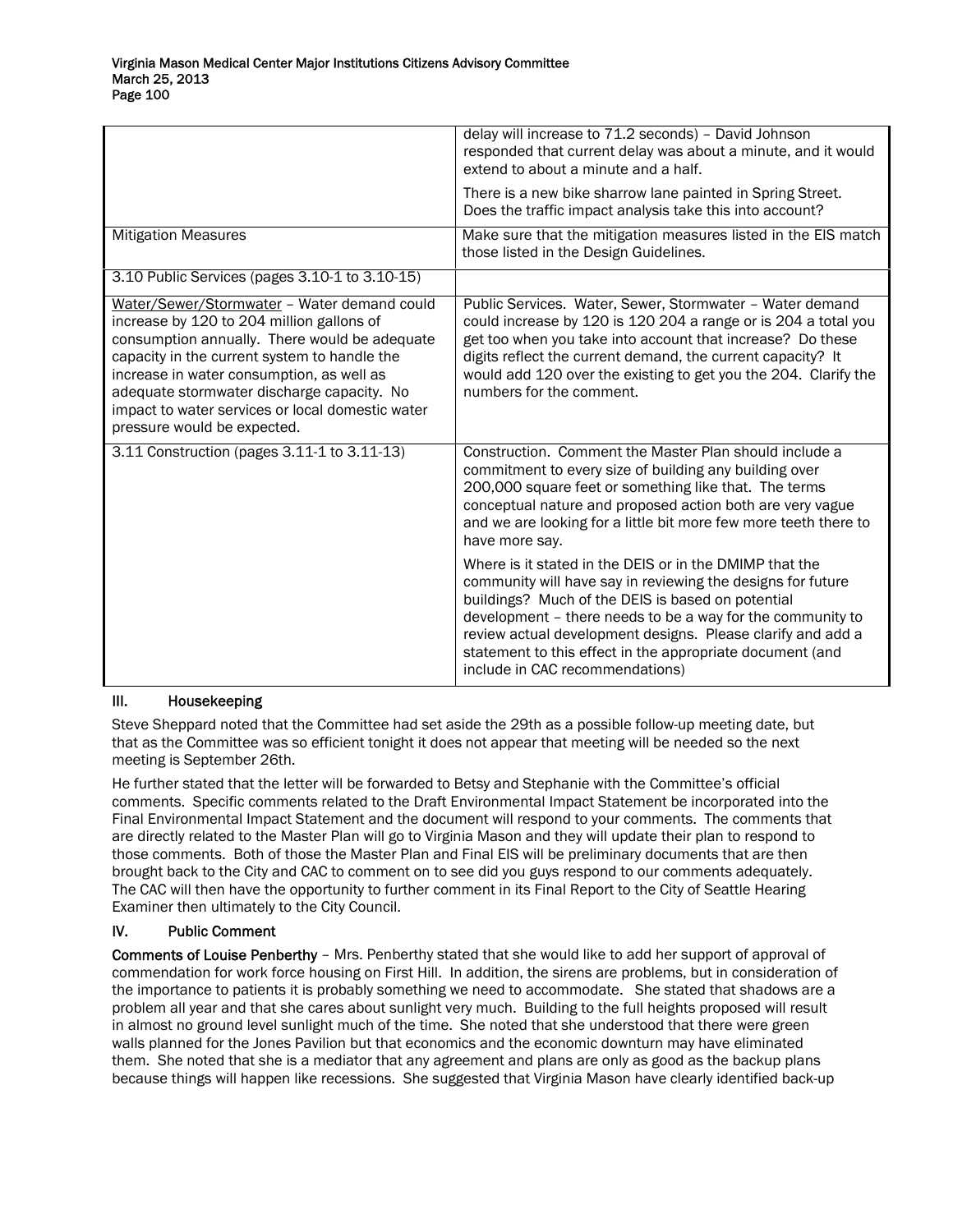plans for minimum mitigation in the event that major changes occur to the development directions in these documents.

# V. Adjournment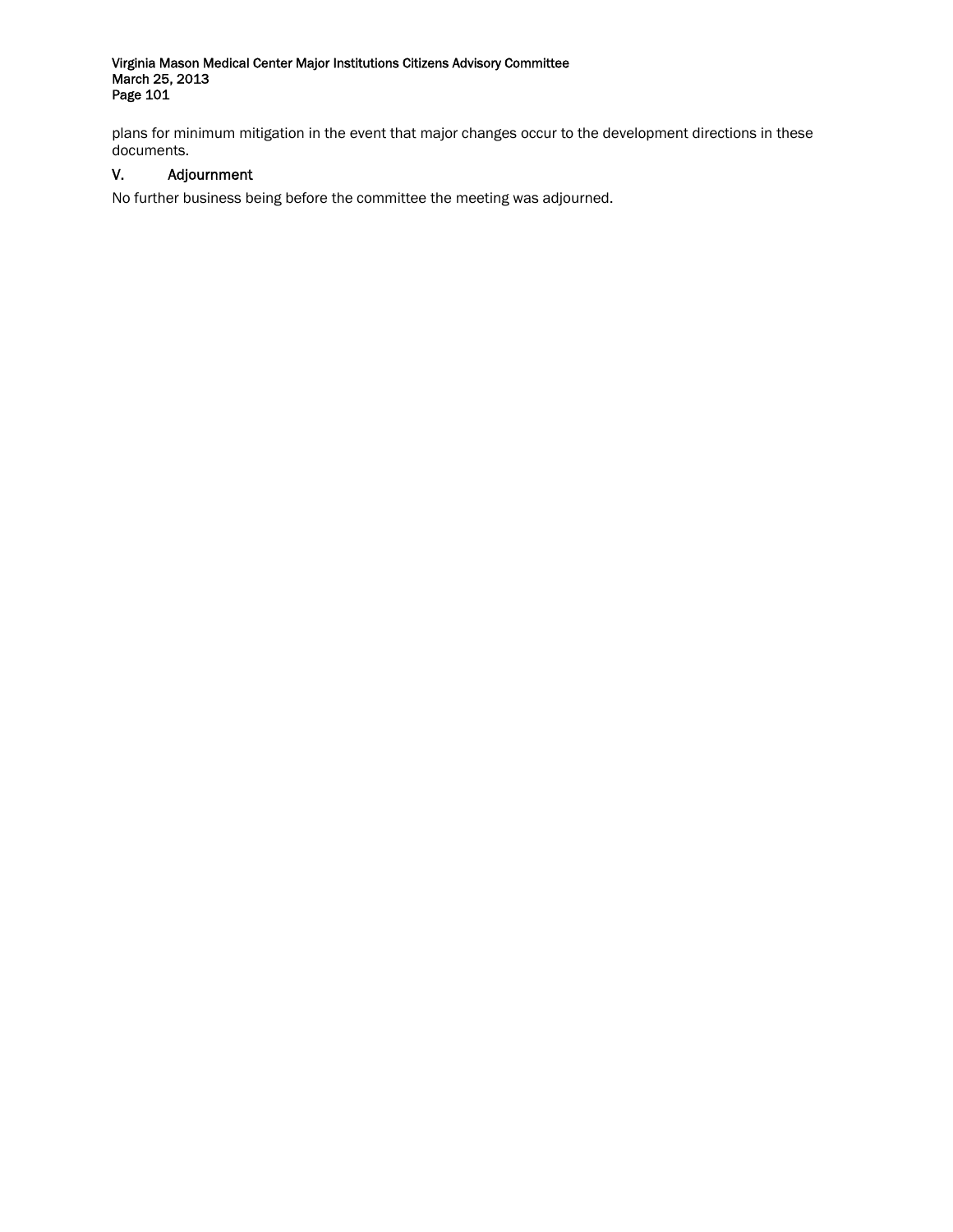# Meeting #19 Virginia Mason Citizens Advisory Committee Wednesday, September 26, 2012

#### Members Present

Albert Shen Evyan Abookire Larry Brouse Ray Crerand **Chris Balisky** Chris Halisky Katlin Jackson Sam Gerszonowicz **Ted Klainer Ted Klainer** James Kirkpatrick Sam Cameron **Miranda Livermore** Bob Anderson Tyler Tonkin Jim Erickson Terry Miller

Sharon Sutton

# Ex Officio Members Present

Steve Sheppard, DON Stephanie Haines, DPD Betsy Braun, VM

# Others Present (Staff and Guests)

(see sign-in sheet)

# I. Welcome and Opening Remarks

Albert Shen opened the meeting. Mr. Shen stated that the purpose of the meeting was to go over responses to the CAC's Comments from Meeting 18. He noted that the officers and VM talked yesterday and decided to go over the high level comments back if we see any really that we need to hone in on we can do that as we go through it but certainly we can dive right into it.

There was a motion to approve the minutes for meetings 15 through 18, it was seconded, the vote was called and the previous minutes were approved.

# II. Virginia Mason responses to Committee comments on the MIMP Draft EIS and Design Guidelines

Betsy Braun noted that the CAC's comments were well considered and useful. Members asked for clarification concerning the CAC and SAC's future role. Stephanie Haines responded that once the Plan is adopted a Standing Advisory Committee will be formed and would be involved in the future process. She noted that while this is in the Code DPD will likely make this a clear provision of adoption of the plan.

Steve Sheppard noted that the Land Use Code requires that there be a Standing Advisory Committee and it also requires that committee meet at least once a year to review an annual report on progress towards implementation of the master plan. In addition that committee meets as needed to comment on any project growing out of the plan and make a recommendation on any request for any amendments to the plan. Because of recent changes in the nature of the Development Program Section of the master plans, this review has become more critical. As a result the City has: 1) routinely required that design guidelines be developed as part of the initial plan, to be used in project review, and 2) appointed CAC and SAC members with greater design skills. The CAC is not like a Design Review Board as it doesn't have statutory power to enforce its recommendations.

Mr. Sheppard stated that once the City Council adopts the plan and all appeal periods have passed, terms of CAC members are over. Members will be asked if they wish to be considered for appointment to the Standing Advisory Committee. With few exceptions those who want to are appointed either for a two or three year initial term on the SAC and DON seeks new members for vacant positions.

Members suggested that the importance of SAC design comments needs to be highlighted in the CAC's Final Report and that some clarification should be in the plan and that there should be some conditioning to specify that CAC comments need to be taken seriously.

Betsy Braun asked for clarification on the contents of the compiled plan. Mr. Sheppard responded that the compiled plan will include: 1) the CAC's final report which will include all minutes, all correspondence received or sent from the committee bound with your formal recommendations; 2) the Findings and Orders of the Seattle Hearing Examiner; 3) the City Council Ordinance and Resolution, 4) DPD's Final Report, the City Council Final Report; and 5) the Final Plan and Final EIS and any amendments that were ordered by the City Council.

Discussion then proceeded to specific comments.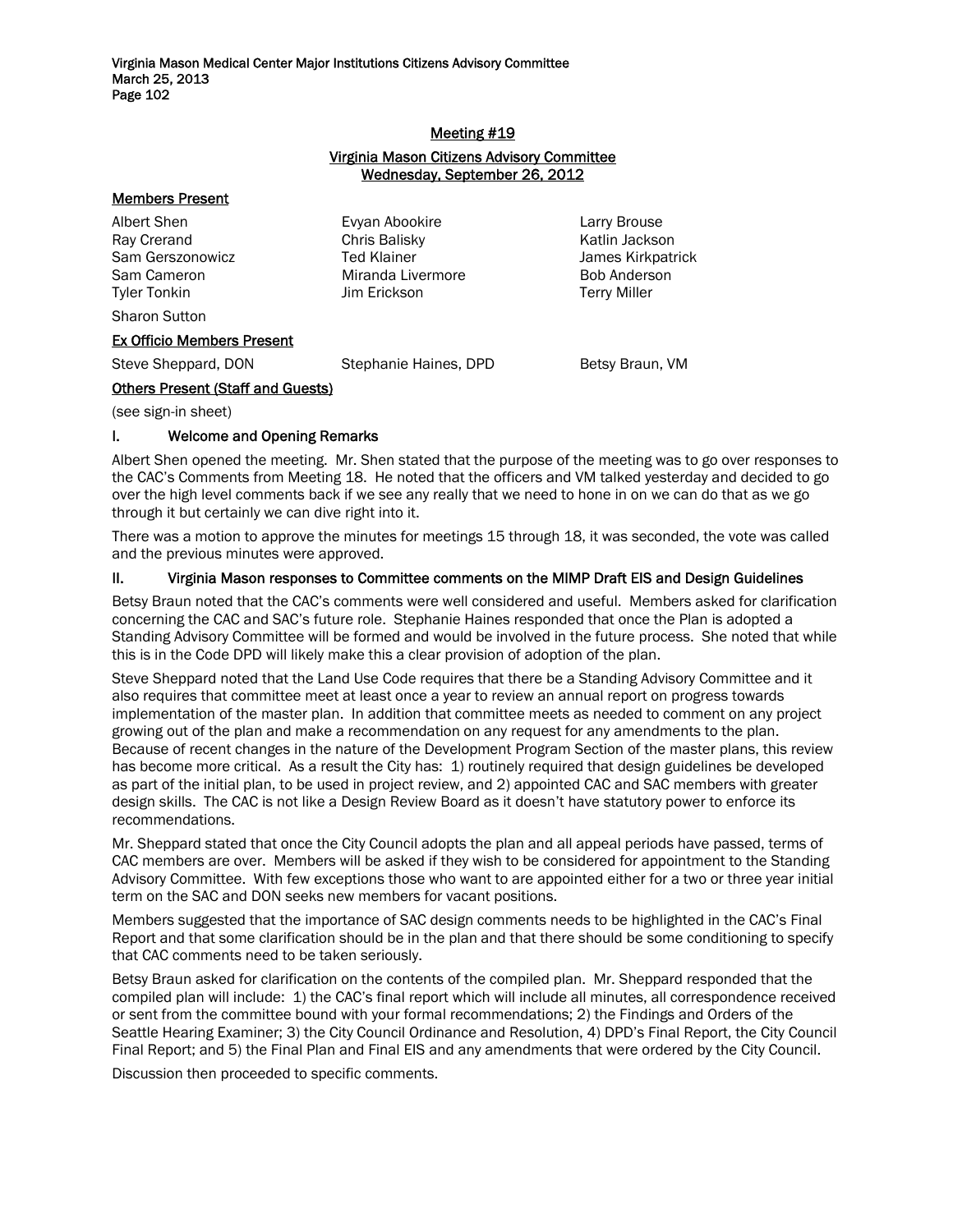Concerning Housing Replacement - The plan implies in some areas that housing replacement might be considered an amenity and mitigation for sky bridges and alley vacations. Since these are separate processes, that would not be appropriate. We need to highlight that in the CAC's final report. Members noted that the CAC encouraged Virginia Mason to consider providing additional work force housing above and beyond the 62 units as part of the public benefit packages related to the sky bridges and or alley vacations.

Inconsistencies between the Design Guidelines and Master Plan - Dr. Sharon Sutton stated that she remains concerned about the fit between the design guidelines and the MIMP. There are inconsistencies between the plan and guidelines which should be taken care of. There needs to be a clear separation between what goes into the design guidelines and what goes in the MIMP. Sometimes art is mentioned here, sometimes visual interests is mentioned over here so I'm not saying what the solution should be. Betsy Braun responded that Virginia Mason staff is talking with the architects and others who produced the Guidelines about further edits to the documents.

Concerning the Pedestrian Environment along Terry and Madison Street - There appear to be inconsistencies between how the public use the space between the building and the base of the curb would be treated. In some cases it appears that the areas might have everything from tables, benches, transit shelters, landscaping, bicycle racks, and in other areas it is just widened sidewalk. There should be a menu in the Final EIS or plan to show how those spaces could be used. When a project comes on line and it goes through the design review process we then could actually know what the building is going to look like. Jim Erickson noted that the Mayor's proposed budget includes a million dollars to study the Madison corridor.

Betsy Braun responded that this process will look at the Madison corridor to see how it can accommodate high capacity transit. There might need to be some changes to the street width to accommodate this. SDOT also has their street use manual which indicates that Madison needs five feet of additional right-of-way on either side. The EIS referenced this and the Master Plan setbacks were set to accommodate this possible future widening. Stephanie Haines added that SDOT has reviewed the DEIS, the MIMP and the Design Guidelines closely to make sure they have Madison so when Madison Street setbacks can accommodate the possible changes SDOT has asked for an increase from 18 to 20. Presently the plan has a 10 foot setback with a 20 foot sidewalk. If the street is widened the sidewalk/setback would be 15 feet.

# III. Housing Replacement

Albert Shen opened the floor to general comments. A general discussion of housing replacement strategies ensued.

Several members noted that they were troubled by the letter from the Displacement Coalition. Stephanie Haines stated that the letter is a comment on the Draft Environmental Impact Statement so it will be included in the Final Environmental Impact Statement and there will be a response written to his points in each point he raises. She stated that the letter essentially stated that the DEIS was inadequate in analyzing the impacts. She noted that the letter also asked for studies identifying and documenting all the affordable housing within a certain area and evaluating how development of Virginia Mason would impact each and every one of those developments. DPD is not inclined to do this as DPD believes that's going beyond the scope and that DEIS is consistent with the way this has been evaluated at other institutions. DPD has defined what replacement housing which is presented in the Draft Environmental Impact Statement. The Displacement Coalition clearly disagrees with these definitions. DPD's intends to remain consistent with the Children's approach. We've met with Office of Housing to go over the methodology and further discuss possible mitigation.

Members asked for clarification concerning the timing for construction of replacement housing. Ms. Haines responded that it is unclear when replacement would occur since it would depend upon when the existing units were closed or demolished. Let's say 10 years from now or 5 versus we've got a project all lined up to go. Betsy Braun noted that Virginia Mason has had conversations with developers involved in the redevelopment of Yesler Terrace concerning the potential of partnering with them to do some of the mitigation. However, we're not ready so we had to say this is a great potential future opportunity that we may pursue sometime in the future and that we may approach them later when we're ready to do the housing. We have to get through with this process first. Members suggested that they continued this coordination. Ms. Haines responded that Virginia Mason would retain the ability to partner with other housing resources and other entities.

Steve Sheppard noted that Mr. Fox is knowledgeable and is always well prepared. His opinions should clearly be given careful consideration. He has a specific point of view that has been formed by his displeasure with the decision that was made surrounding Children's Hospital. His position then appeared to be intended to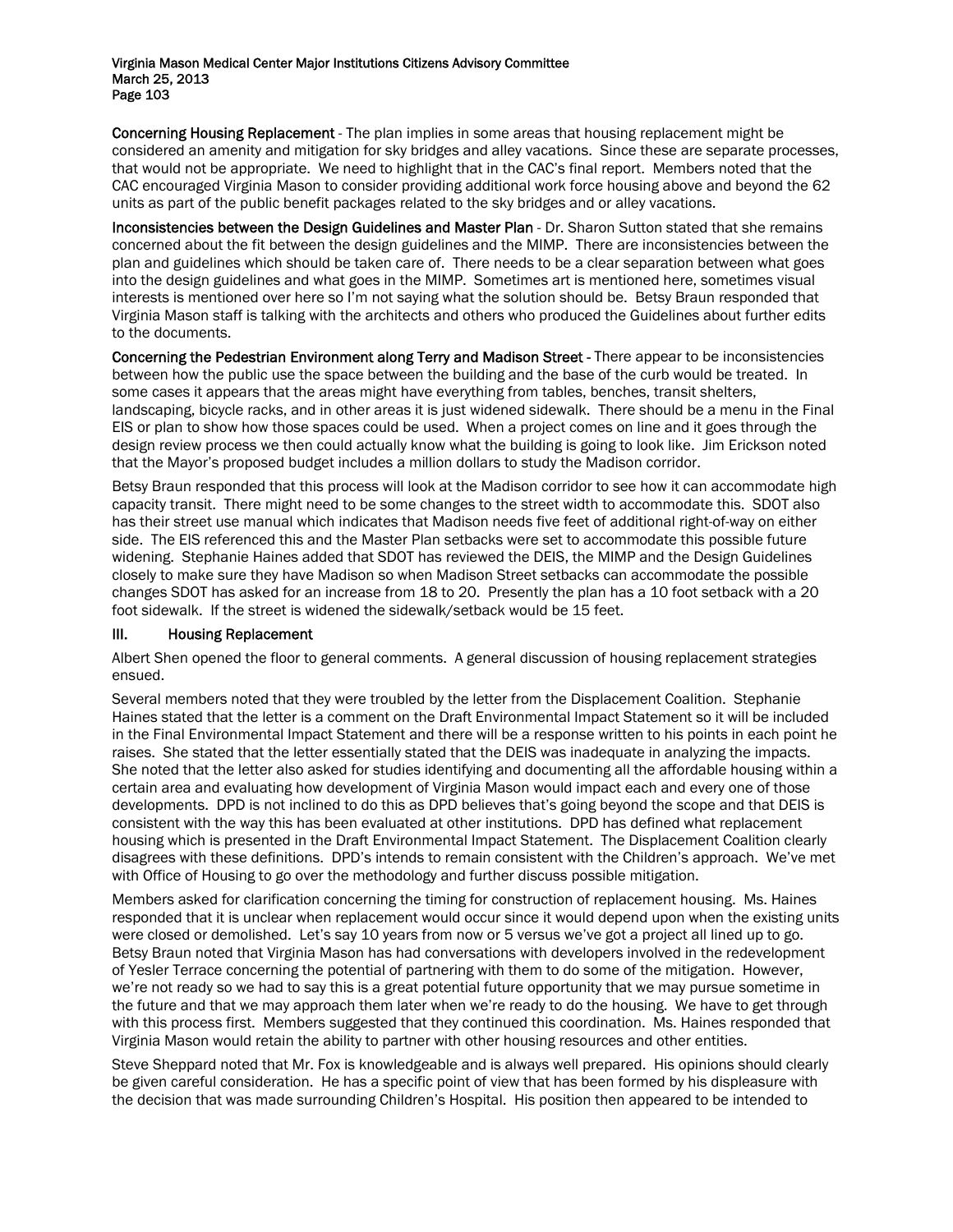assure that housing offered as replacement was both adequate and in addition to what would otherwise be developed. By talking about financial contributions from Children's to other housing providers he and others felt that the impact of mitigation was reduced.

Larry Brouse noted that the Harborview replacement requirement offers another precedent. They ended up aiding the construction of the Cabrini Apartments so there is precedent right here in the neighborhood for partnering with another institution.

Committee member referenced the disparate estimates on the cost/value of housing replacement between the EIS and Displacement Coalition numbers. After noting that the difference of 18.3 million and \$2.6 million is substantial, members agreed that this appeared to be the result of methodology differences that others would have to sort out.

# IV. Addressing Comments

Stephanie Haines stated that all the comments received during the Draft Environmental Impact public comment period will be incorporated and responded to. Every comment will be broken down and responded to.

# V. Schedule – Next Meeting

Betsy Braun stated that the Virginia Mason consultant team is working on final revisions to the Final Master Plan and the Design Guidelines and at the same time the City is working on the EIS. The CAC will not receive further briefing until these documents on December 13. DPD will have about 5 weeks from that point to complete their Draft Director's Report. Stephanie Haines noted that the Draft Director's Report will be completed about January 17.

Members noted that there will be little need for the CAC to meet until that time.

Steve Sheppard stated that once the Draft Director's Report is issued the CAC and Institution must review it and offer comments to DPD. The Director will then produce its Final Report and upon receipt of that document, the CAC must complete its Final Report. Given this the Chair suggested that the October and November meetings be tentatively cancelled. He stated he and Dr. Sutton will check in with Virginia Mason and Steve to make final calls on these cancellations.

# VI. Adjournment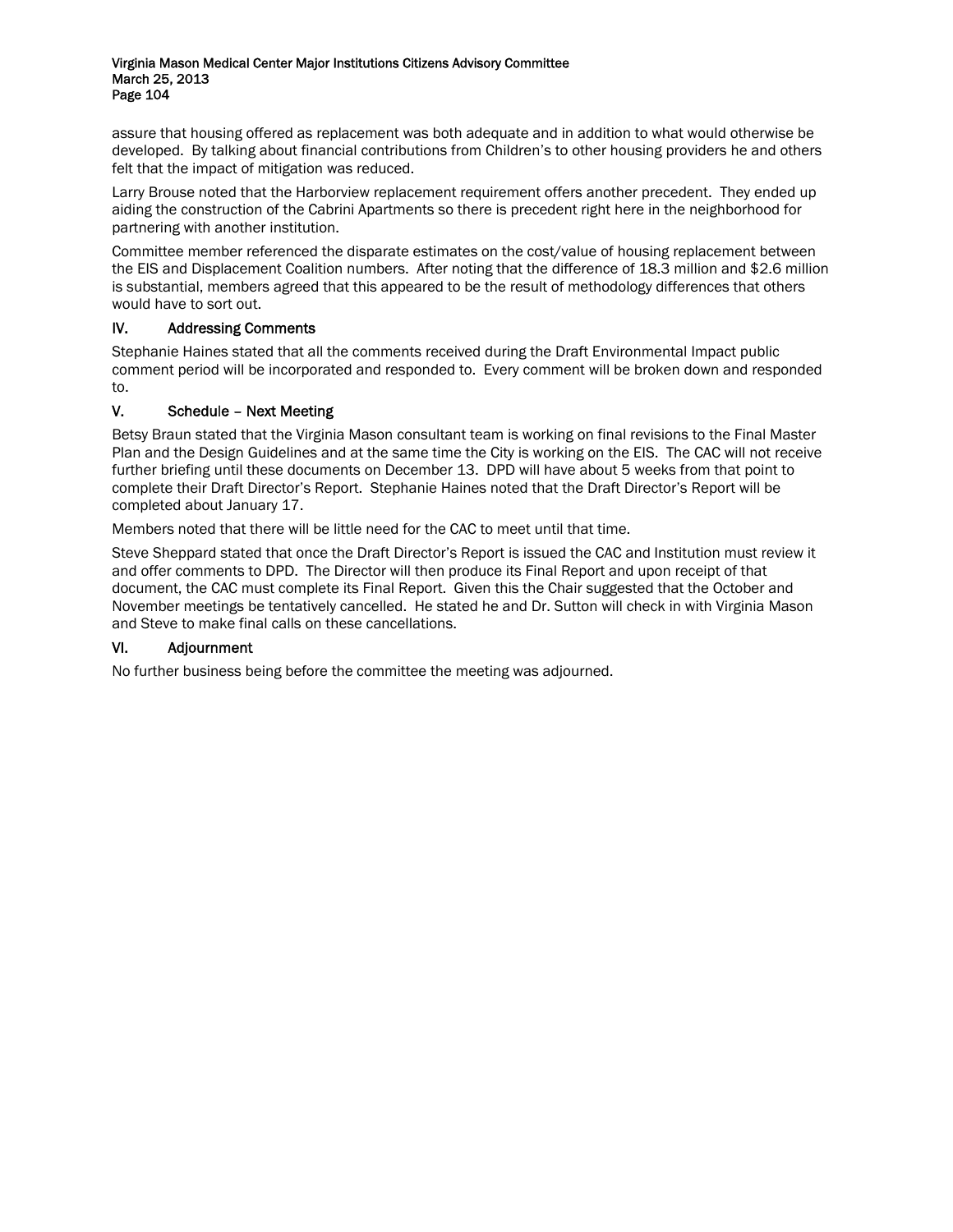# MEETING NOTES

# Meeting #20 Virginia Mason Citizens Advisory Committee

#### Members Present

Albert Shen Evyan Abookire Chris Balisky Ray Crerand **Bob Anderson** Bob Anderson Jim Erickson Matt Frankhauser Tyler Tonkin and The James Kirkpatrick Sam Cameron

# Ex Officio Members Present

Steve Sheppard, DON Stephanie Haines, DPD Betsy Braun, VM

# Others Present (Staff and Guests)

(see sign-in sheet)

# I. Welcome and Opening Remarks

The meeting was opened by Albert Shen. Brief introductions followed.

# II. Initial Questions Concerning the Final Document

Steve Sheppard stated that tonight's meeting kicks off the final phase of the process. This meeting is entirely a briefing on the final documents that you just received. You will receive the City's Draft Director's Report on Friday, January 17. He noted that this may be a short meeting but that members should be prepared for lengthy discussion at upcoming meetings.

Mr. Sheppard stated that by the next meeting members will have received the DPD Director's Report and we will see if there are areas of disagreement between us and DPD, between the Institution and DPD, because that really becomes the basis for our final report.

Members have been asked to go through past matrix, and new documents to identify major areas of concern to be looked at in greater detail at future meetings. Steve Sheppard briefly went over the major points raised by Dr. Sutton. He stated that many were suggestion for editing and re-phrasing but there were several substantive comments that clearly should be addressed in the Committee's comments. These were: 1) that here should be a periodic major review of the plan (See p 74 of the MIMP), and 2) that height conditioning needs to be referenced consistently in the plan and strengthened to be more enforceable. Betsy Braun stated that Virginia Mason will submit a yearly report to Gordon Clowers in DPD. Members stated that they concurred with both of Dr. Sutton's comments.

Steve Sheppard stated that it was probably inappropriate to offer major comments tonight as members have had the documents for a very short time and that instead members might want to ask clarifying questions and offer broad comments. Albert Shen stated that Betsy Braun will write down the questions and major comments.

The following questions and/or comments were made:

# $\bullet$  Does the process expire and then a building can be nominated again after a certain amount of time?

Answer – At a point in time when a building is reviewed by the landmarks board that their decision starts a clock, whatever the decision is, if it has been determined to not be a significant building there's 5 years until the process needs to be refreshed. \*Dr. Sutton sent in her letters with comments if someone could read them on her behalf.

<sup>2</sup> At what point will the CAC or SAC know when actual project will commence? There is some concern about when construction will take place in the 1H section of the plan as versus 2 and 3H.

Answer – Betsy Braun stated that at this point Virginia Mason does not have resources for a project. VMMC is looking at potential build out of our Jones Pavilion, with 4 more floors occupied within the next 18 months if we can secure financing. That will still leave 2 floors left to finish. There is no plans to start work on the 1000 Madison block at this time.

 $\Theta$  In the MIMP here it refers to the goals and objectives as draft and in the EIS it refers to them as Final MIMP. Which is correct?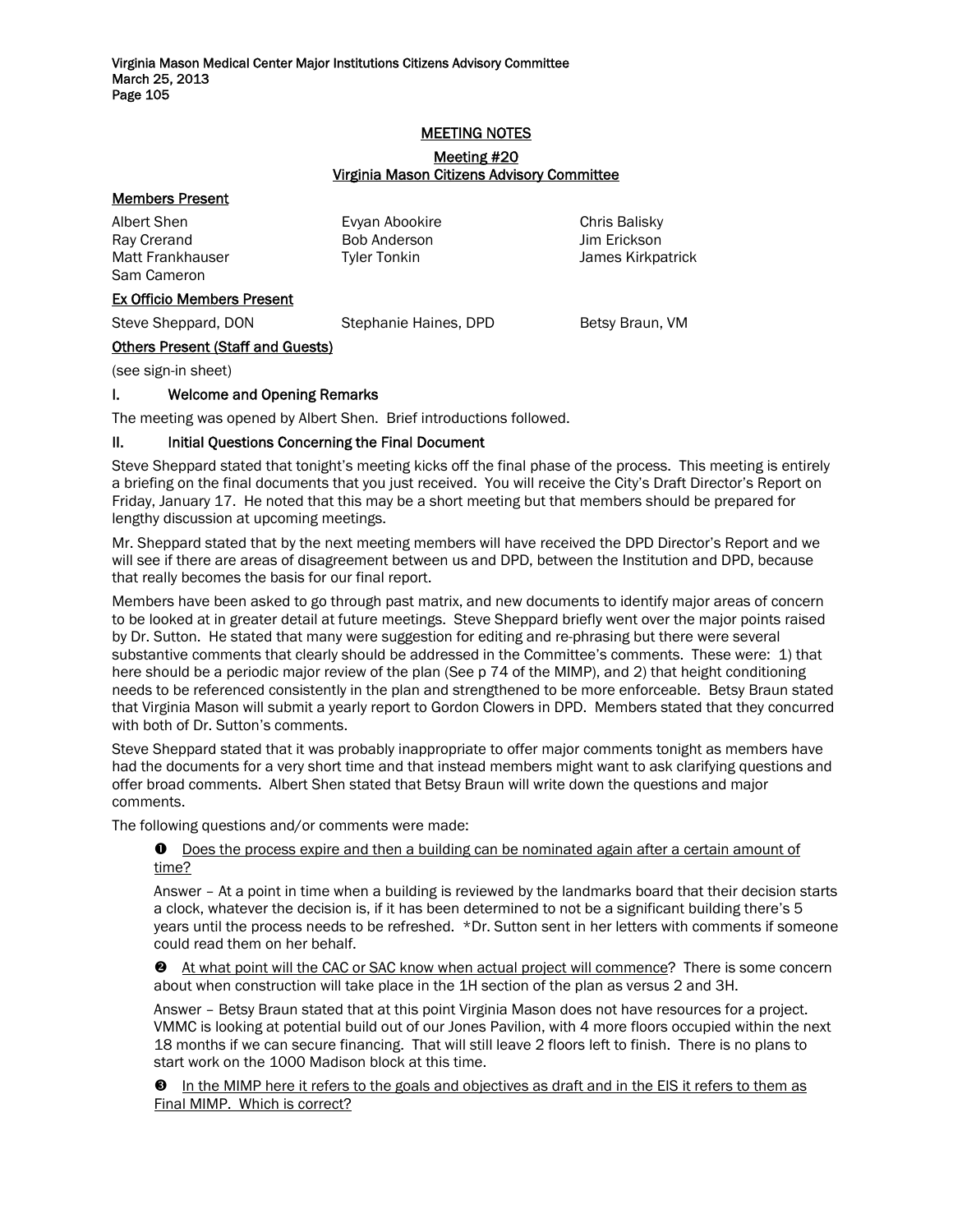Answer – Betsy Braun stated that they are final and that the documents will be corrected in that regard.

[ To what degree will the design guidelines be used to design buildings and are they enforceable? Members expressed concern that the design guidelines express desires or hopes. They say "you could", or "you should" or "you may" or you "may not". Can the CAC push for greater enforceability or at least greater attention to the design guidelines. Very seldom does it say they Virginia Mason must do something.

Answer - Steve Sheppard stated that the Design Guidelines have as much teeth as the CAC decides to give them. They're not like the design guidelines used by the formal City Design Review Boards that must be adhered to, so if it says must or whatever that kind of statement is a little less important in this instance than it would be in those and what will happen is you or your successors when the building comes will look at whether it complies with the goals, objectives in the design guidelines and the suggestions and you will be putting forward a specific recommendation that will then go to the DPD analyst. They're not mandatory they're guidelines for your review.

 $\bullet$  How will the height conditioning issue be handled? (Also noted by Dr. Sutton.)

Stephanie Haines, DPD noted that the conditioning down is difficult. If the MIO 240' but we're limiting height within this MUP to 110', we would say that the height of this building in this area would be 110', it is less clear if this would apply to a new building if the existing one were demolished. Would a new building be subject to the lower height? That needs to be very clear.

Steve used the Seattle Central Community College MIMP as an example of wording for heights being conditioned down in campuses. We just need to make sure it is moved forward in a way that is clear and impersonal and makes it applicable to both existing and new buildings.

 $\Theta$  Has the committee addressed fully the idea of maintaining or sustaining the retail that will be displaced?

Clarification: This remains a major concern for the CAC. We need to look at this in our final report.

There was brief additional discussion of the importance of the design guidelines.

# III. Process for Development of the CAC's Final Report

The CAC has until the end of February to make its recommendation and then some time to write the Full Final Report. Four meetings dates have been reserved. The next meeting will be two weeks from tonight will be to make a comment on the DPD Draft Recommendations and then three meetings in February, 6, 20, and 27 to get the CAC to develop their recommendation and then the vote on the 27.

Brief discussion followed concerning the mechanics of compiling recommendations from members. Stave Sheppard noted the he will be the point person and that there will be a back and forth e-mail review of a CAC recommendation letter prior to the meetings to discuss the final version.

Steve urged CAC members to give attention to the Draft Director's Report as this is an important document that you must review and will be expected to make recommendations for changes to.

# III. Adjournment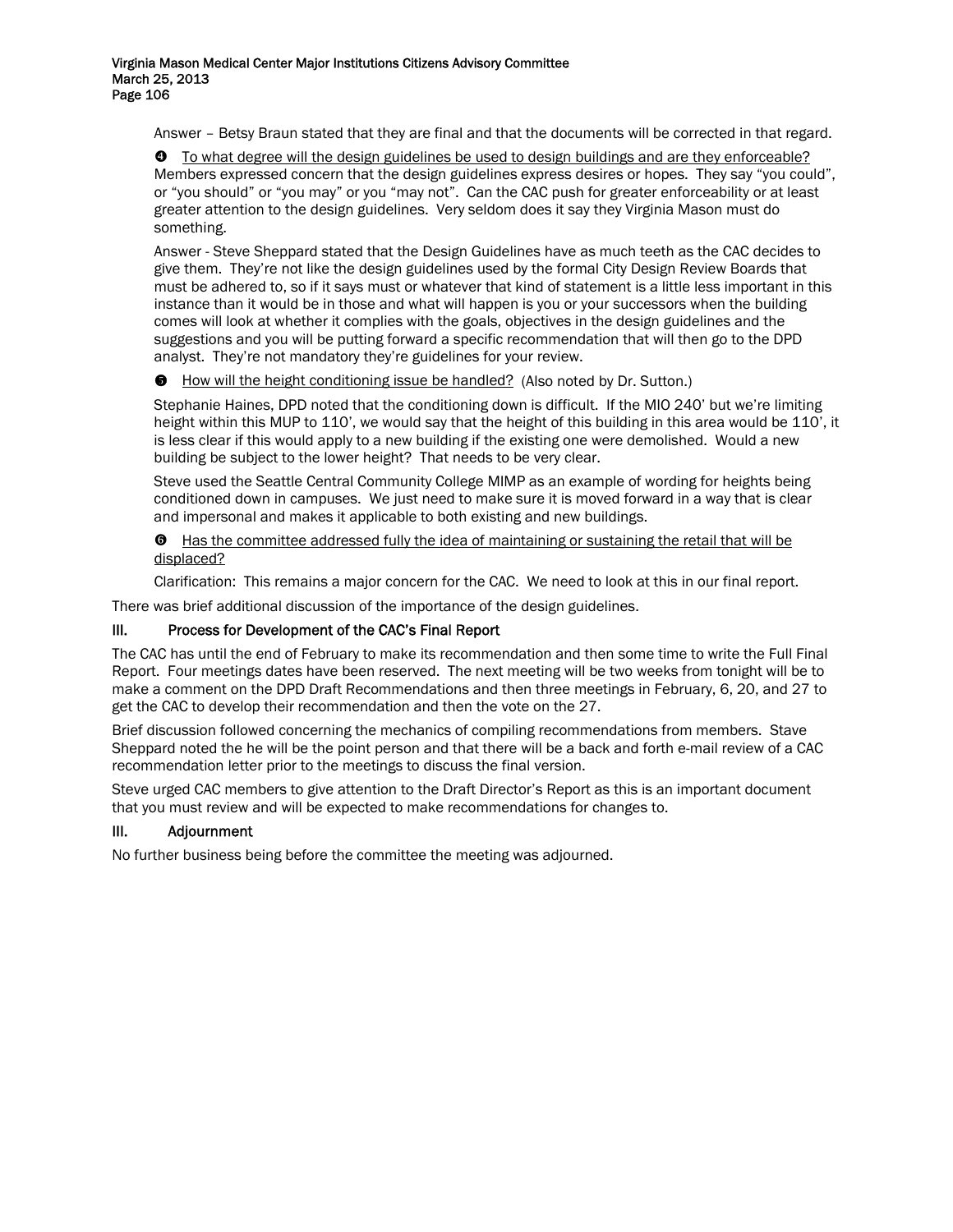#### Meeting #21

# Virginia Mason Citizens Advisory Committee Wednesday, January 23, 2013

#### Members Present

Ray Creramd **Sam Cameron** Sam Cameron Evyan Abookire James Kirkpatrick Matt Frankhauser Chris Balisky Jim Erickson Sharon Sutton Albert Shen Sam Gerszonowicz

#### Ex Officio Members Present

Steve Sheppard, DON Stephanie Haines, DPD Betsy Braun, VM

# Others Present (Staff and Guests)

(see sign-in sheet)

# I. Welcome and Opening Remarks

The meeting was opened by Albert Shen. Brief introductions followed.

# II. Draft DPD Director's Recommendation

Albert Shen noted that the purpose of the meeting was to begin to review the Draft Director's Report and thanked Stephanie for the draft report. He then recognized Stephanie Haines to go over the report.

Stephanie Haines stated that once she receives the committee's comments, a final report will be published. That report may be changed in light of CAC comments. That final report will be the City recommendation before the Hearing Examiner Public Hearing that will be held in front of the Hearing Examiner. Ms. Haines then briefly outlined the steps leading to Council adoption of the Plan.

Ms. Haines noted that the Master Plan process which requires that DPD present the Draft Director's Report to the CAC so it provide comment. The CAC will then receive a final version and then complete its final report which will also go to the Hearing Examiner. Ms. Haines then went through the Draft Report of the Director of the Department of Planning and Development in some detail.

This document is split up into 7 sections: Background Information, Goals, Missions, and Objectives, Master Plan Elements, Analysis portion of the report in regard to the Major Institution Master Plan, Rezone, SEPA, and all recommendations then combined and restated. There are 58 conditions at the back.

She noted that she would focus on those on portions of the report that contain specific recommendations and only briefly go over the first three sections: 1) Background; 2) Goals, Missions, and Objectives, and 3) Master Plan Elements.

Members noted that page 12, of the Draft DPD Report notes the retail businesses will be displaced but that there is no mitigation included later. The CAC cares deeply about this issue and this should be addressed more fully in the Draft DPD Report. Ms. Haines responded that the CAC should make this a formal comment to the Draft Report. Members agreed.

This led to a lengthy discussion of this topic. Members noted that this was a major concern for the 1000 Madison block and asked for clarification concerning the types of retail and medical uses allowed there. It was noted that page 59 of the Draft DPD Report, stated that proposed development would be in compliance with the underlying zoning and that medical services such as optical, eating and drinking establishments, retail sales and services, indoor sports and recreation, or perhaps lodging uses are all allowed. Would current uses such as the Payday Loan, shoe store, monument store, and bar; comply with the underlying zoning. Ms. Haines responded that they would then be permitted under the zone now.

Ms, Haines then resumed her review of the Draft DPD Report. She noted that the first major recommendation for mitigation is on page 26 and 27 and concerns the role of the future Standing Advisory Committee. The Seattle Municipal Code contains some limitations to what the SAC will review. It refers primarily to SEPA and SEPA projects. However over the years the thresholds for SEPA review have gotten higher. DPD is recommending that those portions of the Master Plan that are conceptual will need to come back to the SAC.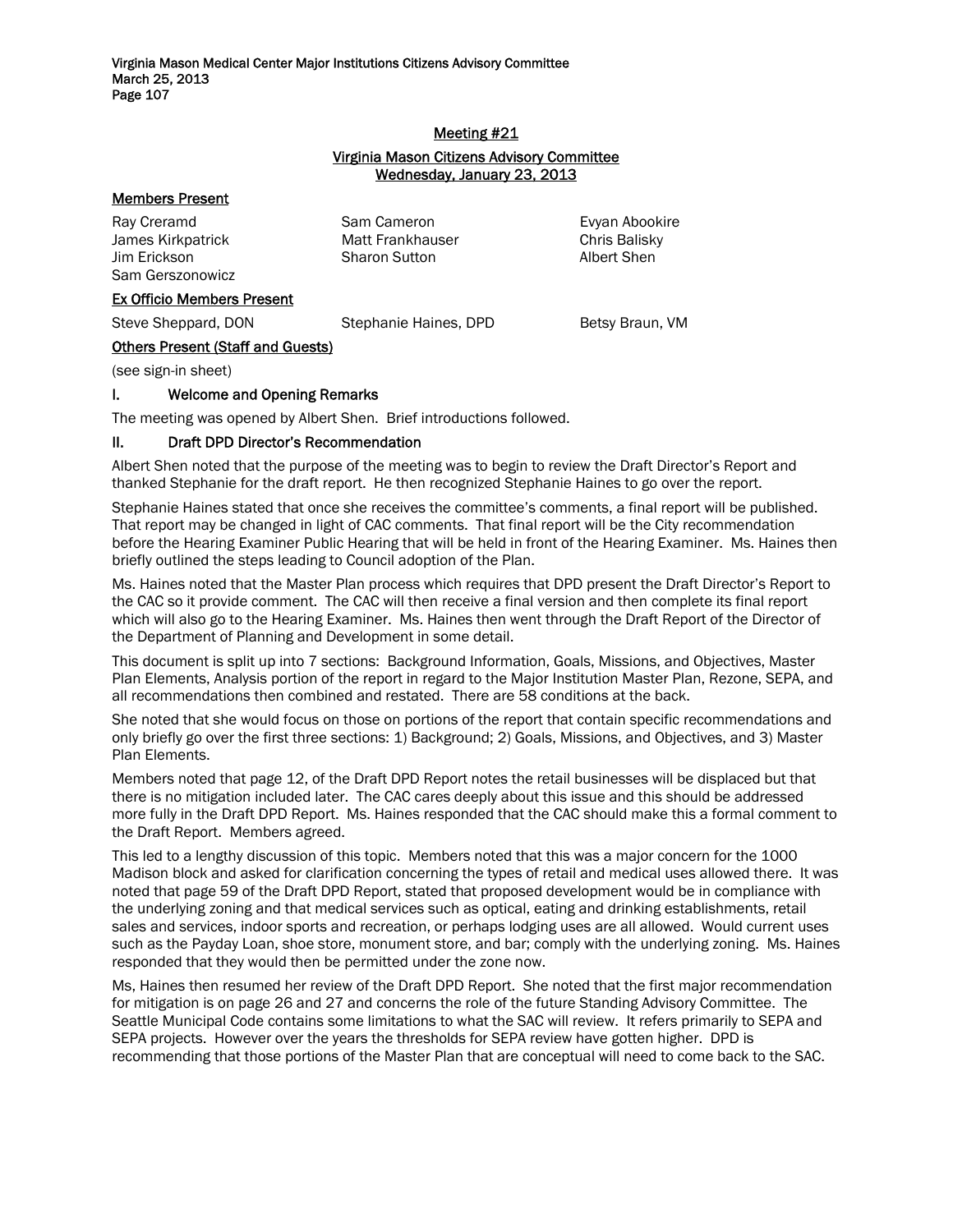The statement reads:

"The Standing Advisory Committee will review and comment during the schematic and design stage of all proposed and potential projects intended for submission of applications to the City as follows any proposal for a new structure greater than 4,000 square feet, look at the proposed alley vacation petition, any of the street use term permits for sky bridges, design and schematics shall include rooftop screening, noting the design guideline checklist to be used in the criteria."

The Draft DPD Report then evaluates whether the proposed meets specified policies, evaluate the impacts, look at the transition between the MIO boundary and off-site uses, and whether various development standards proposed are appropriate. Additional recommended conditions are noted in this section. The first issue has to do with phasing of improvements and in this case with the schedule, and timing for public improvements. Virginia Mason is not proposing immediate public improvements. However Madison Street remains an issue. Madison is a high capacity transit corridor, and there are plans that have been developed by SDOT that focus on Madison. DPD is recommending that Virginia Mason develop a Concept Streetscape Design Plan for the north side of Madison between Terry and Boren Avenues that is consistent with this ongoing planning for high capacity transit and that this be completed prior to its submittal for a Master Use Permit for the 1000 Madison block. DPD worked with SDOT and their design group on this recommendation.

The intent is to assure that there is a minimum 18 foot sidewalk and at this point the way the setbacks are set on Madison for that first level that is achievable so 18 foot sidewalk, street trees, landscaping. This may affect street-level setbacks and if Virginia Mason's setback is greater than this would affect the ground-floor commercial as the upper floors are already set back further.

Members asked whether this would include requirements for continuous façade mounted weather protection and if these recommended requirements are consistent with what SDOT is planning. Ms. Haines responded in the affirmative to both questions.

Jim Erickson asked for clarification concerning the specific plan that this is intended to reference and comply with. He noted that there appear to have been several efforts to develop and plan. Some of the discussions have included Madison Street and some excluded it. Ms. Haines responded that the recommendation refers to the Transportation Section of the Final MIMP and refers to the Seattle Right of Way Improvements Manual.

Members noted that the SAC should be involved in the review of this plan and would also want to review the sidewalk width and setbacks on the 1000 Madison block.

Ms, Haines stated that DPD is also formally recommending that a wayfinding plan be developed. Virginia Mason talks about a wayfinding plan, but we haven't seen it yet, so DPD wants to make sure that it is completed and is comprehensive, in place prior to the initiation of any new development under the new MIMP, and includes pedestrians, bicyclists and motorists.

CAC members agreed with this recommendation but cautioned that patient privacy should also be taken into account. Some people don't want the whole world to know they've been to the hospital so privacy must be carefully considered.

Jim Erickson stated that Page 41 of the Draft DPD Report notes that no mitigation is identified to improve connections for pedestrians. Today it is dangerous to cross Seneca and also Spring Street when walking on Terry across the campus. Improves to those and other crossings by adding stop signs or something would be useful.

Betsy Braun stated that Virginia Mason is discussing this issue with SDOT, and is particularly concerned over the intersection in front of the old emergency room. Virginia Mason has repeatedly asked if SDOT would put stop signs on Spring Street, but the City's traffic manual states that if you're going to put in stop signs you stop the slower less used traffic. So they want to put the stop signs on Terry and let the traffic flip through which doesn't help the pedestrians at all. We have been having on-going dialogue about it and they have refused so far to put a stop sign coming up the hill because that's not how traffic management is structured. On the other side of the campus part of the mitigation that's in the EIS is to signalize that intersection. That will include pedestrian traffic.

Ms. Haines noted that Condition 46 deals with a methodology for evaluating traffic impacts when reviewing specific master plan projects and states that as part of the review process for Master Plan projects assess pedestrian, truck and vehicular circulation conditions and identify safety deficiencies that could be remedied as part of the project under review. These are part of the SEPA conditions that came from Transportation.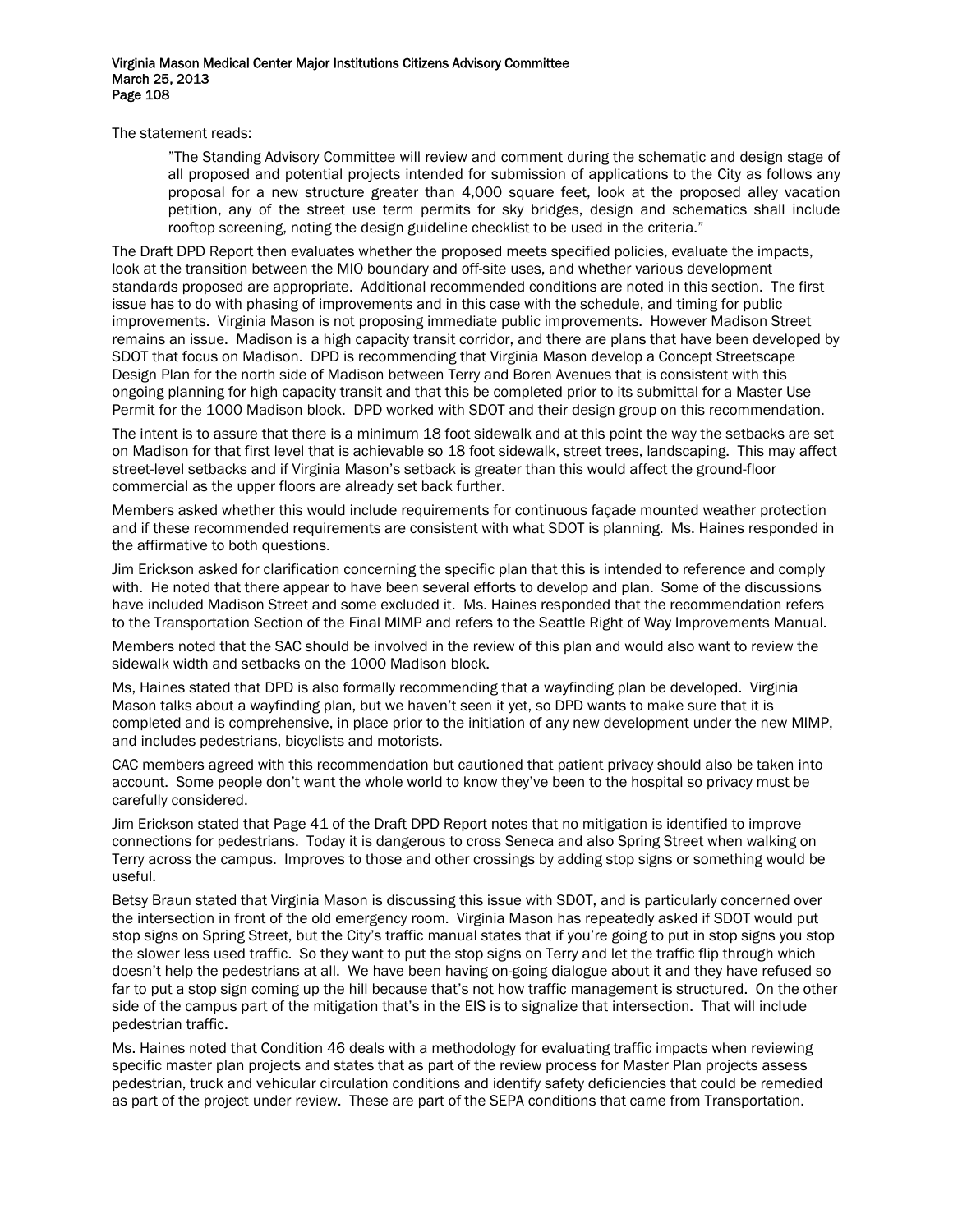Consideration of these safety improvements might occur at that time. Betsy Braun stated that there might be an opportunity to coordinate with First Hill Improvement Association to jointly advocate for improvements.

Ms. Haines stated that DPD is recommending that Virginia Mason coordinate with King County Metro to insure existing transit stops are not impacted by development. Virginia Mason appears committed to do this, but it wasn't specifically stated. Members agreed but added that there should also be a commitment to install trash collection and recycling.

Ms. Haines noted that there was some uncertainty concerning the actual configuration of open space on the Linderman block. There was some discussion concerning how should that open space be positioned and configured and if development there might result in location a portion of the 10,000 square feet of open space elsewhere. DPD is recommending that the specific plans for open space size and location be presented to the Standing Advisory Committee and to Horizon House for review and comment. DPD is also recommending that the full 10,000 square feet of open space located on this block be requirement of development approval of the plan.

In the event of a development footprint on Lindeman would preclude the location of a full 10,000 square feet of public open space on this block, Virginia Mason shall submit a plan for review and comment by the Standing Advisory Committee that shows Virginia Masons actual open space for this site. Approval of any shifting of open space off of this block shall require a formal amendment to the plan.

# III. Public Comment

The Committee interrupted its discussion of the Draft Directors Report to take public comment.

Comments of Kevin Bliss - Mr. Bliss asked a series of Questions.

Question – How wide will the sidewalks be on Boren?

Answer - On page 64, it will be if the City does not widen the roadway it would be 20 feet on Boren, it's a 10 foot sidewalk and there will be a 10 foot setback from the edge. It will be 20 feet and if the City widens it would be 17 feet. As part of the potential mitigation Virginia Mason will put in a right hand turn pocket on Boren that would then necessitate a few feet.

Question – Where would the parking entrances and exits be? Both Madison and Boren are congested.

Answer - The entrances can't be on either of those two streets, they would need to be either on Terry or on Spring Streets. There's an illustration on page 100 for the Master Plan that shows the proposed locations. Details of the location will be developed following traffic studies for each specific projects or buildings.

Question – What's the setback on the third tier on the Madison block?

Anything less than 45 feet would be setback an additional 10 feet for a total setback of 20 feet from the property line and anything greater than 45 feet would be setback an additional 40 feet for a total setback of 60 feet from the property line.

# IV. Draft DPD Director's Recommendation (Continued)

Discussion returned to the Draft Director's Report.

Ms. Haines noted that DPD is recommending that the width of any unpopulated façade shall be no greater than 110 feet. There was considerable discussion of this. Members stated that the nature of modulation needs to be better defined and asked Ms. Haines what her intention was. Ms. Haines responded that the Settle Municipal Code is very prescriptive about what modulation but could be more prescriptive on the width and depth of that modulation. She suggested that this is an area where the SAC can weigh in during their review of the architectural designs the SAC could specify what it wanted on a project by project basis.

Ms. Haines stated that DPD is recommending that with each Master Use Permit application and each sky bridge term permit application Virginia Mason shall provide an updated view corridor analysis for the specific project. DPD is also recommending that all new construction in those areas where height is being conditioned below 240 feet will comply with this limitation and that any change to this would be a major amendment.

DPD is also recommending a condition that with each subsequent Master Use Permit application Virginia Mason shall provide an analysis of impacts of the parking driveways, loading and service area drives, and pickup and drop-off areas on pedestrian and vehicle load on the surrounding sidewalks and streets, appropriate design measures shall be identified and implemented to avoid adverse impacts to pedestrians, bicyclists and motorists.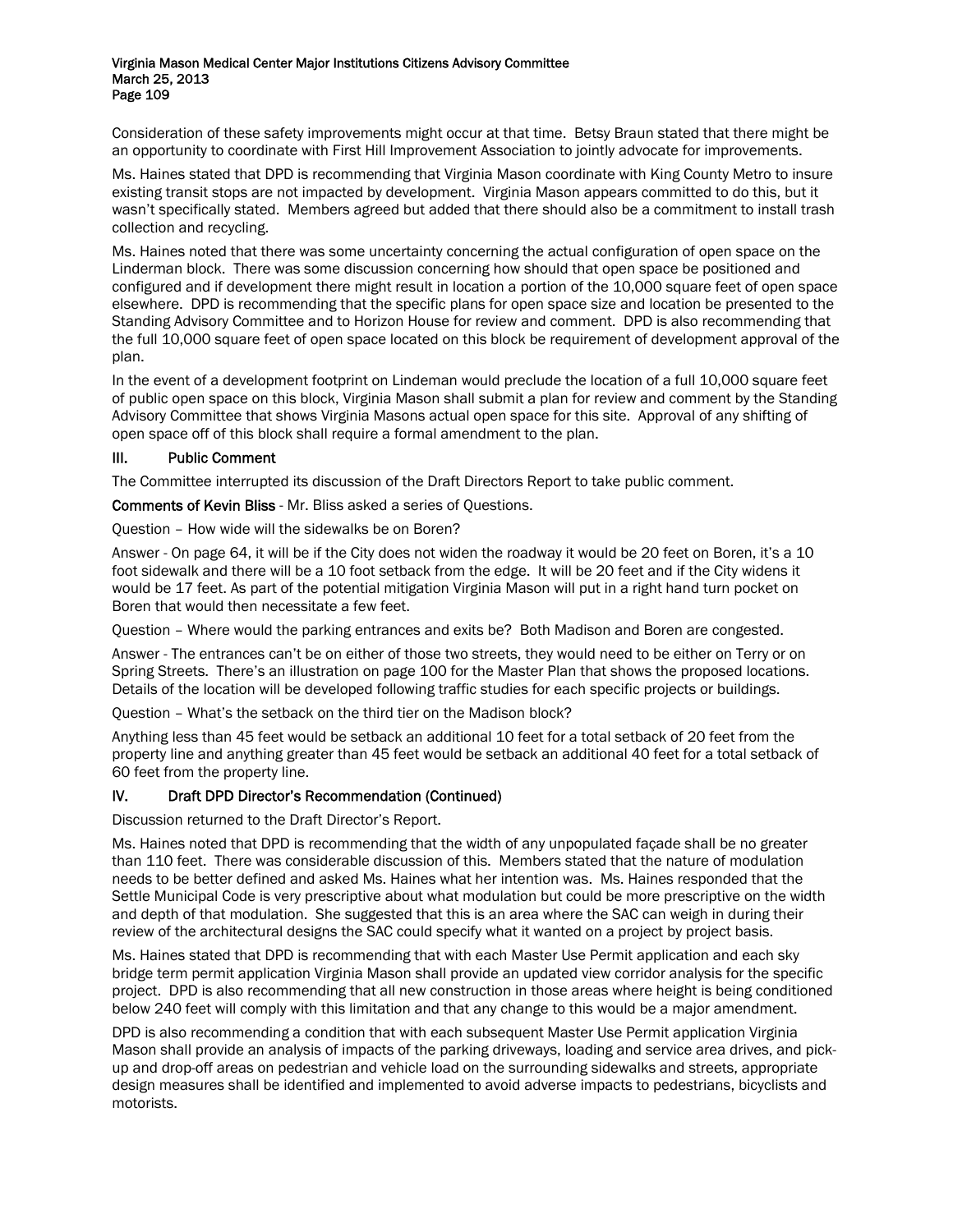Ms. Haines noted that the Draft DPD Report discusses street level retail uses along Madison, Boren and Terry Avenues and recommends a condition that says that VM uses will comply with the underlying zoning. Members noted that there is an inconsistency between pages 19 and 59 and that both should reference the three streets.

There was brief discussion of retail business relocation and displacement. Members stated that they were concerned with retention of the current business environment and wondered what might be done to soften the hardship of forced relocation on existing businesses. Ms. Haines responded that DPD would be uncomfortable recommending a condition that stated Virginia Mason shall move those specific businesses back. Members offered an alternative that the existing businesses be given 6 months notice prior to termination of tenancy and assurances that they will receive notice of availability of lease space following construction if they still exist, and assistance from the City of Seattle Office of Economic Development and to identify alternative spaces for new locations. Members agreed that this should be in their final report.

Ms. Haines noted that page 70 of the Draft DPD Report deals with the housing replacement issue. There was considerable discussion of this issue.

Ms. Haines noted that the Code requires that any housing lost within the existing or expanded MIO boundary must be replaced with comparable replacement housing. Housing will be lost as a result of the demolition of the Chasselton. It was noted that Virginia Mason will have two options: a) physical replacement; or b) contribution to a fund.

Members noted that the Draft DPD Report states that under option a that the replacement housing will be located within the First Hill neighborhood and expressed appreciation for that. However similar language is not included under option b. Members suggested that option b have a similar requirement.

Ms. Haines responded that under option b the City Office of Housing would receive the money and apply it to programs. If the CAC wants changes in this area this should be brought forward in its final report because Council's going to look at this. The City Council will need to clearly understand what the CAC wants as it relates to that condition.

Steve Sheppard suggested possible wording that "if VMM chooses option b then Office of Housing shall devote the funds provided to projects in the larger First Hill neighborhood including….

Members also questioned the definition of comparable housing and the requirement that 10% of the replacement units be affordable to those making less than 80% of the median area income. Steve asked if it was the position of the Members that there be a greater percentage affordable to those making less than 80%. Members were undecided on this issue some arguing for greater affordability and some for the current requirement.

Betsy Braun noted that the cost of housing evolves over time. When the Chastelton was built it was probably expensive, but as it and other similar buildings age, their rents have dropped in comparison to newer buildings. You really can't compare any new apartment to this 90 year old building with any sort of sense of equitable correlation. Steve Sheppard stated that he would try to develop alternatives for CAC consideration.

Ms Haines then noted that all recommendations are restated at the end of the report along with the SEPA requirements. She briefly went over the SEPA conditions that would apply during construction for future development, the construction management plan, the communication plan, and other points of mitigation, historic resources, for future development traffic and parking, traffic and parking as it relates to construction, during construction public services, and during operations (long term impacts).

# V. Next Meeting

February 6, February 20, and February 27 have been tentatively held for future meetings. Mr. Sheppard noted that he would try to incorporate items discussed tonight into a letter to DPD and that as with previous phases members should e-mail their additional comments to him and that he would e-mail a draft to members for their review prior to the next meeting. We must complete our comments to the Draft Report of the Director of the Department of Planning and Development at the next meeting.

# VI. Adjournment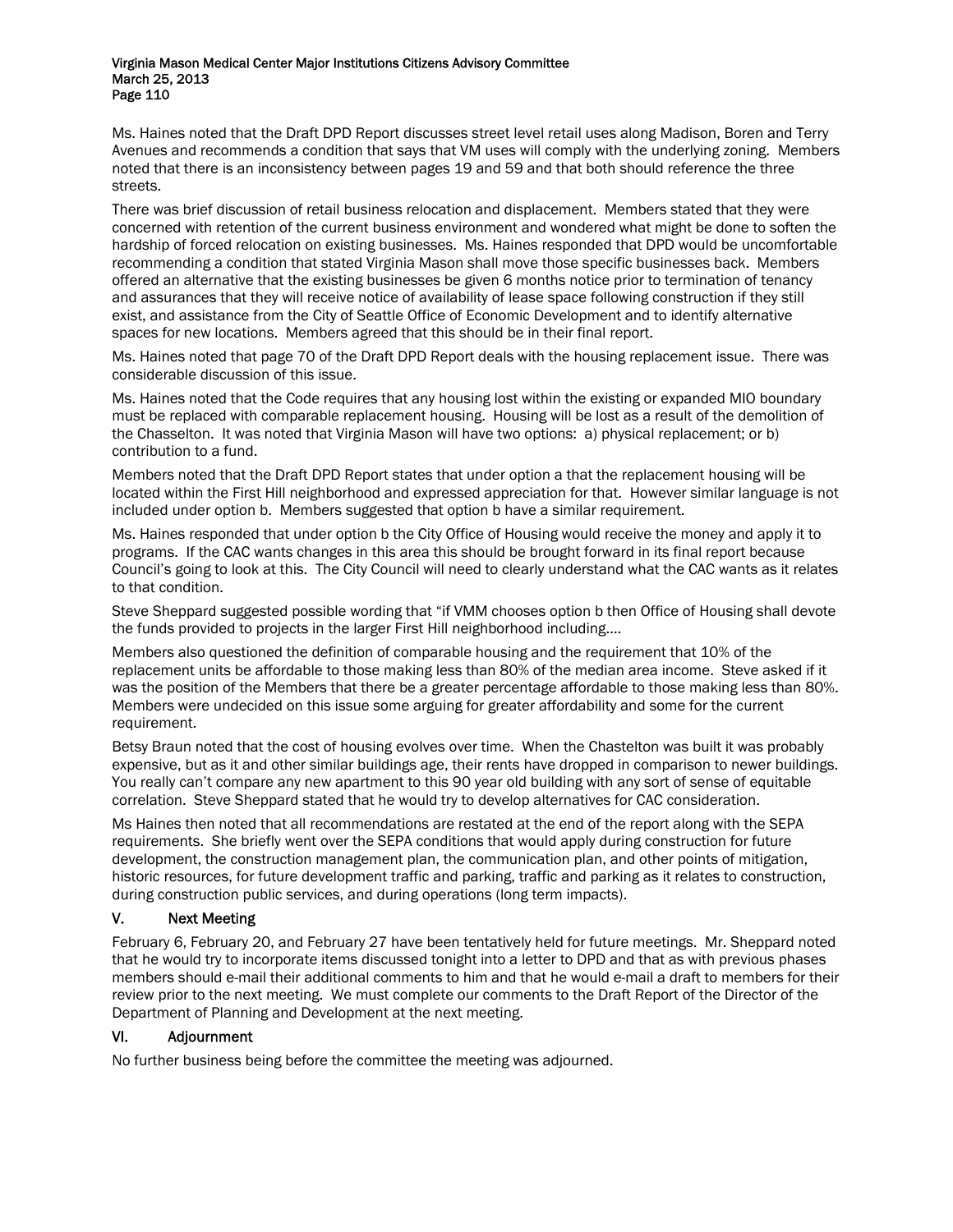# Meeting #22

# Virginia Mason Citizens Advisory Committee Wednesday, February 6, 2013

# Members Present

| Albert Shen  | Jim. |
|--------------|------|
| Bob Anderson | Chri |
| Larry Brouse | Rav  |

Kirkpatrick Evyan Abrookhire-Horton is Balisky **Terry Miller** Crerand Sam Cameron

Sharon Sutton (via conference call and e-mail)

# Ex Officio Members Present

Steve Sheppard, DON Stephanie Haines, DPD Betsy Braun, VM

# Others Present (Staff and Guests)

(see sign-in sheet)

# I. Welcome, Opening Remarks and Introductions

The meeting was opened by Albert Shen. Brief introductions followed.

# II. Review of Committee Comments to the Draft Director's Report.

Albert Shen noted that Steve Sheppard had compiled a draft letter for review that incorporated the various comments provided to him by e-mail and phone. (Attachment 1 to these meeting notes.) He noted that at the last meeting it had been agreed upon that there were few major issues. Steve also put together a color coded packet showing with Virginia Mason's comments to the committee's previous comments. He noted that those highlighted in Yellow or Red are areas where there is still some degree of disagreement between the CAC and Virginia Mason.

Albert Shen then asked Mr. Sheppard to go through the proposed letter with the Committee. Mr. Sheppard stated that he has two objectives tonight: 1) completion of the CAC's comments to the Draft Report of the Director of the Department of Planning and Development; and 2) identification of issues for inclusion in a Draft of the CAC's Final Report. This latter issue can be dealt with at the end of this meeting. Mr. Sheppard briefly went over the report and opened the floor to committee comments or suggested changes.

Larry Brouse asked how the \$4,460,000 amount for the contribution by Virginia Mason to the City for housing replacement was established. Betsy Braun responded that Virginia Mason had several different cost estimates to establish the probably cost of replacement housing. They varied based on the underlying assumptions i.e. high or low rise, on First Hill or elsewhere. Virginia Mason revised the estimates about 2 months ago. Katy Chaney added that the MIMP doesn't actually have a number in it, it was a number that was in the EIS but this is an updated number.

Stephanie Haines noted that the number is only valid if it is paid within 2 years of adoption of the Final MIMP. If payment is deferred beyond that date then Virginia Mason will have to go back and do a new pro-forma and update those numbers.

Steve Sheppard stated that when listening to the tapes and in discussions with members it was clear that whether option A or B is chosen by Virginia Mason for housing replacement, all desire that the replacement housing be located in the "Greater First Hill Neighborhood". However what that means is unclear. At Harborview for instance people said that was within a half mile of Harborview. Mr. Sheppard asked for clarification.

After brief further discussion the Committee settled on the following definition for the Greater First Hill Neighborhood:

I-5 to the west, south boundary of Yesler Terrace to the south,  $12<sup>th</sup>$  Avenue to the east, and Pike to the north.

Sam Cameron stated that there was a need to better address the issue of modulation. It is not addressed in the draft letter. Steve Sheppard responded that there is something about modulation. The draft CAC letter states: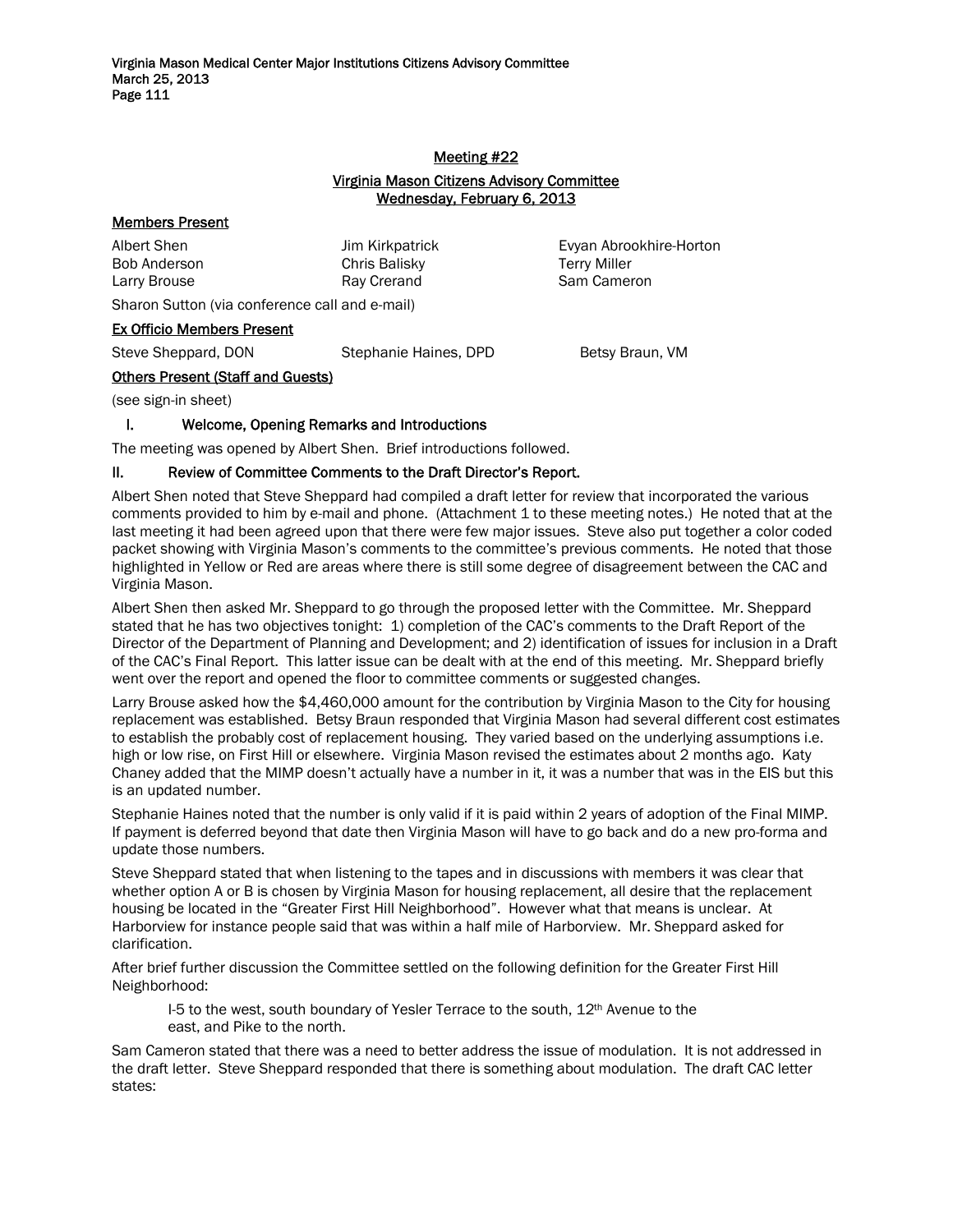• Definition of Modulation – The Draft Director's report on Page 46 requires that the width of unmodulated façades be no greater than 110 feet. The CAC recommends that some attention be given to defining what would constitute acceptable modulation and reference the Design Guidelines in this regard.

Mr. Sheppard noted that there are criteria in the Land Use Code that define for housing, but not for medical buildings. Ms. Haines asked if the CAC is recommending that DPD recommend specifics for required modulation. After brief further discussion the CAC determined that they would prefer that DPD establish broad guidelines for modulation. Members noted that their hope was to assure that future development doesn't look like the Jones Pavilion.

There was a lengthy discussion over Virginia Mason's responses to the CAC's comments to the Final Plan. Committee members expressed uneasiness with the appearance that they might be giving Virginia Mason carte blanche with traffic and parking. Others pointed out the mitigation measures the Director's Report appeared to be adequate. Members noted that the number of parking spaces proposed seem high and expressed the hope that as the projects go forward there will be a decrease in the number of parking spaces needed, due to other modes of transportation and lack of need to build all the parking requested in the MIMP.

Betsy Braun responded that Virginia Mason would rather not have to build all the parking spaces requested. Parking is extremely expensive to build and Virginia Mason would rather not have to spend their money building parking structures.

# III. Public Comment

Comments of Judith Winter. Ms. Winter stated that the actual benefits to the neighborhood of the various mitigation proposed is difficult to understand. She noted that some of the disadvantages of having the large hospital blocks are: 1) the interruption of movement, especially for people with disabilities, and 2) lack of green space. Hopefully these were all addressed.

She also noted that the issue of replacement housing. She noted that she was by the description of the Chasselton and that there is some affordable housing there. She noted that the proposed 80% is the upper ceiling of all the different definitions of affordable housing. There should be no illusions that there's anything that looks like affordable housing.

# IV. Continued Committee discussion of its Final Comments to the Draft Director's Report

Chris Balisky noted that the growth of First Hill is still not complete. According to the Master Plan of the City of Seattle, it is anticipated that First Hill will add up to 4,000 more housing units over the next ten years. Betsy Braun responded that First Hill has met 60-65% of its Growth Management Act targets. Ms. Balisky noted that one way to promote greater affordability is to relax parking requirements for new building on transit routes. She also noted that affordable housing need to be better defined.

Larry Brouse responded that the CAC had been talking about promoting workforce housing.

Dr. Sutton had participated in the meeting via conference call. The phone connection was poor and failed. Dr. Sutton then e-mailed her comments. During the time the phone was functioning she expressed dissatisfaction that her comments concerning the plan were not included in the Draft Letter. Evyan read portions of the e-mail that stated:

- sky bridges should not be listed as a neighborhood amenity, they are a necessity for VM required by a bunch of laws;
- the alley at Ninth Avenue should have a setback, although the code allows a zero setback for alleys in this case the situation is overruled by statements on pages 30, 40 and elsewhere in the EIS that require a transition between the Institution and the residential property that abuts this alley:
- although there was no consensus on whether the CAC should try to achieve replacement of the 100% affordable units that are being lost at least some people feel quite strongly about the affordability is a key part of comparability and it should be so stated in the recommended changes;
- street level façades throughout the document is nonsensical, the design guidelines clearly establish the entire façades of concern;
- accepting 15 years as the average life of the urban tree seems not in the spirit of this project which emphases stewardship, I've been in New York City, arguably the most challenging environment for a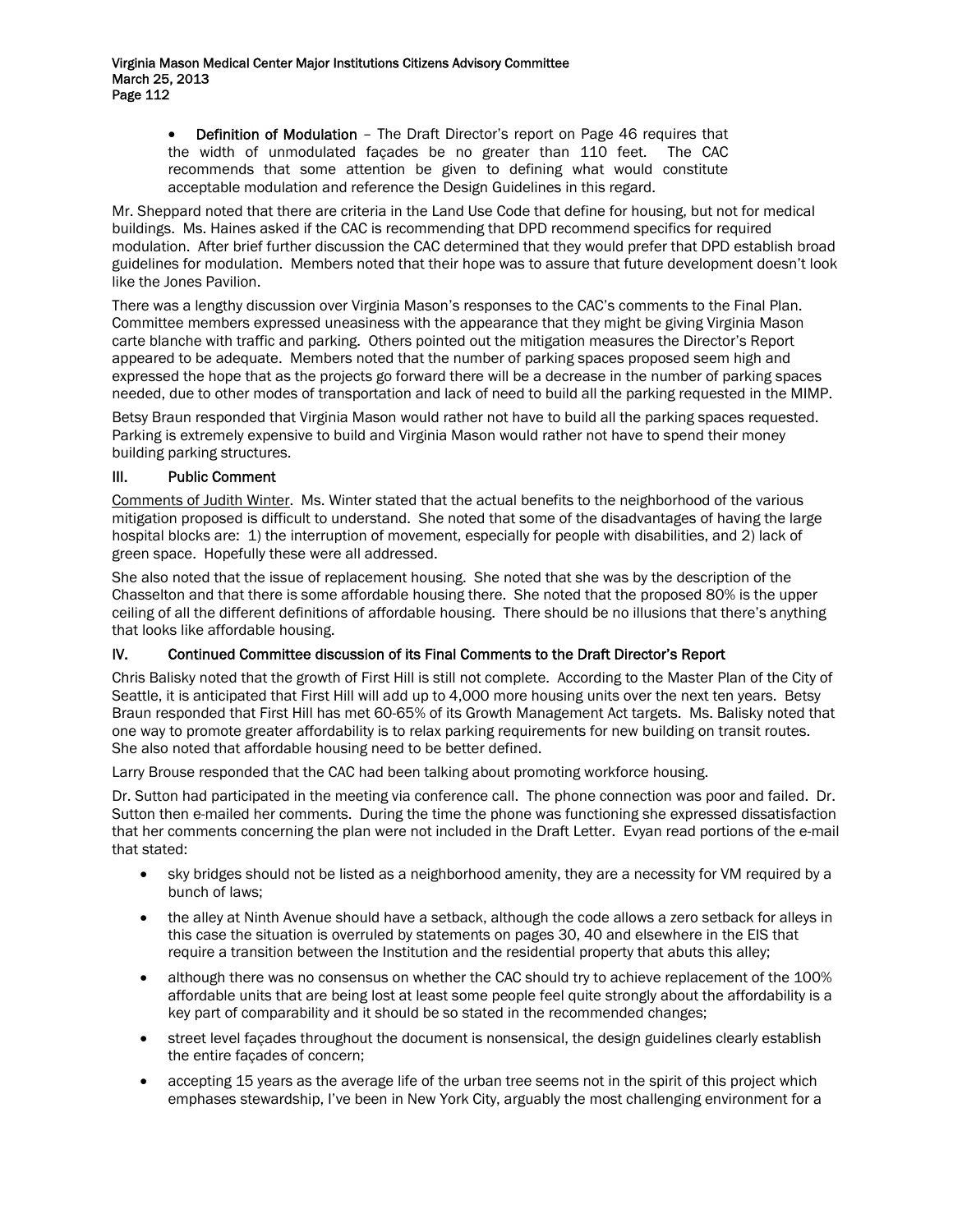tree, since Friday and I've observed trees that are 70 years old and thriving and others that are ready to die before they get started the difference is the ownership and maintenance of the property adjoining the right-of-way, instead of saying the average life of a tree is 15 years as a fact I propose saying that VM will work to protect and extend the life of the trees.

Mr. Sheppard noted that there appeared to be some confusion concerning the Draft Letter. He noted that this was not the final report and that many of Dr. Suttons comments were more appropriate to the Final Report and would be included in that document.

The CAC then went through the letter to determine areas where additions were warranted. The following areas for additions or modification to wording were identified: 1) clarification that sky brides are not viewed as an amenity; 2) reiteration of the previous recommendation for a greater setback on the west boundary (alley) of the 9th Avenue Garage block; and 3) that the Director's Report specifically identifies the trees will be maintained. Members recommended retention of the current wording concerning housing replacement and affordability.

Stephanie Haines stated that after receiving the CAC's comments she will write DPD's final report and provide it to the CAC. Steve Sheppard stated that after receipt of that report, the CAC will write its final report. He noted that he was already working on that and would have a draft soon for CAC members to review and comment on at the February 20 meeting. He stated that as normal he would put out progress drafts and ask members to edit and add as needed. Steve stated that he would add a paragraph in the letter to DPD saying the CAC reserves the right to make comments concerning edits or changes and clarifications of its positions concerning the Master Plan itself in its Final Report.

Betsy Braun informed the Committee that Virginia Mason is basically in agreement with the Draft Director's Report but will need to make a correction to address a minor error in the Plan concerning the alley between Cassel Crag, Blackford Hall and the properties to the east. She noted that there are also some ongoing discussion concerning bicycle lockers and the triggers that would require improvements to signalized intersections.

# V. Next Meeting and Adjournment

February 20, and February 27 have been tentatively held for future meetings.

No further business being before the committee the meeting was adjourned.

# Attachment 1 – Draft Letter as provided for CAC Review

February \_\_, 2013

Dianne Sugimura, Director Department of Planning and Development PO Box 34019 Seattle, WA 98124 - 4019

Attn: Stephanie Haines

RE: VMMC CAC Comments to the Draft Report of the Director of the Department of Planning and Development.

#### Dear Ms. Sugimura,

In accordance with SMC 23.69.032.G(2), the Virginia Mason Medical Center Major Institutions Master Plan Citizen's Advisory Committee (CAC) submits the following comments concerning the Draft Report and Recommendations of the Director of the City of Seattle Department of Planning and Development. Please note that this letter constitutes a status report on the CAC's work toward completion of its final report.

The CAC is currently in the process of developing its draft report and determining its positions on many of the issues that are covered in the Draft Report and Recommendations of the Director. In general the CAC and DPD appear to be in agreement on most issues. It is important to note that many key issues including: boundaries, height, bulk and scale, traffic and transportation, the CAC, DPD and Virginia Mason appear to have reached a general agreement. This is significant.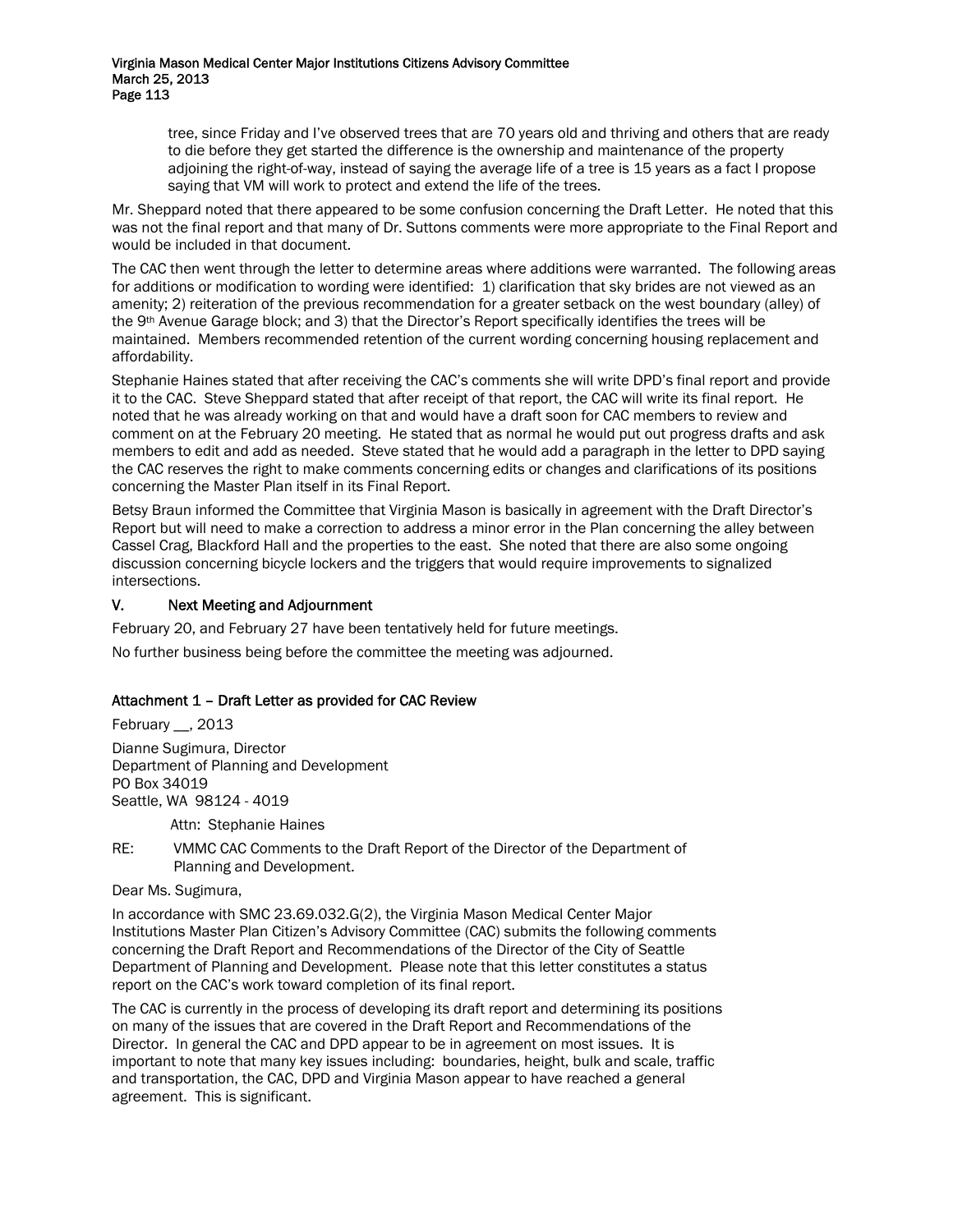There are, however, a few areas where the CAC would recommend changes to the Draft Director's report. Those areas are as follows:

- CAC Review In several areas the Draft Director's Report stipulates that the Standing Advisory Committee but not in all areas. The CAC recommends that the SAC review and comment on all major plans that are required. Specifically we recommend that broader SAC involvement in the development of and review and comment on be included be required and reflected as follows in the Final Director's Report:
	- $\checkmark$  Recommendation 2 on page 89 and previously outlined on page 39 The CAC recommends the following amendment to this recommended condition:

Concept Streetscape Design Plan for Madison Street. Prior to Master Use Permit submittal of the Madison block redevelopment submit to SDOT for review and acceptance a concept streetscape design plan for the north side of Madison Street between Boren and Terry Avenues. Virginia Mason shall submit a draft of the Plan to the Standing Advisory Committee for its review and comment concurrent with its review by SDOT.

The plan shall be prepared consistent with the provisions of the Seattle Right-of-Way Improvements Manual. Elements of the plan must include, but are not limited to: a minimum 18 foot wide sidewalk; street trees and landscaping; continuous façade mounted overhead weather protection; seating and leaning rails; pedestrian scaled lighting; transit patron amenities, such as real-time bus arrival displays; and way finding directing pedestrians to campus uses and other transit options such as the First Hill Street Car.

 $\checkmark$  Recommendation 3 on page 89 and previously discussed on page 41 – The CAC recommends the following amendment to this recommended condition:

> Prior to approval of the first Master Use Permit for development under the final MIMP. Submit to DPD for review and approval a comprehensive wayfinding plan incorporating entry points to and through the campus for pedestrians, bicyclist and motorist. DPD shall consult with SDOT in its review. Virginia Mason shall submit a draft of the Plan to the Standing Advisory Committee for its review and comment concurrent with its review by SDOT.

• Construction Planning page 92 and following – The CAC recommends the following amendment to this recommended condition:

The need for a A Construction Management Plan (CMP) shall be identified provided with each development proposal. The CMP would be coordinated with the DPD Noise Abatement Office (DPD), SDOT and VMMC. The Construction Management Plan shall be included in any information provided to the SAC for any new structure greater than 4000 square feet of building additions greater than 4000 square feet. The following elements shall be included in the CMP if applicable.

The plan would include the following elements:

a) Construction Communication Plan - Prior to the initiation of the first major project under the Plan, Virginia Mason, in close coordination with the Standing Advisory Committee, shall develop a overall Construction Communication Plan. The plan shall include a Contact Person and Community Liaison. The Chair of the Standing Advisory Committee will also be included in the Construction Communication Plan associated with site-specific development along with the Contact Person and Community Liaison.

- Adequacy of public facilities on page 41 and repeated on page 89, specifically related to transit stops include an additional recommendation as follows:
	- $\bullet$  Virginia Mason will coordinate with King County Metro to ensure existing transit stops are not impacted by development.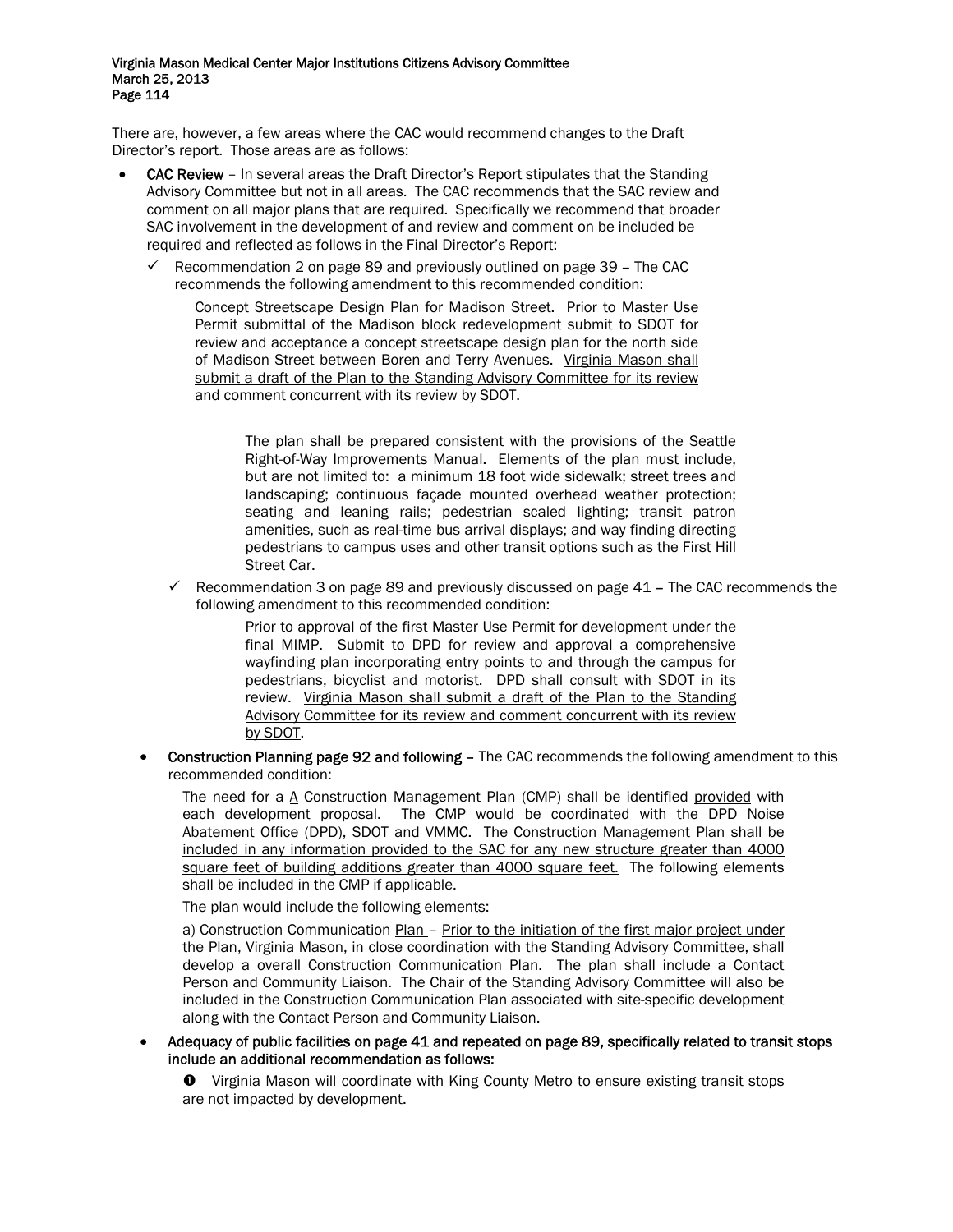o Current transit stops shall be incorporated in street improvement plans submitted with development. Amenities such as benches and landscaping should be provided and maintained by Virginia Mason.

 $\bullet$  Virginia Mason shall provide and maintain recycling and trash receptacles at any bus stop directly abutting Virginia Mason Development.

- Definition of Modulation The Draft Director's Report on Page 46 requires that the width of unmodulated façades be no greater than 110 feet. The CAC recommends that some attention be given to defining what would constitute acceptable modulation and reference the Design Guidelines in this regard.
- Retail Development and use along Madison and elsewhere on the Virginia Mason Campus The CAC is dedicated to the retention of a strong retail presence along Madison Street. The CAC recommends the following addition to page 50 of the report.

**O** The underlying street-level development standards for commercial zones shall apply per SMC 23.47A.008 to all street facing façades in the underlying NC-160 Pedestrian designated zones; including Madison Street, and portions of Boren and Terry Avenues.

**<sup>2</sup>** On page 50 of the final MIMP, second paragraph under Street-Level Uses and Façades in NC zones, second paragraph - the last sentence shall be amended as follows:

If the proposed expansion to include the 1000 Madison block is approved, Virginia Mason intends to consider any of the following uses for potential location at street level along Madison Street and the portions of Boren and Terry Avenues within the NC zoning and would be in compliance with the underlying zoning: medical services such as optical, eating and drinking establishments, retail sales and services, indoor sports and recreation, or perhaps lodging uses or additional open space."

 $\Theta$  In the event that development occurs along Madison, all existing businesses anticipated to face termination of leases and relocation shall: 1) be given six months prior notice of termination of tenancy; 2) be provided assistance from both the City Office of Economic Development and Virginia Mason Medical Center to identify available places in the surrounding areas for permanent or interim relocation; and 3) receive advanced notice of the availability of lease space in the completed development.

The CAC notes that #2 above is not restated in the summary of recommendations.

• Pedestrian Safety – Page 62 – The statement contains a section that is unclear. The CAC is committed to seeing all pedestrian facilities brought to City standards and recommends the following amendment to this statement and that the latter section be considered as a condition.

Section 3.9, Transportation, Circulation and Parking of this Final EIS discusses pedestrian safety and notes that the increase in vehicular and pedestrian traffic could result in increased potential for conflicts at road crossings and even midblock locations. No mitigation is identified. To improve connections for pedestrians, Virginia Mason is proposing to strengthen existing pedestrian connections at street level through the campus. Whenever As individual blocks or frontages are developed along any of the streets within the MIO, and pedestrian facilities (sidewalk plus planting strips) that do not meet established city standards that exist at the time of redevelopment, Virginia Mason shall bring such facilities to the city standard that exists at the time of approval of any MUP.

• Housing Replacement – Page 71 – The CAC is committed to seeing the housing stock of First Hill preserved and to that end strongly recommends that all housing replaced as a result of the loss of the Chasstelton or other future demolitions, if they should occur, be on First Hill. The CAC therefore recommends the following amendment to page 71.

 $\bullet$  Before VMMC may receive a permit to demolish the Chasselton or change the use of the Chasselton to a non-residential major institution use, DPD must find that VMMC has performed either of the following two options:

a) VMMC has submitted or caused to be submitted a building permit application or applications for the construction of comparable housing within the greater First Hill Neighborhood to replace the housing in the Chasselton. The building permit application(s)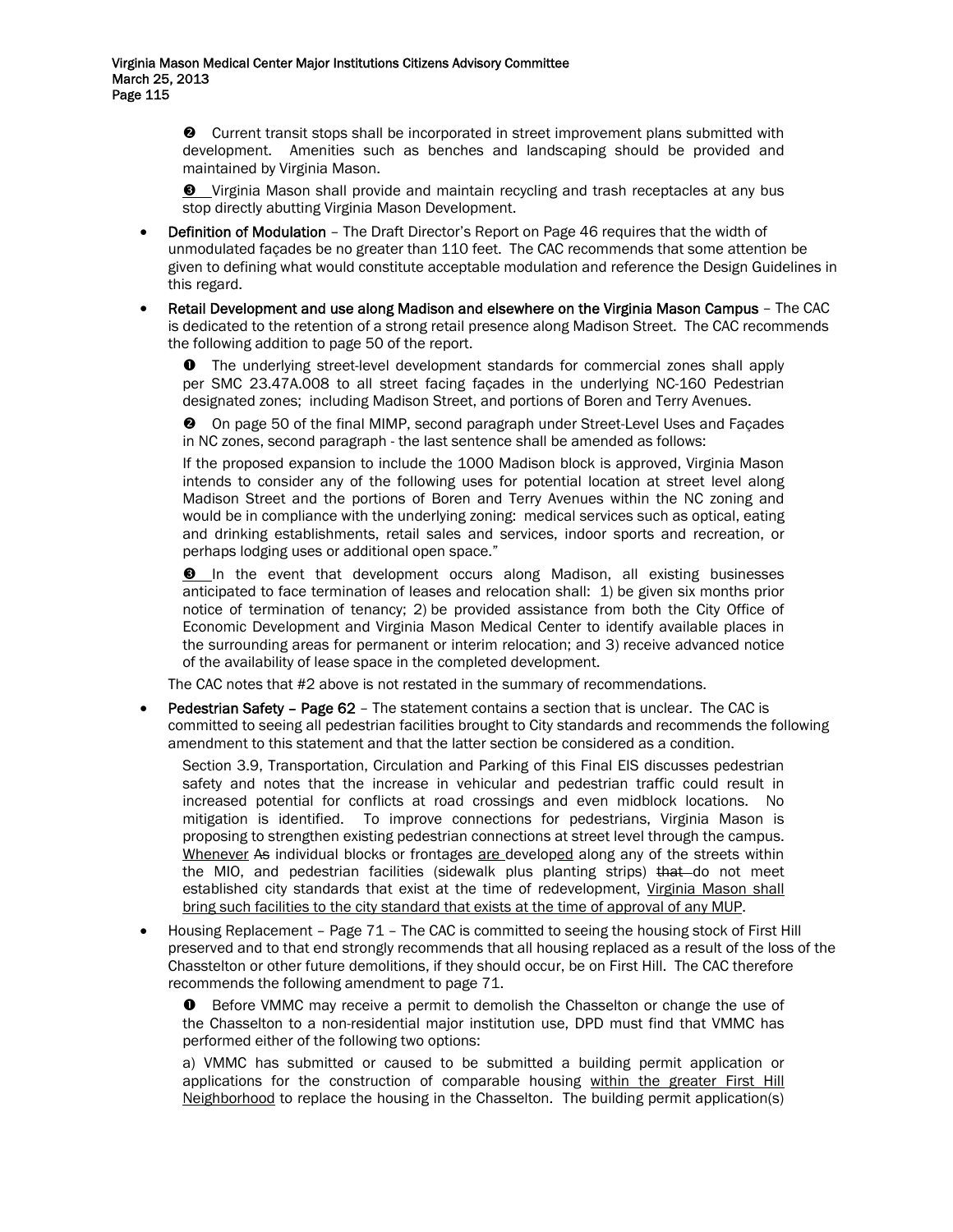for the replacement housing project(s) may not include projects that were the subject of a MUP application submitted to DPD prior to Council approval of this MIMP. Minor involvement by VMMC in the housing project, such as merely adding VMMC's name to a permit application for a housing project, does not satisfy VMMC's obligation under this option.

b) VMMC elects either: 1) within two years of MIMP approval, to pay the City of Seattle \$4,460,000 to help fund the construction of comparable replacement housing; or 2) after two years after final MIMP approval, to pay the City of Seattle 35% of the estimated cost of constructing the comparable replacement housing, as determined by DPD and the Office of Housing based on at least two development pro-formas, prepared by individual(s) with demonstrated expertise in real estate financing or development. DPD and the Office of Housing's determination of the estimated cost is final and not subject to appeal. Money paid to the City under this option b shall be used to finance the construction of comparable replacement housing, and subject to the provisions of the City's Consolidated Plan for Housing and Community Development and the City's Housing Levy Administrative and Financial Plan in existence at the time the City helps finance the replacement housing.

For purposes of the performance option a above, the replacement housing must meet the following requirements:

1. Provide a minimum number of units equal to the number of units in the Chasselton Court apartments (62 units);

2. Provide no fewer than the number of one-bedroom units (7 units) as those in the Chasselton Court apartments and no units smaller than a studio (55 units) as those in the Chasselton Court apartments;

3. Contain no less than the square feet of units (31,868 net rentable square feet) in the Chasselton Court apartments;

4. The general quality of construction shall be equal or greater quality than the units in the Chasselton Court apartments; and

5. The replacement housing will be located within the First Hill neighborhood.

If VMMC chooses the performance option a, it is encouraged to: (a) contribute to the housing replacement project in a manner that will assure that at least 10% of the units (i.e., a number equal to 10% of the demolished units, for a total of 7 units) will be rented at rates affordable to persons earning less than 80% of the median area income for at least 10 years; and (b) utilize a design that allows the project to compete effectively for public and private affordable housing grants and loans. This design provision is not intended to discourage creative solutions such as siting affordable units in high-rise buildings otherwise containing market rate housing. VMMC may not receive credit in fulfillment of the housing replacement requirement for any portion of the housing replacement cost that is financed by City funds, with the exception that any City funds spent, in excess of construction costs, to provide affordability in what would otherwise be market-rate replacement units (i.e., to "buy down" rents in the completed building) shall not disqualify units as replacement housing under this condition.)

If VMMC chooses performance option b, the Office of Housing shall devote all funds provided by VMMC to a project or projects in the larger First Hill neighborhood.

If you have any questions in the meantime, please don't hesitate to contact me.

Sincerely, Electronic Copy Original to be signed and mailed Albert Shen **Chair** VMMC CAC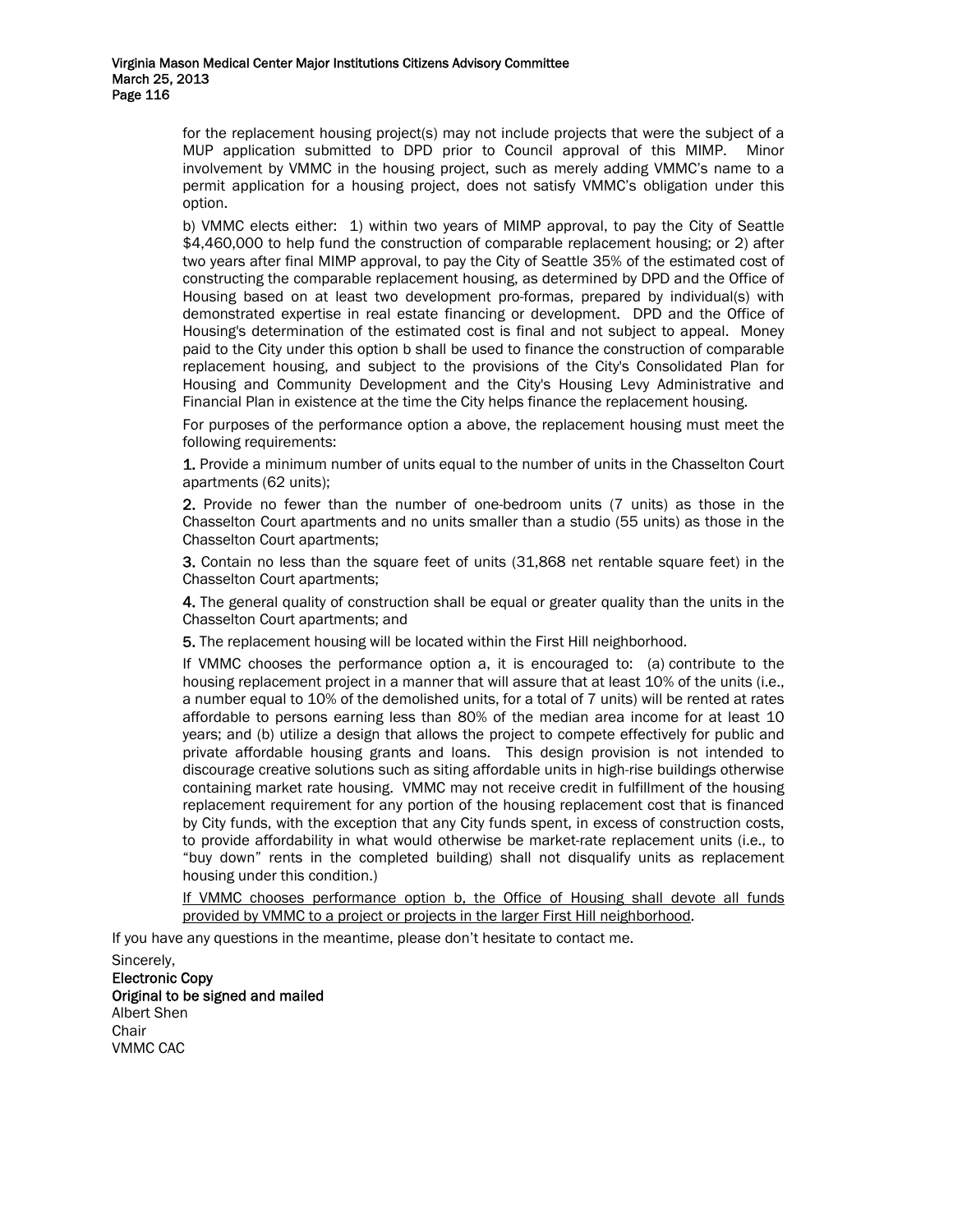# Meeting #23 Virginia Mason Citizens Advisory Committee Wednesday, February 20, 2013

Virginia Mason Medical Center

| <b>Members Present</b>                   |                                             |                              |
|------------------------------------------|---------------------------------------------|------------------------------|
| Albert Shen<br>Larry Brouse              | <b>Sharon Sutton</b><br><b>Terry Miller</b> | Bob Anderson<br>Jim Erickson |
| <b>Ex Officio Members Present</b>        |                                             |                              |
| Steve Sheppard, DON                      | Stephanie Haines, DPD                       | Betsy Braun, VM              |
| <b>Others Present (Staff and Guests)</b> |                                             |                              |

(see sign-in sheet)

# I. Welcome, Opening Remarks and Introductions

The meeting was opened by Albert Shen. He noted that we are at the end of the process and thanked Mr. Sheppard for compiling a draft of the final report. He stated the objective of the meeting is to get through as many of the recommendations, come to an agreement on each of them, if we don't get through all of them tonight we have next Wednesday as well.

Steve Sheppard stated that the actual final CAC report would consist of the document being reviewed tonight plus a compilation of all the correspondence received; the minutes and other attachments such as previous comment letters. The intent tonight is to see if we can approve the meat of the final report so that the remainder would simply be production and editing.

Mr. Shen pointed out that there were only a couple of major items the CAC will probably spend a little more time tonight: 1) housing replacement and 2) specifics of the 9<sup>th</sup> Avenue Garage Setbacks. In other regards it appears that all members agree on the wording of the Draft CAC Final Report.

*Editor's Notes: 1) several members had indicated that they could not be present at this meeting but had stated to him their approval of the Draft, and 2) discussion of editorial changes or changes to correct typographical errors in Draft 2a are not included in this summary.* 

# II. Committee Discussion of Final Documents

Mr. Sheppard noted that members had received several progress drafts and that he had sent out a new draft, 2A, that shows all of the changes and additions from various members reviews of the various versions of Draft 1. Members should be using this version tonight and then indicate where you may want further changes, or you disagree with changes or statements that were made. Some should go pretty quick and some we'll want to talk about.

Bob Anderson noted that the addition of #4 on Page 6 was significant and certainly captured the intent of the Committee. Steve Sheppard noted that this was suggested by Dr. Sutton.

Terry Miller observed that it stated that the 1000 Madison block will be fronted by an institution. This is incorrect as it will actually be fronted by retail and neighborhood commercial uses at street level. Sharon Sutton suggested that this be changed to occupied above street level by an institution. Members agreed.

Steve Sheppard noted that in the lead up to the first recommendation to adopt the Master Plan there was one late change to add that the CAC was accepting the FAR and square footage of development and then add afterwards a statement recognizing the total square footage need was not an issue open to review by the CAC. Terry Miller stated that she was not happy with the use of the word "endorsed" and suggested that this be changed to accepted. Larry Brouse agreed stating that this gives a better understanding that the CAC accepted the FAR but was not happy with this. Members agreed with this change.

Concerning the Authority of the Standing Advisory Committee during Design Review Larry Brouse noted that in the middle of the page 8 where it says the SAC's recommendations are statutory not advisory, that is legally correct or is it? Steve Sheppard noted that currently the SAC would not have the same statutory power that the City's Design Review boards have and that in response to comments from members that they wanted clarification on this and that they wanted assurances that the SAC's comments would be taken seriously suggested the following wording: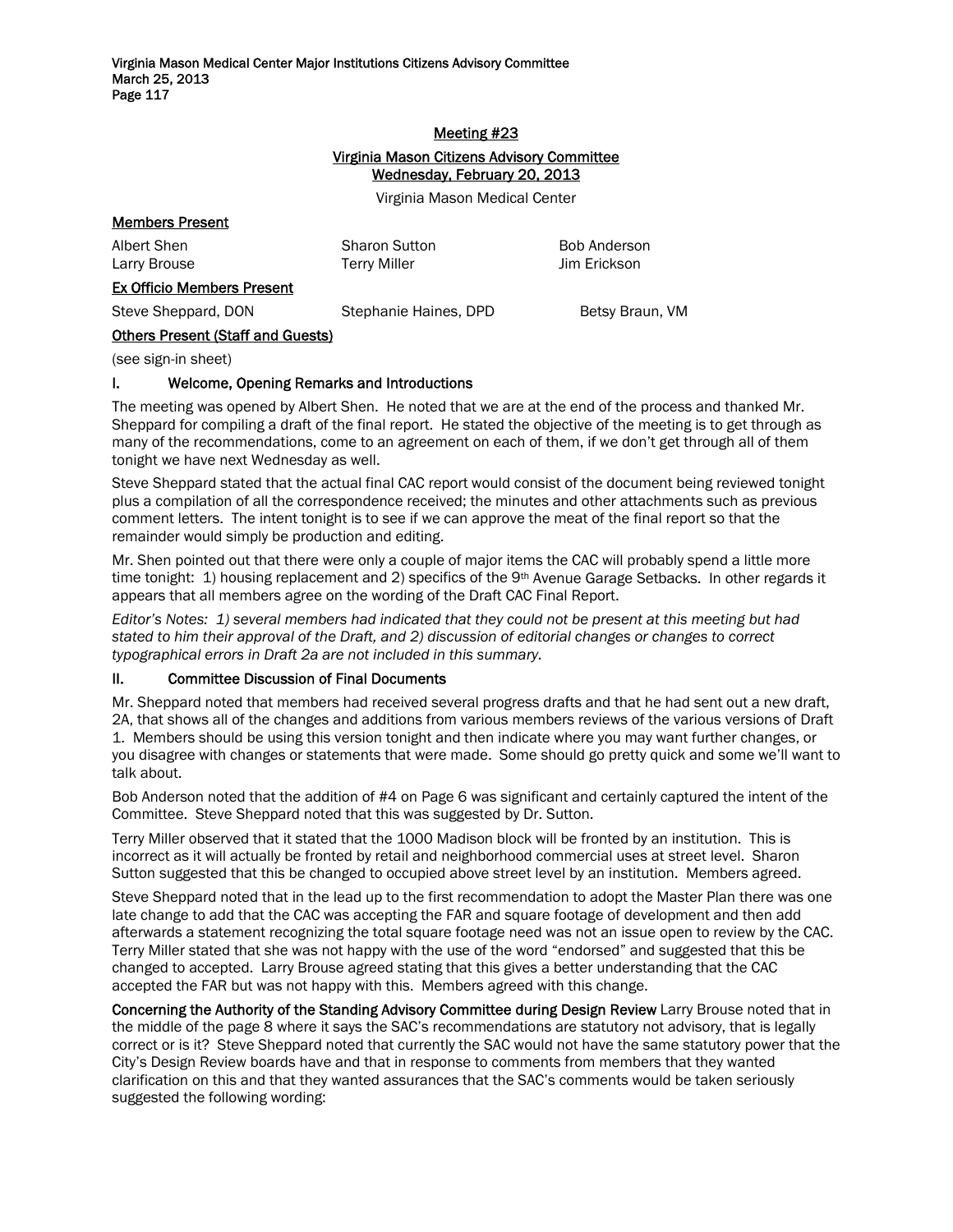*The recommendation of the Standing Advisory Committee concerning the schematic designs shall be given substantial weight by the City of Seattle Department of Planning and Development. In the event that major deviation from the guidance given by the Standing Advisory Committee are made, DPD shall inform the SAC the specific reason(s) for over-riding the SAC's recommendation.* 

Jim Erickson stated that Item 2, uses the phrase retain the mixed use and residential and retail environment along Madison. Mr. Erickson recommended that this be changed to read along Madison, Boren and Terry. Betsy Braun noted that retail does not exist along all of these streets. After brief further discussion members directed that this change be made.

Discussion briefly returned to the discussion of the recommendation concerning design reviews. Sharon Sutton suggested the following minor wording change:

*The recommendation of the Standing Advisory Committee concerning the schematic and*  design stage proposals shall be given substantial weight by the City of Seattle Department of *Planning and Development. In the event that a proposal substantially deviates from the guidance given by the Standing Advisory Committee, DPD shall inform the SAC of the specific reason(s) for over-riding the SAC's recommendation.* 

Members agreed to this wording change.

In the next paragraph, not sure in the last line what "this" refers to, there is little guarantee that this will continue. Does this refer to consensus? Add consensus after this.

Betsy Braun asked for clarification on the best way to advertise the SAC public meetings when they are scheduled? Steve Sheppard responded that the Code requires that SAC meetings be advertised in compliance with the operating procedures of the Department of Neighborhoods which says for the Standing Advisory Committee meetings noted in the paper, mailed to the members and to anyone who's participated either in this process or in the follow on processes. Later when we talk about the 5 year check, then we would propose that it be a larger mailing.

In the paragraph right above recommendation #4, the business about including the buildings fronting Madison, do we need say the other streets as well to be consistent? Members agreed to add the other streets for consistency.

Bob Anderson asked for clarification concerning what the phrase and comparable to that loss means. After brief discussion, the following wording was established for this recommendation.

*Recommendation 4 - That the boundary expansion as requested by Virginia Mason at the 1000 Madison block be approved subject to the conditions that 1) the height limit conditioning be contained in the Final Master Plan; 2) that any housing lost be fully replaced within First Hill per recommendation #8 below; 3) the design of the new structure on 1000 Madison block respect the historic character of the Baroness Hotel; 4) retail uses along Madison, Boren and Terry be retained to the greatest extent possible; and 5) that façade and street front features included in buildings fronting Madison be compatible with the mixed-use residential character of Madison.* 

Concerning the Desire for a Five Year Check in - Steve Sheppard noted that one of the suggestions made by members was the inclusion of a five year check-in. Steve heard comments from committee members saying they wanted the Advisory Committee members to really be involved so he took wording from the Seattle University report. Members directed that this new recommendation be included in the Final Report.

Concerning Heights - Bob Anderson stated that a long standing agreement between Virginia Mason and Horizon House that actually preceded this process was to maintain 190 foot height limit to the north of Horizon House. When Horizon House built its latest building it held it to that height to be in sync with the surrounding community. I am asking that a similar height restriction be incorporated into the plan for the blocks on the north and east sides of Horizon House.

Betsy Braun responded that Virginia Mason has two concerns. First concern this action would potentially remove 5 floors off the building. If that is done then Virginia Mason would have to adjust the plan to try to pick up that lost development potential elsewhere to maintain its 3 million square foot target. Second, while Virginia Mason appreciates Horizon House's concern. If the plan starts stepping down on all edges to reflect adjacencies where does one stop? Virginia Mason previously put forth a plan that pushed the mass to the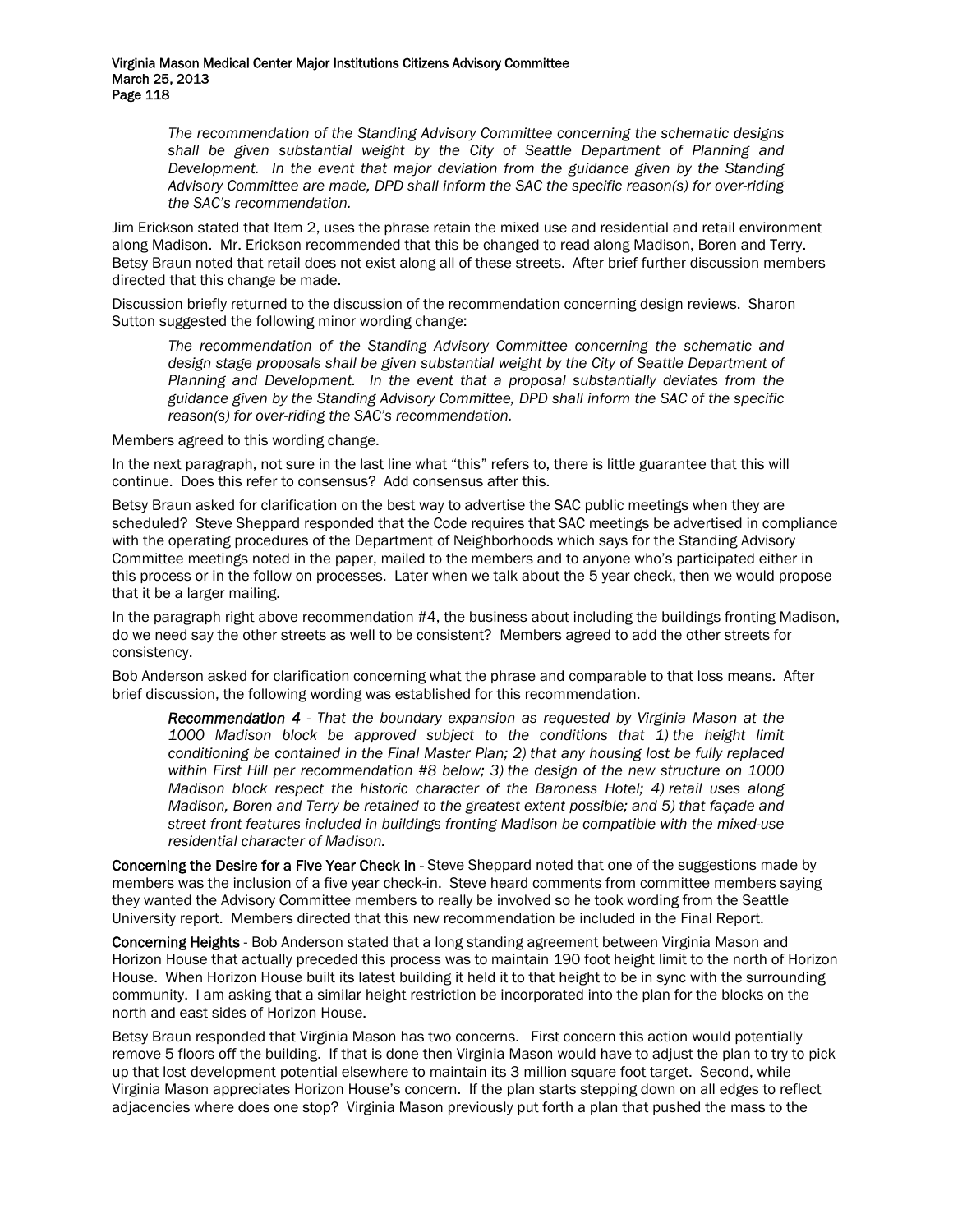center of the campus but would have required heights up to 300 feet. The consensus within the CAC at that time was that this was not a preferred option. Virginia Mason is also concerned with making such a major change at this late date.

Bob Anderson noted that Virginia Mason has not identified specific plans for the core of the campus and it would seem that a small change here could be accommodated with little difficulty. This would be a simple way to balance the needs of the institution with the needs of the community. He referenced the statement concerning the intent of the Major Institutions Program and stated that he has concluded that 240 feet on these blocks would overshadow the area. Sharon Sutton responded that this is true for many areas and if she was faced with making a choice between greater setback on the 9th Avenue block or less height here, she felt that the greater setback was more important. Other's noted that this issue had been dealt with previously and that the vote was unanimous for the 240 foot heights.

Bob Anderson stated that part of his consideration is an underlying disagreement with the necessity for a full 3,000,000 square feet and agrees this is late in the process. After brief further discussion the members directed that the Final Report remain as it is shown in Draft 2a.

# III. Public Comment

Review of the Final Report was interrupted for public comment.

Comments of Skip Viau: Mr. Viau stated that he was a resident of First Hill and asked for clarification concerning how the 240 foot height affect Horizon House and if the setbacks along Spring were increased. Staff responded that the upper level setbacks were increased along Spring Street from the initial proposals from 10 to 20 feet.

# IV. Continued Committee Discussion

Concerning Setbacks: Betsy Braun stated that Virginia Mason has looked at the optimum footprint for development on the 9th Avenue block. Virginia Mason believes that it needs a 93 foot east-west footprint for development to make this site usable for medical office buildings. Virginia Mason has indicated to DPD that it is willing to adjust setbacks to accommodate a larger setback along the alley so long as Virginia Mason can retain a 93 foot section This would probably require balancing greater setbacks along the alley with slightly less setback along 9th Avenue. She asked that the CAC consider amending its final report to better match Virginia Mason needs and be more in line with what Virginia Mason has proposed for this site.

In clarification Ms. Braun noted that they are proposing three 30 foot structural bays with their feed devoted to façade treatment. This would leave more space than currently devoted to setback, but not quite as much as the CAC is asking for in its current final report draft. A smaller structural bay poses major problems. Virginia Mason would like to balance the added setback between both sides.

Katy Chaney noted that the setbacks on the hospital side on Ninth Avenue is 10 feet at street level and then its 20 feet back above 45 feet and then it's an additional 30 feet back if you're above 75 feet. Dr. Sutton asked what 9th Avenue would look like with the new slightly greater setbacks proposed by Virginia Mason. Virginia Mason responded that the current setback for the garage may be less than what might be chosen. It will depend upon the final design and what the CAC chooses concerning this proposal for balancing. Dr. Sutton stated that her perspective is to err in favor of greater attention to the setback from the residential development to the west rather than across the street to adjacent Virginia Mason development.

Stephanie Haines noted that Virginia Mason had suggested a 7 foot rather than a ten foot setback.

Ms. Braun asked if the CAC was amenable to allowing Virginia Mason to maintain a 93 foot wide east west dimension. Committee members indicated that they were willing to do so. Mr. Braun then noted that the next issue was how to balance the available setback. Katy Chaney stated that the site is 125 feet east to west and that the amount available for the combined setback would therefore be 32 feet. Steve Sheppard noted that therefore if the alley had a 20 foot upper-level setback then the street could only be 12. Dr. Sutton recommended simply stating that the building may be a maximum of 93 feet wide east-west and to have the actual balance determined by Virginia Mason in consultation with its designers and design review by the Standing Advisory Committee.

The Committee settled upon the following wording for inclusion in its final report.

*Recommendation 7 - Table 8 page 40 of the Final MIMP shall be amended to reduce the width of the upper tower to 93 feet in the east-west direction. The setbacks shall be*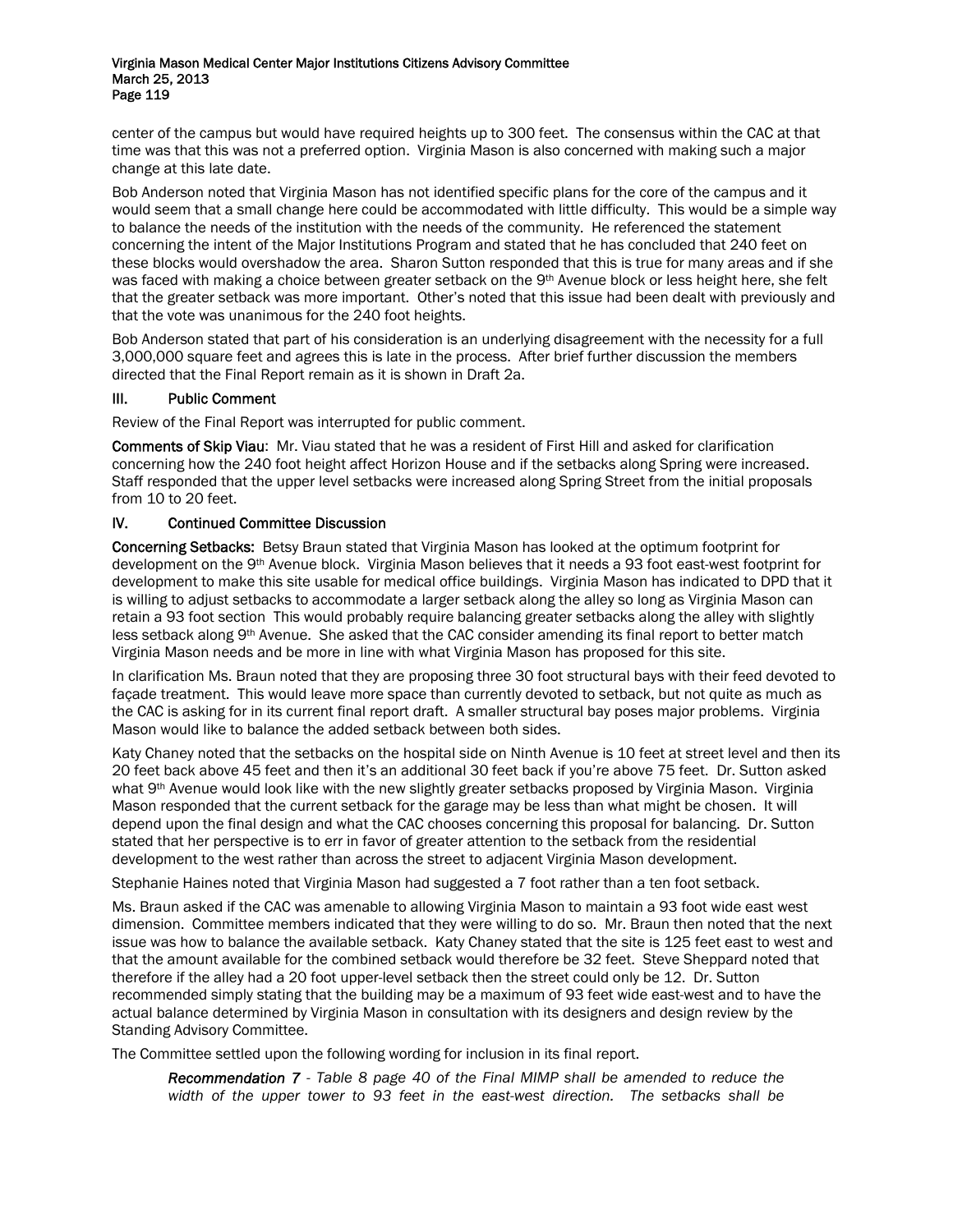balanced between the alley and 9<sup>th</sup> Avenue based on the merits of the final building design. *The CAC's goal is to balance the needs of the residents to the west and the needs of the pedestrian experience on the east on 9th Avenue. A minimum setback of 7' at ground level and 12' above 45 feet on both sides shall be required.* 

Housing Replacement: Larry Brouse stated that he felt that the previous positions of the CAC were well thought out and the proposal in draft 2a seems acceptable. Mr. Sheppard noted that members had suggested some greater commitment to affordable housing and in the back and forth reviews of the drafts for this meeting some had suggested that there be a 25% affordability goal. He noted that this is written as a goal and not as a requirement. Sharon Sutton stated that she intends to write a minority report on the housing replacement section of the MIMP. She stated that she felt a moral duty to protect the current lower and moderate cost housing. Comparable to her means comparable in size, in quality, and in rent.

Steve Sheppard noted that the struggle broadly is whether the housing replacement provision in the code implies that there is an implied subsidy when you're replacing comparable housing.

Betsy Braun suggested the following language for the final report that she felt better clarified the intent of the CAC recommendation.

Although there was not a consensus within the CAC concerning whether replacement housing should be more heavily skewed towards affordable rather than market rate housing that the retention of affordable housing should be a priority many concluded that this should be considered. Virginia Mason has offered that a minimum of 7 units should be affordable to persons earning less than 80% of the median area income for at least 10 years some on the CAC proposed that up to 100% of all replacement units should be affordable. The CAC was advised that the City has been struggling with this issue and that no current consensus existing because of the definition of comparable housing. Several CAC members consider cost structure as a very important part of any acceptable definition of comparability; others remain concerned with the loss of affordability in the neighborhood in general and advocates skewing replacement housing towards greater affordability then that lost. The CAC therefore recommends that affordability should be a major goal; therefore while the CAC concurs with the minimum goal identified above it also recommends that a higher voluntary goal be established.

The remainder of the recommendation would remain generally unchanged with only minor changes to correct typos. Committee members agreed to this change.

This concluded Committee deliberations on its final report.

# V. Approval of the Final Report

It was moved and seconded that

# The Final Report wording corrected and amended at this meeting should be approved.

No further discussion occurring, the question was called. The final vote was five in favor one abstaining. Dr. Sutton abstained. Steve Sheppard noted that a quorum being present and majority of the quorum having voted voting in the affirmative, that the report was accepted as written and corrected.

Steve Sheppard thanked the Committee for its efforts and noted that this was both a particularly dedicated CAC and an affective one. From where we started, with the great controversy, and many people in the community expressing displeasure and discouragement with the size, bulk, and scale of the proposed development to where we are today is a testament to your skills.

Thanks were offered all around to the members and ex-officio staff.

# VI. Other Business

Jim Erickson stated that the First Hill Improvement Association is working to encourage a study of the Madison corridor and it's centered on the Madison Rapid Bus Transit and its impact on retail and in this group we have often discussed the 14 stores that exist. Now I'm not saying that we will do a study, we're asking for a study and I want to keep this group in touch with what we're doing and be able to invite people from this group to take part in the study if they choose too. I would suggest that I could send a few memo's to the addressee list that exists and I guess I could put it as a blind carbon copy or whatever you want to say and anyone can write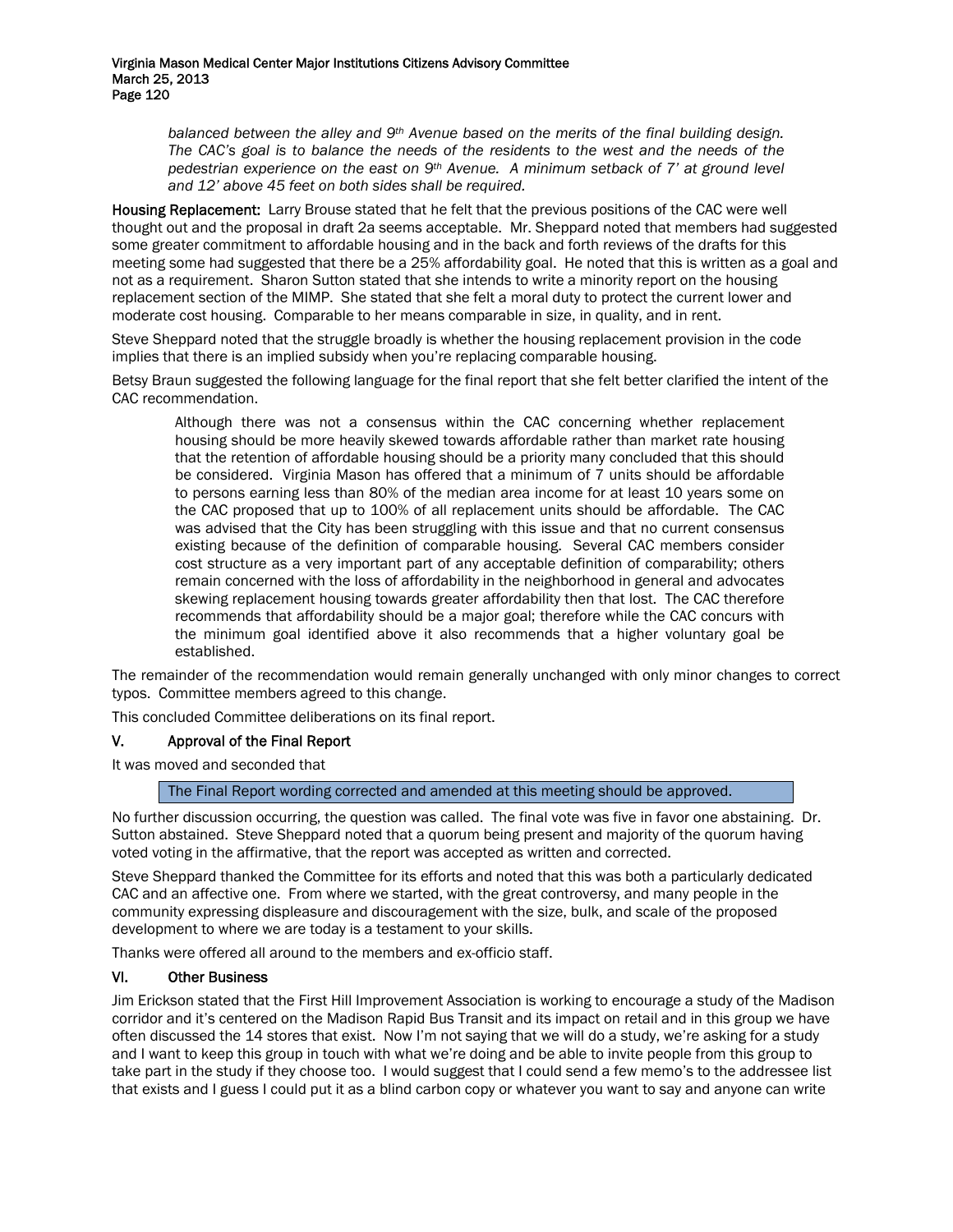to me and say take my name off I'm not interested, but my hope is to get a few volunteers when we start to do a study. Is that okay?

CAC members said it would be okay to contact them.

# VII. Next Meeting and Adjournment

Steve Sheppard noted that the Chair and staff will have to prepare for its testimony to the Hearing Examiner, but otherwise this could be the last meeting. This will likely happen shortly before the Hearing Examiner hearing. The February 27 meeting was cancelled.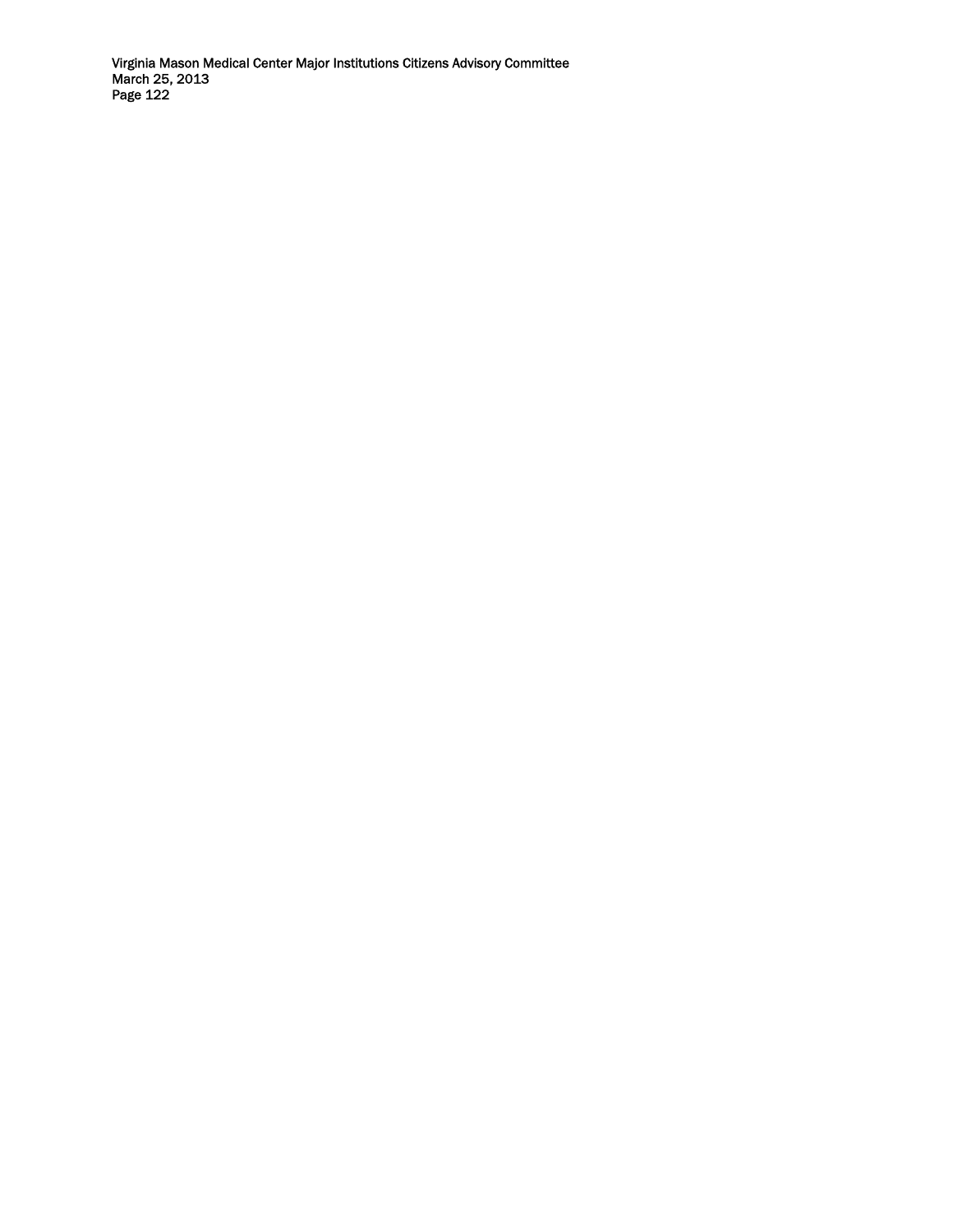# Appendix I Minority Report of Dr. Sharon Sutton

In response to your request of 18 March 2013 for an e-mail signature that would indicate my general approval of the Final Report of the Virginia Mason Major Institutions Master Plan Citizens Advisory Committee (VMMC CAC), I must remind you that during the final meeting, when the Chair took a vote among the six persons in attendance, I did not approve this report. Having misnamed my vote that night (the Chair had offered no choices other than "approve"), I confirmed in two follow-up e-mails that I voted to abstain from approval. Herein I would like to clarify that I am unable to allow you to scan my signature into the report indicating my general approval: simply put, I abstain from approving or disapproving the report.

The reasons for this vote relate to my strong objections to the cover letter and three sections of the report—"Recommendation to Adopt the Final Plan," "MIO Boundaries," and "Housing Replacement"—which are all interrelated.

# Cover Letter

This letter states that:

*Virginia Mason identified a need for 3 million gross square feet of development—more than doubling its current authorized maximum size. The Committee struggled with this issue as it drives heights, setbacks, and boundary expansion impacts to the neighborhood. However as the Seattle Municipal code specifically states . . . that while the CAC receives information from the institution on need and may discuss it, [need] is not subject to negotiation . . . the CAC ultimately chose to focus on ways to mitigate the impacts of this amount of new development.* 

In short, City regulations put the CAC in a one-down relationship to VM, distorting its participation by requiring a token rubber stamp for VM's expansion plan. Not only did I struggle with the reality of how to insert such a huge amount of square footage into the First Hill neighborhood, I was outraged at being dis-empowered by City regulations that, at the same time, mandate citizen participation. Because I cannot be complicit in such tokenism, I cannot approve the CAC's decision to focus upon mitigation rather than upon a meaningful exploration of what would be right for the neighborhood.

# **Recommendation to Adopt the Final Plan**

This section states that "the resulting MIMP represents a consensus choice of what would have *the least negative effect* upon the surrounding community, given VM's stated need for 3 million square feet at full build out [emphasis added]." Again I am outraged at being backed into a corner by City regulations that forced the CAC to choose among the least negative alternatives—to spend 28 meetings and many hours at home figuring out how to put lipstick on an elephant. Most depressing, I did not realize until the very last meeting that *none*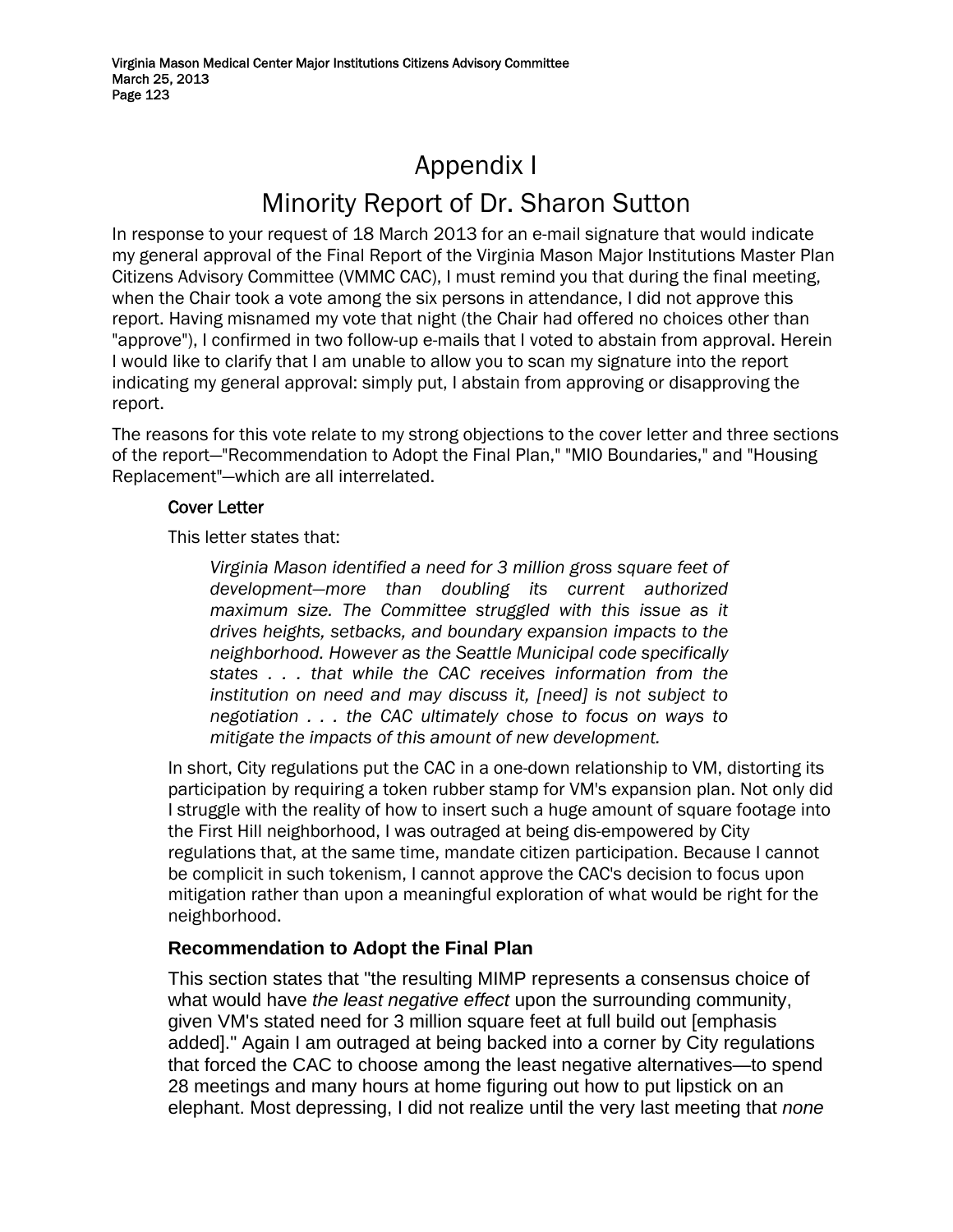of the bulk of this development was negotiable; to paraphrase Tina Turner, the CAC's mandate was: "you can have it here or you can have it there, but you gonna have it." Because I can not be complicit in such tokenism, I cannot approve the CAC's decision to choose among negative alternatives.

# **MIO Boundaries**

This section states that:

*Virginia Mason and the CAC evaluated alternatives with and without this boundary expansion. Review of these two alternatives showed that Virginia Mason needed this space to allow a logical and systematic replacement of its aging central Hospital and that it would allow significant reductions in height and bulk across the campus [emphasis added].* 

While the CAC (and I) agreed that the proposed expansion of the MIO Boundaries does allow a logical and systematic replacement of the hospital, I would also note that it leaves an unspecified hole in the center of the overlay for some unknown future development. However, it was the significant reduction in the height and bulk of the required square footage that seemed to drive the CAC's acceptance of the expanded boundaries, as it viewed the urban designers' modeling of various masses. Again the CAC was forced by City regulations to choose among negatives, and I can not be complicit in such tokenism.

# **Housing Replacement**

This section is my true objection to the substance of the report and not just the underlying premise of its creation. Recommendation #7 requires the housing that will be demolished as a result of VM's expanded MIO boundaries to be comparable in size, number of units, and quality of construction. Optionally VM can choose to make it minimally comparable in cost by creating just 10 percent of the units (or 7 units) affordable at 80 percent of median income. Recommendation #8 encourages a higher voluntary option of 25 percent of units (or 15 units) affordable at the same income. These recommendations are totally unacceptable to me as is VM's explanation that a private developer would not have to replace any of the units; this is not a private development but one consuming public funds. Then, as the letter from the Seattle Displacement Coalition pointed out, the real living, breathing people residing in the housing that will be demolished do not make 80 percent of median income but rather 50 percent or less. All of those people (or their surrogates)—who occupy not just 7- 15 units but all 62 units—need comparable replacement housing i.e., 62 units affordable at 50 percent or less of median income. Yet the report reads that when the CAC asked about the issue of comparability:

*The CAC was advised that the City has been struggling with this issue and that no current consensus exists because of the definition of comparable housing.* 

This is a totally unacceptable justification for eliminating low-income housing and